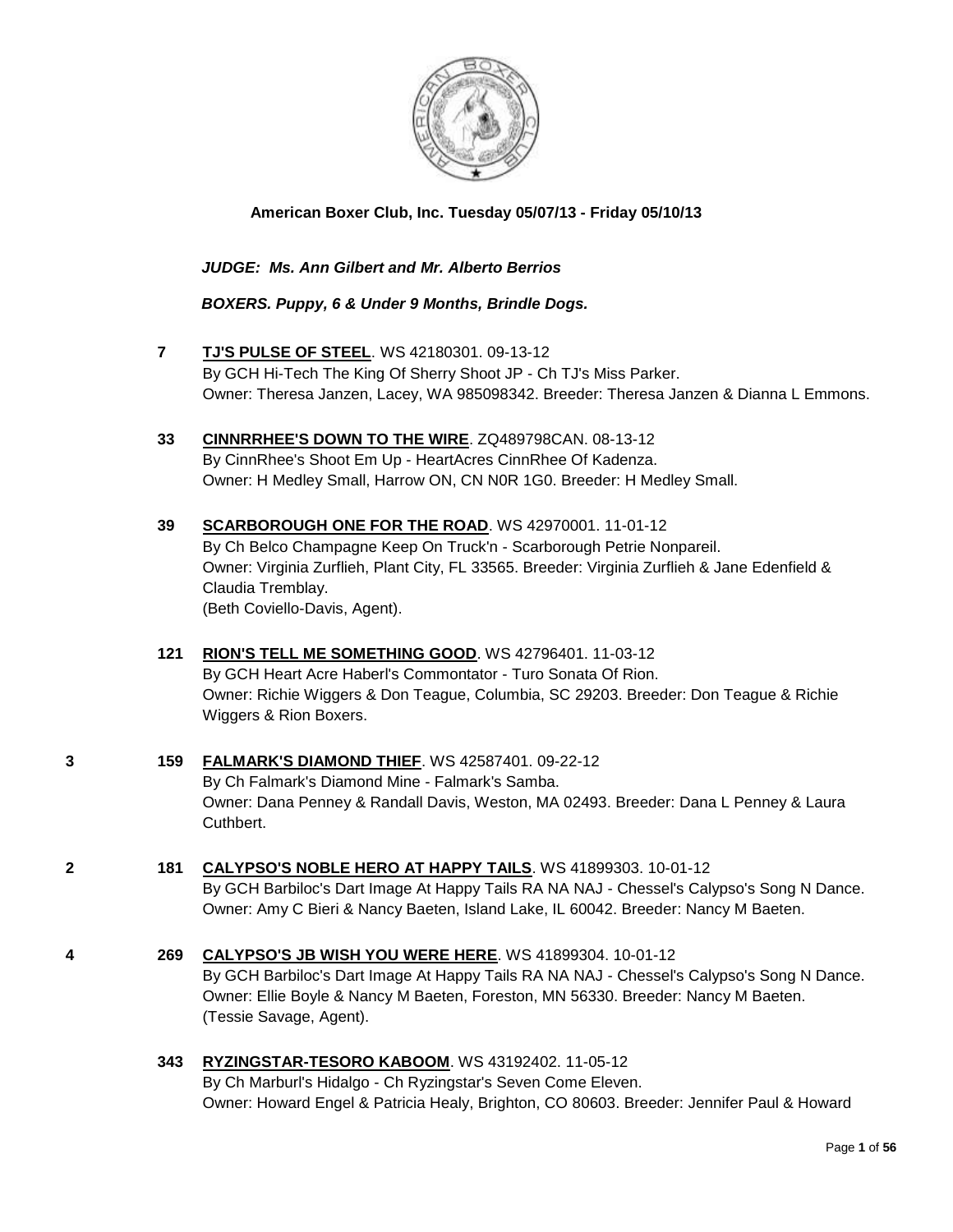Engel & Patricia Healy.

- **393 [WINDWARD & HAPPY TAIL'S NO LIMIT AT DOUBLE DOWN](http://www.infodog.com/files/bdogrsl1.prg;makc=WS%2042416703;mdog=Windward_&_Happy_Tail_s_No_Limit_At_Double_Down;wins=all)**. WS 42416703. 10-13-12 By GCH Barbiloc's Dart Image Of Happy Tails - GCH Pritchett N Bay's Doin It Cali Style. Owner: Michael Brown & Reuben Dourte & Amy C Bieri, Quincy, MI 49082. Breeder: Reuben N Dourte & Alexandra Dourte & Amy C Bieri.
- **397 [NANTESS N ADELLINS WHO LUVS YA BABY](http://www.infodog.com/files/bdogrsl1.prg;makc=WS%2042147501;mdog=Nantess_N_Adellins_Who_Luvs_Ya_Baby;wins=all)**. WS 42147501. 09-18-12 By Ch Nantess Ain'T Seen Nothing Yet - Ch Nantess Get R Done At Adellins. Owner: Nancy & Tessie Savage, Table Grove, IL 61482. Breeder: Nancy Savage & Tessie Savage.
- **417 [PAWPRINT'S BIT O' BLARNEY](http://www.infodog.com/files/bdogrsl1.prg;makc=WS%2041880805;mdog=Pawprint_s_Bit_O__Blarney;wins=all)**. WS 41880805. 09-16-12 By Ch Pawprint Show Must Go On - Hi Desert N PawPrint in Plain sight. Owner: Dr Gary T & Sara E Ryan & C Ghimenti, Gettysburg, PA 17325. Breeder: Christina Ghimenti & Lauri Travis. (Debbie Struff, AKC Registered Handler).
- **1 421 [SHILOS BARROW GANG'S MOST WANTED AT RAKLYN](http://www.infodog.com/files/bdogrsl1.prg;makc=WS%2042339901;mdog=Shilos_Barrow_Gang_s_Most_Wanted_At_Raklyn;wins=all)**. WS 42339901. 08-10-12 By Ch Rikar's Crime Of The Century - Ch Shilos Tequilla Sunrise At JJN's. Owner: Dawn & Bill Hoever & Cindy Deamicis & Karen Quagliana, Jackson, NJ 08527. Breeder: Cynthia Deamicis & Debbie Struff & Erin Struff. (Debbie Struff, AKC Registered Handler).
- **A 429 [MOONLIGHT'S FASHION ICON](http://www.infodog.com/files/bdogrsl1.prg;makc=WS%2042588805;mdog=Moonlight_s_Fashion_Icon;wins=all)**. WS 42588805. 10-26-12 By Moonlight's Great Train Robbery - Moonlight's No Biz Like Showbiz NA. Owner: Andrew Anderson & Michelle Chevrier, Basom, NY 14013. Breeder: Sharyn & Michelle Chevrier & Denise Snyder.

#### *BOXERS. Puppy, 6 & Under 9 Months, Fawn Dogs.*

- **1/R 57 [ENCORE'S AVENGER](http://www.infodog.com/files/bdogrsl1.prg;makc=WS%2041827403;mdog=Encore_s_Avenger;wins=all)**. WS 41827403. 08-15-12 By Ch Encore's Bismark - Bix-L's Red Savina. Owner: Charlie & Pam Holzapfel & Cheryl Cates, Neptune, NJ 07753. Breeder: Beth Pariseau & Alex Jud & Susan Burnett & Cheryl Cates.
	- **71 [JAMIESON'S LUKE](http://www.infodog.com/files/bdogrsl1.prg;makc=FCMGB4794-B;mdog=Jamieson_s_Luke;wins=all)**. FCMGB4794-B. 11-04-12 By Ch Darvick Hitech Regal Tribute - Jamieson's Danka. Owner: Arturo Jamieson, Mexico 44150, . Breeder: Arturo Jamieson.
	- **91 [MARJACK'S GOLDEN HALLMARK](http://www.infodog.com/files/bdogrsl1.prg;makc=WS%2041964705;mdog=Marjack_s_Golden_Hallmark;wins=all)**. WS 41964705. 09-12-12 By Ch Hallmark's Rumor Has It - Hallmark's Chanel Of Barisle. Owner: Mary C Jackson & Gary Steele, Bumpass, VA 23024. Breeder: Michelle & Gary Steele. (Kimberlie Steele-Gamero, Agent).
	- **111 [HOWDI PARTNER'S TEDDYBEAR](http://www.infodog.com/files/bdogrsl1.prg;makc=WS%2041935204;mdog=Howdi_Partner_s_Teddybear;wins=all)**. WS 41935204. 09-12-12 By GCH Howdi's Lover Boy Brody - Howdi's Shelby GT. Owner: Judy Horn, Kunkletown, PA 18058. Breeder: Mary Jo Bonadonna & Russ Bonadonna.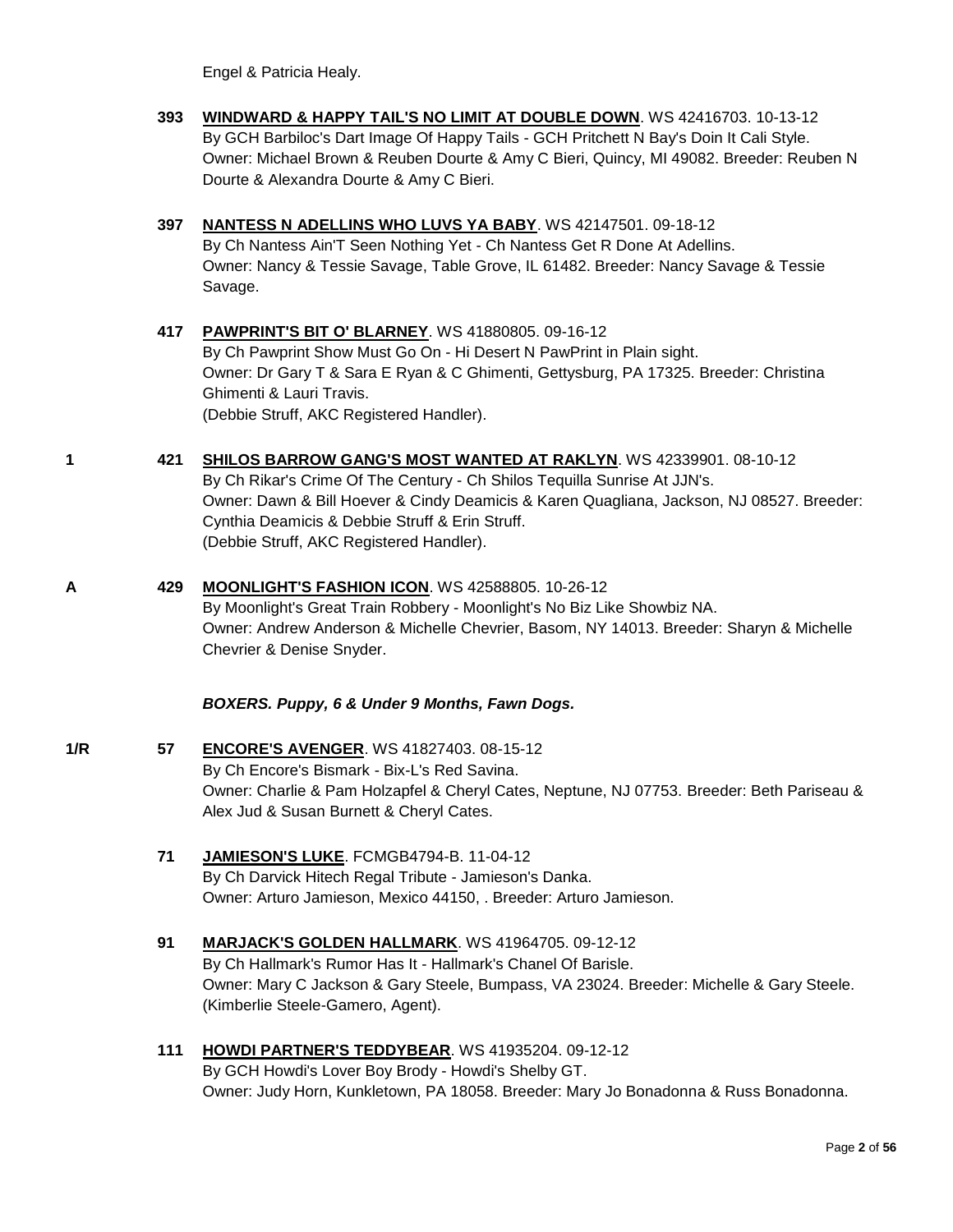(Brooke Durnin, Agent).

**113 [RAVENCREST'S POWER UP CINNRHEE](http://www.infodog.com/files/bdogrsl1.prg;makc=%201101758ZUCA;mdog=Ravencrest_s_Power_Up_CinnRhee;wins=all)**. 1101758ZUCA. 10-04-12 By CinnRhee HiRiveRoler Heart Acre - Heart Acre CinnRhee One Hot Day. Owner: H Medley Small D Kirsopp R Postoff, Harrow ON, CN N0R 1G0. Breeder: H Medley Small D Kirsopp R Postoff.

#### **119 [SUNDARBY'S POWERED BY KORVETTE](http://www.infodog.com/files/bdogrsl1.prg;makc=WS%2042146401;mdog=Sundarby_s_Powered_By_Korvette;wins=all)**. WS 42146401. 09-07-12 By Ch Solidrock's Keeping Score At Korvette - Ch Sundarby's Romp-N-Roulette. Owner: Dawn Darby & Kimberly Page Conrad, Palm Beach Gardens, FL 33418. Breeder: Dawn Darby & N Kimberly Page Conrad.

- **A 123 [DEKAL'S CONSPIRACY](http://www.infodog.com/files/bdogrsl1.prg;makc=WS%2041788301;mdog=DeKal_s_Conspiracy;wins=all)**. WS 41788301. 09-12-12 By Ch Happy Tail's Crime Time CD RN MX MXJ NF - DeKal's Envy Me. Owner: Karen Duit & Deanna Mickells, Alden, IA 50006. Breeder: Deanna Mickells. (Amy Bieri, Agent).
- **A 137 [JAMIESON'S LUCAS](http://www.infodog.com/files/bdogrsl1.prg;makc=FCMGA%204794-E;mdog=Jamieson_s_Lucas;wins=all)**. FCMGA 4794-E. 11-04-12 By Ch Darvick Hitech Regal Tribute - Jamieson's Danka. Owner: Arturo Jamieson, Mexico 44150, . Breeder: Arturo Jamieson.
	- **187 [FOXY BOXY READY TO GO](http://www.infodog.com/files/bdogrsl1.prg;makc=WS%2041964704;mdog=Foxy_Boxy_Ready_To_Go;wins=all)**. WS 41964704. 09-12-12 By Ch Hallmarks Rumor Has It - Hallmarks Chanel Of Barisle. Owner: William McWilliams & Gary Steele & Susan Workman, Riverside, CA 92506. Breeder: Gary & Michelle Steele. (Kimberlie Steele-Gamero, Agent).

#### **189 [STARLYN'S CROWN ROYAL](http://www.infodog.com/files/bdogrsl1.prg;makc=WS%2042102205;mdog=Starlyn_s_Crown_Royal;wins=all)**. WS 42102205. 10-17-12 By Ch Capri's Magic Maker Of Sassy - Starlyns Vegas Ladye. Owner: Larry Johnson & Lynn D Carroll-Jerbis, Las Vegas, NV 89148. Breeder: William D Jerbis & Lynn Carroll-Jerbis. (Kimberlie Steele-Gamero, Agent).

- **2 191 [PHEASANT HOLLOWS MARVELOUS MARVIN](http://www.infodog.com/files/bdogrsl1.prg;makc=WS%2042700601;mdog=Pheasant_Hollows_Marvelous_Marvin;wins=all)**. WS 42700601. 08-17-12 By GCH Pheasant Hollows All Time High - Pheasant Hollows Bringin Sexy Back. Owner: Kerry Jones & Allison Jones, Wallkill, NY 12589. Breeder: Kerry Jones & Allison Jones & Cynthia Carey.
- **A 217 [RUMMER RUN'S PRIME TIME](http://www.infodog.com/files/bdogrsl1.prg;makc=WS%2042533202;mdog=Rummer_Run_s_Prime_Time;wins=all)**. WS 42533202. 09-18-12 By GCH Ho-Pa's Grand Slam - Ch Rummer Run's Tallyho. Owner: Ann & Steve Anderson, Atlanta, GA 30327. Breeder: Ann B Anderson & Steven Anderson. (Rick Justice, Agent).
	- **235 [SCHMIDTACRES HEADN FOR HOME CINNRHEE](http://www.infodog.com/files/bdogrsl1.prg;makc=WS%2041517103;mdog=Schmidtacres_Headn_For_Home_Cinnrhee;wins=all)**. WS 41517103. 08-13-12 By Cinnrhee Hiriveroler Heartacre - Schmidt Acre's Breakfast At Tiffanies. Owner: Linda & Roy Schmidt & Medley Small, McHenry, IL 60051. Breeder: Linda Schmidt.
	- **241 [SAVOY SICILIAN CLEAN HIT](http://www.infodog.com/files/bdogrsl1.prg;makc=WS%2042603805;mdog=Savoy_Sicilian_Clean_Hit;wins=all)**. WS 42603805. 11-05-12 By GCH Raklyns The Bronx MVP At Third - Garnsey's Savoy Shiraz Of Haberl RN CA.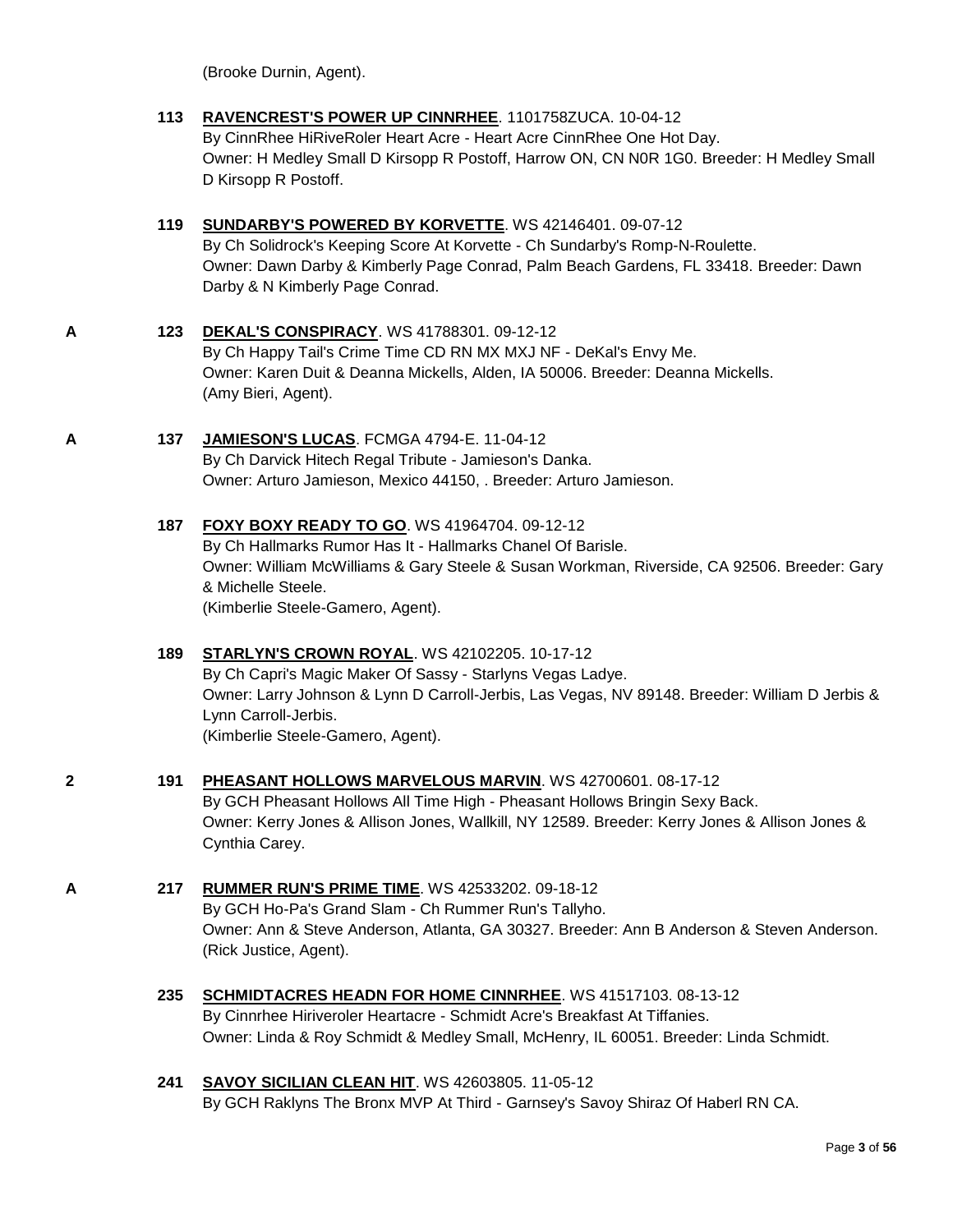Owner: Wendy J Mayhall, Dunnellon, FL 34433. Breeder: Wendy Mayhall.

#### **4 273 [WIT'S END NIGHT REVELER](http://www.infodog.com/files/bdogrsl1.prg;makc=WS%2042935801;mdog=Wit_s_End_Night_Reveler;wins=all)**. WS 42935801. 08-24-12

By Ch Samson N Asuncion New Start - Wit's End Total Eclipse. Owner: Constance Haywood, Davidsonville, MD 21035. Breeder: Constance Haywood & Angie Friesen.

#### **299 [BIX-L'S HOME TOWN GLORY](http://www.infodog.com/files/bdogrsl1.prg;makc=WS%2041827402;mdog=Bix-L_s_Home_Town_Glory;wins=all)**. WS 41827402. 08-15-12

By Ch Encore's Bismark - Bix-L's Red Savina. Owner: Dr James Burnett DVM, Ontario, CA 91762. Breeder: Beth Pariseau & Alex Jud & Susan Burnett. (Kimberlie Steele-Gamero, Agent).

#### **301 [STARLYN'S DESIGNED BY MAGIC](http://www.infodog.com/files/bdogrsl1.prg;makc=WS%2042102201;mdog=Starlyn_s_Designed_By_Magic;wins=all)**. WS 42102201. 10-17-12

By Ch Capri's Magic Maker Of Sassy - Starlyns Vegas Ladye. Owner: Lynn Carroll-Jerbis & William Jerbis, Las Vegas, NV 89121. Breeder: Lynn Carroll-Jerbis & William Jerbis.

#### **315 [CEDAR'S SPECIAL INVITATION](http://www.infodog.com/files/bdogrsl1.prg;makc=WS%2042002801;mdog=Cedar_s_Special_Invitation;wins=all)**. WS 42002801. 09-10-12 By GCH White Pines Special Escort - Ritcheys Princess. Owner: Crystal Stock, Caledonia, OH 43314. Breeder: Crystal Stock.

#### **317 [LANDO'S I'M YOUR HUCKELBERRY](http://www.infodog.com/files/bdogrsl1.prg;makc=WS%2042286501;mdog=Lando_s_I_m_Your_Huckelberry;wins=all)**. WS 42286501. 11-06-12 By Lando's Locked N' Loaded - Lando's Onyx To Goodness Of Tadd. Owner: Trish Olinghouse & Dean Olinghouse, Neosho, MO 64850. Breeder: Trish Olinghouse & Donna Doane.

#### **355 [NEW HOPE'S BROADWAY PRODUCTION](http://www.infodog.com/files/bdogrsl1.prg;makc=WS%2042230802;mdog=New_Hope_s_Broadway_Production;wins=all)**. WS 42230802. 09-14-12

By New Hope's Premier Concerto Of Nantess - GCH McCoy's Give My Regards To Broadway. Owner: Denise & Chip Williams, New Hope, PA 18938. Breeder: Denise & Chip Williams. (Cindy Crawford-Gorath, Agent).

## **3 357 [NEW HOPE'S KNIGHT IN SHINING ARMOUR](http://www.infodog.com/files/bdogrsl1.prg;makc=WS%2042230801;mdog=New_Hope_s_Knight_In_Shining_Armour;wins=all)**. WS 42230801. 09-14-12

By New Hope's Premier Concerto Of Nantess - GCH McCoy's Give My Regards To Broadway. Owner: Denise & Chip Williams, New Hope, PA 18938. Breeder: Denise & Chip Williams. (Michelle Yeadon, Agent).

#### **369 [HI-TECH'S CLASSIC ARMOR](http://www.infodog.com/files/bdogrsl1.prg;makc=WS%2043606201;mdog=Hi-Tech_s_Classic_Armor;wins=all)**. WS 43606201. 09-04-12

By Ch Hi-Tech's Knight N Armor - Ch Hi-Tech's American Classic. Owner: Dr & Mrs William Truesdale & Kimberly Calvacca, Westbury, NY 11590. Breeder: Owners. (Kimberly Calvacca, AKC Registered Handler AKC).

#### **471 [WINDWARD & HAPPY TAIL'S GAME CHANGER](http://www.infodog.com/files/bdogrsl1.prg;makc=WS%2042416704;mdog=Windward_&_Happy_Tail_s_Game_Changer;wins=all)**. WS 42416704. 10-13-12

By GCH Barbiloc's Dart Image Of Happy Tails - GCH Pritchett N Bay's Doin It Cali Style. Owner: Reuben N Dourte & Alexandra Dourte & Amy C Bieri, Marcellus, MI 49067. Breeder: Reuben N Dourte & Alexandra Dourte & Amy C Bieri.

#### *BOXERS. Puppy, 9 & Under 12 Months, Brindle Dogs.*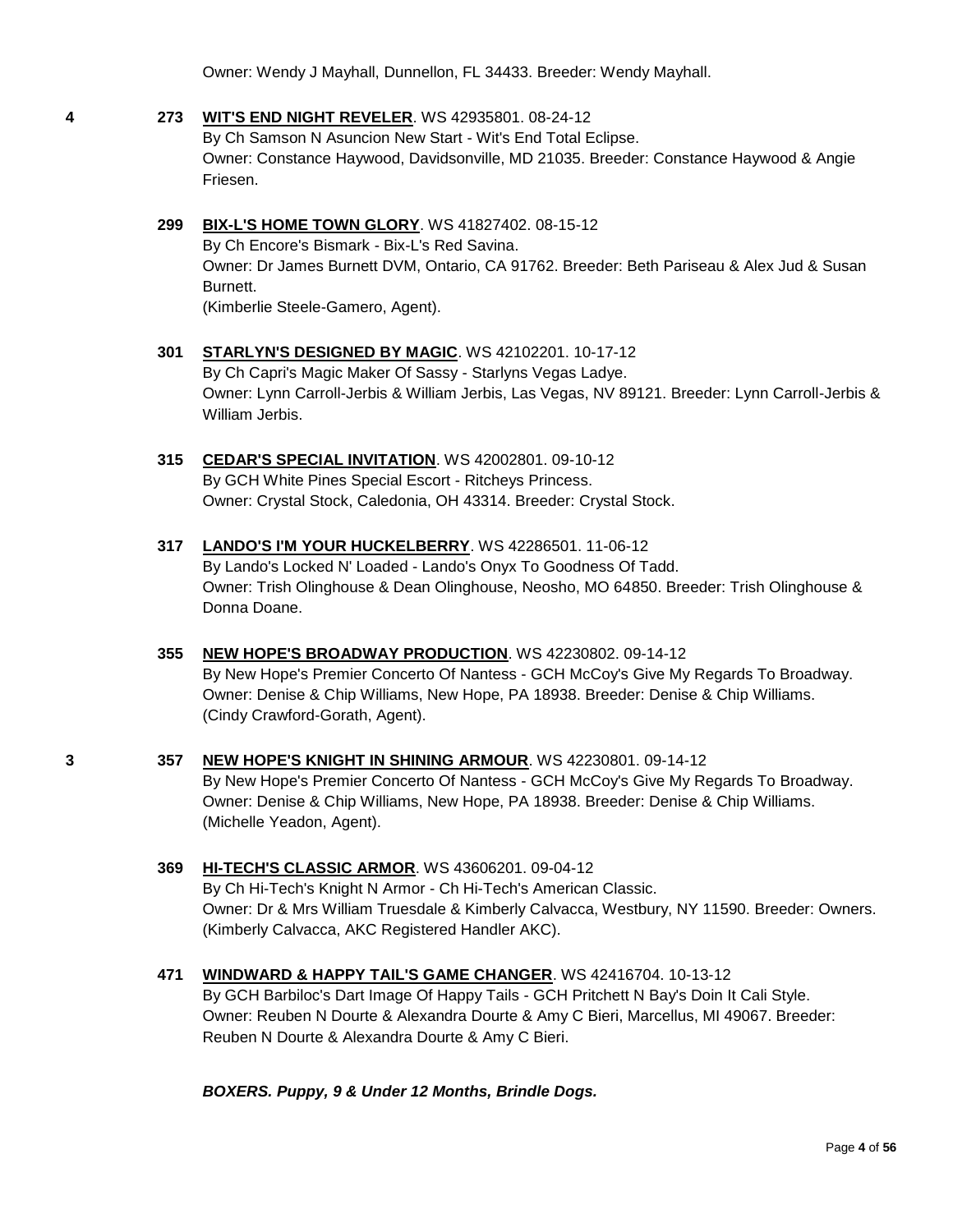#### **17 [TADD'S RHINESTONE ENTERPRISE](http://www.infodog.com/files/bdogrsl1.prg;makc=WS%2041180104;mdog=TADD_s_Rhinestone_Enterprise;wins=all)**. WS 41180104. 05-11-12

By Ch Naja's Enterprise Of Summer CD - Texan N'TADD's Copacabana. Owner: Eileen Harrington & Rachel Harrington & Tom Doane & Vera Kollar, Lake Villa, IL 60046. Breeder: Tom & Donna Doane.

#### **81 [BREHO SHARP DRESSED MAN](http://www.infodog.com/files/bdogrsl1.prg;makc=WS%2041450801;mdog=Breho_Sharp_Dressed_Man;wins=all)**. WS 41450801. 07-24-12

By Suncrest's Strike It Rich At Maxl - Breho Emerson Shock'N Y'All. Owner: Brenda Stuckey & Theresa Galle, Jonesboro, LA 71251. Breeder: Brenda Stuckey & Karen & Jim Emerson & Theresa Galle.

#### **1 193 [PHEASANT HOLLOW'S SLICK BLACK CADILLAC](http://www.infodog.com/files/bdogrsl1.prg;makc=WS%2041655101;mdog=Pheasant_Hollow_s_Slick_Black_Cadillac;wins=all)**. WS 41655101. 07-19-12

By GCH Pheasant Hollow's Kryptonite - Pheasant Hollows Cinderella. Owner: Kerry Jones & Allison Jones, Wallkill, NY 12589. Breeder: K & A Jones & K Cammer.

#### **A 195 [PHEASANT HOLLOWS SPOILS OF VICTORY](http://www.infodog.com/files/bdogrsl1.prg;makc=WS%2041654901;mdog=Pheasant_Hollows_Spoils_Of_Victory;wins=all)**. WS 41654901. 07-27-12

By Ch Pheasant Hollows Macho Camacho - Pheasant Hollows Swimsuit Edition. Owner: Kerry & Allison Jones & Jack & Louise Majocha, Waretown, NJ 08758. Breeder: Kerry Jones & Allison Jones.

#### **213 [RUMMER RUN'S I'LL HAVE ANOTHER](http://www.infodog.com/files/bdogrsl1.prg;makc=WS%2041439506;mdog=Rummer_Run_s_I_ll_Have_Another;wins=all)**. WS 41439506. 05-21-12

By Ch Carillon's Number One Draft Pick - Country Time's An Echo In Harmony. Owner: Philip Moon & Cindy Moon & Kyle Moon, Pelham, AL 35124. Breeder: Rick Justice & Mandy Justice.

(Rick Justice, Agent).

#### **231 [WINFALL'S MOONSTAR ROYAL PALMS](http://www.infodog.com/files/bdogrsl1.prg;makc=WS%2042913703;mdog=Winfall_s_Moonstar_Royal_Palms;wins=all)**. WS 42913703. 07-14-12

By Moon Valley Momentum - Ch Winfall's We Love Chocolate. Owner: Gloria Bower, Port Charlotte, FL 33980. Breeder: R Joan Drury & Tina Porter. (Kay Peiser, Agent).

#### **283 [ZWILLING'S TOPGUN AT WILDTHING](http://www.infodog.com/files/bdogrsl1.prg;makc=WS%2042463101;mdog=Zwilling_s_Topgun_At_Wildthing;wins=all)**. WS 42463101. 06-02-12

By Ch Naja's Enterprise Of Summer - Cair Paravel's Ashbrook Baby. Owner: Kelli Smith & Nate & Karen Kirk, Altoona, PA 16601. Breeder: Dena Scott & Todd Scott & Deborah Gillis.

#### **293 [D'NICMAR LONE STAR](http://www.infodog.com/files/bdogrsl1.prg;makc=WS%2042184602;mdog=D_Nicmar_Lone_Star;wins=all)**. WS 42184602. 07-29-12

By Ch Marburl's Hidalgo - Ch D'Nicmar Sparkling Diamond. Owner: Nicolas Peribonio & Maritza Vaca Martinez, Jonesboro, LA 71251. Breeder: Nicolas Peribonio. (Terri Galle, Agent).

#### **2 295 [D'NICMAR PATAN](http://www.infodog.com/files/bdogrsl1.prg;makc=WS%2042184603;mdog=D_Nicmar_Patan;wins=all)**. WS 42184603. 07-29-12 By Ch Marburl's Hidalgo - Ch D'Nicmar Sparkling Diamond. Owner: Nicolas Peribonio & Maritza Vaca Martinez, Jonesboro, LA 71251. Breeder: Nicolas Peribonio. (Terri Galle, Agent).

#### **347 [PARAMOUNT'S DIGNIFIED AT CYTRI](http://www.infodog.com/files/bdogrsl1.prg;makc=WS%2041516003;mdog=Paramount_s_Dignified_At_Cytri;wins=all)**. WS 41516003. 07-11-12

By GCH Ensign's Justified - Sapphires Black Gold. Owner: Triva Daughtrey, Floyd Knobs, IN 47119. Breeder: Megan Starner & Shelly Williams.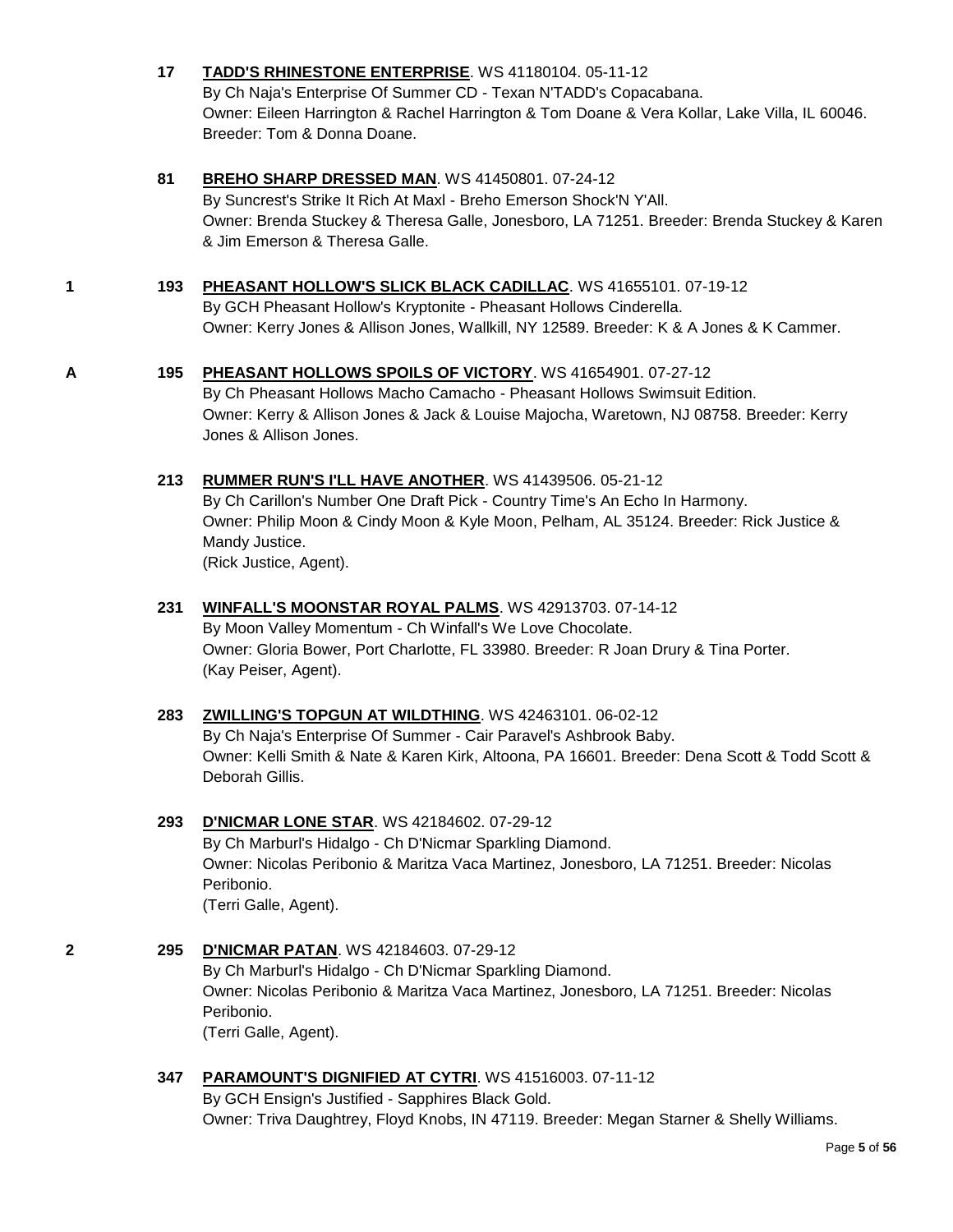(Sherry Canciamille, Agent).

| -3 | 363 | <b>RAFFAUF'S FIRESTARTER. WS 41278205. 06-25-12</b><br>By Ch Firestar's Indian Outlaw - Raffauf's Alley OOP At Cinema.<br>Owner: Kim Raffauf, Richmond, IL 60071. Breeder: Kim Raffauf.<br>(Christa Cook, Agent). |
|----|-----|-------------------------------------------------------------------------------------------------------------------------------------------------------------------------------------------------------------------|
|    | 439 | <b>ZANDELS BEAUREGARD.</b> WS 42063901, 06-18-12                                                                                                                                                                  |

By GCH Schoental's Thomas CD RN THD - Abythorn Clairvoyant. Owner: Zane Sheaffer & Delma Sheaffer, Richfield, PA 17086. Breeder: Delma Sheaffer & Zane Sheaffer.

### **4 447 [MARBURL'S BRONCO BILLY FROM D'NICMAR](http://www.infodog.com/files/bdogrsl1.prg;makc=WS%2042184604;mdog=Marburl_s_Bronco_Billy_From_D_Nicmar;wins=all)**. WS 42184604. 07-29-12 By Ch Marburl's Hidalgo - Ch D'Nimar Sparkling Diamond. Owner: Mary Frances Burleson & Terri Galle, Sachse, TX 75048. Breeder: Nicolas Peribonio. (Lori McClain Ferguson, Agent).

#### *BOXERS. Puppy, 9 & Under 12 Months, Fawn Dogs.*

- **1 15 [ENCORE'S SOVEREIGN](http://www.infodog.com/files/bdogrsl1.prg;makc=WS%2041788002;mdog=Encore_s_Sovereign;wins=all)**. WS 41788002. 08-04-12 By Ch Encore's Bismark - Ch Fanfare Delta Lady RN CGC. Owner: Bruce & Mary Jo Andreu & Cheryl Cates, Mountain View, CA 94040. Breeder: Dottie More & Kim Harper.
- **4 67 [BRUSH HILL'S HELLS ANGEL](http://www.infodog.com/files/bdogrsl1.prg;makc=WS%2040963301;mdog=Brush_Hill_s_Hells_Angel;wins=all)**. WS 40963301. 05-29-12 By Ch Winmere Only Time Will Tell - Ch Brush Hill's Bells And Whistles. Owner: Ellen Bradley & Maureen Forziati, Milton, MA 02186. Breeder: Ellen Bradley & Jane Tulley.

#### **69 [RAYPAT'S MASTER PLAN AT HEART OF GOLD](http://www.infodog.com/files/bdogrsl1.prg;makc=WS%2041221601;mdog=Raypat_s_Master_Plan_At_Heart_Of_Gold;wins=all)**. WS 41221601. 06-09-12 By GCH Bourbonhill's Zesty Antics - Ch Raypat's Joy To The World. Owner: Jeff Mucci & Annette Mucci, Canonsburg, PA 153175906. Breeder: Lisa R Holden & Pat Kisselovich.

**89 [BARBA AZUL MARTINEZ](http://www.infodog.com/files/bdogrsl1.prg;makc=FCML5517AMEX;mdog=Barba_Azul_Martinez;wins=all)**. FCML5517AMEX. 06-30-12 By JR'S Maximiliano - Next Step's Gold Finger. Owner: Sergio Martinez Diaz & Ione Foster, Mexico 06920, . Breeder: Sergio Martinez Diaz & Ione Foster.

### **185 [SOUTHWIND'S THAT'S THE TICKET](http://www.infodog.com/files/bdogrsl1.prg;makc=WS%2041357701;mdog=Southwind_s_That_s_The_Ticket;wins=all)**. WS 41357701. 06-22-12 By Ch Ramarco's Winning Ticket - Southwind's Whisper Of Ego's Dreams. Owner: Ryan J Tharp & Sharon L Tharp, Paragon, IN 46166. Breeder: Sharon L Tharp & Ryan J Tharp. (Amy Bieri, Agent).

**221 [EXCALIBUR'S DEVLYN OF RUNNER RUN](http://www.infodog.com/files/bdogrsl1.prg;makc=WS%2041534702;mdog=Excalibur_s_Devlyn_Of_Runner_Run;wins=all)**. WS 41534702. 07-29-12 By Ch Carillon's Number One Draft Pick - Ch Rummer Run's Excalibur Karsen. Owner: Polly Whitney & Brenda Rogers, Longboat Key, FL 34228. Breeder: Brenda T Rodgers & Polly Whitney & Ann & Steve Anderson.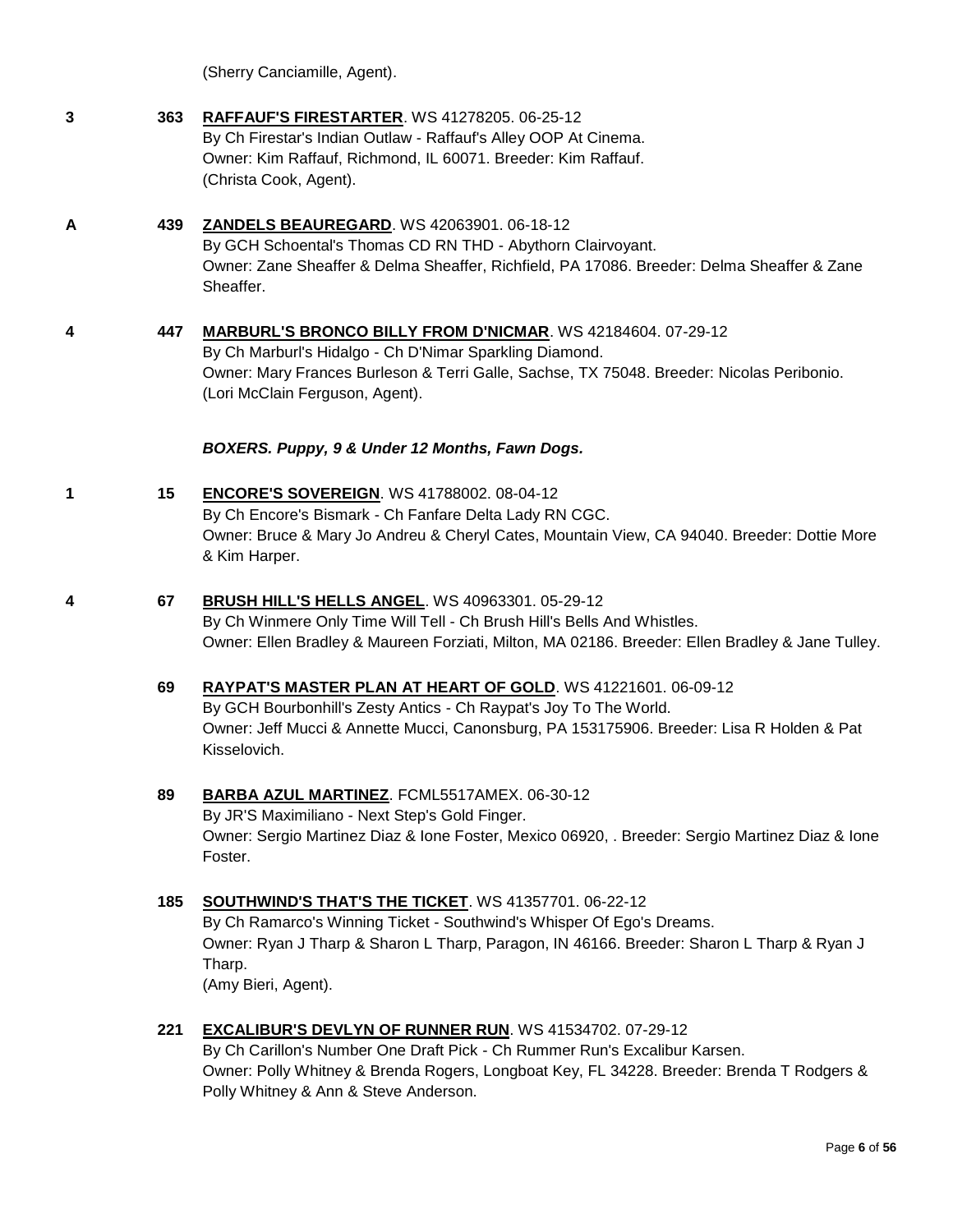(Rick Justice, Agent).

- **225 [RUMMER RUN'S ALONG CAME JONES](http://www.infodog.com/files/bdogrsl1.prg;makc=WS%2041468802;mdog=Rummer_Run_s_Along_Came_Jones;wins=all)**. WS 41468802. 06-21-12 By Rummer Run Tug-O-War - Jovileas Could It Be Magic. Owner: Emily Meier, Bonneterre, MO 63628. Breeder: Claudine A Raymo. (Rick Justice, Agent).
- **227 [RUMMER RUN'S MONEY IN THE BANKS AT](http://www.infodog.com/files/bdogrsl1.prg;makc=WS%2041439504;mdog=Rummer_Run_s_Money_In_The_Banks_At_Gravestown;wins=all) GRAVESTOWN**. WS 41439504. 05-21-12 By Ch Carillon's Number One Draft Pick - Country Time's An Echo In Harmony. Owner: Michael H Graves, Ripley, MS 38663. Breeder: Rick Justice & Mandy Justice.

#### **3 239 [RICO'S HOT ROD WARRIOR](http://www.infodog.com/files/bdogrsl1.prg;makc=WS%2041216402;mdog=Rico_s_Hot_Rod_Warrior;wins=all)**. WS 41216402. 05-23-12

By GCH Nantess Royal Hot Rod - GCH McCoy's Tonic For The Heart Of Rico. Owner: Donna M Purichia, Indianapolis, IN 46240. Breeder: Donna M Purichia. (Tessie Savage, Agent).

#### **2 259 [IRONDALE N GLENWOOD'S ENVISION HAVOC](http://www.infodog.com/files/bdogrsl1.prg;makc=WS%2041370901;mdog=Irondale_N_Glenwood_s_Envision_Havoc;wins=all)**. WS 41370901. 05-16-12

By GCH Duba-Dae's Who's Your Daddy - Ch Daybreak's Glamorous. Owner: Charles Vose & Ashley Jenkins & James Bettis, Richmond, CA 94803. Breeder: Julie Higgins & Jeremy Higgins. (Wendy Bettis, Agent).

#### **291 [SAYWIN'S PRIME SUSPECT](http://www.infodog.com/files/bdogrsl1.prg;makc=WS%2041137201;mdog=Saywin_s_Prime_Suspect;wins=all)**. WS 41137201. 05-08-12 By Krismyth's Irish Spirit Of Saywin - Saywin's Coffee Tea Or Me. Owner: Cynthia Hearn, White Lake, MI 483831938. Breeder: Cynthia Hearn. (Terry Smith, Agent).

#### **297 [TADD'S FOREVER IN RHINESTONES](http://www.infodog.com/files/bdogrsl1.prg;makc=WS%2041180103;mdog=TADD_s_Forever_In_Rhinestones;wins=all)**. WS 41180103. 05-11-12

By Ch Naja's Enterprise Of Summer - Texas N'TADD's Copacabana. Owner: Donna Doane & Thomas Doane, Random Lake, WI 53075. Breeder: Donna Doane & Thomas Doane. (Sherry Canciamille, Agent).

## **325 [JUST-A-WYN'S GUITARS AND CADILLACS](http://www.infodog.com/files/bdogrsl1.prg;makc=WS%2041667702;mdog=Just-A-Wyn_s_Guitars_And_Cadillacs;wins=all)**. WS 41667702. 08-01-12

By Ch Just-A-Wyn's Trouble Shooter - GCH Just-A-Wyn's Heartacres Pink Cadillac. Owner: Mary Lynn & Ashley Wynieski & Tammy Zook, Elyria, OH 44035. Breeder: Mary Lynn & Ashley Wynieski & Tammy Zook.

#### **377 [SUNDEVIL'S REAL DEAL](http://www.infodog.com/files/bdogrsl1.prg;makc=WS%2041039702;mdog=Sundevil_s_Real_Deal;wins=all)**. WS 41039702. 06-09-12

By GCH Duba-Dae's Who's Your Daddy - GCH Sundevil's Classic Mustang. Owner: James Humphreys & Magda Humphreys, Peoria, AZ 85345. Breeder: James Humphreys & Magda Humphreys. (Wendy Bettis, Agent).

#### **381 [PARAMOUNT'S AMPLIFIED](http://www.infodog.com/files/bdogrsl1.prg;makc=WS%2041516001;mdog=Paramount_s_Amplified;wins=all)**. WS 41516001. 07-11-12

By GCH Ensign's Justified - Sapphire's Black Gold. Owner: Megan Starner, Bennet, NE 68317. Breeder: Megan Starner & Shelly Williams. (Lori McClain Ferguson, Agent).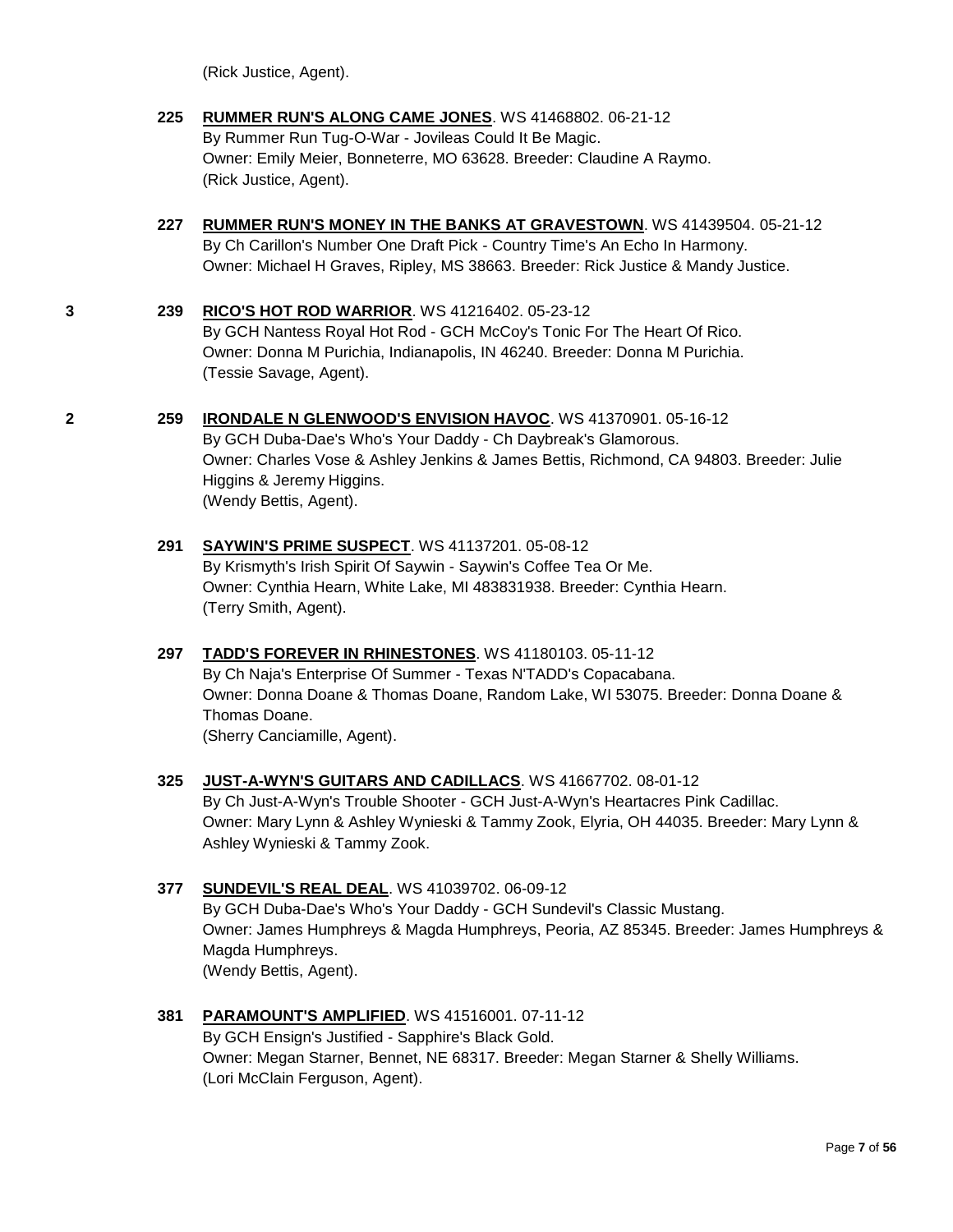#### **405 [IRONDALE'S TITANIUM](http://www.infodog.com/files/bdogrsl1.prg;makc=WS%2041039709;mdog=Irondale_s_Titanium;wins=all)**. WS 41039709. 06-09-12

By GCH Duba Dae's Who's Your Daddy - GCH Sundevil's Classic Mustang. Owner: Wendy Bettis, Riverside, CA 92508. Breeder: James & Magda Humphries.

#### **427 [RICO'S CAN'T TOUCH THIS](http://www.infodog.com/files/bdogrsl1.prg;makc=WS%2041216401;mdog=Rico_s_Can_t_Touch_This;wins=all)**. WS 41216401. 05-23-12

By GCH Nantess Royal Hot Rod - GCH McCoy's Tonic For The Heart Of Rico. Owner: Patti Turk & Tom Briscoe & Donna Purichia, Grayslake, IL 60030. Breeder: Donna Purichia.

(Tess Savage, Agent).

#### **431 [CR SPITTING IMAGE](http://www.infodog.com/files/bdogrsl1.prg;makc=WS%2041614702;mdog=CR_Spitting_Image;wins=all)**. WS 41614702. 06-30-12

By Ch Randolfh's Beau Jangles - Cinnamon-CR Midnight Flyer. Owner: Rick Walunas & Cindy Walunas, Montague, MI 49437. Breeder: Cindy Walunas. (Jerry Ledford, Agent).

#### **A 463 [RINGSIDE'S LIGHT MY FIRE](http://www.infodog.com/files/bdogrsl1.prg;makc=WS%2040833902;mdog=Ringside_s_Light_My_Fire;wins=all)**. WS 40833902. 05-09-12

By GCH Naja's Mi-T Alliance - Ch Chilly Willy @ Virgo. Owner: Stephen Wunder & Cora Fairchild, Syracuse, NY 13208. Breeder: Kathleen & Dennis Morgan.

#### *BOXERS. 12 & Under 15 Months, Brindle Dogs.*

**3 161 [CHERAY'S CAPTURED AT WILLOWCREEK](http://www.infodog.com/files/bdogrsl1.prg;makc=WS%2040196802;mdog=Cheray_s_Captured_At_Willowcreek;wins=all)**. WS 40196802. 03-11-12 By GCH LRM Gold N Rock - Ch Denali's Black Diamond Of Shoreline. Owner: Raymond Reinhardt & Cherly Reinhardt & Michelle Taylor, Issaquah, WA 98027. Breeder: Michelle Taylor & Carol Shores. (Cindy Crawford-Gorath, Agent).

#### **1/W/BW 249 [SHADIGEE'S SEQUEL TO LEGENDS](http://www.infodog.com/files/bdogrsl1.prg;makc=WS%2040684901;mdog=Shadigee_s_Sequel_To_Legends;wins=all)**. WS 40684901. 03-19-12

**(5 Points)** By Ch Pearlisle N Standing O Risk Factor - Ch Shadigee's Lady Luck. Owner: Lee & Mary Jane Nowak, Alvaton, KY 421227623. Breeder: Lee & Mary Jane Nowak. (Lori McClain Ferguson, Agent).

# **2 319 [SHADIGEE'S MY MAKER'S MARK](http://www.infodog.com/files/bdogrsl1.prg;makc=WS%2040684905;mdog=Shadigee_s_My_Maker_s_Mark;wins=all)**. WS 40684905. 03-19-12 By Ch Pearlisle N Standing O Risk Factor - Ch Shadigee's Lady Luck.

Owner: Joyce Whittal & Lee J Nowak & Mary Jane Nowak, Savannah, GA 31410. Breeder: Lee J Nowak & Mary Jane Nowak. (Terri Galle, Agent).

#### **4 419 [RAKLYNS CELEBRATING RINGS OF FIRE](http://www.infodog.com/files/bdogrsl1.prg;makc=WS%2041390101;mdog=Raklyns_Celebrating_Rings_Of_Fire;wins=all)**. WS 41390101. 03-27-12

By GCH KG Halcyon FireKing - Ch Raklyns Monte Carlo. Owner: Karen & Patrick Quagliana & Debbie & Erin Struff, Oakland, NJ 074362341. Breeder: Karen & Patrick Quagliana & Debbie & Erin Struff. (Debbie Struff, AKC Registered Handler).

*BOXERS. 12 & Under 15 Months, Fawn Dogs.*

**53 [HAPPY TAIL'S ROCK STAR OF THUNDERBAY](http://www.infodog.com/files/bdogrsl1.prg;makc=WS%2040199603;mdog=Happy_Tail_s_Rock_Star_Of_Thunderbay;wins=all)**. WS 40199603. 02-19-12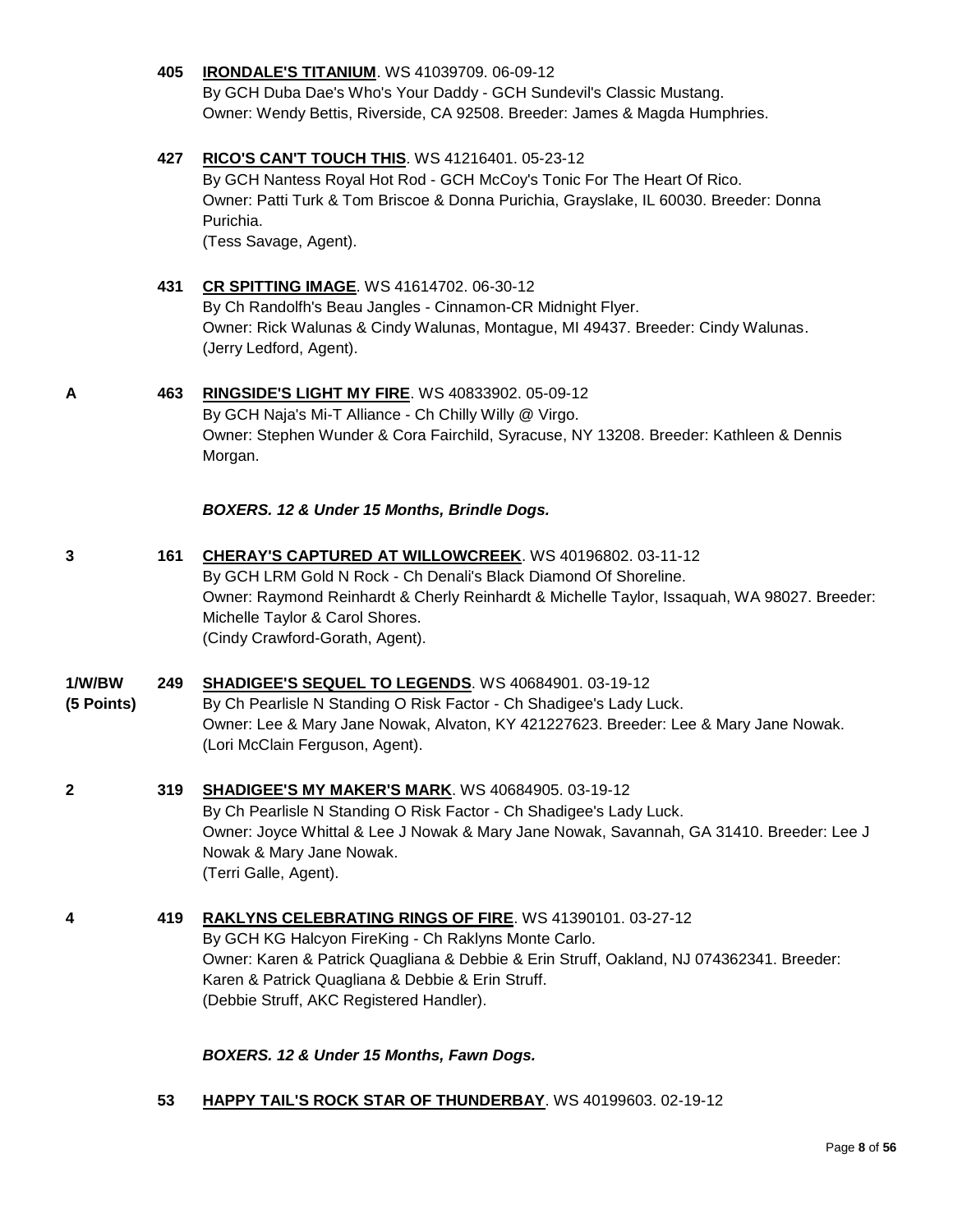By Ch Happy Tail's N Maxl's Golden Opportunity RN - GCH Chessel's N Happy Tail's Summer Lovin'.

Owner: Bernard & Ruth Atkins, Galena, IL 61036. Breeder: Amy C Bieri & Todd Bieri & Lori McClain & Marci J Bell. (Amy Bieri, Agent).

#### **2 77 [RAMASUN'S AND ABI GREAT EXPECTATIONS](http://www.infodog.com/files/bdogrsl1.prg;makc=WS%2040313501;mdog=Ramasun_s_And_Abi_Great_Expectations;wins=all)**. WS 40313501. 02-29-12

By Ch Pearlisle N Standing O Risk Factor - Ch Ramasun's Abi Hannah Montana. Owner: John L Driscoll & Rebecca Foley, Pelham, NH 030762315. Breeder: John Driscoll. (Kimberly Pastella-Calvacca, Agent).

#### **3 129 [CACHET'S READY TO RUMBLE](http://www.infodog.com/files/bdogrsl1.prg;makc=WS%2041104902;mdog=Cachet_s_Ready_To_Rumble;wins=all)**. WS 41104902. 05-04-12

By GCH Cachet'N Justa's Unforgiven - Cachet's Magic'N Mischief. Owner: Stephanie Davis, Youngsville, NC 275968007. Breeder: Len Magowitz & Lou Ann Tibbitts-Ridings.

#### **279 [BREHO ALMOST GOT AWAY](http://www.infodog.com/files/bdogrsl1.prg;makc=WS%2041013601;mdog=Breho_Almost_Got_Away;wins=all)**. WS 41013601. 04-15-12

By Ch Storybook Page After Page - GCH Breho Emerson Dream Walkin' RN BN. Owner: Suzanne Crites & Brenda Stuckey & Karen Emerson & T Galle, Hot Springs, AR 71913. Breeder: Suzanne Crites & Brenda Stuckey & Karen Emerson & T Galle.

#### **1 311 [GRAND'S BLAST FROM THE PAST](http://www.infodog.com/files/bdogrsl1.prg;makc=WS%2041300503;mdog=Grand_s_Blast_From_The_Past;wins=all)**. WS 41300503. 04-30-12

By Ch Rosend's Key Largo - Ch Rosend's N Grand's She's Got The Look. Owner: Gene Garrett & Rand Martin, Sacramento, CA 95835. Breeder: Gene Garrett & Rand Martin.

(Kimberlie Steele-Gamero, Agent).

#### **351 [BURLWOOD-TERINOR'S ULTIMATE DRIVING MACHINE](http://www.infodog.com/files/bdogrsl1.prg;makc=WS%2041302702;mdog=Burlwood-Terinor_s_Ultimate_Driving_Machine;wins=all)**. WS 41302702. 04-17-12 By Ch Burlwood's Drive'm Wild Dreamweaver - Ch Burlwood's Between Friends For Terinor. Owner: Terri Robinson & Rhonda A Nickels & Joleena Young & Mack Young & Gina Freer, Sullivan, IL 61951. Breeder: Terri Robinson & Rhonda A Nickels. (Christa Cook, Agent).

### **389 [FAIRVIEW CRAZY TRAIN](http://www.infodog.com/files/bdogrsl1.prg;makc=WS%2040922402;mdog=Fairview_Crazy_Train;wins=all)**. WS 40922402. 04-16-12 By Ch Brandiwine If By Chance At Minstrel - Global Let It Be At Fairview. Owner: Katrina Medved, Masontown, PA 15461. Breeder: Katrina Medved & Kti Jensen.

- **4 445 [ROCKET N SOVRANO'S SPIRIT IN THE SKY](http://www.infodog.com/files/bdogrsl1.prg;makc=WS%2040712001;mdog=Rocket_N_Sovrano_s_Spirit_In_The_Sky;wins=all)**. WS 40712001. 04-16-12 By Ch Bentbrook's Image Of HighNoon - Rocket's Sky's The Limit CD RN CGC. Owner: Melissa Bell & Kerry Rodgers, Frederick, CO 80504. Breeder: Kerry Rodgers. (Terri Galle, Agent).
- **A 475 [C-ERA'S THE SMOOTH SOUND OF SOUL](http://www.infodog.com/files/bdogrsl1.prg;makc=WS%2041020801;mdog=C-Era_s_The_Smooth_Sound_Of_Soul;wins=all)**. WS 41020801. 02-20-12 By Ch Keil's Frozen Assets - C-Era's Soul Serenade. Owner: Carolyn RS Pressley, Verona, PA 151473047. Breeder: Carolyn RS Pressley.

*BOXERS. 15 & Under 18 Months, Brindle Dogs.*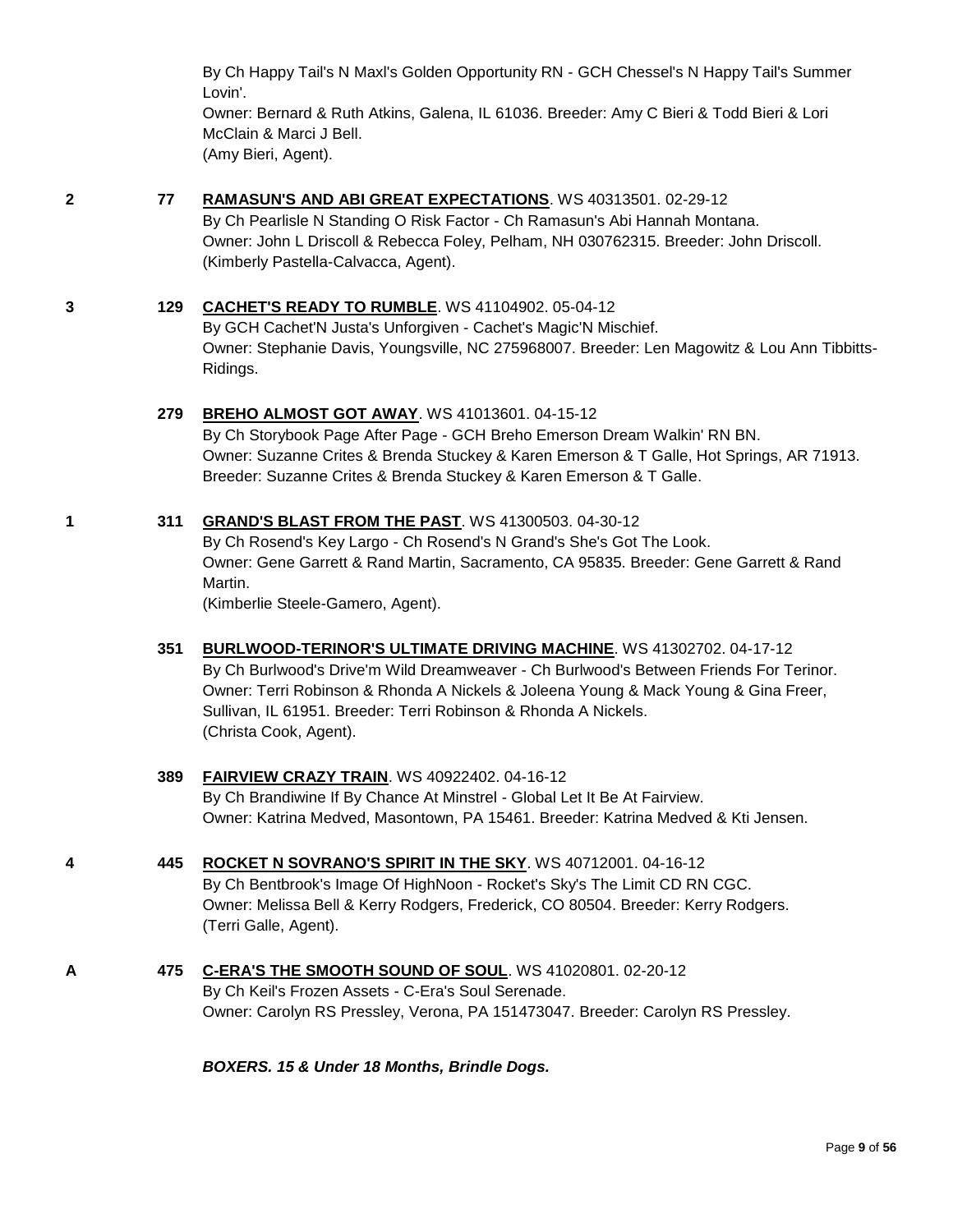|   | 19  | <b>CANCIA'S MCCOY'S HOLLYWOOD NIGHTS. WS 39750203. 12-22-11</b><br>By Ch Silverlane's Excalibur - Ch Backwoods Taylor Made Illusion.<br>Owner: Sarah South & S Canciamille & L McCoy, Robinson, IL 62454. Breeder: Sarah South &<br>Sherry L Canciamille.                         |
|---|-----|-----------------------------------------------------------------------------------------------------------------------------------------------------------------------------------------------------------------------------------------------------------------------------------|
|   | 97  | KP'S QUALIFIED CONTENDER. WS 41558105. 02-01-12<br>By Ch Pheasant Hollows Macho Camacho - KP-Burlwood's Shut Up N' Drive.<br>Owner: Dawn Moyer & Keri Paulson, Graniteville, SC 298294079. Breeder: Keri Paulson.                                                                 |
| 1 | 115 | RAVENCREST ORACLE OF CINNRHEE. ZA 446589CA. 01-30-12<br>By Cinnrhee Hiriveroler Heartacre - Ch Heart Acre Cinnrhee One Hot Day.<br>Owner: A Collins & R Postoff & Dirsopp, Campbellville ON, CN L0P 1B0. Breeder: Dirsopp & A<br>Collins & R Postoff.<br>(H Medley Small, Agent). |
| А | 219 | ARCHANGEL'S HEAR ME ROAR. WS 39716702. 03-07-12<br>By GCH Carillon's M V P - Boxwood Keepsake Of Rummer Run.<br>Owner: Amber Norton, Navarre, FL 325667546. Breeder: Amber Norton.<br>(Rick Justice, Agent).                                                                      |
| 4 | 333 | <b>OLYMPIC W HARMONY'S DISTANCE TRAVELD.</b> WS 40143403. 12-17-11<br>By Ch Olympic's We Knew - Ch Backwoods Shakin' My Booty.<br>Owner: Julie Wilmore & Nicki McFarland & Pam Stephenson, Toledo, OH 43615. Breeder: Pam<br>Stephenson & Sarah South.<br>(Amy Bieri, Agent).     |
| 2 | 345 | TESORO-RYZINGSTAR TRAVIESO. WS 40555002. 01-30-12<br>By Ch Illyrian's Trilogy - Ch Ryzingstar's Seven Come Eleven.<br>Owner: Thoman Leonard & Jennifer Paul, Highlands Ranch, CO 80130693. Breeder: Jennifer Paul<br>& Howard Engel & Patricia Healy.                             |
| 3 | 387 | M-G-M'S BRAVEHEART. WS 39917701. 01-24-12<br>By Ch Marburl's Hidalgo - M-G-M's Red Hot Rhythm Of Marburl.<br>Owner: Marsha Matli, Watonga, OK 73772. Breeder: Marsha Matli.<br>(Lori McClain Ferguson, Agent).                                                                    |
|   |     | BOXERS. 15 & Under 18 Months, Fawn Dogs.                                                                                                                                                                                                                                          |
|   | 103 | LIBRA'S VIKTOR. WS 39587002. 01-05-12<br>By Ch Libra's Buchholz - Libra's Sofianna.<br>Owner: Gary Libra & Stephanie Libra, Savage, MN 55378. Breeder: Gary & Stephanie Libra.<br>(Kimberlie Steele-Gamero, Agent).                                                               |
| 2 | 125 | <b>ATLAS RAMOS.</b> FCML4528A. 12-30-11<br>By Jr's Agni Kai - Abby.<br>Owner: Francisco Ramos Macias, Mexico 09820, . Breeder: Francisco Ramos Macias.<br>(Martin Egozcue, Agent).                                                                                                |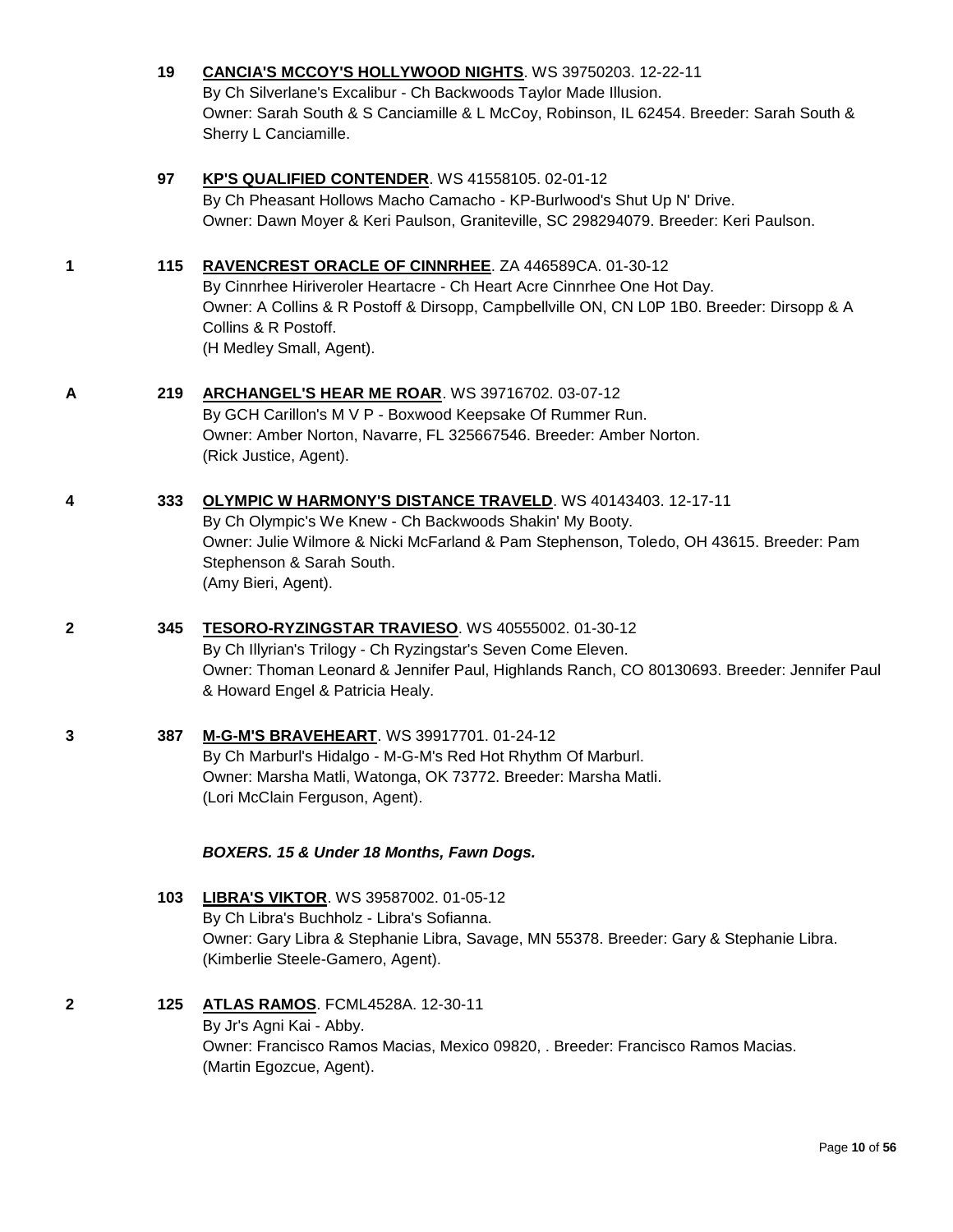|   | 143 | <b>HO-PA'S KNIGHT OF VALOR. WS 39958502. 12-09-11</b>                                                                                                                                                                                                                     |
|---|-----|---------------------------------------------------------------------------------------------------------------------------------------------------------------------------------------------------------------------------------------------------------------------------|
|   |     | By Ch Kimkar's Hi-Tech Traveler - Ch Ho-Pa's Something Unexpected.<br>Owner: Carol Hobbs & Marlo Parsons, Hill City, KS 67642. Breeder: Carol Hobbs & Marlo Parsons.<br>(Randall Pasbrig, Agent).                                                                         |
| 3 | 243 | LIBERTI'S ROCKFORD MOTO FOREVER. W 339237001. 11-26-11<br>By GCH Silverlane's Excaliber - Ch Liberti's Forever First Class.<br>Owner: Teresa L Berge, Rockford, IL 61103. Breeder: Teresa L Berge.<br>(Sherry Canciamille, Agent).                                        |
| 4 | 323 | SASSY LANE'S RENEGADE RAZOR. WS 39495101. 11-10-11<br>By Ch CR-Newcastle's Bird In Thre Hand - Cameliard's Radiant Crystal Of Sassy Lane.<br>Owner: Jeff & Susan Stevens-Schultz, Milford, MI 483802538. Breeder: Susan Stevens-Schultz.<br>(Jerry Ledford, Agent).       |
| 1 | 337 | <b>NEWCASTLE'S WAITING FOR A BITE. WS 40071903. 01-08-12</b><br>By Ch Randolph's Beau Jangles - Shaeward's Jolly Holiday At Newcastle.<br>Owner: Jennifer & Jeremy Walker, Farmington Hills, MI 48334. Breeder: Jennifer & Jeremy Walker.<br>(Ashley Wynieski, Agent).    |
|   | 359 | HO-PA'S SOMETHING MAGICAL. WS 39958501. 12-09-11<br>By Ch Kimkar's High Tech Traveler - Ch Ho-Pa's Something Unexpected.<br>Owner: Teri Underhill & Bryan Briley, Kenosha, WI 53142. Breeder: Carol Hobbs & Marlo Parson.                                                 |
|   | 371 | <b>HI-FIVE'S NOBEL SON. WS 39750301. 12-15-11</b><br>By Ch McCoy's Hide Your Hearts - HiFives Wind Up Doll Of Oak Knoll.<br>Owner: Bryan Briley, Hawk Point, MO 63349. Breeder: Bryan Briley.                                                                             |
|   | 383 | KORVETTE'S MOVES LIKE JAGGER. WS 39495904. 12-22-11<br>By Ch Solidrock's Keeping Score At Korvette - Ch EWO's Virginia Korvette.<br>Owner: Rebecca Ford & Tom Ford, Middleburg, FL 32068. Breeder: Kimberly Page Conrad.<br>(Kimberly Conrad, Agent).                     |
|   |     | BOXERS. Amateur-Owner-Handler, Fawn Dogs.                                                                                                                                                                                                                                 |
| 1 | 73  | CINNRHEE'S POKERFACE HEARTACRE. WS 38798203. 12-16-10<br>By Cinnrhee Hiriverroler Heartacre - Heartacres Cinnrhee Of Kadenza.<br>Owner: Mark & Melissa Mathers & Medley Small, Goderich ON, CN N7A 3X8. Breeder: Medley H<br>Small & James W Kilman & Priscilla M Kilman. |
|   |     | <b>BOXERS. Bred by Exhibitor, Brindle Dogs.</b>                                                                                                                                                                                                                           |

- **3 175 [PRAIRIE HILL'S N HAPPY TAIL'S NO DOUBT ABOUT IT](http://www.infodog.com/files/bdogrsl1.prg;makc=WS%2040555802;mdog=Prairie_Hill_s_N_Happy_Tail_s_No_Doubt_About_It;wins=all)**. WS 40555802. 03-31-12 By Ch Interlude's Never A Doubt RN CGC - Prairie Hill's Lil Miss Jade RN CD CGC. Owner: Alyson L Essington & Amy C Bieri, Port Barrington, IL 60010. Breeder: Alyson L Essington & Amy C Bieri.
- **2 197 [PHEASANT HOLLOW'S DISORDERLY CONDUCT](http://www.infodog.com/files/bdogrsl1.prg;makc=WS%2041130707;mdog=Pheasant_Hollow_s_Disorderly_Conduct;wins=all)**. WS 41130707. 06-08-12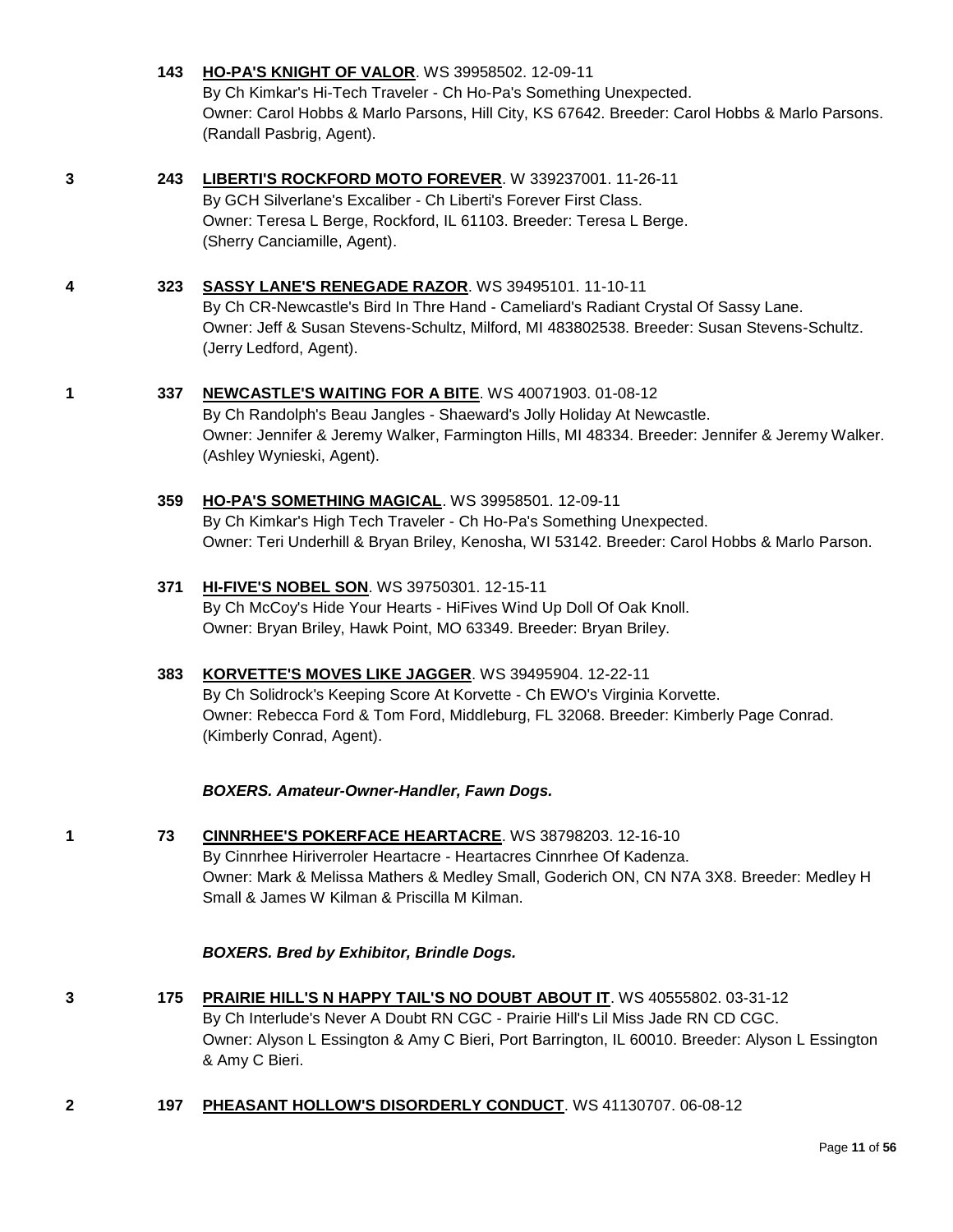By Ch Pheasant Hollow's Reckless Endangerment - Ch Twnpnds Elegance Of Phsntholo. Owner: Kerry & Allison Jones & Chris Burns, Wading River, NY 11796. Breeder: K & A Jones & P & R Detoro.

- **1 339 [CINNRHEE'S BY A NOSE](http://www.infodog.com/files/bdogrsl1.prg;makc=ZQ489803CAN;mdog=CinnRhee_s_By_A_Nose;wins=all)**. ZQ489803CAN. 08-13-12 By CinnRhee's Shoot Em Up - HeartAcres CinnRhee Of Kadenza. Owner: H Medley Small, Harrow ON, CN N0R 1G0. Breeder: H Medley Small.
- **A 465 [ABOXA'S COMFORTABLY NUMB](http://www.infodog.com/files/bdogrsl1.prg;makc=WS%2028733402;mdog=Aboxa_s_Comfortably_Numb;wins=all)**. WS 28733402. 11-03-08

By Aboxa's Magic Carpet Ride - Regalis You're So Vain Of Aboxa. Owner: W Morris & D Kowalchyk-Morris, Staten Island, NY 103042722. Breeder: W Morris & D Kowalchyk-Morris & P & A Yocum.

#### *BOXERS. Bred by Exhibitor, Fawn Dogs.*

- **31 [CINNRHEE'S KEEP ME IN MIND](http://www.infodog.com/files/bdogrsl1.prg;makc=WS%2041671301;mdog=Cinnrhee_s_Keep_Me_In_Mind;wins=all)**. WS 41671301. 10-11-11 By Cinnrhee Hiriveroler Heartacre - Heartacres Cinnrhee Of Kadenza. Owner: Medley Small & Denise Snyder, Harrow ON, CN N0R 1G0. Breeder: H M Small & J & P Kilman.
- **83 [RAYPAT'S KEEPER OF THE COVENANT](http://www.infodog.com/files/bdogrsl1.prg;makc=WS%2041221603;mdog=Raypat_s_Keeper_Of_The_Covenant;wins=all)**. WS 41221603. 06-09-12 By GCH Bourbonhill's Zesty Antics - Ch Raypat's Joy To The World. Owner: Lisa Holden & Pat Kisselovich & Stephanie Scibienski & Meghan Whalen, Finleyville, PA 15332. Breeder: Lisa R Holden & Pat Kisselovich.

#### **1 147 [BELCO'S KISS MY GRIZZ](http://www.infodog.com/files/bdogrsl1.prg;makc=WS%2032853901;mdog=Belco_s_Kiss_My_Grizz;wins=all)**. WS 32853901. 05-14-09

By Ch Belco's Coppertone RN - Belco's Kiss My Sassafrass. Owner: E Coviello Davis & Trisha Carter & Pixie Lawer, Taunton, MA 027802019. Breeder: Trisha Carter & E Coviello Davis & Pixie Lawer.

**267 [TRIMANOR'S JAMIEFRASER](http://www.infodog.com/files/bdogrsl1.prg;makc=WS%2033195501;mdog=Trimanor_s_Jamiefraser;wins=all)**. WS 33195501. 07-16-09 By Winfall's Scooba Style - Trimanor's Serendipity. Owner: Judy Jury, London ON, CN N6H 1L9. Breeder: Jean Jury.

# **4 275 [BARGARY'S LINE DRIVE](http://www.infodog.com/files/bdogrsl1.prg;makc=WS%2041014101;mdog=Bargary_s_Line_Drive;wins=all)**. WS 41014101. 04-10-12

By Ch Bargary's Buried Treasure - Bargary's Ya Gotta Keep On Movin'. Owner: Barbara & Gary Wadge, Lacombe, LA 70445. Breeder: Barbara Wadge & Gary Wadge.

**2 435 [DRACO'S MAJESTY](http://www.infodog.com/files/bdogrsl1.prg;makc=WS%2041494205;mdog=Draco_s_Majesty;wins=all)**. WS 41494205. 07-15-11

By Ch Hi-Tech The King Of Sherry Shoot JP - Draco Violette Aphrikana. Owner: Traci Poole & Michael Todd, Rockwell, NC 28138. Breeder: Jorge Pinzon & Michael Todd.

- **453 [DUSTY ROAD'S OVERCOME BY ART](http://www.infodog.com/files/bdogrsl1.prg;makc=WS%2036416303;mdog=Dusty_Road_s_Overcome_By_Art;wins=all)**. WS 36416303. 12-18-10 By Ch Rockett's Red Glare - Dusty Road's Penny Lane Of Global. Owner: Randall S & Judith M Pasbrig, Peyton, CO 808319328. Breeder: Randall S & Judith M Pasbrig.
- **3 459 [DRACO'S BRAND NEW LOOK](http://www.infodog.com/files/bdogrsl1.prg;makc=WS%2039809701;mdog=Draco_s_Brand_New_Look;wins=all)**. WS 39809701. 09-14-11 By Draco N Asuncion's Think Of Me - Dragona Aphrika.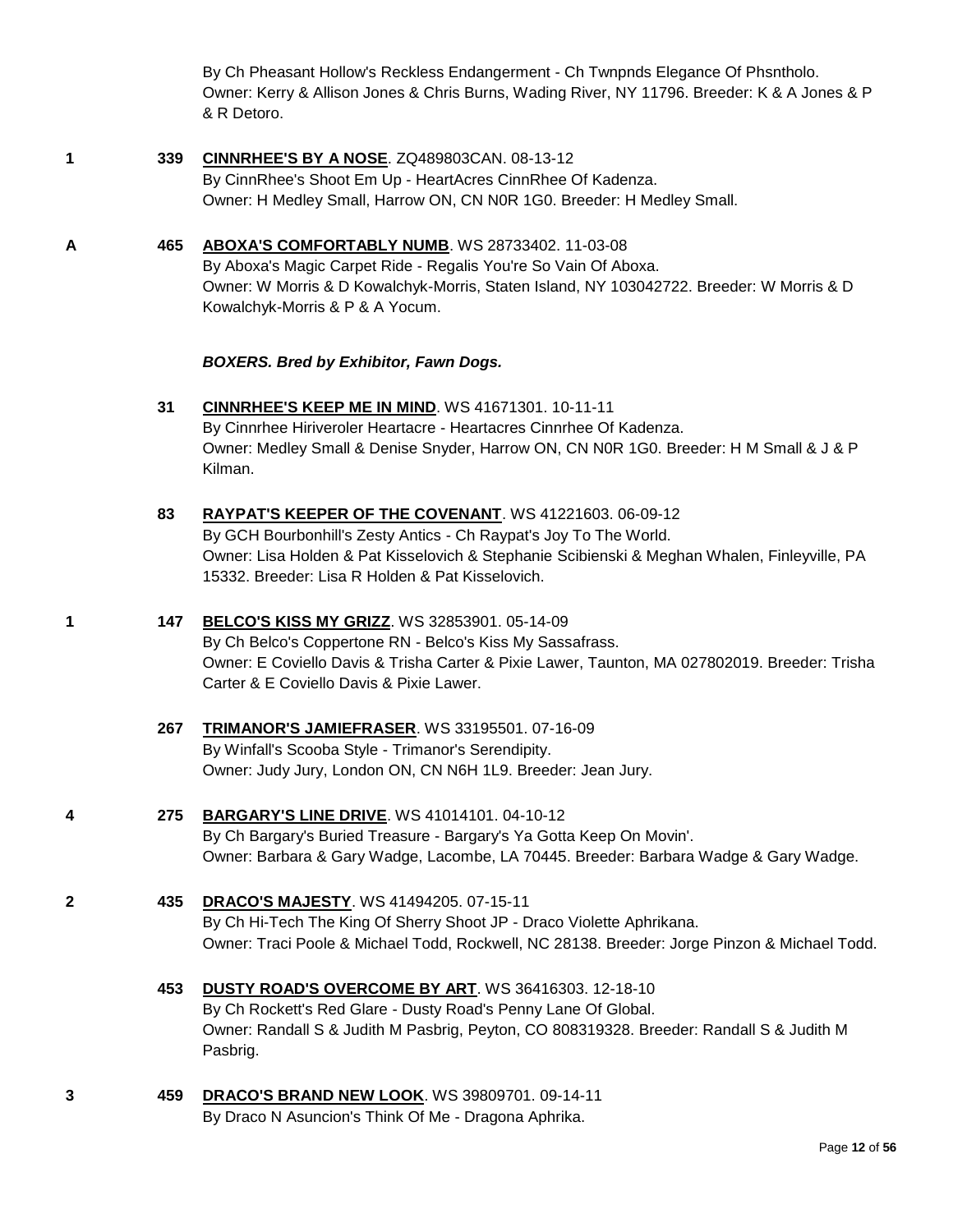Owner: Jorge Pinzon, Columbus, NC 28722. Breeder: Michael Todd & Jorge Pinzon.

**A 467 [ABOXA'S SOUL MAN](http://www.infodog.com/files/bdogrsl1.prg;makc=WS%2037745401;mdog=Aboxa_s_Soul_Man;wins=all)**. WS 37745401. 04-29-11

By Aboxa's Magic Carpet Ride - Regalis Sweet Soprano Of Aboxa. Owner: Wayne Morris & Diane Kowalchyk-Morris, Staten Island, NY 103042722. Breeder: Wayne Morris & Diane Kowalchyk Morris.

#### *BOXERS. American-Bred, Brindle Dogs.*

- **35 [DC'S DON'T STOP BELIEVIN IN SUMMER](http://www.infodog.com/files/bdogrsl1.prg;makc=WS%2034929002;mdog=DC_s_Don_t_Stop_Believin_In_Summer;wins=all)**. WS 34929002. 08-12-10 By Ch Summer's Dash Riprock - Ch DC's Precious Gem Of Shadigee. Owner: Darlene Beard & Donna Schafer & Josie O'Reilly & Lori Goodwin, Johnstown, PA 159094216. Breeder: Donna Schafer & Carl Schafer.
- **85 [HEART OF GOLD'S INTELLIGENT DESIGN](http://www.infodog.com/files/bdogrsl1.prg;makc=WS%2032963707;mdog=Heart_Of_Gold_s_Intelligent_Design;wins=all)**. WS 32963707. 02-11-10 By Spellbound's The Man In Black - Calla Lily Crystal Blush. Owner: Jeff Mucci & Annette Mucci, Canonsburg, PA 15317. Breeder: James & Erin Cooper.
- **141 [COUNTRYSIDE & CR'S IN THE NICK OF TIME](http://www.infodog.com/files/bdogrsl1.prg;makc=WS%2036372501;mdog=Countryside_&_CR_s_In_The_Nick_Of_Time;wins=all)**. WS 36372501. 11-24-10 By Ch Just-A-Wyn's D'ing Time At Heartacres - Ch CR's Belle Of The Ball. Owner: Tasha Ebersole, Jackson, MI 492018331. Breeder: Tasha Ebersole. (Jerry Ledford, Agent).
- **155 [SHADIGEE'S PAINT IT BLACK AT JERICO](http://www.infodog.com/files/bdogrsl1.prg;makc=WS%2038518102;mdog=Shadigee_s_Paint_It_Black_At_Jerico;wins=all)**. WS 38518102. 06-29-11 By Ch Storybook Page After Page - Ch Shadigee's Lady Luck. Owner: Jeanie Cornelison & Lee Nowak & Mary Jane Nowak, Trussville, AL 351734193. Breeder: Lee & Mary Jane Nowak. (Rick Justice, Agent).

#### **167 [BLACKHAWK'S BLUELINE BOMBER](http://www.infodog.com/files/bdogrsl1.prg;makc=WS%2040418202;mdog=Blackhawk_s_Blueline_Bomber;wins=all)**. WS 40418202. 01-24-12 By Ch Illyrian's Trilogy - Ch Merical's Lightning Strike. Owner: Cecily Joque, Tacoma, WA 98405. Breeder: Cecily Joque. (Cindy Crawford-Gorath, Agent).

- **177 [OLYMPIC N HARMONY'S CRUISE CONTROL](http://www.infodog.com/files/bdogrsl1.prg;makc=WS%2040143404;mdog=Olympic_N_Harmony_s_Cruise_Control;wins=all)**. WS 40143404. 12-17-11 By Ch Olympic's We Knew - Ch Backwood's Shakin My Booty. Owner: Julie Wilmore & William Wright, Toledo, OH 43615. Breeder: Pam Stephenson & Sarah South. (Amy C Bieri, Agent).
- **3 261 [ROCKET'S ESCAPE VELOCITY TO GENTRY](http://www.infodog.com/files/bdogrsl1.prg;makc=WS%2034208501;mdog=Rocket_s_Escape_Velocity_To_Gentry;wins=all)**. WS 34208501. 06-01-10 By Ch Happytail's Dart Impact - Rocket's Sky's The Limit CD RN. Owner: Paula Vandervoort, Houston, TX 770081399. Breeder: Kerry Rodgers. (Terri Galle, Agent).
	- **409 [KP N' PHEASANT HOLLOW'S TECHNICAL KNOCKOUT](http://www.infodog.com/files/bdogrsl1.prg;makc=WS%2041558104;mdog=KP_N__Pheasant_Hollow_s_Technical_Knockout;wins=all)**. WS 41558104. 02-01-12 By Ch Pheasant Hollow's Macho Camacho - KP-Burlwood's Shut Up N' Drive. Owner: Jean Kopperud & Keri Paulson & Kerry Jones, Clarence, NY 14031. Breeder: Keri Paulson.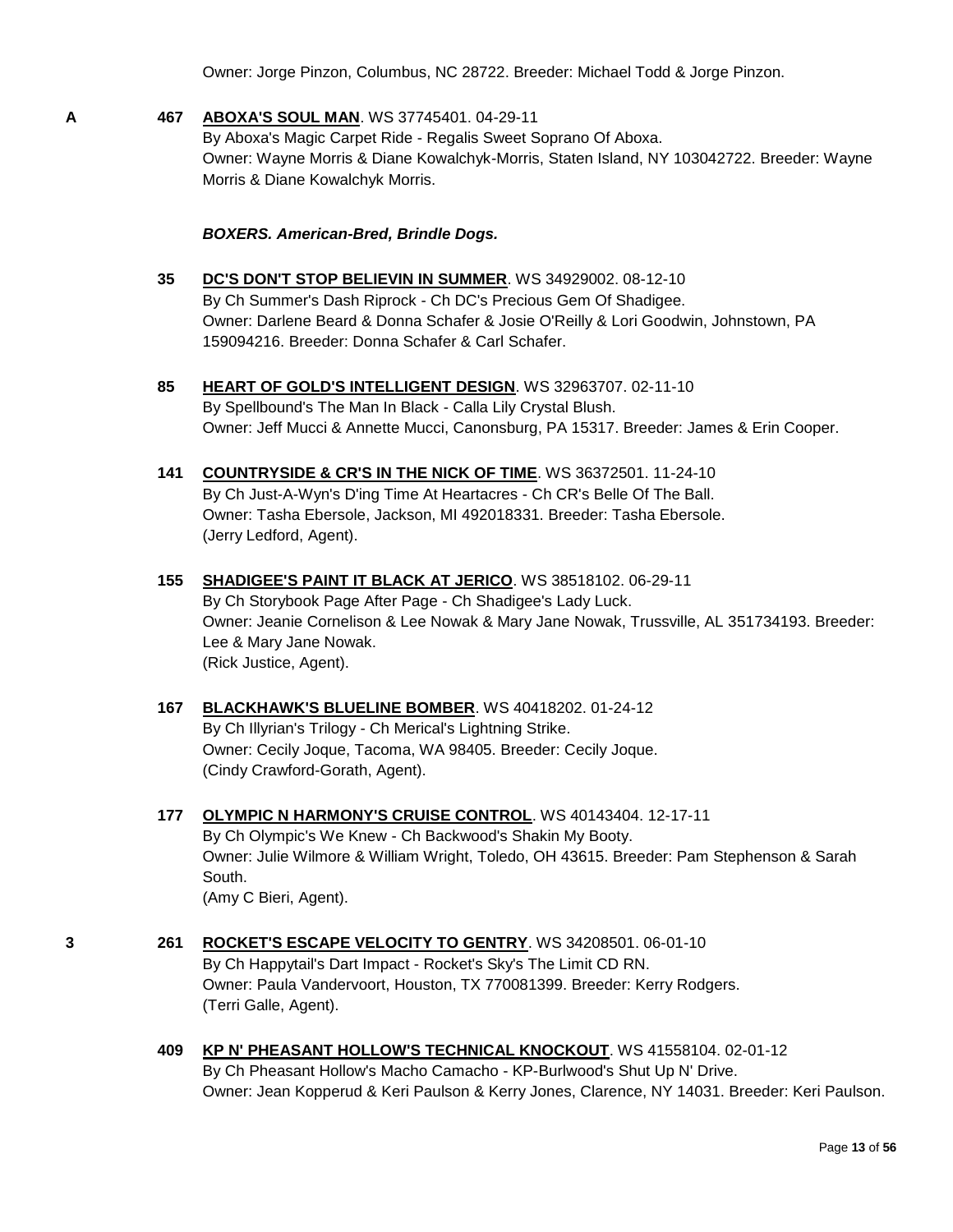| 4 | 413 | INDIGO'S WYNNING BLACKJACK. WS 34020405. 05-28-10<br>By Ch Storybook Page After Page - Ch Indigo's Luck Be A Lady V Turo.<br>Owner: Debbie Schlesinger & Julie Lawrence, Little Rock, AR 72223. Breeder: Diane M Monson &<br>Lynn Cooch.<br>(Michael Shepherd, AKC Registered Handler AKC).                               |
|---|-----|---------------------------------------------------------------------------------------------------------------------------------------------------------------------------------------------------------------------------------------------------------------------------------------------------------------------------|
| 2 | 433 | <b>SHADIGEE'S TOP SHELF. WS 38518106. 06-29-11</b><br>By Ch Storybook Page After Page - Ch Shadigee's Lady Luck.<br>Owner: Lee & Mary Jane Nowak, Alvaton, KY 421227623. Breeder: Lee & Mary Jane Nowak.<br>(Lori McClain Ferguson, Agent).                                                                               |
| 1 | 441 | SERGIO'S AS THE WORLD TURNS. WS 35812405. 11-25-10<br>By Ch Faerdorn Dust Buster - Sergio's Finer Things In Life.<br>Owner: Heather Thorne, Carver, MA 023301331. Breeder: Linda & Mark Sergio.<br>(Diego F Garcia, Agent).                                                                                               |
|   |     | <b>BOXERS. American-Bred, Fawn Dogs.</b>                                                                                                                                                                                                                                                                                  |
| 3 | 11  | HI-TECH'S LORD OF THE RING. WS 41863202. 03-22-12<br>By Ch Hi-Tech Johnny J Of Boxerton - Ch Hi-Tech's Stella's Girl.<br>Owner: Dr William & Zoila A Truesdale & Kimberly Pastella Calvacca, Seekonk, MA 02771.<br>Breeder: Dr William Truesdale & Zoila A Truesdale.<br>(Kimberly Calvacca, AKC Registered Handler AKC). |
| 1 | 43  | <b>HIJINX THIS IS HOW I ROLL. WS 40490503. 04-12-12</b><br>By Ch Bridgewood's Chasin' The Starz - Ch Sapphire's High Heels In Vegas.<br>Owner: Bette Jo Nunn, Fallbrook, CA 92028. Breeder: Bette Jo Nunn & Bridget Reinhold.<br>(Bridget Reinhold, Agent).                                                               |
| 2 | 331 | <b>DESTINY'S CENTURIAN. WS 38510603. 09-07-11</b><br>By Ch Capri's Woods End Spellcaster - Crysto's Enchantress Of Destiny.<br>Owner: Monica Lynch & Barbara Barnes, Hendersonville, TN 370754202. Breeder: Monica Lynch.<br>(Gary Steele, Agent).                                                                        |
| А | 373 | HI-FIVE'S X FACTOR. WS 39750302. 12-15-11<br>By Ch Mccoy's Hide Your Hearts - Hifives Wind Up Doll Of Oak Knoll.<br>Owner: Bryan K Briley, Hawk Point, MO 633492065. Breeder: Bryan K Briley.                                                                                                                             |
|   |     | <b>BOXERS. Open, Brindle Dogs.</b>                                                                                                                                                                                                                                                                                        |
|   | 101 | <b>WINMERE TIME TRIAL. WS 29627003. 03-08-09</b><br>By Ch Strawberry N Reo Gold Country - Ch Winmere Indian Paint Brush.<br>Owner: Pat Mullen & Virginia Zurflieh, Oldsmar, FL 346774507. Breeder: Theresa Garton & Lynn<br>Garton.                                                                                       |
| 3 | 153 | DONOWAY THE SPIRIT SOARS. WS 42059601. 07-28-11<br>By Ch Bentbrooks Image Of Highnoon - Ch Donoway Wild Rose Of Mephisto.<br>Owner: Barbara Carroll & Donald Gordon, Wisconsin Rapids, WI 54494. Breeder: Donald Gordon                                                                                                   |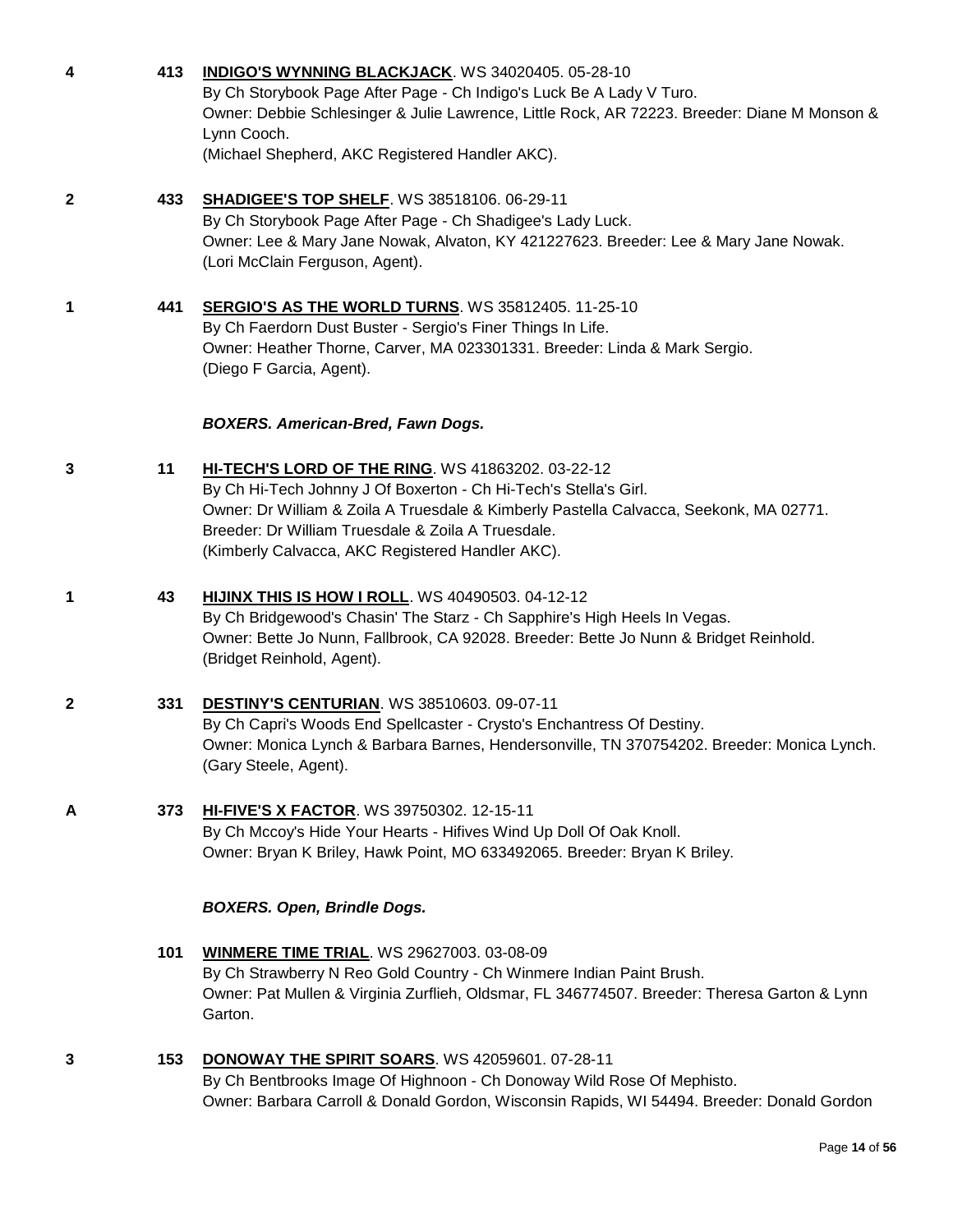& Monika Pinsker. (Handler: Michelle Yeadon).

- **1 157 [BARBILOC'S BYGEORGE BETTER HIDE YOUR HEART](http://www.infodog.com/files/bdogrsl1.prg;makc=WS%2035879402;mdog=Barbiloc_s_ByGeorge_Better_Hide_Your_Heart;wins=all)**. WS 35879402. 09-22-10 By Ch Happy Tail's Crime Time RN NA NAJ - Barbiloc's Autumn Splendor CD RN. Owner: Karen George, Minneapolis, MN 554414849. Breeder: Barbara A O'Connor. (Lori McClain Ferguson, Agent).
- **2 169 [E SOTO GUINESS STOUT AT ARABY](http://www.infodog.com/files/bdogrsl1.prg;makc=WS%2031218802;mdog=E_Soto_Guiness_Stout_At_Araby;wins=all)**. WS 31218802. 02-28-09 By Araby High Life - Guapa Soto. Owner: Efren Soto & Victor Dela Garza & Abner Mercado, Mexico 64810, . Breeder: Efren Soto.
	- **251 [KING FISHER SHELLAC OF TRIBUTE JP](http://www.infodog.com/files/bdogrsl1.prg;makc=BO0008810JP;mdog=King_Fisher_Shellac_Of_Tribute_JP;wins=all)**. BO0008810JP. 05-09-10 By Bergamo Of Tribute JP - Long Scarlet Of Tribute JP. Owner: Shoichi Onda, Chiba Japan 2700035, . Breeder: Shoichi Onda.
	- **277 [HABERL'S LOVE OVER GOLD BN RN CA](http://www.infodog.com/files/bdogrsl1.prg;makc=WS%2031868202;mdog=Haberl_s_Love_Over_Gold_BN_RN_CA;wins=all)**. WS 31868202. 09-19-09

By Ch Guapo Soto - Ch Haberl's Forever Young CD RE. Owner: Maryjane Alencewicz & B J Barnhart, Montverde, FL 34756. Breeder: Maryjane Alencewicz & B J Barnhart & Don Garrett & J Haberl.

**287 [WINFALL'S FASHION SENSE](http://www.infodog.com/files/bdogrsl1.prg;makc=YU439250CAN;mdog=Winfall_s_Fashion_Sense;wins=all)**. YU439250CAN. 10-02-11 By Winfall's I've Got What It Takes - Winfall's Allin Style And Dreams. Owner: Shane Flear, Minesing ON, CN L0L 1Y2. Breeder: Tina Porter. (Tina Porter, Agent).

#### **349 [ZANDELS HIGH ROLLER](http://www.infodog.com/files/bdogrsl1.prg;makc=WS%2039158804;mdog=Zandels_High_Roller;wins=all)**. WS 39158804. 10-02-11 By GCH Pheasant Hollows All Time High - Abythorn Clairvoyant. Owner: Tim Houser & Deb Houser & Zane Sheaffer, Centre Hall, PA 168280524. Breeder: Delma Sheaffer & Zane Sheaffer. (Cindy Crawford-Gorath, Agent).

**4 361 [EBONY'S WHY SO SERIOUS?](http://www.infodog.com/files/bdogrsl1.prg;makc=WS%2028703901;mdog=Ebony_s_Why_So_Serious?;wins=all)**. WS 28703901. 12-11-08 By Camelot's Maximum Excalibur - Rynwards Sarah Vaughn. Owner: Sylvia Soules, Holley, NY 144709377. Breeder: Sylvia Soules. (Dan Buchwald, Agent).

#### *BOXERS. Open, Fawn Dogs.*

- **27 [CINNRHEE KPARK'S TALKER OF DC](http://www.infodog.com/files/bdogrsl1.prg;makc=WS%2039354502;mdog=CinnRhee_KPark_s_Talker_Of_DC;wins=all)**. WS 39354502. 10-07-10 By Ch DC's Something To Talk About AT CinnRhee - Ch Kadenza's In Plain Sight. Owner: Dr Don Craig & Anne Craig, Harrow ON, CN N0R 1G0. Breeder: H Medley Small & Stephanie McIntosh. (H Medley Small, Agent).
- **55 [MEL-O-D'S LIVING BY THE WORD](http://www.infodog.com/files/bdogrsl1.prg;makc=WS%2038840602;mdog=Mel-o-D_s_Living_By_The_Word;wins=all)**. WS 38840602. 09-10-11 By Ch Bentbrook's Texas Trooper - Ch Mel-o-D's Right As Rain. Owner: Melody Clementz, Prophetstown, IL 61277. Breeder: Melody Clementz.

Page **15** of **56**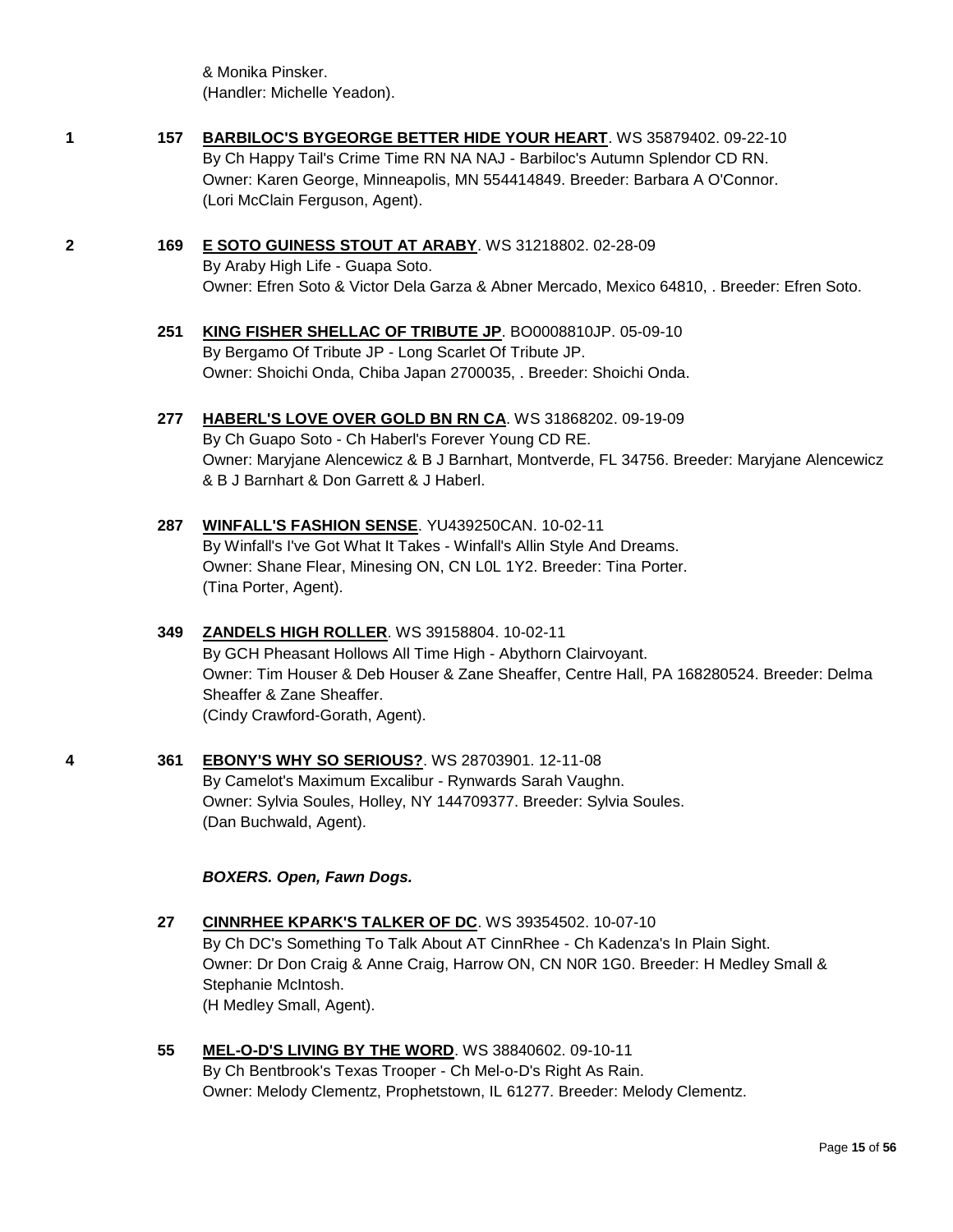|              |     | (Tessie Savage, Agent).                                                                                                                                                                                                                                                                                                           |
|--------------|-----|-----------------------------------------------------------------------------------------------------------------------------------------------------------------------------------------------------------------------------------------------------------------------------------------------------------------------------------|
| A            | 63  | HI-TECH'S SOUTHERN CHARMER. WS 36309903. 12-31-10<br>By Ch Kimkar's Hi-Tech Traveler - GCH Hi-Tech's Southern Belle.<br>Owner: Zoila Truesdale & Jeri Poller & Gail Alix & K Calvacca, Seekonk, MA 02771. Breeder: Zoila<br>Truesdale & Jeri Poller & Gail Alix & K Calvacca.<br>(Kimberly Calvacca, AKC Registered Handler AKC). |
| 4            | 79  | BAR-K'S MOONSHINE AT BELLCREST. WS 37732203. 05-09-11<br>By Ch Brookwood's Full Moon - Bar-K's Perfectly Bejeweled.<br>Owner: Shirley Bell, Corbeil ON, CN P0H 1K0. Breeder: Phillip Koenig.                                                                                                                                      |
|              | 127 | GIBBS RAMOS. FCMN1050AMEX. 08-27-09<br>By Jrs Weekend Warrior - Ginna Ramos.<br>Owner: Francisco Ramos Macias, Del Sur Mexico 09820, . Breeder: Francisco Ramos Macias.<br>(Martin Egozcue, Agent).                                                                                                                               |
| 1            | 165 | LIBERTI'S FIRST AMERICAN HERO. WS 39237006. 11-26-11<br>By Ch Silverlane's Excalibur - Ch Liberti's Forever First Class.<br>Owner: Katharina C Gatz, Hampshire, IL 601408349. Breeder: Teresa L Berge.<br>(Sherry Canciamille, Agent).                                                                                            |
| A            | 215 | RUMMER RUN'S JUSTICE FOR ALL. WS 38037301. 02-28-11<br>By Ch Carillon's MVP - Ch Rummer Run's Tally Ho.<br>Owner: Ann & Steve Anderson, Atlanta, GA 303274422. Breeder: Ann & Steve Anderson.<br>(Rick Justice, Agent).                                                                                                           |
|              | 237 | VALENTE'S SHOT IN THE DARK CD CGC BN RA CA. WS 34076405. 04-27-10<br>By Ch Haberl's Heart Acre Bluesman CD BN RE - Savage's Frolicsome Angel.<br>Owner: Michele Valente, Oviedo, FL 32765. Breeder: Stacey Savage.<br>(BJ Barnhart, Agent).                                                                                       |
|              | 285 | <b>FORESTHILL'S RAGTYME OF JOCOLU.</b> WS 40154701. 12-02-10<br>By Winfall's Scooba Style - Foresthill's Precious Phoebe.<br>Owner: Joe & Joan Drury, Mt Albert ON, CN L0G 1M0. Breeder: Joe & Joan Drury.<br>(Tina Porter, Agent).                                                                                               |
| $\mathbf{2}$ | 303 | <b>AVALON'S CODE RED.</b> WS 316864-02. 06-17-09<br>By Ch Avalon's Windwalker - Ch Avalon's Lalique.<br>Owner: Janice Boess-Solas & N Hansen, Las Vegas, NV 89139. Breeder: Norra L Hansen & Dr<br>Daniel Buchwald & Janice Boess.<br>(Dan Buchwald, Agent).                                                                      |
|              | 385 | BRUCE WILLS SUNLAND BR. WS40301301. 02-14-11<br>By R And G's Mystical Dancer - Rani Quiroz Sunland Br.<br>Owner: Roberto Bezerra, Lenexa, KS 662163117. Breeder: Roberto Bezerra.                                                                                                                                                 |
| A            | 437 | ABOXA'S MR. TAMBOURINE MAN. WS 37745201. 04-19-11                                                                                                                                                                                                                                                                                 |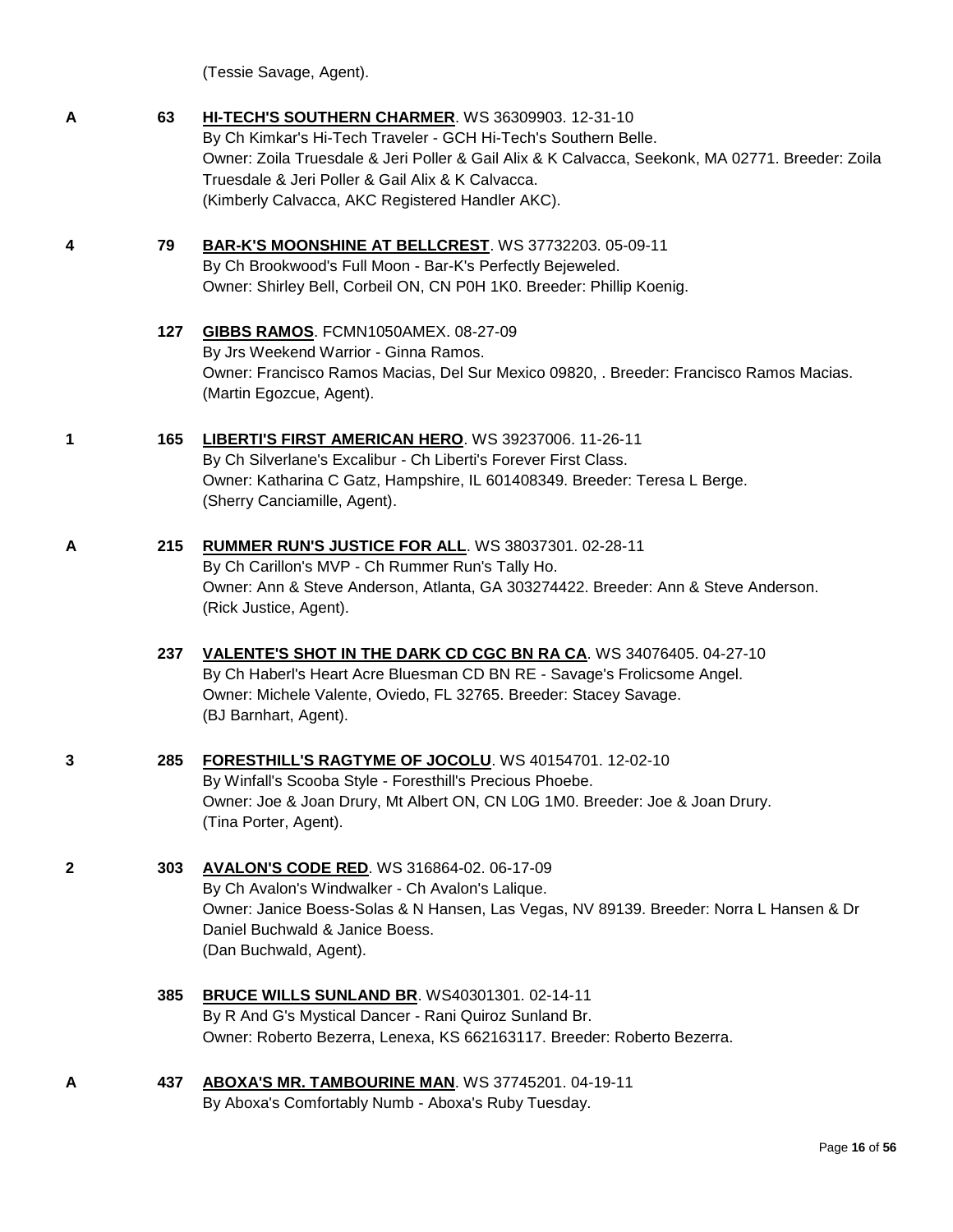Owner: Steve Kanellos & Wayne Morris, Whitestone, NY 113571601. Breeder: Wayne Morris & Diane Kowalchyk-Morris.

- **455 [DUSTY ROAD'S PERFECT WORLD](http://www.infodog.com/files/bdogrsl1.prg;makc=WS%2027231905;mdog=Dusty_Road_s_Perfect_World;wins=all)**. WS 27231905. 08-02-08 By Twinkle Star V. Eurozone - Ch Dusty Road's Dont Wana Mis A Thing. Owner: Judith M Pasbrig & Randall S Pasbrig, Peyton, CO 80831. Breeder: Randall S Pasbrig & Judith Pasbrig.
- **479 [EPITOME'S DON'T MESS WITH TEXAS](http://www.infodog.com/files/bdogrsl1.prg;makc=WS%2037672701;mdog=Epitome_s_Don_t_Mess_With_Texas;wins=all)**. WS 37672701. 05-08-11 By Ch Bentbrook's Texas Trooper - Shadoefax's Chasin' A Dream. Owner: Susan Standley, Murfreesboro, TN 37129. Breeder: Susan Standley. (Tami Mishler, Agent).

#### *BOXERS. Puppy, 6 & Under 9 Months, Brindle Bitches.*

- **8 [TJ'S BREATH OF LIFE](http://www.infodog.com/files/bdogrsl1.prg;makc=WS%2042180303;mdog=TJ_s_Breath_Of_Life;wins=all)**. WS 42180303. 09-13-12 By GCH Hi-Tech The King Of Sherry Shoot JP - Ch TJ's Miss Parker. Owner: Theresa Janzen, Lacey, WA 985098342. Breeder: Theresa Janzen & Dianna L Emmons.
- **A 82 [UPPERCUTS PICK OF THE CROP](http://www.infodog.com/files/bdogrsl1.prg;makc=WS%2042776601;mdog=Uppercuts_Pick_Of_The_Crop;wins=all)**. WS 42776601. 08-14-12 By Uppercuts Touch Of Brooklyn - Uppercuts One Last Punch. Owner: Jim Gillanders & Francine Gillanders, Tupperville ON, CN N0P 2M0. Breeder: Jim & Francine Gillanders.
- **4 138 [RAVENCREST GIRLONFIRE CINNRHEE](http://www.infodog.com/files/bdogrsl1.prg;makc=1101758ZUCA;mdog=Ravencrest_GirlOnFire_CinnRhee;wins=all)**. 1101758ZUCA. 10-04-12 By CinnRhee HiRiveRoler Heart Acre - Heart Acre CinnRhee One Hot Day. Owner: H Medley Small & D Kirsopp & R Postoff, Harrow ON, CN N0R 1G0. Breeder: H Medley Small & D Kirsopp & R Postoff.
	- **140 [AVALON'S MOONSTRUCK OF SUNDARBY](http://www.infodog.com/files/bdogrsl1.prg;makc=WS%2042995201;mdog=Avalon_s_Moonstruck_Of_Sundarby;wins=all)**. WS 42995201. 09-30-12 By Avalon's Fair Warning - Sundarby's Emblem. Owner: Norra Hansen & Dawn Darby, Palm Beach Gardens, FL 33418. Breeder: N Hansen & W Kays & D Darby. (Kimberly Page Conrad, Agent).

#### **150 [CACHET'S TIMELESS STYLE](http://www.infodog.com/files/bdogrsl1.prg;makc=WS%2042106001;mdog=Cachet_s_Timeless_Style;wins=all)**. WS 42106001. 10-03-12 By Avalon's Fair Warning - Ch Cachet'N Justa's Unforgettable. Owner: Len Magowitz & Lou-Ann Tibbitts-Ridings & Terri Kaiser, Troy, NY 12180. Breeder: Len Magowitz & Lou-Ann Tibbitts-Ridings.

- **A 152 [CACHET'S KEEP'N IN STYLE](http://www.infodog.com/files/bdogrsl1.prg;makc=WS%2042106004;mdog=Cachet_s_Keep_N_In_Style;wins=all)**. WS 42106004. 10-03-12 By Avalon's Fair Warning - Ch Cachet'N Justa's Unforgettable. Owner: Dara Murphy, Tiny ON, CN LOL 2T0. Breeder: Len Magowitz & Lou-Ann Tibbitts-Ridings.
- **1 182 [FALMARKS QUEEN OF DIAMONDS AT RJ](http://www.infodog.com/files/bdogrsl1.prg;makc=WS%2042587403;mdog=Falmarks_Queen_Of_Diamonds_At_RJ;wins=all)**. WS 42587403. 09-22-12 By Ch Falmarks Diamond Mine - Falmarks Samba. Owner: Ray & Judy De Rosa & Laura Cuthbert, Melrose, MA 02176. Breeder: Dana L Penney & Laura Cuthbert.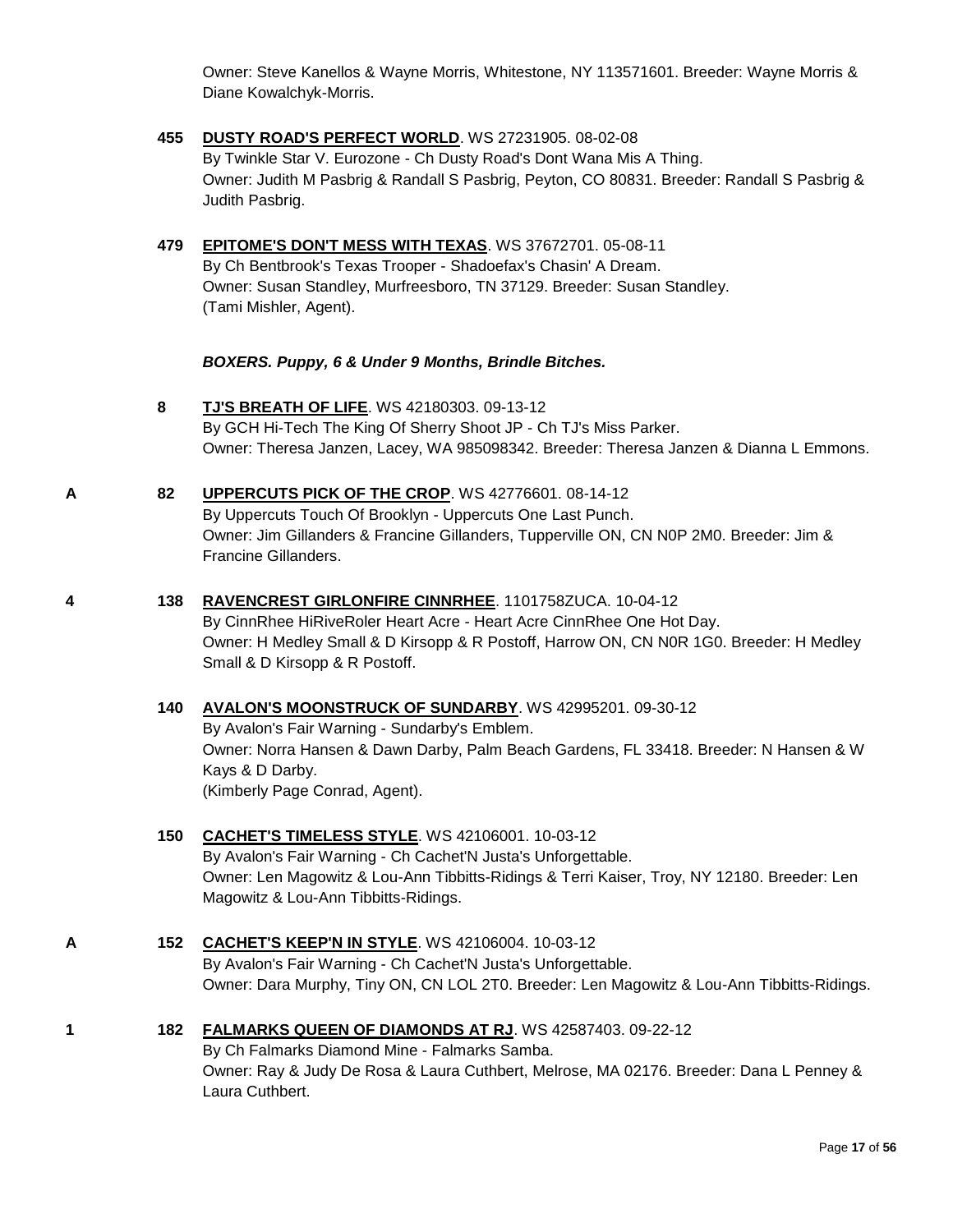#### **216 [SUNDARBY'S FUELED BY KORVETTE](http://www.infodog.com/files/bdogrsl1.prg;makc=WS%2042146402;mdog=Sundarby_s_Fueled_By_Korvette;wins=all)**. WS 42146402. 09-07-12

By Ch Solidrock's Keeping Score At Korvette - Ch Sundarby's Romp-N-Roulette. Owner: Kimberly Page Conrad & Dawn M Darby, Hoboken, GA 31542. Breeder: Dawn Darby & Kimberly Page Conrad.

#### **238 [SAVOY SICILIAN GAME ON](http://www.infodog.com/files/bdogrsl1.prg;makc=WS%20426030801;mdog=Savoy_Sicilian_Game_On;wins=all)**. WS 426030801. 11-05-12

By GCH Raklyns The Bronx MVP At Third - Garnsey's Savoy Shiraz Of Haberl RN CA. Owner: Wendy J Mayhall, Dunnellon, FL 34433. Breeder: Wendy Mayhall.

#### **246 [MOONLIGHT'S PASSION FOR FASHION](http://www.infodog.com/files/bdogrsl1.prg;makc=WS%2042588804;mdog=Moonlight_s_Passion_For_Fashion;wins=all)**. WS 42588804. 10-26-12

By Moonlight's Great Train Robbery - Moonlight'sNo Biz Like Showbiz, NA. Owner: Sharyn Chevrier & Michelle L Chevrier, Wilson, NY 14172. Breeder: Sharyn Chevrier & Michelle Chevrier & Denise Snyder.

#### **342 [LANDO TADD'S LITTLE SURE SHOT](http://www.infodog.com/files/bdogrsl1.prg;makc=WS%2042286502;mdog=Lando_Tadd_s_Little_Sure_Shot;wins=all)**. WS 42286502. 11-06-12

By Lando's Locked N' Loaded - Lando's Onyx To Goodness Of Tadd. Owner: Trish Olinghouse & Donna Doane, Neosho, MO 64850. Breeder: Trish Olinghouse & Donna Doane.

#### **376 [RYZINGSTAR-TESORO'S IT'S GONNA GET LOUD](http://www.infodog.com/files/bdogrsl1.prg;makc=WS%2043192401;mdog=Ryzingstar-Tesoro_s_It_s_Gonna_Get_Loud;wins=all)**. WS 43192401. 11-05-12

By Ch Marburl's Hidalgo - Ch Ryzingstar's Seven Come Eleven. Owner: Jennifer Paul & Howard Engel, Brighton, CO 80603. Breeder: Jennifer Paul & Howard Engel & Patricia Healy.

#### **434 [BROOKWOOD'S WARRIOR PRINCESS](http://www.infodog.com/files/bdogrsl1.prg;makc=WS%2042213001;mdog=Brookwood_s_Warrior_Princess;wins=all)**. WS 42213001. 08-16-12 By Ch Brookwood's Mystic Warrior - Brookwood's Dream Of Glory. Owner: Lee Ann Brooks & Bethany Glenn & Robert Taylor Hansel, Dry Ridge, KY 41035. Breeder: Lee Ann Brooks & Bethany Glenn & Robert Taylor Hansel.

#### **2 444 [RAKLYNS MACHINE GUN MAMA OF SHILO](http://www.infodog.com/files/bdogrsl1.prg;makc=WS%2042339902;mdog=Raklyns_Machine_Gun_Mama_Of_Shilo;wins=all)**. WS 42339902. 08-10-12

By Ch Rikar's Crime Of The Century - Ch Shilos Tequilla Sunrise At Jjn'S. Owner: Debbie & Erin Struff & Cindy Deamicis, Bolton, CT 06043. Breeder: Cynthia Deamicis & Debbie Struff & Erin Struff. (Debbie Struff, AKC Registered Handler).

#### **A 510 [DUSTYWIND'S SPIRIT OF THE NIGHT OF ABOXA](http://www.infodog.com/files/bdogrsl1.prg;makc=WS%2054952106;mdog=Dustywind_s_Spirit_Of_The_Night_Of_Aboxa;wins=all)**. WS 54952106. 08-14-12

By Aboxa's Comfortly Numb - Dustywind's Breaking Waves. Owner: Wendy Blevins & Wayne Morris, Staten Island, NY 10304. Breeder: Wendy Blevins & Wayne Morris & Diane Kowalchyk-Morris.

#### **3 512 [CALYPSO'S SOMETHING TO TALK ABOUT](http://www.infodog.com/files/bdogrsl1.prg;makc=WS%2041899302;mdog=Calypso_s_Something_To_Talk_About;wins=all)**. WS 41899302. 10-01-12

By GCH Barbiloc's Dart Image Of Happy Tails RA NA NAJ CGC - Chessel's Calypso's Song N Dance. Owner: Nancy M Baeten, Green Bay, WI 543134533. Breeder: Nancy M Baeten. (Amy Bieri, Agent).

*BOXERS. Puppy, 6 & Under 9 Months, Fawn Bitches.*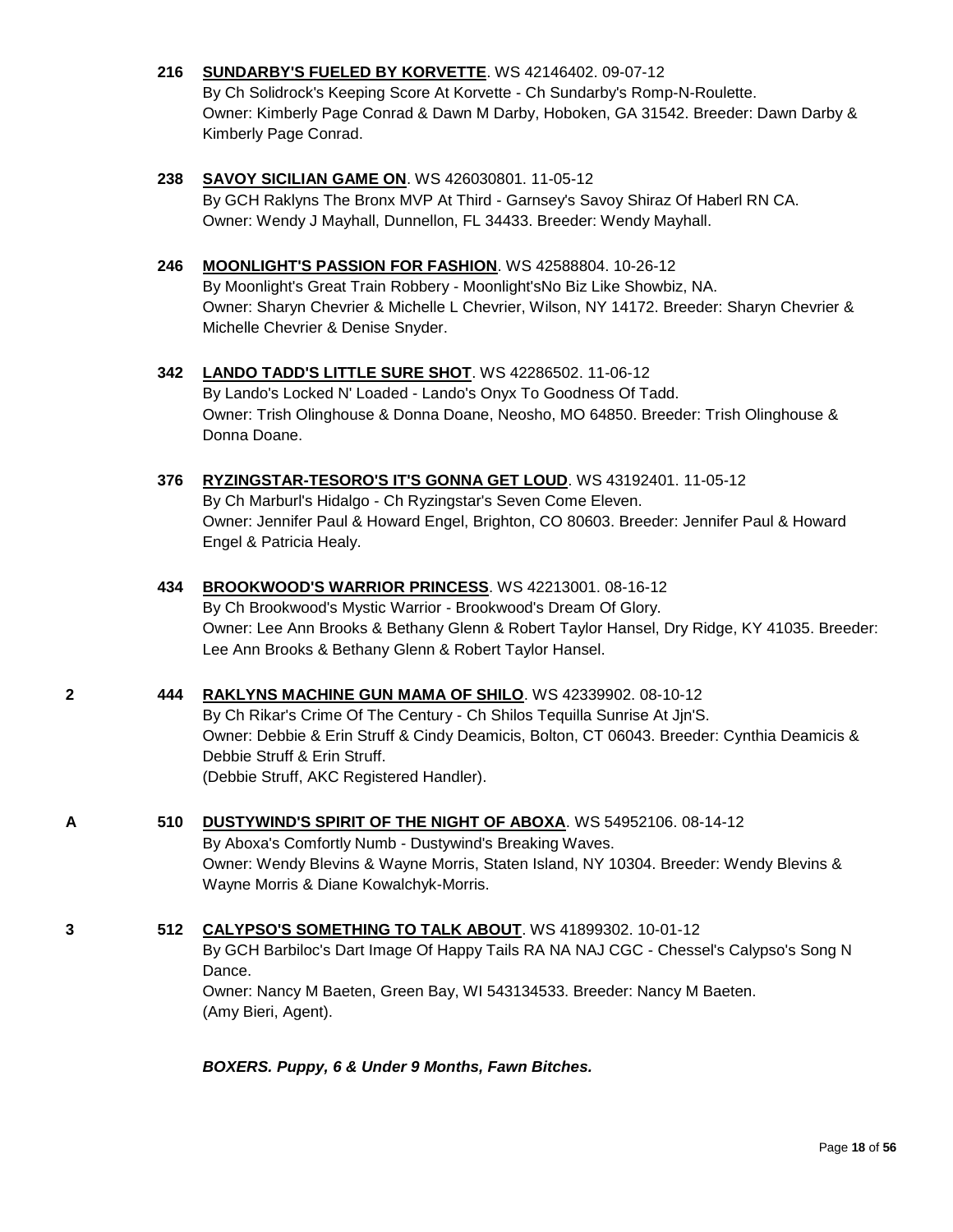|  |  | STRAWBERRY'S GOLDEN CINNIBON. WS 42106401. 09-16-12 |
|--|--|-----------------------------------------------------|
|--|--|-----------------------------------------------------|

By Ch Strawberry N Reo Gold Country - Ch Telstar's Cinni-Bon Sensashan. Owner: Bruce & Judith T Voran & Bonnie Wagaman, Stawberry, AZ 85544. Breeder: Bonnie Wagaman.

(James Bettis, Agent).

### **A 76 [JAMIESON'S LA FLACA](http://www.infodog.com/files/bdogrsl1.prg;makc=FCMGB4794-G;mdog=Jamieson_s_La_Flaca;wins=all)**. FCMGB4794-G. 11-04-12

By Darvick Hitech Regal Tribute - Jamieson's Danka. Owner: Arturo Jamieson, Mexico 44150, . Breeder: Arturo Jamieson.

#### **80 [PHEASANT HOLLOWS STARSTRUCK AT VANQUISH](http://www.infodog.com/files/bdogrsl1.prg;makc=WS%2042701001;mdog=Pheasant_Hollows_Starstruck_At_Vanquish;wins=all)**. WS 42701001. 08-31-12 By GCH Pheasant Hollows All Time High - Pheasant Hollows Hello Bombshell. Owner: Melissa & Mark Mathers & Allison Jones, Goderich ON, CN N7A 3X8. Breeder: Kerry Jones & Cynthia Carey & Allison Jones.

### **162 [QUINNEY'S WILD IRISH ROSE](http://www.infodog.com/files/bdogrsl1.prg;makc=WS%2041672608;mdog=Quinney_s_Wild_Irish_Rose;wins=all)**. WS 41672608. 08-20-12

By Ch Brandiwine If By Chance At Minstrel - Quinney's Eloise Z Ringu Of Big Mac's. Owner: Celena Quinney, Victoria, TX 77905. Breeder: Celena Quinney.

### **A 192 [SCHMIDT'S-GC DO YOU BELIEVE IN MAGIC](http://www.infodog.com/files/bdogrsl1.prg;makc=WS%2041864107;mdog=Schmidt_s-GC_Do_You_Believe_In_Magic;wins=all)**. WS 41864107. 08-14-12

By GCH Schmidt's-GC Moose A. Moose - Schmidt's-GC TwinkleTwinkle Lil Star. Owner: Cindy Yaeger & Juli Schmidt, Marengo, OH 43334. Breeder: Juli Schmidt & Cindy Yaeger.

### **196 [FOXY BOXY CHAMPAIGN ON FIRE](http://www.infodog.com/files/bdogrsl1.prg;makc=WS%2041964703;mdog=Foxy_Boxy_Champaign_On_Fire;wins=all)**. WS 41964703. 09-12-12

By Ch Hallmarks Rumor Has It - Hallmarks Chanel Of Barlisl. Owner: Susan Workman & Gary Steele & William McWilliams, Riverside, CA 92506. Breeder: Gary & Michelle Steele. (Kimberlie Steele-Gamero, Agent).

### **198 [STARLYNS FIRST LADY'S OF MAGIC](http://www.infodog.com/files/bdogrsl1.prg;makc=WS%2042102203;mdog=Starlyns_First_Lady_s_Of_Magic;wins=all)**. WS 42102203. 10-17-12

By Ch Capris Magic Maker Of Sassy - Starlyns Vegas Layde. Owner: Lynn D Caroll-Jerbis & William D Jerbis, Riverside, CA 92506. Breeder: Lynn D Carol & William D Jerbis. (Kimberlie Steele-Gamero, Agent).

# **A 222 [RUMMER RUN'S PARTY TIME](http://www.infodog.com/files/bdogrsl1.prg;makc=WS%2042533201;mdog=Rummer_Run_s_Party_Time;wins=all)**. WS 42533201. 09-18-12

By GCH Ho-Pa's Grand Slam - Ch Rummer Run's Tallyho. Owner: Ann & Steve Anderson, Atlanta, GA 30327. Breeder: Ann B Anderson & Steven Anderson. (Rick Justice, Agent).

#### **224 [BOXWOOD'S DREAM TIME OF RUMMER RUN](http://www.infodog.com/files/bdogrsl1.prg;makc=WS%2042533204;mdog=Boxwood_s_Dream_Time_Of_Rummer_Run;wins=all)**. WS 42533204. 09-18-12 By GCH Ho-Pa's Grand Slam - Ch Rummer Run's Tally Ho. Owner: Sally & Susan Peters, Warrior, AL 35180. Breeder: Ann & Steve Anderson. (Rick Justice, Agent).

#### **240 [SAVOY SICILIAN MARK MY WORDS](http://www.infodog.com/files/bdogrsl1.prg;makc=WS%2042603803;mdog=Savoy_Sicilian_Mark_My_Words;wins=all)**. WS 42603803. 11-05-12 By GCH Raklyns The Bronx MVP At Third - Garnsey's Savoy Shiraz Of Haberl RN CA. Owner: Evelyn C Mark, Eustis, FL 32736. Breeder: Wendy Mayhall.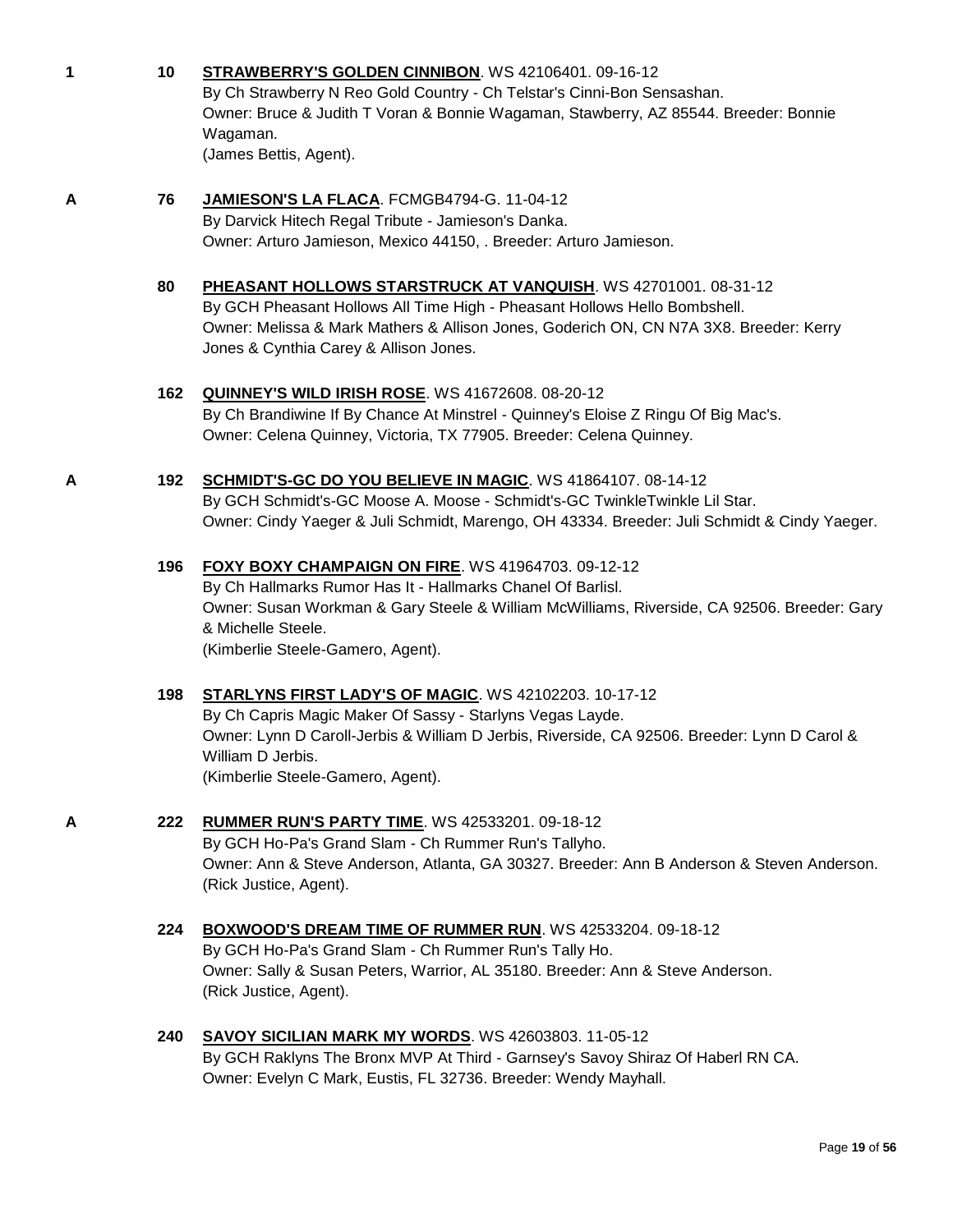|                     | By GCH Raklyns The Bronx MVP At Third - Garnsey's Savoy Shiraz Of Haberl RN CA.<br>Owner: Wendy J Mayhall, Dunnellon, FL 34433. Breeder: Wendy Mayhall.                                                                                                                                          |
|---------------------|--------------------------------------------------------------------------------------------------------------------------------------------------------------------------------------------------------------------------------------------------------------------------------------------------|
| 280<br>$\mathbf{2}$ | <b>KATANDY'S ON A LARK.</b> WS 41902603. 09-09-12<br>By GCH Katandy's Fast Forward - Ch River-Run's Paramount Masquerade.<br>Owner: Lee Morris & Mark Young, Davidsonville, MD 21035. Breeder: Lee Morris & Mark Young.                                                                          |
| 282<br>3            | <b>ASUNCION 'N HARLYN'S SECRET TALISMAN. WS 42935802. 08-24-12</b><br>By Ch Samson N Asuncion New Start - Wit's End Total Eclipse.<br>Owner: Carol McGuire & Angie Friesen, Nokesville, VA 20181. Breeder: C Haywood & A Friesen.                                                                |
| 326                 | <b>STARLYN'S ICE CRYSTAL. WS 42102202. 10-17-12</b><br>By Ch Capri's Magic Maker Of Sassy - Starlyns Vegas Ladye.<br>Owner: Janice Solas Lynn & Carroll-Jerbis, Las Vegas, NV 89139. Breeder: William D Jerbis &<br>Lynn D Carroll-Jerbis.<br>(Dan Buchwald, Agent).                             |
| 338<br>4            | VIXAYO'S GOLDEN TICKET. WS 42437504. 08-15-12<br>By Draco's Sikander - Haberl's Golden Child.<br>Owner: Kham Vixayo, St Pete, FL 33702. Breeder: Kham Vixayo & Peggy Otto.                                                                                                                       |
| 414<br>A            | SCHMIDT'S - GC ABRACADABRA. WS 41864103. 08-14-12<br>By Schmidt's - GC Moose A. Moose - Schmidt's - GC Twinkletwinkle Lil Star.<br>Owner: Juli Schmidt & Cindy Yaeger, Galena, OH 43021. Breeder: Juli Schmidt & Cindy Yaeger.                                                                   |
| 482                 | NANTESS NONCHA OF JO-SAN'S. WS 42546401. 10-06-12<br>By Ch Nantess Just Try It - Jo-San's Sassy.<br>Owner: Sandra Lynch & Christa Hibbard, Broken Arrow, OK 74014. Breeder: Sandra Lynch.<br>(Tessie Savage, Agent).                                                                             |
| 484                 | <b>NANTESS SASHA OF JO-SAN'S. WS 42546402. 10-06-12</b><br>By Ch Nantess Just Try It - Jo-San's Sassy.<br>Owner: Sandra Lynch & Christa Hibbard, Broken Arrow, OK 74014. Breeder: Sandra Lynch.<br>(Tessie Savage, Agent).                                                                       |
| 506                 | WINDWARD'S TELL ME A HAPPY TAIL. WS 42416701. 10-13-12<br>By GCH Barbiloc's Dart Image Of Happy Tails - GCH Pritchett N Bay's Doin It Cali Style.<br>Owner: Reuben N Dourte & Alexandra Dourte & Amy C Bieri, Marcellus, MI 49067. Breeder:<br>Reuben N Dourte & Alexandra Dourte & Amy C Bieri. |
| 508<br>A            | ABOXA'S SOMEONE EXACTLY LIKE YOU. WS 54952107. 08-14-12<br>By Aboxa's Comfortly Numb - Dustywind's Breaking Waves.<br>Owner: Sheila Newport-Jenkins & Wayne Morris, Staten Island, NY 10304. Breeder: Wendy<br>Blevins & Wayne Morris & Diane Kowalchyk-Morris.                                  |
|                     | BOXERS. Puppy, 9 & Under 12 Months, Brindle Bitches.                                                                                                                                                                                                                                             |
|                     | $P$ ane 20 c                                                                                                                                                                                                                                                                                     |

**242 [SAVOY SICILIAN THUNDER BUNNY](http://www.infodog.com/files/bdogrsl1.prg;makc=WC%2042603802;mdog=Savoy_Sicilian_Thunder_Bunny;wins=all)**. WC 42603802. 11-05-12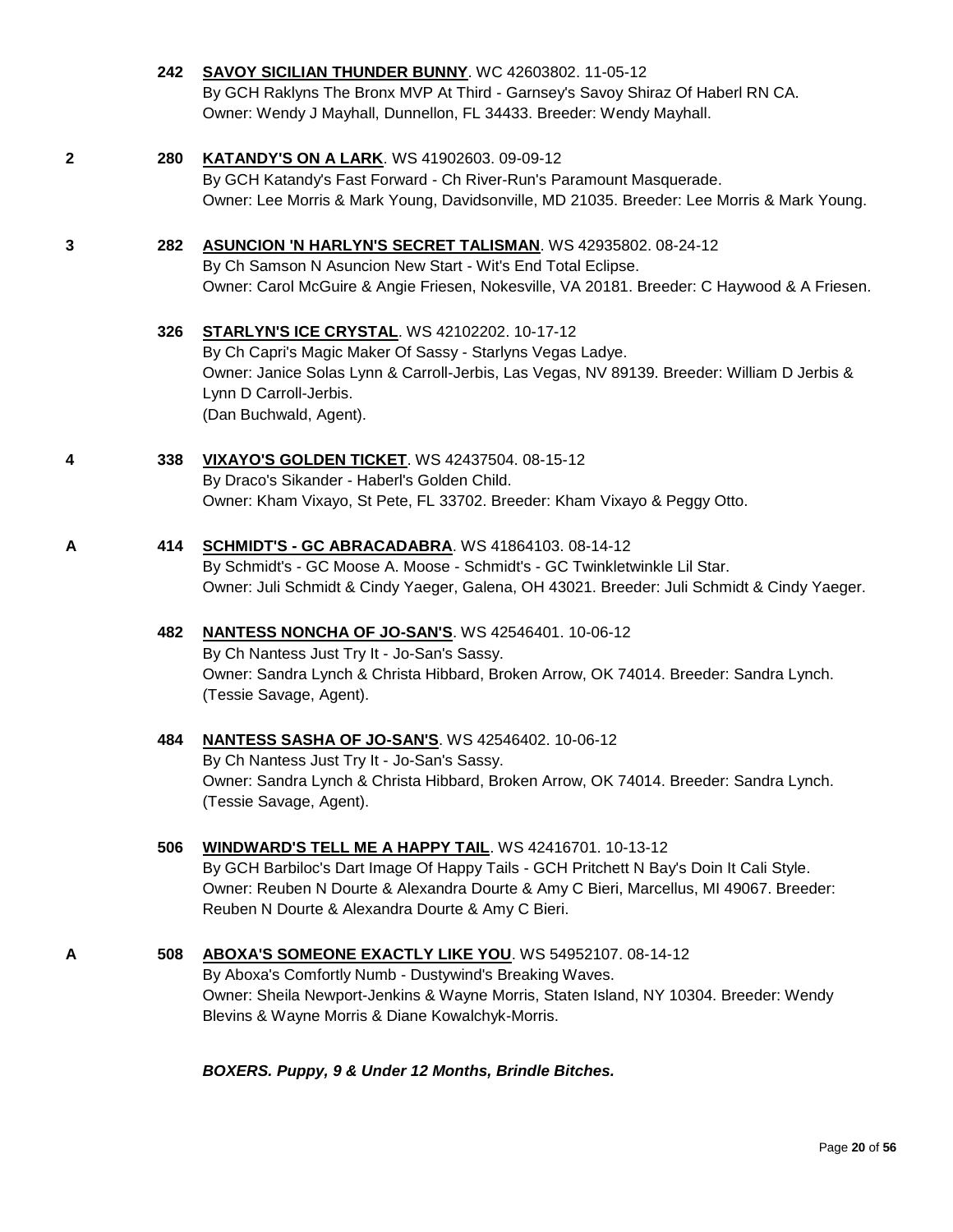|                   | 18  | <b>INSPIRATION'S ENVY OF HI-TECH.</b> WS 41841501. 05-10-12<br>By Ch Hi-Tech Johnny J Of Boxerton - Ch HydePark Reflected Inspiration.<br>Owner: Gina Freer & Zoila A Truesdale, Seekonk, MA 027713926. Breeder: Gina Freer & Zoila A<br>Truesdale.<br>(Kimberly Calvacca, AKC Registered Handler AKC). |
|-------------------|-----|---------------------------------------------------------------------------------------------------------------------------------------------------------------------------------------------------------------------------------------------------------------------------------------------------------|
| 3                 | 48  | PHEASANT HOLLOW'S BLACK LABEL WITH MASUE'S. WS 41655105. 07-19-12<br>By GCH Pheasant Hollow's Kryptonite - Pheasant Hollows Cinderella.<br>Owner: Sue Tolbert, Troutville, VA 24175. Breeder: K & A Jones & K Cammer.<br>(Allison Jones, Agent).                                                        |
| A                 | 52  | <b>GENTRY'S LUNAR ECLIPSE RN. WS 41009704. 05-14-12</b><br>By Rocket's Escape Velocity To Gentry - Ch REO's Miss Hershey's Kiss.<br>Owner: Cecilia Armesto, Miami Springs, FL 33166. Breeder: Paula Vandervoort.<br>(B J Barnhardt, Agent).                                                             |
|                   | 84  | STORYBOOK STORYTIME RAG DOLL. WS 41326102. 06-14-12<br>By Ch Zaracon's Rais'n The Stakes - Ch Storybook Bound In Gold.<br>Owner: Linda Abel & Skip Abel, Elk River, MN 55330. Breeder: Skip Abel & Linda Abel.<br>(Michael Shepherd, AKC Registered Handler AKC).                                       |
|                   | 90  | BREHO FLYIN' HIGH WITH MARBURL. WS 41450802. 07-24-12<br>By Suncrest's Strike It Rich At Maxl - Breho Emerson Shock'N Y'All.<br>Owner: Brenda Stuckey & Mary Frances Burleson & Theresa Galle, Jonesboro, LA 71251.<br>Breeder: Brenda Stuckey & Karen & Jim Emerson & Theresa Galle.                   |
| 2/R               | 202 | MEPHISTO'S SPEAK OF THE DEVIL. WS 43121001. 06-23-12<br>By GCH Naja's Mi-T Alliance - Mephisto's Bada Bing.<br>Owner: Peter & Michelle Yeadon, Langley BC, CN V2Z 2J6. Breeder: Michelle Yeadon & Peter<br>Yeadon & Monika Pinsker.                                                                     |
| A                 | 206 | PHEASANT HOLLOW'S BLACK ICE ON TWIN POND. WS 41655103. 07-19-12<br>By Ch Pheasant Hollow's Kryptonite - Pheasant Hollows Cinderella.<br>Owner: Patricia & Robert Detoro & Allison & Kerry Jones, Newburgh, NY 12550. Breeder: Allison &<br>Kerry Jones & Kimberly Cammer & Pat Detoro.                  |
|                   | 208 | PHEASANT HOLLOWS BLACK WIDOW. WS 41655109. 07-19-12<br>By GCH Pheasant Hollow's Kryptonite - Pheasant Hollows Cinderella.<br>Owner: Jean Kopperud & K Cammer & K & A Jones, Clarence, NY 14031. Breeder: K Cammer & K<br>& A Jones.                                                                     |
|                   | 220 | <b>RUMMER RUN'S CHA CHA COCONUT. WS 41439501. 05-21-12</b><br>By Ch Carillon's Number One Draft Pick - Country Time's An Echo In Harmony.<br>Owner: A & S Anderson & Rick & Mandy Justice, Atlanta, GA 30327. Breeder: Rick Justice &<br>Mandy Justice.                                                 |
| 1/W<br>(5 Points) | 226 | RUMMER RUN'S BLACK MAGIC. WS 41757302. 06-16-12<br>By Ch Ho-Pa's Grand Slam - Ch Country Time's Sweet Home Alabama.<br>Owner: Ann & Steve Anderson, Atlanta, GA 30327. Breeder: Ann & Steve Anderson & Claudine                                                                                         |

Raymo.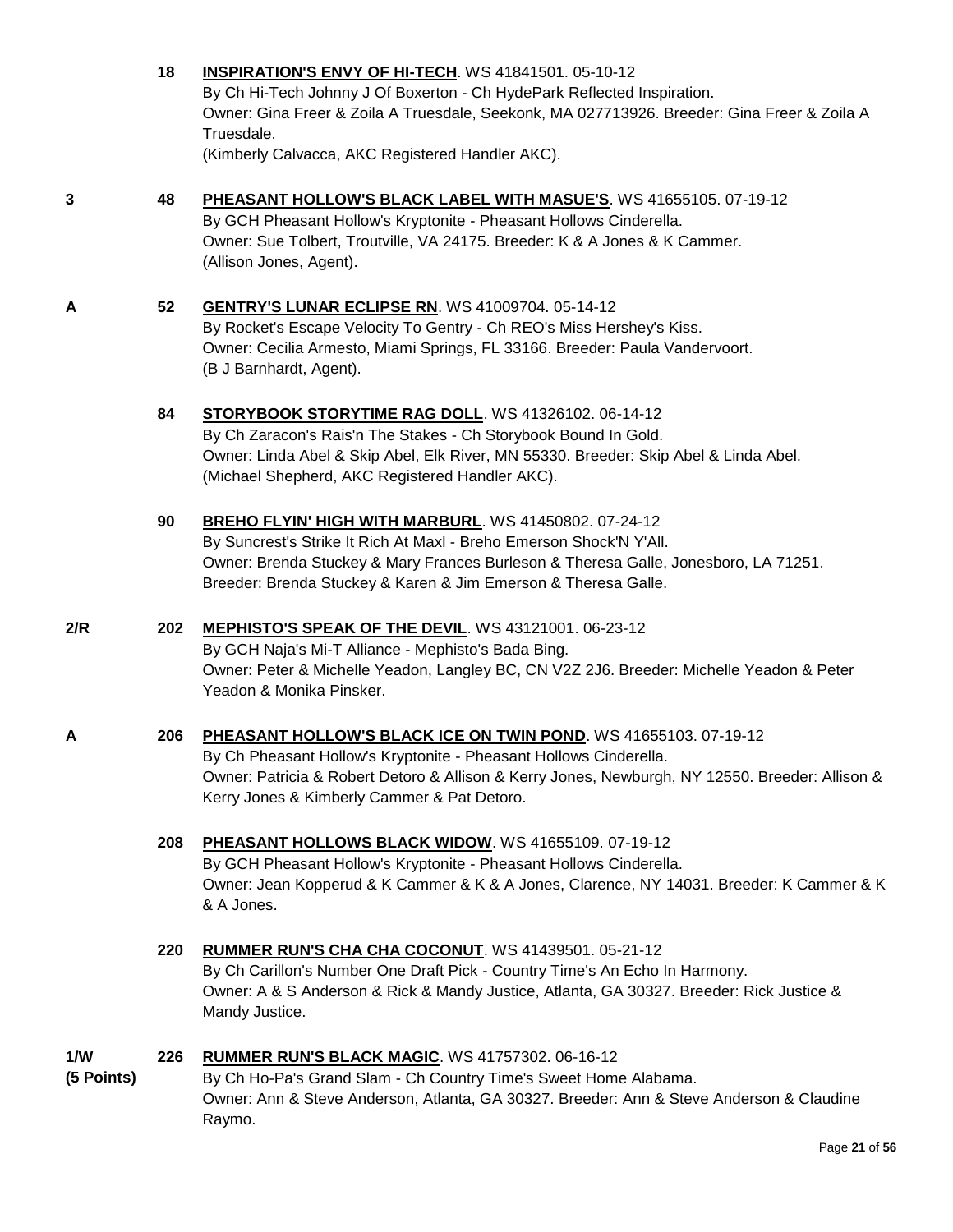(Rick Justice, Agent).

- **250 [WINFALL'S DOUBLE CHOCOLATE](http://www.infodog.com/files/bdogrsl1.prg;makc=ZN%20477707;mdog=Winfall_s_Double_Chocolate;wins=all)**. ZN 477707. 07-14-12 By Ch Moon Valley's Momentum - Winfall's We Love Chocolate. Owner: Laura King & Joan Drury & Tina Porter, Binbrook ON, CN L0R 1C0. Breeder: Joan Drury & Tina Porter.
- **290 [WINFALL'S CHOCOLATE MOMENTO](http://www.infodog.com/files/bdogrsl1.prg;makc=ZN%20477709CAN;mdog=Winfall_s_Chocolate_Momento;wins=all)**. ZN 477709CAN. 07-14-12 By Moon Valley Momentum - Ch Winfall's We Love Chocolate. Owner: Deborah Speed, Glyndon, MD 21071. Breeder: Joan Drury & Tina Porter.
- **312 [WINDFALL'S CHOCOLATE TEMPTATION](http://www.infodog.com/files/bdogrsl1.prg;makc=ZN477706CAN;mdog=Windfall_s_Chocolate_Temptation;wins=all)**. ZN477706CAN. 07-14-12 By Ch Moonvalley Momentum - Windfall's We Love Chocolate. Owner: Tina Porter & Joan Drury, Mt Albert ON, CN L0G 1M0. Breeder: Tina Porter & Joan Drury.
- **388 [EXCLUSIVE'S DARK CHOCOLATE TRADEMARK](http://www.infodog.com/files/bdogrsl1.prg;makc=WS%2041306501;mdog=Exclusive_s_Dark_Chocolate_Trademark;wins=all)**. WS 41306501. 05-22-12 By Ch Terinor's Solar Eclipse - Ch Burlwood's Exclusive Tradmark. Owner: Kristin Winter & Marlene Huebner, Stoughton, WI 53589. Breeder: K Winter & P Farrington & C Renard.
- **392 [RAFFAUF'S CONNECT THE DOTS](http://www.infodog.com/files/bdogrsl1.prg;makc=WS%2041278206;mdog=Raffauf_s_Connect_The_Dots;wins=all)**. WS 41278206. 06-25-12 By Ch Firestar's Indian Outlaw - Raffauf's Alley OOP At Cinema. Owner: Kim Raffauf, Richmond, IL 60071. Breeder: Kim Raffauf. (Christa Cook, Agent).
- **500 [SYMPHONY N RAINEYLANE'S RAISE YOUR GLASS](http://www.infodog.com/files/bdogrsl1.prg;makc=WS%2041371003;mdog=Symphony_N_Raineylane_s_Raise_Your_Glass;wins=all)**. WS 41371003. 07-05-12 By GCH Irondale's Look At Me Now - Ch Symphony's Summer Wind. Owner: Bridget Brown & Mollie Smith, Pelham, AL 35124. Breeder: Mollie Smith & Reuben Smith & Wendy Bettis. (Wendy Bettis, Agent).
- **A 502 [GC-SCHMIDT'S BETCHA BY GOLLY WOW](http://www.infodog.com/files/bdogrsl1.prg;makc=WS%2042126801;mdog=GC-Schmidt_s_Betcha_By_Golly_Wow;wins=all)**. WS 42126801. 07-31-12 By Nord Del Cuore Grande - Ch Schmidt's-GC Wish Upon A Star. Owner: Cindy Yaeger & Juli Schmidt, Marengo, OH 43334. Breeder: Juli Schmidt & Cindy Yaeger.
- **4 530 [RUMMER RUN TUG ON MY HEARTSTRINGS](http://www.infodog.com/files/bdogrsl1.prg;makc=WS%2041468801;mdog=Rummer_Run_Tug_On_My_Heartstrings;wins=all)**. WS 41468801. 06-21-12 By Rummer Run's Tug Of War - Jovilee's Could It Be Magic. Owner: Kamiron Belcher & Mandy Justice & Ann Anderson, Alabaster, AL 35007. Breeder: Claudine Raymo. (Rick Justice, Agent).

*BOXERS. Puppy, 9 & Under 12 Months, Fawn Bitches.*

**66 [TY-CAN'S CARAMEL KISS @ CAREDAN](http://www.infodog.com/files/bdogrsl1.prg;makc=WS%2041943102;mdog=TY-CAN_s_Caramel_Kiss_@_Caredan;wins=all)**. WS 41943102. 07-29-12 By GCH Keilann's Twisted Kiss @ Celebrity - Ch Jaegerhouse's Yama Canyon. Owner: Carey Stevens & Carol Cotter, Sellersville, PA 18960. Breeder: Carol Cotter & Mike Carberry.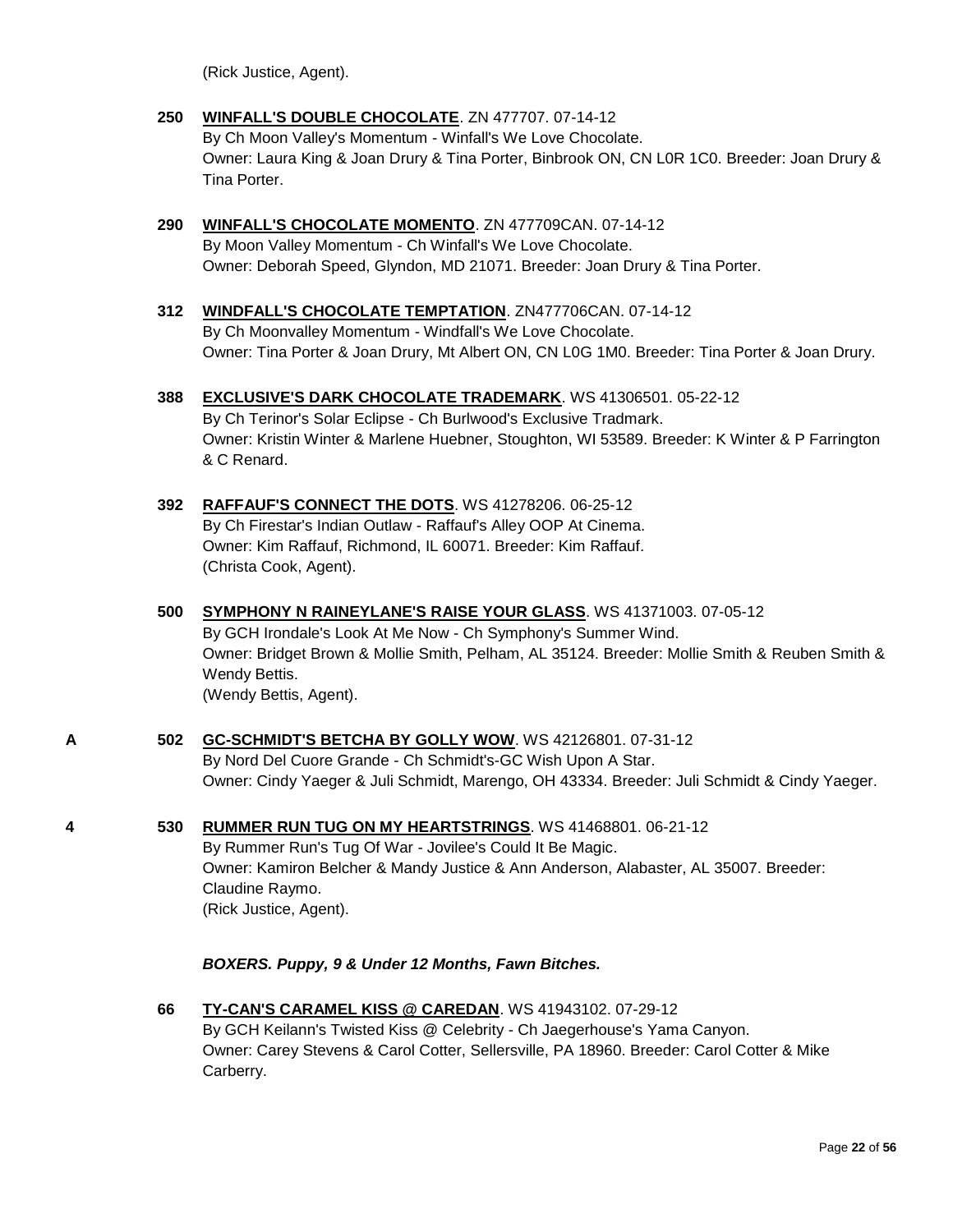#### **4 88 [ENVISION GLITTER IN THE AIR](http://www.infodog.com/files/bdogrsl1.prg;makc=WS%2041370904;mdog=Envision_Glitter_In_The_Air;wins=all)**. WS 41370904. 05-16-12

By GCH Duba-Dae's Who's Your Daddy - Ch Daybreak's Glamorous. Owner: Lacey Dawe & Julie Higgins, London ON, CN N5X 2A1. Breeder: Julie Higgins & Jeramy Higgins.

(Wendy Bettis, Agent).

#### **94 [WILMOR'S RUMOR HAS IT OF STANDING-O](http://www.infodog.com/files/bdogrsl1.prg;makc=WS%2041667801;mdog=Wilmor_s_Rumor_Has_It_Of_Standing-O;wins=all)**. WS 41667801. 07-09-12

By Ch Standing O Image X Luckyjades - Wilmorkanto Fell The Love Tonite. Owner: Jane Wilkinson & Pamela Shaw-George & Kathy Frohock & Shawnesse Thomas, Springfield, MA 01104. Breeder: Jane Wilkinson & Kathy Frohock & Shawnesse Thomas & Richard Morton.

(Debbie Struff, AKC Registered Handler).

#### **102 [RAYPAT'S FULL OF GRACE](http://www.infodog.com/files/bdogrsl1.prg;makc=WS%2041221604;mdog=Raypat_s_Full_Of_Grace;wins=all)**. WS 41221604. 06-09-12

By GCH Bourbonhill's Zesty Antics - Ch Raypat's To The World. Owner: Lisa R Holden & Pat Kisselovich & Stephanie Scibienski & R Kisselovich, Finleyville, PA 15332. Breeder: Lisa Holden & Pat Kisselovich.

#### **A 110 [TY-CAN'S KISSES FROM ABOVE](http://www.infodog.com/files/bdogrsl1.prg;makc=WS%2041943103;mdog=TY-CAN_s_Kisses_From_Above;wins=all)**. WS 41943103. 07-29-12

By GCH Keilann's Twisted Kiss At Celebrity - Ch Jaegerhouse's Yama Canyon. Owner: Carol Cotter & Mike Carberry, New Cumberland, PA 17070. Breeder: Carol Cotter & Mike Carberry.

#### **112 [RUN RUN MARTINEZ MEX](http://www.infodog.com/files/bdogrsl1.prg;makc=FCML5517CMEX;mdog=Run_Run_Martinez_Mex;wins=all)**. FCML5517CMEX. 06-30-12 By Jr's Maximiliano - Next Step's Gold Finger. Owner: Abner Mercado, Mexico 06920, . Breeder: Sergio Martinez Diaz.

## **122 [ZIA'S EVERYDAY ANGEL](http://www.infodog.com/files/bdogrsl1.prg;makc=WS%2041130602;mdog=Zia_s_Everyday_Angel;wins=all)**. WS 41130602. 06-01-12

By Ch Storybook Page After Page - Ch McCoy's Merry Heart. Owner: Wendy Gram, Yukon, OK 73099. Breeder: Wendy Gram. (Michael Shepherd, Agent).

#### **124 [ZIA'S OKLAHOMA GIRL](http://www.infodog.com/files/bdogrsl1.prg;makc=WS%2041130601;mdog=Zia_s_Oklahoma_Girl;wins=all)**. WS 41130601. 06-01-12 By Ch Storybook Page After Page - Ch McCoy's Merry Heart. Owner: Wendy Gram, Yukon, OK 73099. Breeder: Wendy Gram. (Lori McClain-Ferguson, Agent).

#### **166 [KATYDID'S GIRL GONE WILD](http://www.infodog.com/files/bdogrsl1.prg;makc=WS%2040682301;mdog=Katydid_s_Girl_Gone_Wild;wins=all)**. WS 40682301. 05-10-12 By GCH Mountaindale N Katydid Into The Wild - Ch Katydid's The Sweetest Dream. Owner: Karen Cameron-Howell, Volga, SD 57071. Breeder: Karen Cameron-Howell. (Handler: Stanley Flowers DHG).

#### **A 232 [GENTRY'S INFINITY](http://www.infodog.com/files/bdogrsl1.prg;makc=WS%2041009703;mdog=Gentry_s_Infinity;wins=all)**. WS 41009703. 05-14-12 By Rocket's Escape Velocity To Gentry - Ch REO's Miss Hershey's Kiss. Owner: Patricia H Campbell, West Creek, NJ 08092. Breeder: Paula Vandervoort.

**236 [RICO'S TONIC GIVES HER HEART TO HOT ROD](http://www.infodog.com/files/bdogrsl1.prg;makc=WS%2041216403;mdog=Rico_s_Tonic_Gives_Her_Heart_To_Hot_Rod;wins=all)**. WS 41216403. 05-23-12 By GCH Nantess Royal Hot Rod - GCH McCoy's Tonic For The Heart Of Rico. Owner: Donna M Purichia, Inaianapolis, IN 46240. Breeder: Donna M Purichia.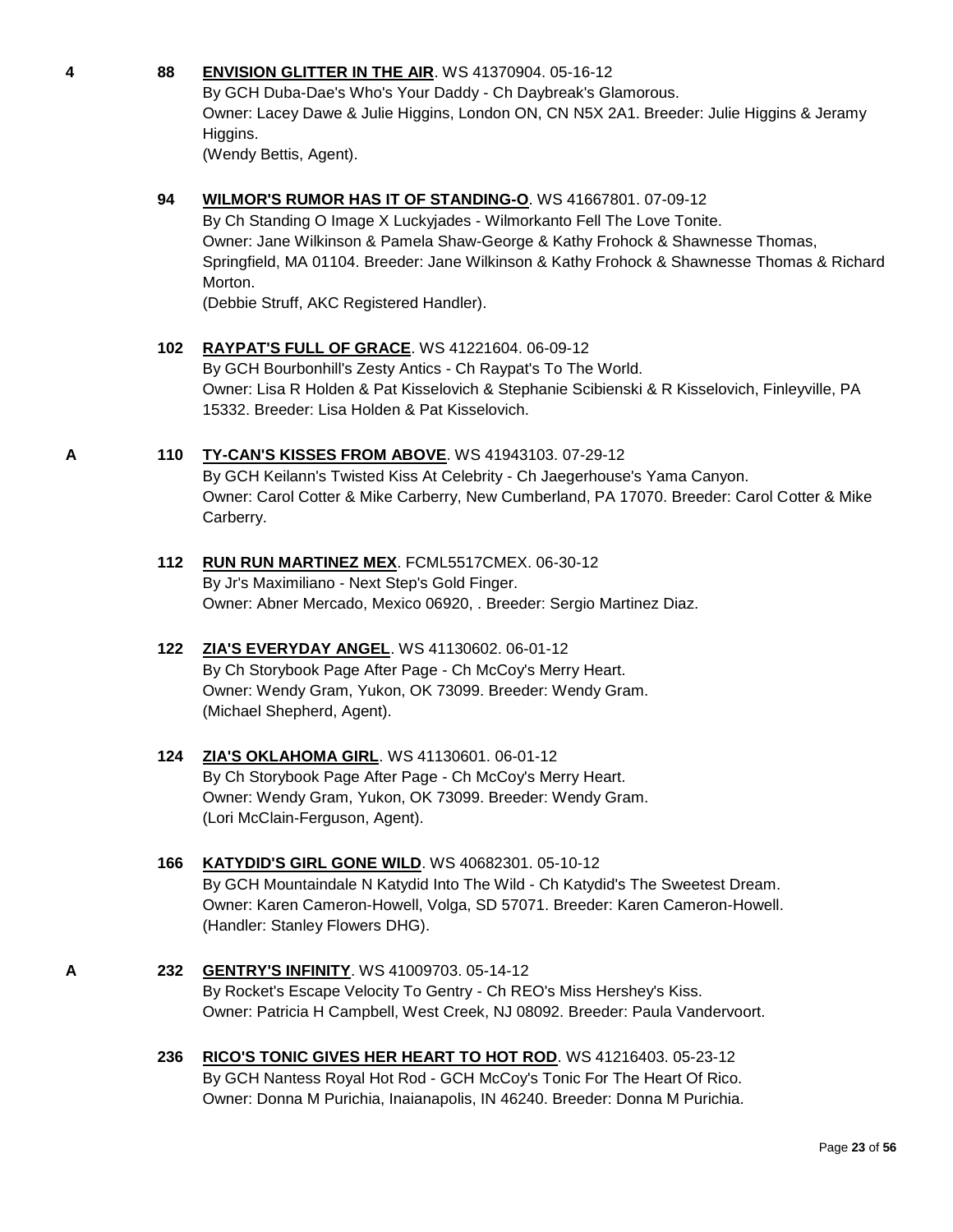(Tessie Savage, Agent).

- **260 [ROCKET N FOCAL POINT'S WRITTEN IN THE STARS](http://www.infodog.com/files/bdogrsl1.prg;makc=WS%2041415505;mdog=Rocket_N_Focal_Point_s_Written_In_The_Stars;wins=all)**. WS 41415505. 07-02-12 By Ch Lemko's Shootin' Star At Rocket CD BN RA MX MXJ XF - Rocket's Walk 'N The Clouds. Owner: Kerry Rodgers, Georgetown, TX 78627. Breeder: Jennifer Hitt & Kerry Rodgers. (Terri Galle, Agent).
- **266 [BREHO EMERSON JUST GOT PAID](http://www.infodog.com/files/bdogrsl1.prg;makc=WS%2041450803;mdog=Breho_Emerson_Just_Got_Paid;wins=all)**. WS 41450803. 07-24-12 By Ch Suncrest's Strike It Rich At Maxl - Ch Breho Emerson Shock'n Y'all. Owner: Jim & Karen Emerson & Brenda Stuckey & Theresa Galle, Chanute, KS 66720. Breeder: Brenda Stuckey & Theresa Galle & Jim & Karen Emerson.
- **318 [D'NICMAR ZENYATTA](http://www.infodog.com/files/bdogrsl1.prg;makc=WS%2042184601;mdog=D_Nicmar_Zenyatta;wins=all)**. WS 42184601. 07-29-12 By Ch Marburl's Hidalgo - Ch D'Nicmar Sparkling Diamond. Owner: Nicolas Peribonio & Maritza Vaca Martinez, Jonesboro, LA 71251. Breeder: Nicolas Peribonio. (Terri Galle, Agent).
- **322 [SKYVIEW'S GLITTER IN THE AIR](http://www.infodog.com/files/bdogrsl1.prg;makc=WS%2040784907;mdog=Skyview_s_Glitter_In_The_Air;wins=all)**. WS 40784907. 05-13-12 By Florentines A Special Agent Of Rummer Run - ABI Shoulda Coulda Woulda. Owner: Susan Ariana Mouttas, Ellington, CT 06029. Breeder: Susan & Alexa Mouttas. (Beth Coviello-Davis, Agent).
- **334 [BENCHMARK'S BORN TO BOOGIE](http://www.infodog.com/files/bdogrsl1.prg;makc=WS%2041157901;mdog=Benchmark_s_Born_To_Boogie;wins=all)**. WS 41157901. 05-10-12 By Ch Silverlane's Excalibur - Ch Benchmark's Hearts A Fire RN. Owner: Ellen Ellerman, Greencastle, IN 46135. Breeder: Ellen Ellerman. (Sherry Canciamille, Agent).

#### **3 352 [JUST-A-WYN'S RAGTOP CADILLAC](http://www.infodog.com/files/bdogrsl1.prg;makc=WS%2041667701;mdog=Just-A-Wyn_s_Ragtop_Cadillac;wins=all)**. WS 41667701. 08-01-12

By Ch Just-A-Wyn's Trouble Shooter - GCH Just-A-Wyn Heart Acres Pink Cadillac. Owner: Mary Lynn & Ashley Wynieski & Tammy Zook, Elyria, OH 44035. Breeder: Mary Lynn & Ashley Wynieski & Tammy Zook.

- **366 [BREHO MCGEE LET'S GET THIS PARTY STARTED](http://www.infodog.com/files/bdogrsl1.prg;makc=WS%2041450805;mdog=Breho_McGee_Let_s_Get_This_Party_Started;wins=all)**. WS 41450805. 07-24-12 By Ch Suncrest's Trike It Rich At Maxl - Ch Breho Emerson Shock'N Y'All. Owner: Howard McGee & Brenda Stuckey & Theressa Galle, Collins, MS 39428. Breeder: Brenda Stuckey & Karen Emerson & Jim Emerson & Theressa Galle.
- **372 [LESMA VON HAUS SONNENSTRAHL](http://www.infodog.com/files/bdogrsl1.prg;makc=913412HUNGAR;mdog=Lesma_Von_Haus_Sonnenstrahl;wins=all)**. 913412HUNGAR. 07-31-12 By Brahmson Vom Rhoner Blut - Leen-Box Fantasy.

Owner: Karen & Kevin Weaver, Kettering, OH 45440. Breeder: Hados Balazs.

**A 382 [STREAMLINE'S I'M NOT SISSIFIED](http://www.infodog.com/files/bdogrsl1.prg;makc=WS%2041516002;mdog=Streamline_s_I_m_Not_Sissified;wins=all)**. WS 41516002. 07-11-12

By Ch Ensign's Justified - Sapphires Black Gold. Owner: Joleena Young & Mack Young, Sullivan, IL 61951. Breeder: Megan Starner & Shelly Williams.

(Christa Cook, Agent).

#### **404 [SUNDEVIL'S CHECK YOURSELF BEFORE U WRECK YOURSELF](http://www.infodog.com/files/bdogrsl1.prg;makc=WS%2041039705;mdog=Sundevil_s_Check_Yourself_Before_U_Wreck_Yourself;wins=all)**. WS 41039705. 06-09-12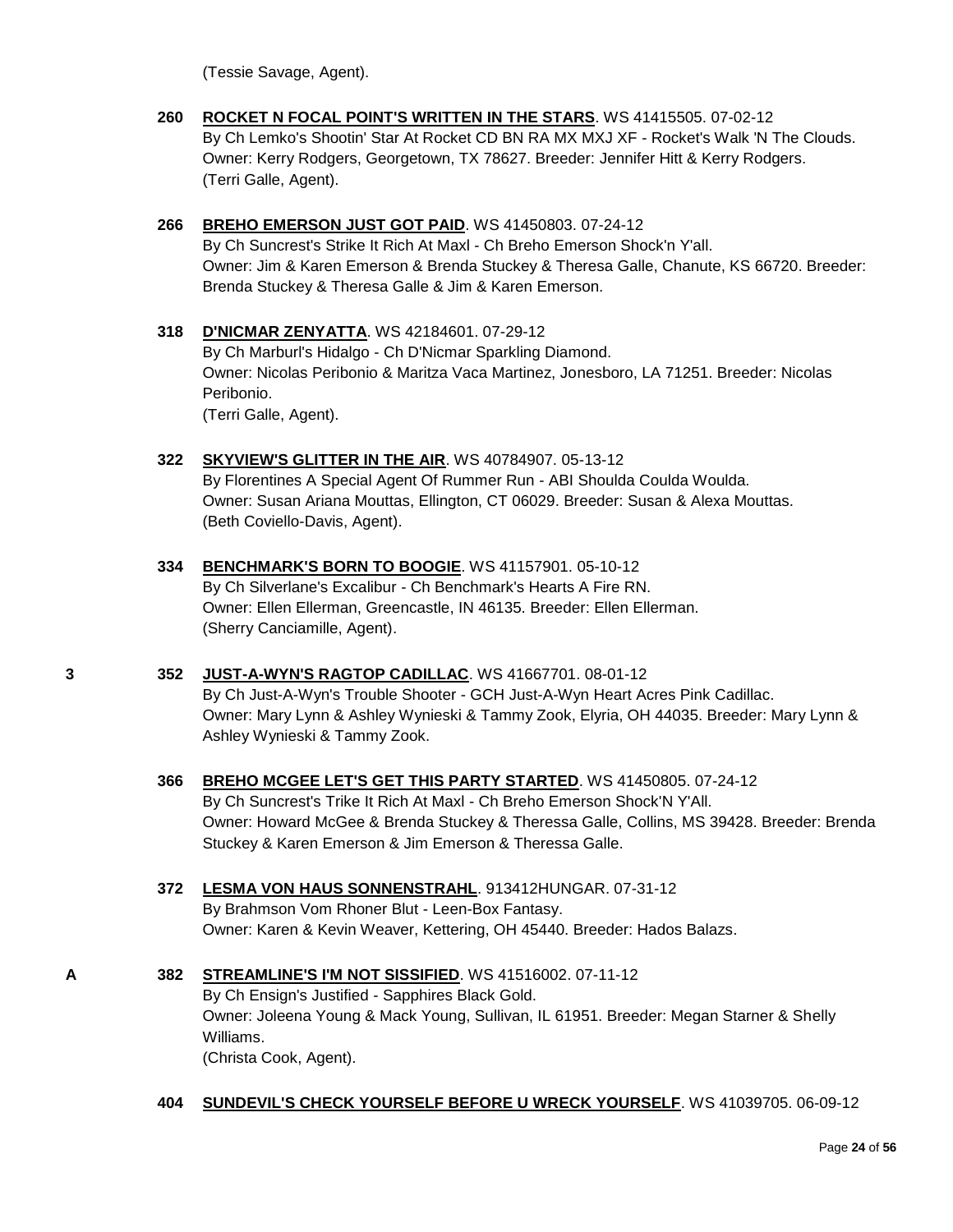By GCH Duba-Dae's Who's Your Daddy - GCH Sundevil's Classic Mustang. Owner: James Humphreys & Magda Humphreys, Peoria, AZ 85345. Breeder: James Humphreys & Magda Humphreys. (Wendy Bettis, Agent).

- **422 [RICO'S ROYAL NANTESS KISS THIS](http://www.infodog.com/files/bdogrsl1.prg;makc=WS%2041216404;mdog=Rico_s_Royal_Nantess_Kiss_This;wins=all)**. WS 41216404. 05-23-12 By Ch Nantess Royal Hot Rod - Ch McCoy's Tonic For The Heart Of Rico. Owner: Donna Purichia, Table Grove, IL 61482. Breeder: Donna Purichia. (Tessie Savage, Agent).
- **440 [JOKAR'S N HAPPY TAILS LEGALLY BLONDE](http://www.infodog.com/files/bdogrsl1.prg;makc=WS%2041571901;mdog=Jokar_s_N_Happy_Tails_Legally_Blonde;wins=all)**. WS 41571901. 06-22-12 By Ch Illyrian's Trilogy - Ch Jokar's Blonde Ambition's Of Happy Tails. Owner: Michael Shepherd, Flowermound, TX 75028. Breeder: Carrie Cole & May C Bieri.
- **470 [CR REPEAT PERFORMANCE](http://www.infodog.com/files/bdogrsl1.prg;makc=WS%2041614705;mdog=CR_Repeat_Performance;wins=all)**. WS 41614705. 06-30-12 By Ch Randolfh's Beau Jangles - Cinnamon-CR Midnight Flyer. Owner: Rick Walunas & Cindy Walunas, Montague, MI 49437. Breeder: Cindy Walunas. (Jerry Ledford, Agent).
- **472 [CR RISING FROM THE ASHES](http://www.infodog.com/files/bdogrsl1.prg;makc=WS%2041614704;mdog=CR_Rising_From_The_Ashes;wins=all)**. WS 41614704. 06-30-12 By Ch Randolfh's Beau Jangles - Cinnamons-CR Midnight Flyer. Owner: Cindy Walunas & Rick Walunas, Montague, MI 49437. Breeder: Cindy Walunas & Phylis Synder. (Jerry Ledford, Agent).

#### **488 [DRACO SWAN QUEEN](http://www.infodog.com/files/bdogrsl1.prg;makc=WS%2042561101;mdog=DRACO_Swan_Queen;wins=all)**. WS 42561101. 07-24-12 By Draco's Sikander - Draco's Golden Marguerita At Haberls. Owner: Jorge Pinzon, Columbus, NC 28722. Breeder: Jorge Pinzon.

- **504 [SHEARER MYSTICAL DIAMOND IN THE SKY](http://www.infodog.com/files/bdogrsl1.prg;makc=WS%2041805701;mdog=Shearer_Mystical_Diamond_In_The_Sky;wins=all)**. WS 41805701. 07-27-12 By GCH R And G's Mystical Dancer - Ch Cameliard's Suduce Me At Sunrise. Owner: Pamela Shearer, Ottawa, IL 61350. Breeder: Pamela Shearer. (Jerry Ledford, Agent).
- 

**A 514 [LIVIN FOR BLING](http://www.infodog.com/files/bdogrsl1.prg;makc=ZQ%20486648CAN;mdog=Livin_For_Bling;wins=all)**. ZQ 486648CAN. 08-02-12 By Ch Encores Bismark - Ch Kandiyohis Shunghila Rochil. Owner: Jeannie Miskey, Bentley AB, CN T0C 0J0. Breeder: Jeannie Miskey.

- **2 516 [LIVIN POSH](http://www.infodog.com/files/bdogrsl1.prg;makc=ZQ%20486650CAN;mdog=Livin_Posh;wins=all)**. ZQ 486650CAN. 08-02-12 By Ch Encor's Bismark - Ch Kandiyohi's Shunghila Rochil. Owner: Jeannie Miskey, Bentley AB, CN T0C 0J0. Breeder: Jeannie Miskey.
- **1 524 [EPITOMES BLONDE BOMBSHELL](http://www.infodog.com/files/bdogrsl1.prg;makc=WS%2041596901;mdog=Epitomes_Blonde_Bombshell;wins=all)**. WS 41596901. 05-14-12 By Ch Bentbrooks Image Of High Noon - Ch Epitome's Top Grain. Owner: Susan Standley, Murfreesboro, TN 37129. Breeder: Susan Standley. (Tami Mishler, Agent).

*BOXERS. 12 & Under 15 Months, Brindle Bitches.*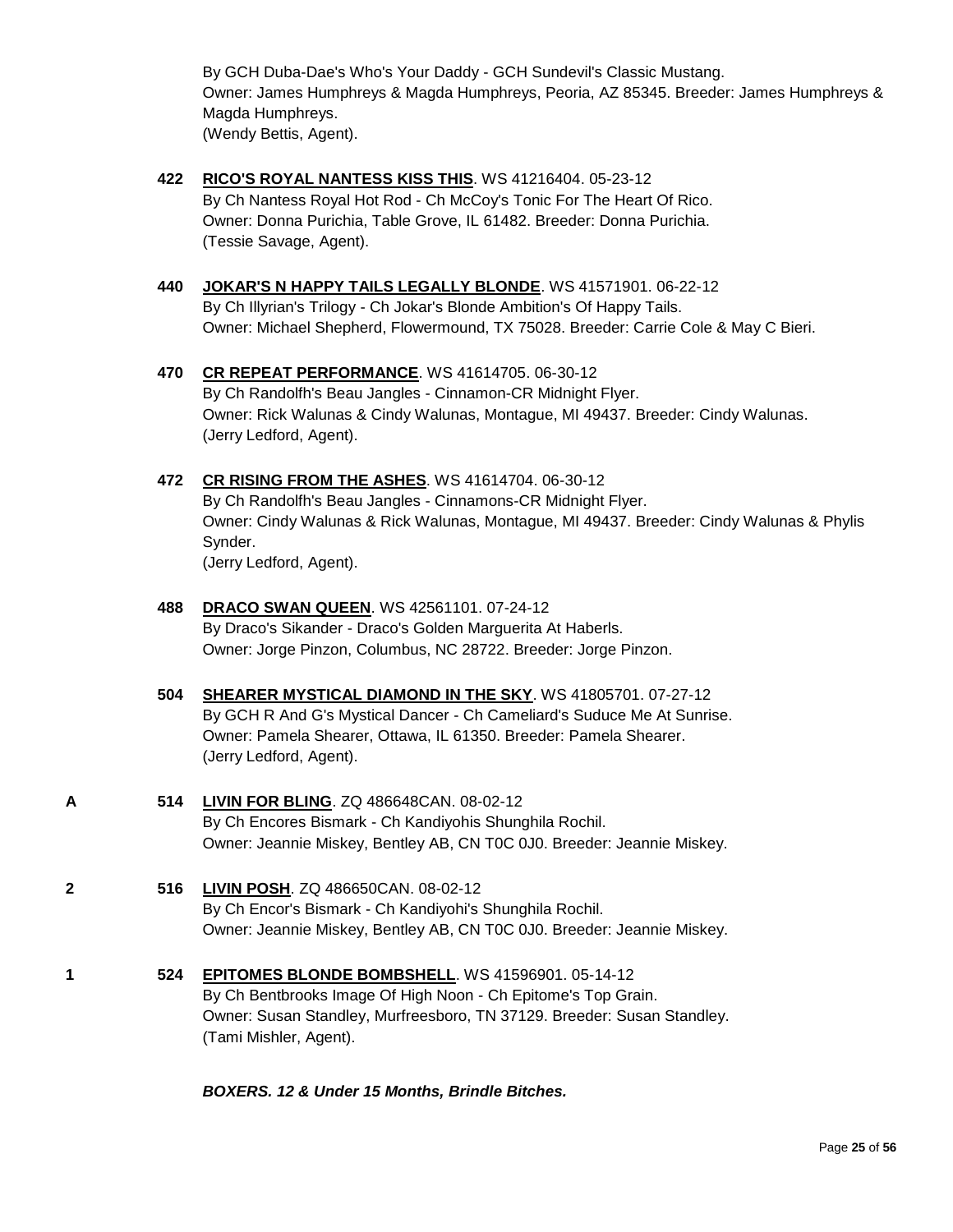|   | 22  | <b>NIVEK'S IMAGE OF MAGIC. WS 40508703. 03-11-12</b><br>By Ch Crysto's Image Of Arriba - Ch Westhaven N Nivek's Grateful Heart.<br>Owner: Marilyn Grayson, Albuquerque, NM 87106. Breeder: Jean M Burkhamer & Tami<br>Westendorf.<br>(Tami Mischler, Agent).                                                     |
|---|-----|------------------------------------------------------------------------------------------------------------------------------------------------------------------------------------------------------------------------------------------------------------------------------------------------------------------|
| 1 | 120 | WILLOWCREEK'S MIDNIGHT DREAMER. WS 40196808. 03-11-12<br>By GCH LRM Gold N Rock - Ch Denali's Black Diamond Of Shoreline.<br>Owner: Terri Rose & Michelle Taylor & Cindy Crawford Gorath, Lakewood, WA 98499. Breeder:<br>Michelle Taylor.                                                                       |
| 2 | 172 | <b>ELLISA'S BATTEN DOWN THE HATCHES. WS 40107501. 03-01-12</b><br>By GCH Can-Cia's You Ain't Seen Nothin' Yet OA OAJ NAP OJP - West Shore's Cobbie Cuddler.<br>Owner: Lisa Lovasco, Kawkawlin, MI 486319430. Breeder: Gladys Kanwischer & Lisa Lovasco &<br>Karen Mott.<br>(Allison Jones, Agent).               |
| A | 258 | MARBURL'S CHERRIES JUBILEE. WS 41318002. 04-24-12<br>By Ch Marburl's Hidalgo - Marburl's Zia.<br>Owner: Mary Frances Burleson, Sachse, TX 75048. Breeder: Owner.<br>(Lori McClain Ferguson, Agent).                                                                                                              |
|   | 302 | <b>BREHO I GOTTA FEELING. WS 41013602. 04-15-12</b><br>By Ch Storybook Page After Page - GCH Breho Emerson Dream Walkin' RN BN.<br>Owner: Suzanne Crites & Brenda Stuckey & Karen Emerson & T Galle, Hot Springs, AR 71913.<br>Breeder: Suzanne Crites & Brenda Stuckey & Karen Emerson & T Galle.               |
| 3 | 386 | <b>MARBURL'S ECLAIR.</b> WS 41318001. 04-24-12<br>By Ch Marburl's Hidalgo - Marburl's Zia.<br>Owner: Mary Frances Burleson, Sachse, TX 75048. Breeder: Owner.<br>(Lori McClain Ferguson, Agent).                                                                                                                 |
| 4 | 458 | <b>RAKLYNS FIERY CELEBRATION. WS 41390102. 03-27-12</b><br>By Ch Kg's Halcyon Fire King - Ch Raklyns Monte Carlo.<br>Owner: Cheryl & Jack Roderick, Tewksbury, MA 018763724. Breeder: Debbie & Erin Struff &<br>Karen & Pat Quagliana.<br>(Debbie Struff, AKC Registered Handler).                               |
|   |     | BOXERS. 12 & Under 15 Months, Fawn Bitches.                                                                                                                                                                                                                                                                      |
| 2 | 44  | HIJINX SAY IT WITH DIAMONDS. WS 40490501. 04-12-12<br>By Ch Bridgewood's Chasin' The Starz - Ch Sapphire's High Heels In Vegas.<br>Owner: Bette Jo Nunn, Fallbrook, CA 92028. Breeder: Bette Jo Nunn & Bridget Reinhold.<br>(Bridget Reinhold, Agent).                                                           |
|   | 50  | HEART ACRES GOLD INVESTMENT FROM WHITE PINES. WS 40555501. 03-13-12<br>By Ch Heart Acre Haberl's Commontator - Ch White Pines Black Orchid Of Heart Acres.<br>Owner: Robert & Linda Gasper & Dr James & Priscilla Kilman, Medina, OH 442568540. Breeder:<br>Robert & Linda Gasper & Dr James & Priscilla Kilman. |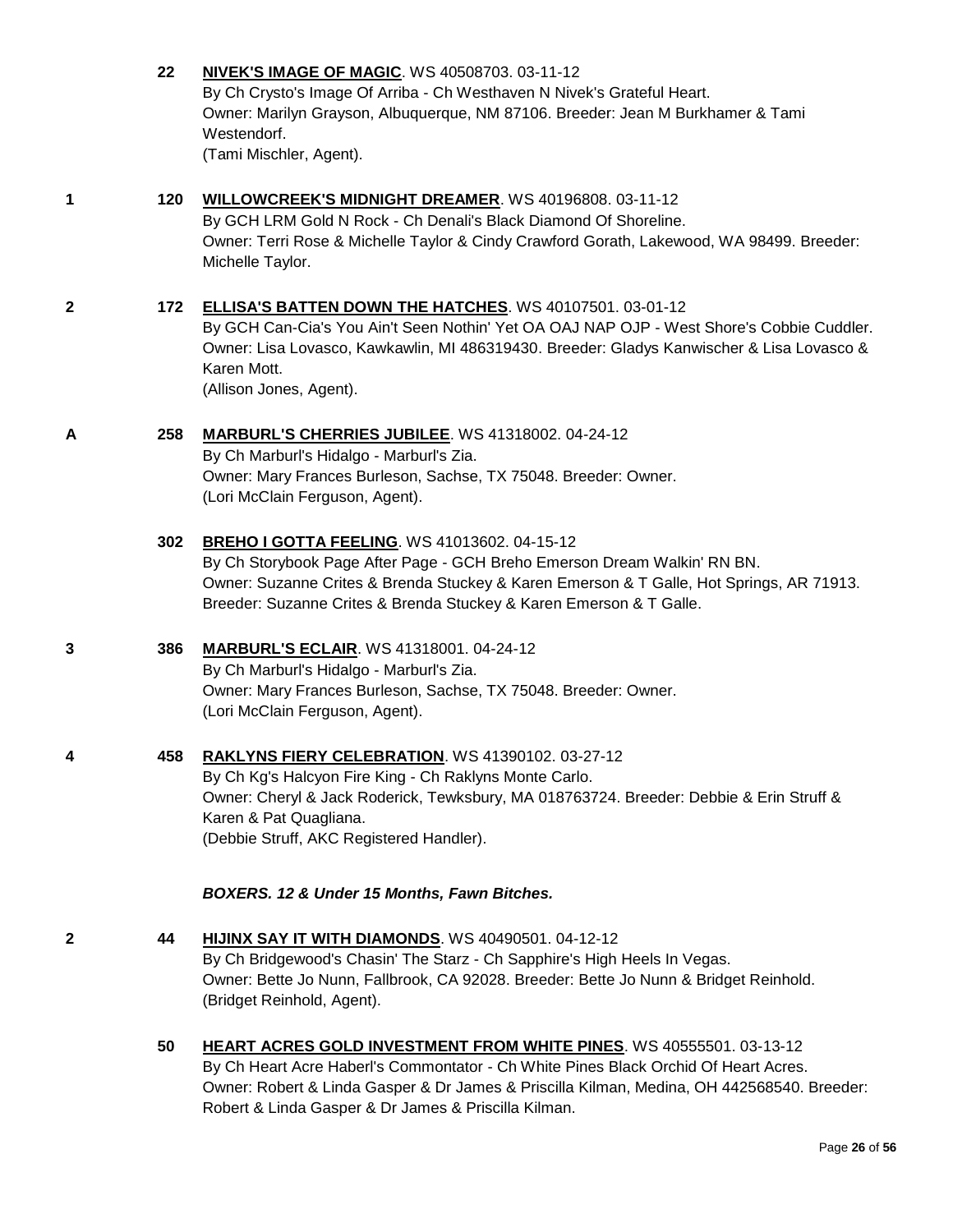(Sherry Canciamille, Agent).

| 1            | 98  | RAMASUN'S FLAUNTING IT ON THE EAST END. WS 40313503. 02-29-12<br>By Ch Pearlisle N Standing O Risk Factor - Ch Ramasun's Abi Hannah Montana.<br>Owner: Francesca Illuzzi & Donna Lauricella, Manorville, NY 119492510. Breeder: John Driscoll.<br>(Kimberly Calvacca, Agent).                                                         |
|--------------|-----|---------------------------------------------------------------------------------------------------------------------------------------------------------------------------------------------------------------------------------------------------------------------------------------------------------------------------------------|
| 4            | 368 | ELLISA NOW YOU'VE SEEN IT ALL. WS 40107509. 03-01-12<br>By GCH Can-Cia's You Ain't Seen Nothin' Yet - West Shore's Cobbie Cuddler.<br>Owner: Fred Hyer & Lisa Lavasco, Rockford, MI 49341. Breeder: Gladys Kanwischer & Lisa<br>Lovasco.<br>(Tess Savage, Agent).                                                                     |
| 3            | 378 | TALLEYRAND'S PHOTO FINISH AT TRIPLE CROWN. WS 40653002. 02-26-12<br>By Ch MACH Triple Crown's Triple Dare MXS MJB2 - Ch Fanfare Touch Of Autumn At Triple<br>Crown.<br>Owner: Trish Alexander & Cathy Sylvester, Centre Hall, PA 168289201. Breeder: Cathy Sylvester<br>& Bill Sylvester & Dotti Giovanetti.<br>(Lisa Holden, Agent). |
| A            | 420 | NANTESS KEEP IT SIMPLY AT CALENO. WS 40960602. 04-05-12<br>By Ch Adellin's Simply Nantess - Ch Sarkels Set-Em Up At Nantess.<br>Owner: Sue & Guido Tafur, Table Grove, IL 61482. Breeder: Nancy Savage & Tessie Savage.<br>(Tessie Savage, Agent).                                                                                    |
|              |     | BOXERS. 15 & Under 18 Months, Brindle Bitches.                                                                                                                                                                                                                                                                                        |
| 3            | 62  | <b>ENCORE'S NOTORIETY.</b> WS 39354104. 11-09-11<br>By Ch Encore's Paths Of Glory - Ch Encore's Doulton.<br>Owner: Pamela Holzapfel & Cheryl Cates, Neptune, NJ 07753. Breeder: Cheryl Cates.                                                                                                                                         |
|              | 132 | <b>HOWDI'S AIN'T NO MOUNTAIN HIGH ENOUGH. WS 39322602. 11-24-11</b><br>By GCH Pheasant Hollows All Time High - Wishsong's Howdi Pretty Lady.<br>Owner: Judy Horn, Kunkletown, PA 180587952. Breeder: Judy Horn & Brooke Durnin.<br>(Brooke Durnin, Agent).                                                                            |
| $\mathbf{2}$ | 134 | RAVENCREST'S OREAD OF CINNRHEE. ZA446588 CAN. 01-30-12<br>By CinnRhee HiRiveRoler HeartAcre - Heart Acre CinnRhee One Hot Day.<br>Owner: H Medley Small & D Kirsopp & R Postoff, Harrow ON, CN N0R 1G0. Breeder: D Kirsopp &<br>A Collins & R Postoff.                                                                                |
|              | 146 | CAROLINA HERRERA RAMOS. FCML4528D. 12-30-11<br>By Jr's Agni Kai - Abby.<br>Owner: Francisco Ramos Macias, Mexico 09820, . Breeder: Francisco Ramos Macias.<br>(Martin Egozcue, Agent).                                                                                                                                                |
| 1            | 298 | WOODSIDE'S RIDE MY WAVE. WS 39916202. 01-30-12<br>By Ch Briteway's Cool Hand Luke RA - Early Dawn Blaze.<br>Owner: Todd & Heidi Dutoi, South Bend, IN 466141451. Breeder: Todd & Heidi Dutoi.                                                                                                                                         |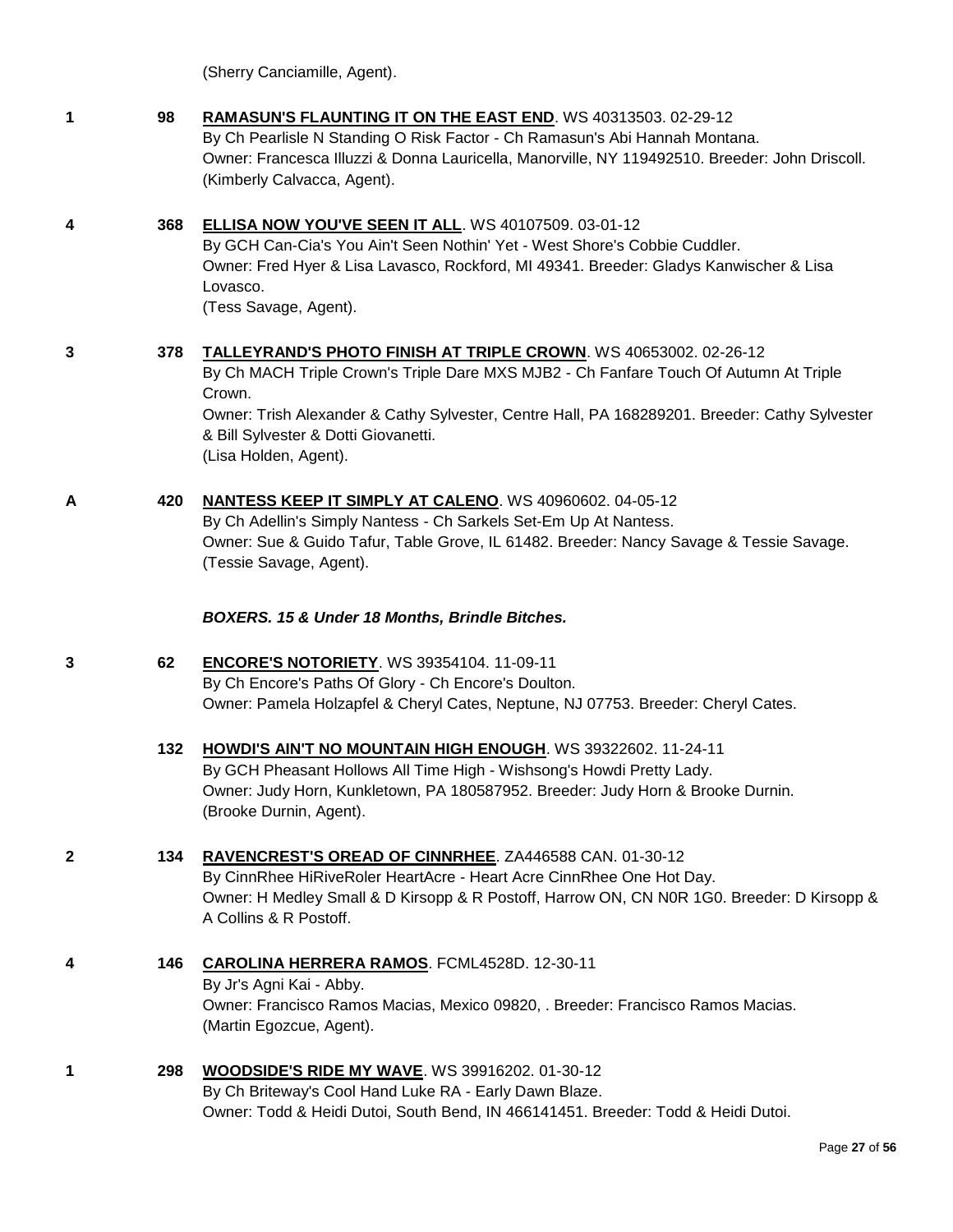(Amy Bieri, Agent).

#### *BOXERS. 15 & Under 18 Months, Fawn Bitches.*

**1 42 [BRISBANE "N" BLUE MONDAY'S DIAMONDS ARE DECADENT](http://www.infodog.com/files/bdogrsl1.prg;makc=WS%2039809002;mdog=Brisbane__N__Blue_Monday_s_Diamonds_Are_Decadent;wins=all)**. WS 39809002. 01-24-12 By GCH Sharledar's Simply Decadent - Ch She Shines Like Black Diamonds. Owner: Misty McKamey & Elizabeth C McKamey, Clinton, TN 377165521. Breeder: Misty Mckamey.

(Tami Mishler, Agent).

#### **78 [JAMIESON'S POLA](http://www.infodog.com/files/bdogrsl1.prg;makc=FCM%20GB%203329-;mdog=Jamieson_s_Pola;wins=all)**. FCM GB 3329-. 11-12-11

By Camp.Mex.Jamieson's El Charro - Jamieson's Polilla. Owner: Arturo Jamieson, Mexico 44150, . Breeder: Arturo Jamieson.

#### **128 [LIBRA'S DANIKA](http://www.infodog.com/files/bdogrsl1.prg;makc=WS%2039587001;mdog=Libra_s_Danika;wins=all)**. WS 39587001. 01-05-12

By Ch Libra's Buchholz - Libra's Sofianna. Owner: Gary Libra & Stephanie Libra, Savage, MN 55378. Breeder: Gary & Stephanie Libra. (Kimberlie Steele-Gamero, Agent).

#### **3 148 [LOLA RAMOS](http://www.infodog.com/files/bdogrsl1.prg;makc=FCML4528C;mdog=Lola_Ramos;wins=all)**. FCML4528C. 12-30-11

By Jr's Agni Kai - Abby. Owner: Francisco Ramos Macias, Mexico 09820, . Breeder: Francisco Ramos Macias. (Martin Egozcue, Agent).

#### **164 [HANCOCK'S LIVIN' IT UP AT COPPERMYST](http://www.infodog.com/files/bdogrsl1.prg;makc=WS%2039375302;mdog=Hancock_s_Livin__It_Up_At_CopperMyst;wins=all)**. WS 39375302. 12-15-11 By Ch Winmere Only Time Will Tell CA - Brush Hill's Somethin's Sweet M 'N M CD RA. Owner: Margaret Magoffin & Mary Hickey, Penfield, NY 145261625. Breeder: Mary Hickey & Ellen L Bradley.

### **4 214 [KORVETTE'S HOLIDAY HOLLY](http://www.infodog.com/files/bdogrsl1.prg;makc=WS%2039495902;mdog=Korvette_s_Holiday_Holly;wins=all)**. WS 39495902. 12-22-11

By Ch Solidrock's Keeping Score At Korvette - Ch Ewo's Virginia Korvette. Owner: K Page Conrad & Jason Starr, Hoboken, GA 315423016. Breeder: K Page Conrad.

**228 [RUMMER RUN'S CALENDAR GIRL](http://www.infodog.com/files/bdogrsl1.prg;makc=WS%2039716701;mdog=Rummer_Run_s_Calendar_Girl;wins=all)**. WS 39716701. 11-11-11 By GCH Caralon's MVP - Boxwood Keepsake Of Rummer Run. Owner: Steve & Ann Anderson, Atlanta, GA 30327. Breeder: Amber Norton. (Rick Justice, Agent).

#### **348 [SASSY LANE'S FANCY DON'T LET ME DOWN](http://www.infodog.com/files/bdogrsl1.prg;makc=WS%2039495102;mdog=Sassy_Lane_s_Fancy_Don_t_Let_Me_Down;wins=all)**. WS 39495102. 11-10-11 By Ch CR-Newcastle's Bird In Thre Hand - Cameliard's Radiant Crystal Of Sassy Lane. Owner: Susan Stevens-Schultz & Virginia Johnson & Jennifer Walker & Liz Bistline, Milford, MI 483802538. Breeder: Susan Stevens-Schultz. (Jerry Ledford, Agent).

#### **400 [LMF FOREVER IN MY HEART](http://www.infodog.com/files/bdogrsl1.prg;makc=WS%2039750305;mdog=LMF_Forever_In_My_Heart;wins=all)**. WS 39750305. 12-15-11 By Ch Mccoy's Hide Your Hearts - HiFives Wind Up Doll Of Oak Knoll. Owner: Bryan Briley & Larry McCoy, Hawk Point, MO 63349. Breeder: Bryan Briley.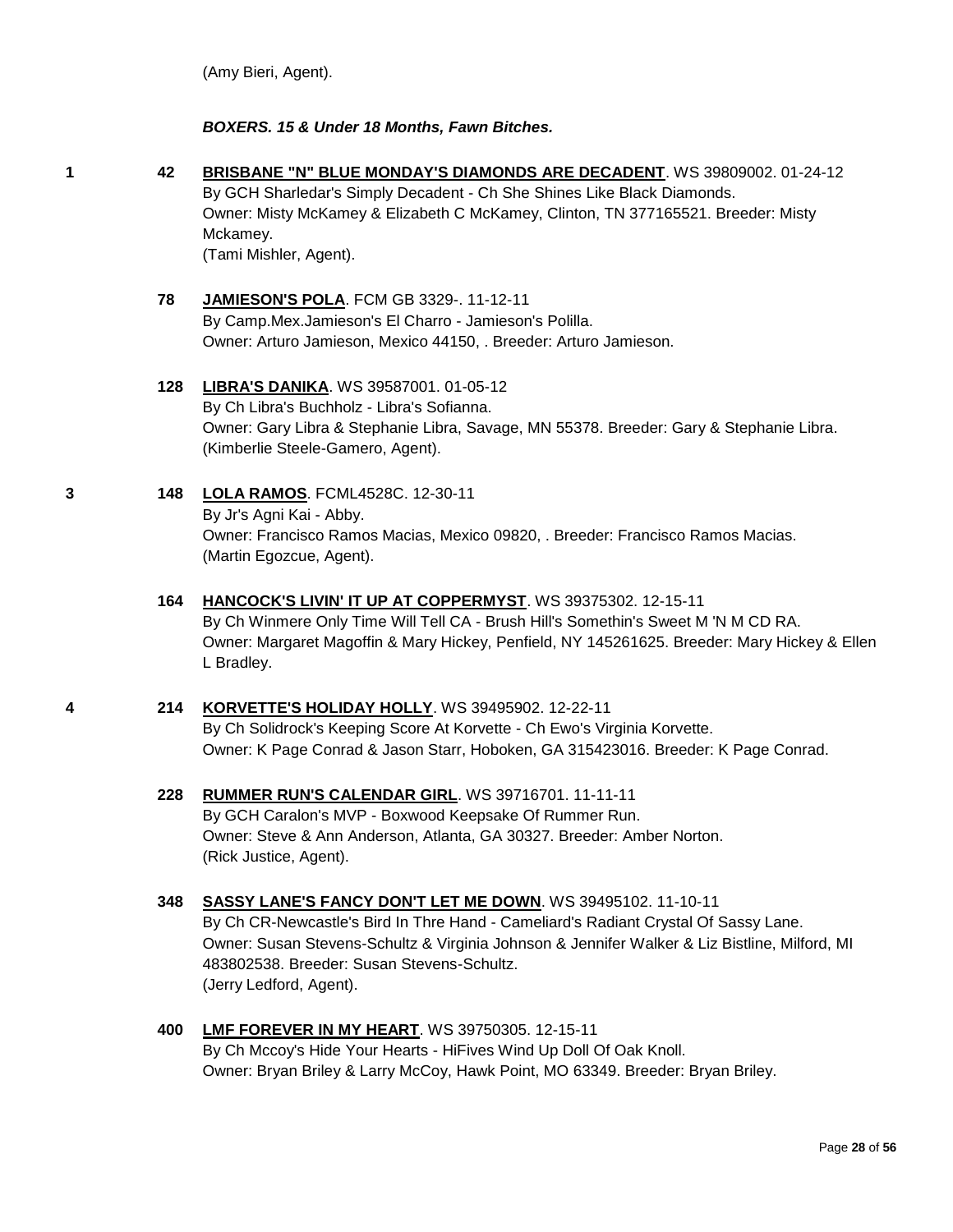#### **430 [CANDYKISSES 'N CINERGY'S IN THE LIME LIGHT](http://www.infodog.com/files/bdogrsl1.prg;makc=WS%2040263701;mdog=Candykisses__N_Cinergy_s_In_The_Lime_Light;wins=all)**. WS 40263701. 11-19-11

By Ch Bravo N'Candy Kisses Dancing With Cinerg - Candykisses St. Car Name Desire. Owner: Terri Houston & Cindy Knot, Grapeview, WA 98546. Breeder: Terri Houston & Cynthia Knox.

(Michelle Yeadon, Agent).

#### **2 456 [HARMSON'S N STANDING-O CRAZY IN LOVE](http://www.infodog.com/files/bdogrsl1.prg;makc=WS%2039951302;mdog=Harmson_s_N_Standing-O_Crazy_In_Love;wins=all)**. WS 39951302. 11-27-11

By GCH Harmson N Standing-O Be Good To Me - Harmson's N Standing-O Daydreams. Owner: Kathy McCarthy & Pamela Shaw George, Wilmington, MA 01887. Breeder: Kathy McCarthy & Pamela Shaw George.

**494 [LIBERTI'S FIRST CLASS PATRIOT](http://www.infodog.com/files/bdogrsl1.prg;makc=WS%2039237002;mdog=Liberti_s_First_Class_Patriot;wins=all)**. WS 39237002. 11-26-11 By Ch Silverlane's Excalibur - Ch Liberti's Forever First Class. Owner: Brad Redrow & Teresa Berge, Pine Hill, NJ 08021. Breeder: Teresa Berge. (Jorge Pinzon, Agent).

#### *BOXERS. Amateur-Owner-Handler, Brindle Bitches.*

#### **3 294 [BOXNEN'S JWOWW CGC](http://www.infodog.com/files/bdogrsl1.prg;makc=WS%2038247405;mdog=Boxnen_s_Jwoww_CGC;wins=all)**. WS 38247405. 07-22-11

By Boxmann Star Trek CGC - Caelon Du Champ'Des Legendes CGC. Owner: Minna Nousianinen-Becher, Appleton, WI 54814. Breeder: Minna Nousiainen-Becher & Ann R Flegel.

- **1 460 [PANTHEON'S MYSTIQUE](http://www.infodog.com/files/bdogrsl1.prg;makc=ZC%20472745CANA;mdog=Pantheon_s_Mystique;wins=all)**. ZC 472745CAN. 02-20-12 By Cinnrhee Hiriverroler Heartacre - Pantheons Ladi Dione. Owner: Nicole & Jerry Nead, Chatham ON, CN N7M 5J5. Breeder: Nicole Nead & Medley Small & Doug & Dorothy Lethbridge.
- **2 528 [GENOME'S AKA DEUCES HATERS](http://www.infodog.com/files/bdogrsl1.prg;makc=WS%2041138402;mdog=Genome_s_Aka_Deuces_Haters;wins=all)**. WS 41138402. 12-02-10 By Arabis Fire O'emberstouch - Tristarr Starry Night. Owner: Mayan Dayan, Brampton ON, CN L6T 0A7. Breeder: Mayan Dayan.

#### *BOXERS. Amateur-Owner-Handler, Fawn Bitches.*

**1 324 [COUNTERPUNCH'S LUCID DREAM](http://www.infodog.com/files/bdogrsl1.prg;makc=WS%2039745201;mdog=Counterpunch_s_Lucid_Dream;wins=all)**. WS 39745201. 07-17-11 By Ch Adellin's Simply Nantess - Counterpunch Taylor Made. Owner: Beverley Pope & Mike Miles & Darlene Vickers, Carberry MB, CN R0K 0H0. Breeder: Beverley Pope & Mike S Miles & Darlene Vickers.

#### *BOXERS. Bred by Exhibitor, Brindle Bitches.*

- **34 [CINNRRHEE'S RUN FOR THE ROSES](http://www.infodog.com/files/bdogrsl1.prg;makc=ZQ489804CAN;mdog=CinnrRhee_s_Run_For_The_Roses;wins=all)**. ZQ489804CAN. 08-13-12 By CinnRhee's Shoot Em Up - HeartAcres CinnRhee Kadenza. Owner: Brenda Vrooman & H Medley Small, Bossier City, LA 71111. Breeder: H Medley Small.
- **2 60 [ENCORE'S NIRVANA](http://www.infodog.com/files/bdogrsl1.prg;makc=WS%2039354103;mdog=Encore_s_Nirvana;wins=all)**. WS 39354103. 11-09-11 By Ch Encore's Paths Of Glory - Ch Encore's Doulton. Owner: Dr Linda Petter & Donald Peters & Cheryl Cates, Auburn, WA 980924716. Breeder: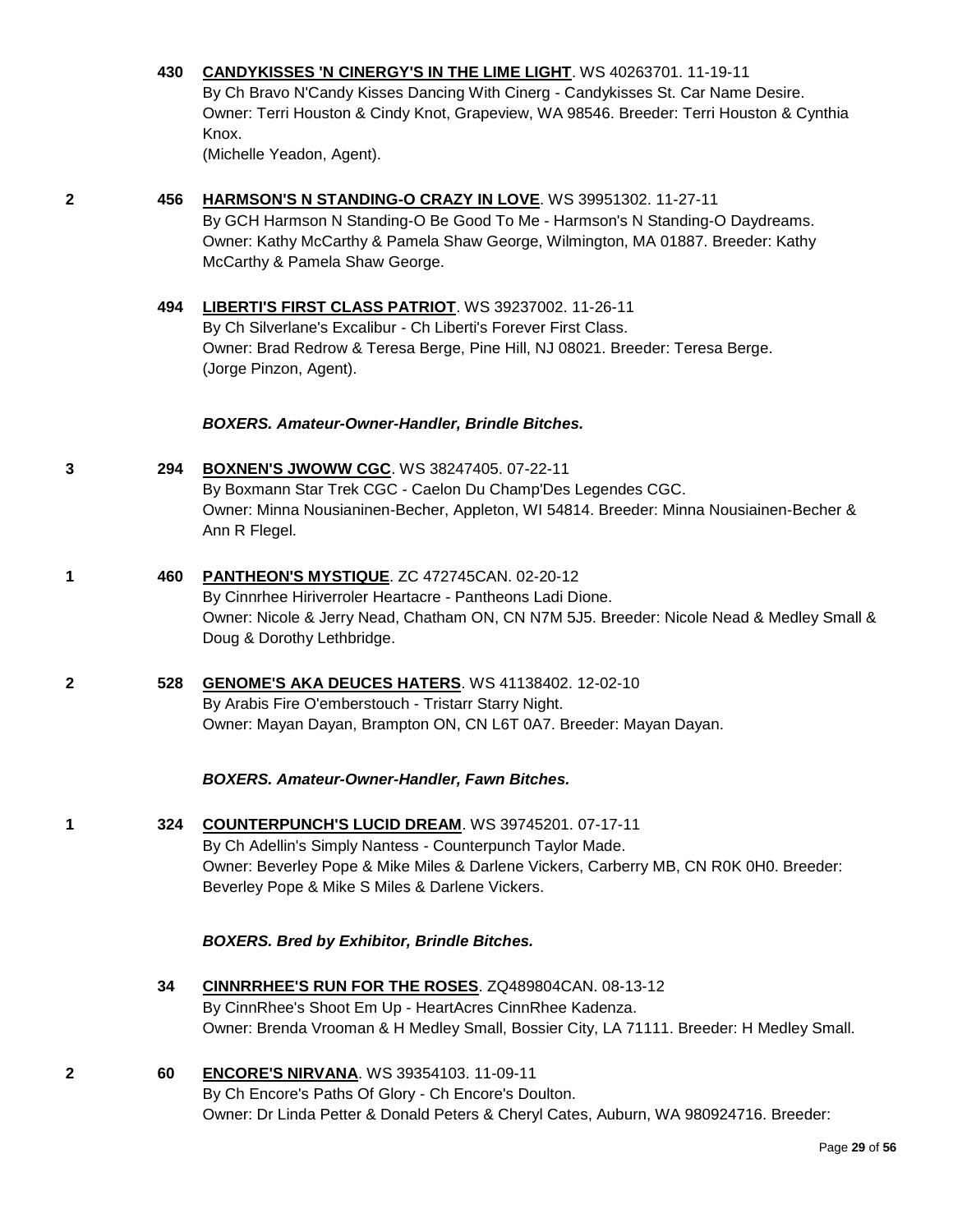Vanessa & Terry Raupp & Cheryl Cates.

- **104 [RAYPAT'S THE WORLD IS MY OYSTER](http://www.infodog.com/files/bdogrsl1.prg;makc=WS%2034656701;mdog=Raypat_s_The_World_Is_My_Oyster;wins=all)**. WS 34656701. 06-19-10 By BeeVee's Dark Secret - Ch Raypat's Joy To The World. Owner: Lisa R Holden & Pat Kisselovich & Stephanie Scibienski, Finleyville, PA 15332. Breeder: Lisa Holden & Pat Kisselovich.
- **136 [BREHO EMERSON VOODOO DOLL](http://www.infodog.com/files/bdogrsl1.prg;makc=WS%2039643601;mdog=Breho_Emerson_Voodoo_Doll;wins=all)**. WS 39643601. 11-29-11 By Ch Storybook Page After Page - Ch Breho Emerson Shock'n Y'all. Owner: Jim & Karen Emerson & Brenda Stuckey & Theresa Galle, Chanute, KS 66720. Breeder: Brenda Stuckey & Jim & Karen Emerson & Theresa Galle.
- **4 160 [COUNTRYSIDES SECRET EMBRACE](http://www.infodog.com/files/bdogrsl1.prg;makc=WS%2038144303;mdog=Countrysides_Secret_Embrace;wins=all)**. WS 38144303. 08-04-11 By Countryside's Black Mamba - Ch Cr's Belle Of The Ball. Owner: Tasha D Ebersole, Jackson, MI 492018331. Breeder: Tasha Ebersole & Cindy R Walunas.
- **1 210 [PHEASANT HOLLOW'S KEYS TO MY CAR-MA](http://www.infodog.com/files/bdogrsl1.prg;makc=WS%2038164701;mdog=Pheasant_Hollow_s_Keys_To_My_Car-Ma;wins=all)**. WS 38164701. 06-02-11 By Ch Pheasant Hollow's Kryptonite - Ch Pheasant Hollow's Party Like A Rock Star. Owner: Kerry Jones & Allison Jones, Wallkill, NY 12589. Breeder: Kerry Jones & Allison Jones.
- **A 288 [TRIMANOR'S WALKONTHEWILDSIDE](http://www.infodog.com/files/bdogrsl1.prg;makc=WS%2037244902;mdog=Trimanor_s_Walkonthewildside;wins=all)**. WS 37244902. 06-28-10 By Ch Kg Halcyon Fire King - Trimanor's Serendipity. Owner: Jean Judy Jury, London ON, CN N6H 1L9. Breeder: Jean Judy Jury.
	- **316 [WINFALL'S WE LOVE CHOCOLATE](http://www.infodog.com/files/bdogrsl1.prg;makc=WS%2033156401;mdog=Winfall_s_We_Love_Chocolate;wins=all)**. WS 33156401. 05-11-09 By Winfall's Ive Got What It Takes - Winfall's Allin Style And Dreams. Owner: Joan Drury & Tina Porter, Minesing ON, CN L0L 1Y2. Breeder: Tina Porter.
- **3 410 [ENCORE'S FARMORE UNTOUCHABLE](http://www.infodog.com/files/bdogrsl1.prg;makc=WS%2039936806;mdog=Encore_s_Farmore_Untouchable;wins=all)**. WS 39936806. 11-04-11 By Ch Pheasant Hollow's Macho Camacho - Ch Encore's Xanadu. Owner: Amber & Daniel Gates, Ft Leavenworth, KS 66027. Breeder: Amber & Daniel Gates & Chery Cates.
	- **492 [GENOME'S AKA HATERS MOTIVATE](http://www.infodog.com/files/bdogrsl1.prg;makc=WS%2041138401;mdog=Genome_s_AKA_Haters_Motivate;wins=all)**. WS 41138401. 12-02-10 By Arabis Fire O' Emberstouch - Tristarr Starry Night. Owner: Mayan Dayan, Brampton ON, CN L6T 0A7. Breeder: Mayan Dayan.

#### *BOXERS. Bred by Exhibitor, Fawn Bitches.*

- **28 [SUMMIT ASH BY DESIGN](http://www.infodog.com/files/bdogrsl1.prg;makc=WS%2036401101;mdog=Summit_Ash_By_Design;wins=all)**. WS 36401101. 12-29-10 By Ch Summit Ash Off Probation - Summit Ash Abiding Faith. Owner: Patricia Boyd, West Palm Beach, FL 334187211. Breeder: Patricia B Boyd.
- **1 38 [JOKAR'S N HAPPY TAIL'S BLONDE MOMENTS](http://www.infodog.com/files/bdogrsl1.prg;makc=WS%2041571902;mdog=JoKar_s_N_Happy_Tail_s_Blonde_Moments;wins=all)**. WS 41571902. 06-22-12 By Ch Illyrian's Trilogy - GCH JoKar's Blonde Ambition's Of Happy Tails. Owner: Eugenia Koshiol & Amy Bieri, Monee, IL 60449. Breeder: Carrie Cole & Amy Bieri.
- **4 96 [LEMKO AND SALGRAY'S MILESTONE](http://www.infodog.com/files/bdogrsl1.prg;makc=WS%2039066805;mdog=Lemko_And_Salgray_s_Milestone;wins=all)**. WS 39066805. 09-26-11 By Ch Pearlisle Standing-O For Bix-L - Lemko's Euro Star.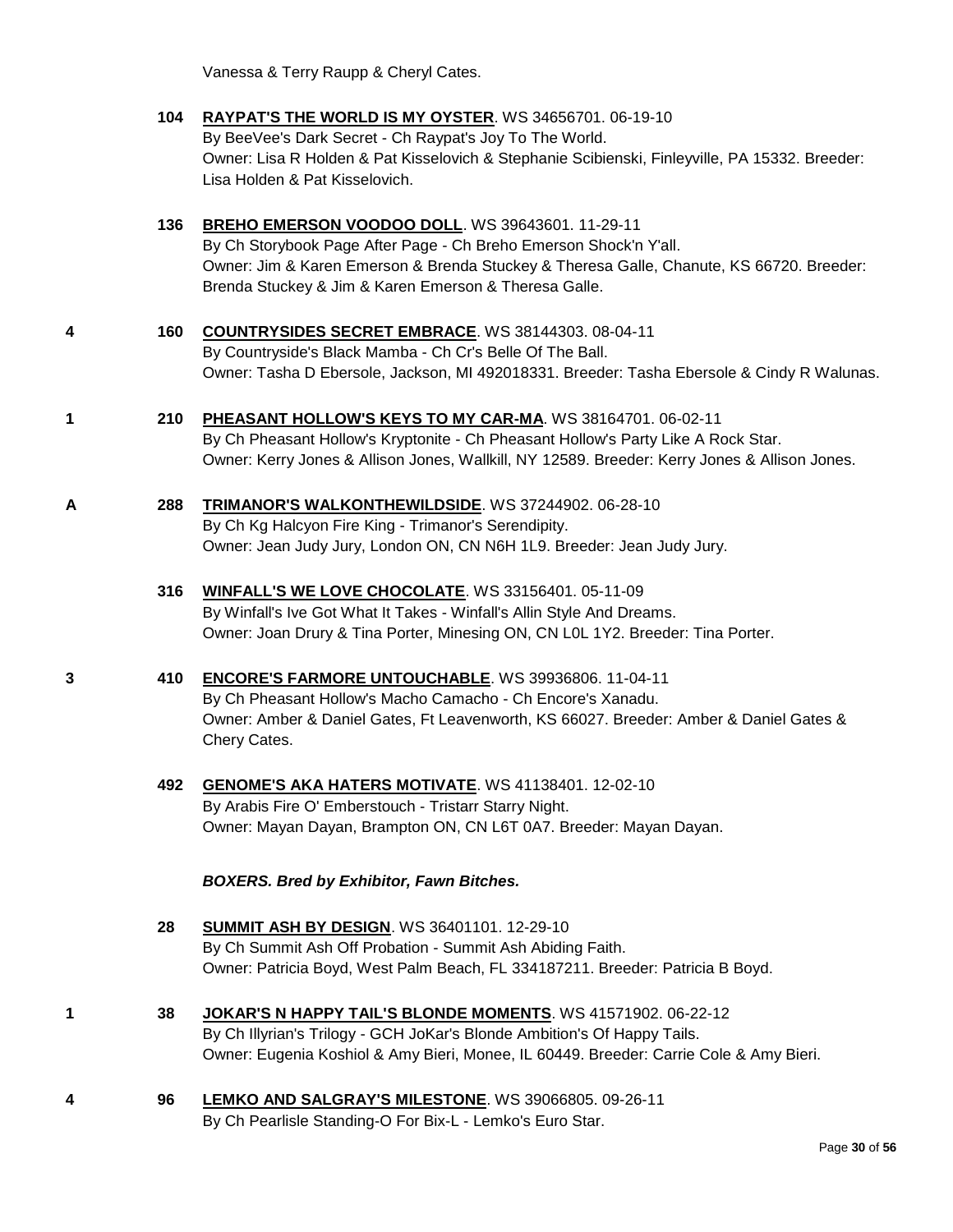Owner: Jessica Kozel & Jane Hamilburg-Guy & Shelby Morawiec, Wrentham, MA 020931643. Breeder: Jessica Kozel & Jane Hamilburg-Guy.

- 
- **3 350 [JUST-A-WYN'S ANGEL ON WHEELS](http://www.infodog.com/files/bdogrsl1.prg;makc=WS%2041667703;mdog=Just-A-Wyn_s_Angel_On_Wheels;wins=all)**. WS 41667703. 08-01-12

By Ch Just-A-Wyn's Trouble Shooter - GCH Just-A-Wyn's Pink Cadillac. Owner: Marylunn & Ashley Wynieski & Tammy Zook, Elyria, OH 44035. Breeder: Marylynn & Ashley Wynieski.

- **374 [RYZINGSTAR-TESORO QUE VIVA](http://www.infodog.com/files/bdogrsl1.prg;makc=WS%2040555001;mdog=Ryzingstar-Tesoro_Que_Viva;wins=all)**. WS 40555001. 01-30-12 By Ch Illyrians Trilogy - Ch Ryzingstar's Seven Come Eleven. Owner: Howard Engel & Jennifer Paul & Patricia Healy, Brighton, CO 80603. Breeder: Jennifer Paul & Howard Engel & Patricia Healy.
- **2 418 [NANTESS TZ WAY GET AWAY](http://www.infodog.com/files/bdogrsl1.prg;makc=WS%2039397601;mdog=Nantess_Tz_Way_Get_Away;wins=all)**. WS 39397601. 11-10-11 By Ch Nantess Just Try It - Ch Sarkel's Setum Up Again At Nantess. Owner: Nancy & Tessie Savage, Table Grove, IL 614829619. Breeder: Nancy & Tessie Savage.
- **A 518 [DRACO'S APHRIKINATURAL](http://www.infodog.com/files/bdogrsl1.prg;makc=WS%2039809704;mdog=Draco_s_Aphrikinatural;wins=all)**. WS 39809704. 09-14-11 By Draco N Asuncion Think Of Me - Dragona Aphrika. Owner: Michael Todd, Columbus, NC 28722. Breeder: Michael Todd & Jorge Pinzon.
- **A 520 [BELCO'S COPPER WITCH](http://www.infodog.com/files/bdogrsl1.prg;makc=WS%2033588101;mdog=Belco_s_Copper_Witch;wins=all)**. WS 33588101. 02-20-10 By Ch Belco's Coppertine RN - Belco's Bewitched. Owner: Ann & Brad Dunn & Beth Coviello-Davis, West Boylston, MA 015831019. Breeder: Elizabeth Coviello-Davis & Sandra Gaynor.
	- **526 [DRACO APHRIKITTY](http://www.infodog.com/files/bdogrsl1.prg;makc=WS%2039809702;mdog=Draco_Aphrikitty;wins=all)**. WS 39809702. 09-14-11 By Draco N Asuncion Think Of Me - Dragona Aphrika. Owner: Michael Todd & Jorge Pinzon & Joseph Vergnetti, Columbus, NC 28722. Breeder: Michael Todd & Jorge Pinzon.
		- *BOXERS. American-Bred, Brindle Bitches.*
	- **170 [DAPPER'S JAZMINE STARR](http://www.infodog.com/files/bdogrsl1.prg;makc=WS%2038944301;mdog=Dapper_s_Jazmine_Starr;wins=all)**. WS 38944301. 10-14-11 By Ch Sig's Fire And Ice - Dapper's Seawind Sizzle. Owner: Patti McMullen, Hampstead, NH 03841. Breeder: Patti McMullen.
	- **186 [JOVILEA'S GUNPOWDER N LEAD](http://www.infodog.com/files/bdogrsl1.prg;makc=WS%2041468804;mdog=Jovilea_s_Gunpowder_N_Lead;wins=all)**. WS 41468804. 06-21-12 By Rummer Run's Tug Of War - Jovilea's Could It Be Magic. Owner: Claudine A Raymo, Geneva, FL 32732. Breeder: Claudine A Raymo. (Rick Justice, Agent).
	- **194 [CAPRI N HALLMARKS UNDER MY SPELL](http://www.infodog.com/files/bdogrsl1.prg;makc=WS%2038654901;mdog=Capri_N_Hallmarks_Under_My_Spell;wins=all)**. WS 38654901. 08-12-11 By GCH R And G Mystical Dancer - Ch Rennos Tokes Izzy My Daddy. Owner: Nance & Richard Shields, Canons Burg, PA 15317. Breeder: Margo Biss. (Kimberlie Steele-Gamero, Agent).
- **2 212 [PHEASANT HOLLOW'S BITTER EX GIRLFRIEND](http://www.infodog.com/files/bdogrsl1.prg;makc=WS%2039391601;mdog=Pheasant_Hollow_s_Bitter_Ex_Girlfriend;wins=all)**. WS 39391601. 09-25-11 By Ch Pheasant Hollow's Macho Camacho - Pheasant Hollow's About The Bling.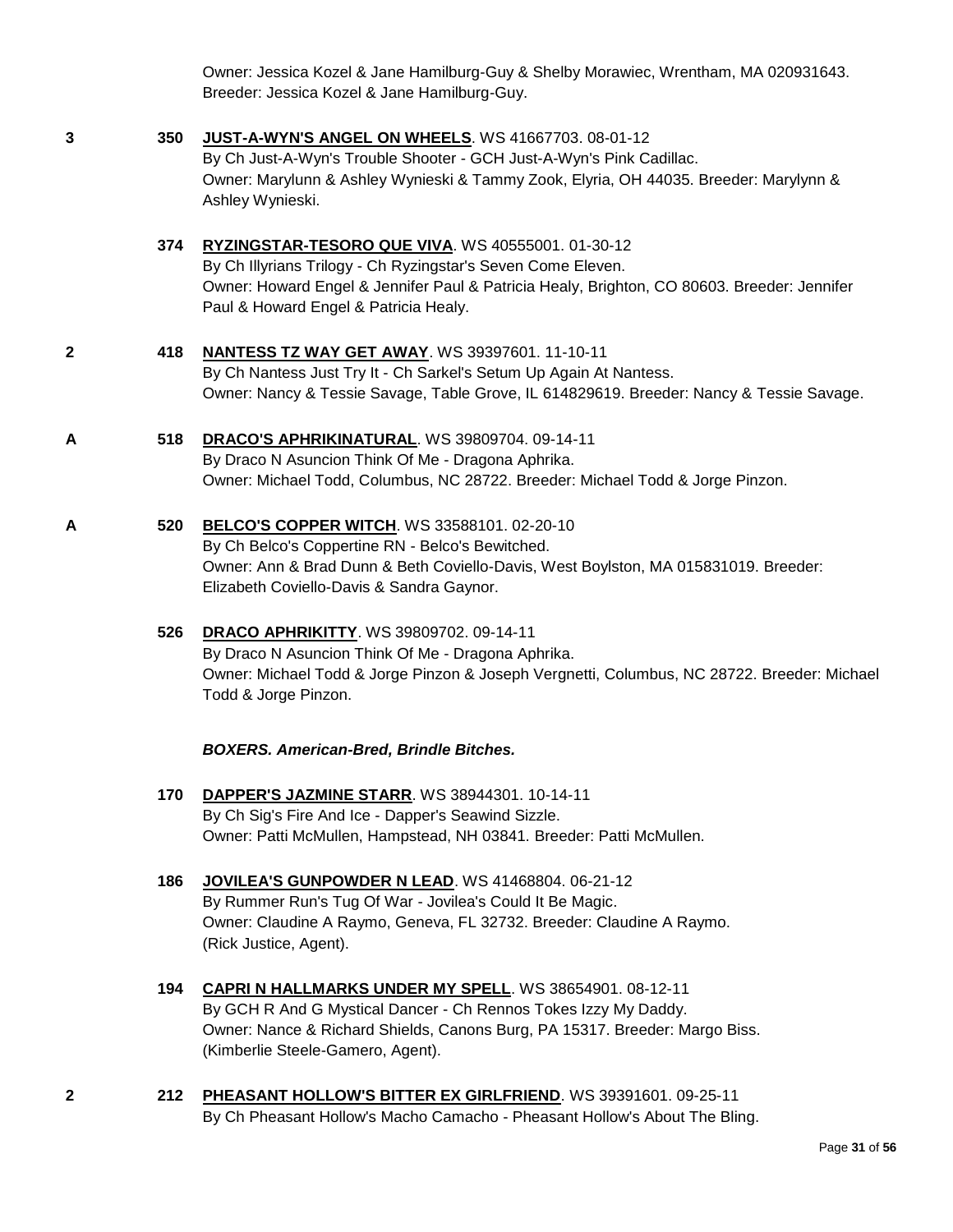Owner: Kerry Jones & Allison Jones, Wallkill, NY 12589. Breeder: Kerry Jones & Allison Jones.

- **258 [MARBURL'S CHERRIES JUBILEE](http://www.infodog.com/files/bdogrsl1.prg;makc=WS%2041318002;mdog=Marburl_s_Cherries_Jubilee;wins=all)**. WS 41318002. 04-24-12 By Ch Marburl's Hidalgo - Marburl's Zia. Owner: Mary Frances Burleson, Sachse, TX 75048. Breeder: Owner. (Lori McClain Ferguson, Agent).
- **308 [OAKRIDGE'S THE BEAT GOES ON OF SUMMER](http://www.infodog.com/files/bdogrsl1.prg;makc=WS%2033297401;mdog=OakRidge_s_The_Beat_Goes_On_Of_Summer;wins=all)**. WS 33297401. 02-13-12 By Ch Summer's Dash Riprock - Ch DC's Turn On The Sunshine. Owner: Kelli Smith & Sharon Davis, Altoona, PA 16601. Breeder: Sharon Davis & Donna Schafer.
- **3 360 [HARMONY'S POINT OF IMPACT](http://www.infodog.com/files/bdogrsl1.prg;makc=WS%2040143401;mdog=Harmony_s_Point_Of_Impact;wins=all)**. WS 40143401. 12-17-11 By Ch Olympic's We Knew - Ch Backwoods Shakin' My Booty. Owner: Julie Wilmore & Amy Bieri, Toledo, OH 43615. Breeder: Pam Stephenson & Sarah South.
- **4 424 [MADEGAN'S MISTY PARADISE](http://www.infodog.com/files/bdogrsl1.prg;makc=WS%2038011203;mdog=Madegan_s_Misty_Paradise;wins=all)**. WS 38011203. 05-24-11 By Ch Madegan Mystic Isle Of Skye - Tombecks Tommygirl. Owner: Debbie McCarroll & Cora Berhulst, Aptos, CA 95003. Breeder: Rebecca Odisho & Debbie McCarroll.
- **1 432 [PHEASANT HOLLOWS DAMSEL IN A DRESS](http://www.infodog.com/files/bdogrsl1.prg;makc=WS%2036071101;mdog=Pheasant_Hollows_Damsel_In_A_Dress;wins=all)**. WS 36071101. 07-27-10 By Ch Pheasant Hollow All Time High - Ch Pheasant Hollow Little Blackdress. Owner: Kerry Jones & Allison Jones, Wallkill, NY 12589. Breeder: Kerry Jones & Allison Jones.

#### *BOXERS. American-Bred, Fawn Bitches.*

- **A 74 [HI-TECH TARAS ADELLE](http://www.infodog.com/files/bdogrsl1.prg;makc=WS%2038192303;mdog=Hi-Tech_Taras_Adelle;wins=all)**. WS 38192303. 05-30-11 By Ch Hi-Tech's Back To The Future - Ch Hi-Tech Tara's Paloma. Owner: William Truesdale & Zoila Truesdale, Seekonk, MA 02771. Breeder: Zoila Truesdale & Barbara Grizlo. (Kimberly Calvacca, AKC Registered Handler AKC).
- **1 126 [SALGRAY'S CELTIC CAOIMHE](http://www.infodog.com/files/bdogrsl1.prg;makc=WS%2038789502;mdog=Salgray_s_Celtic_Caoimhe;wins=all)**. WS 38789502. 08-08-11 By Ch Salgray's Beat The Street - Salgray's Starshine V. Lemko. Owner: Bruce McIntosh & Maura McIntosh, Mansfield, MA 020481446. Breeder: Jane Hamilburg-Guy.
- **2 176 [MEL-O-D'S ISN'T SHE LOVELY](http://www.infodog.com/files/bdogrsl1.prg;makc=WS%2038840601;mdog=Mel-O-D_s_Isn_t_She_Lovely;wins=all)**. WS 38840601. 09-10-11 By Ch Bentbrook's Texas Trooper - Ch Mel-O-D's Right As Rain. Owner: Melody Clementz, Prophetstown, IL 61277. Breeder: Melody Clementz. (Tessie Savage, Agent).
- **3 278 [WINMERE EARLY BIRD](http://www.infodog.com/files/bdogrsl1.prg;makc=WS%2029627002;mdog=Winmere_Early_Bird;wins=all)**. WS 29627002. 03-08-09 By Ch Strawberry N Reo's Gold Country - Ch Winmere Indian Paintbrush RE OA AXJ AXP AJP OFP. Owner: Theresa Garton, Oklahoma City, OK 731131068. Breeder: Theresa Garton & Lynn Garton.
- **4 344 [BAIBROOK'S HEART OF GOLD](http://www.infodog.com/files/bdogrsl1.prg;makc=WS%2037256203;mdog=Baibrook_s_Heart_Of_Gold;wins=all)**. WS 37256203. 03-23-11 By GCH Raineylane-Studio DaVinci - Baibrook's Golden Glow Of Amber.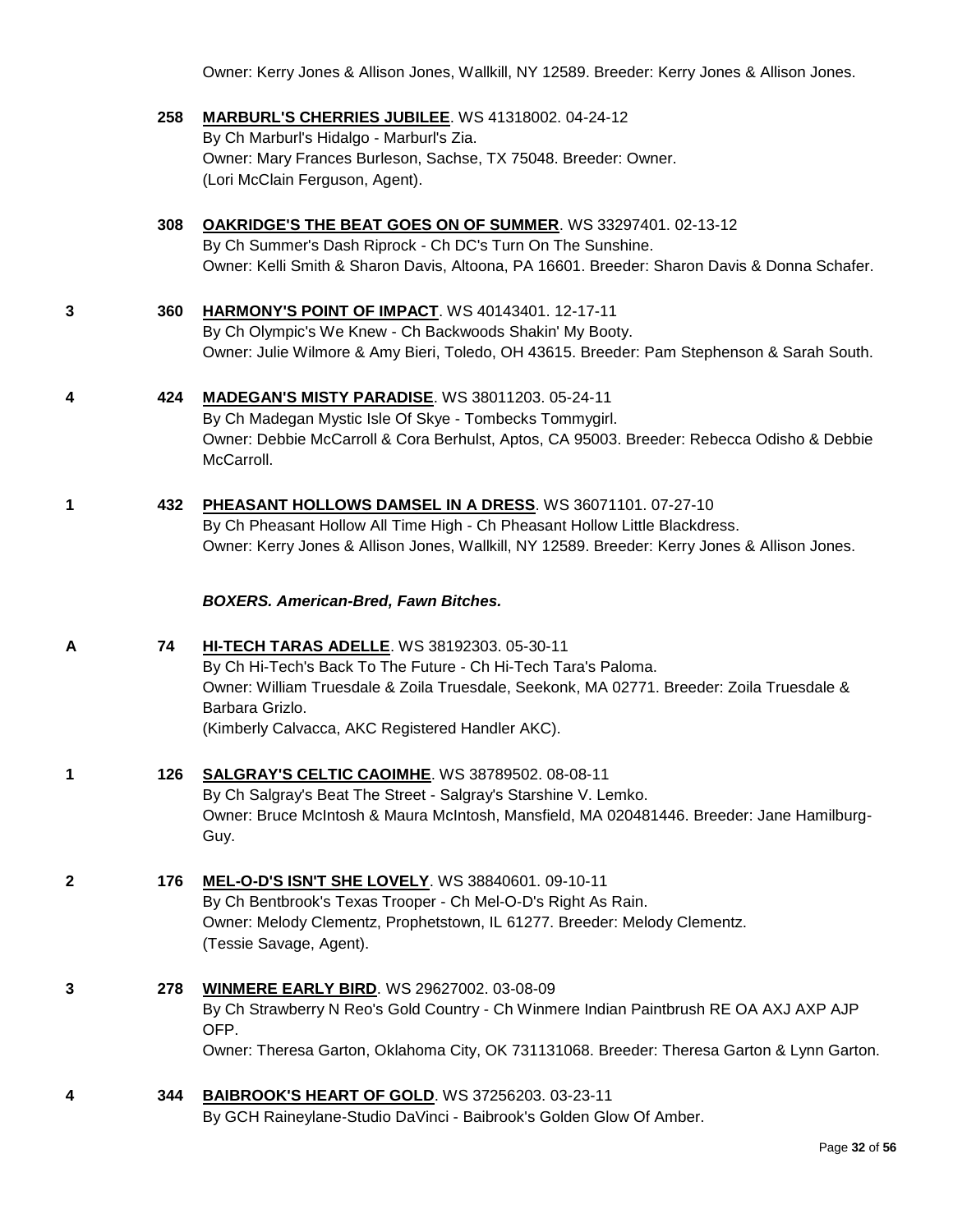Owner: Karen Kaleta, Seville, OH 442739733. Breeder: Karen Kaleta. (Tessie Savage, Agent).

- **356 [JUST-A-WYN'S LUV BUG II](http://www.infodog.com/files/bdogrsl1.prg;makc=WS%2035774902;mdog=Just-A-Wyn_s_Luv_Bug_II;wins=all)**. WS 35774902. 09-20-10 By GCH Sharledar's Simply Decadent - Ch Just-A-Wyn's Celtic Princess. Owner: Mary Lynn & Ashley Wynieski & Tammy Zook, Elyria, OH 44035. Breeder: Mary Lynn & Ashley Wynieski.
- **A 496 [BUB'S YOU GOT A FRIEND OF ABOXA](http://www.infodog.com/files/bdogrsl1.prg;makc=WS%2038776801;mdog=Bub_s_You_Got_A_Friend_Of_Aboxa;wins=all)**. WS 38776801. 09-05-11

By Aboxa's Magic Carpet Ride - Bub's Belle Of The Ball. Owner: Marion Hamel & N Hazzard & Wayne Morris, Wingdale, NY 12594. Breeder: Marion Hamel & Nick Hazzard.

#### *BOXERS. Open, Brindle Bitches.*

- **12 [SUNNY DAY OF PRIDE BOXER](http://www.infodog.com/files/bdogrsl1.prg;makc=BO00221120KO;mdog=Sunny_Day_Of_Pride_Boxer;wins=all)**. BO00221120KO. 11-10-11 By Ch High-Tech The King Of Sherry Shoot JP - Ch Beauty Lala Of Cash Box JP. Owner: Chiharu Yashiro, Japan 286-0205, . Breeder: Kim Young-Nam. (Masao Hanabusa, Agent).
- **20 [KARJEAN ZINGARA BRAVO! BRAVO!](http://www.infodog.com/files/bdogrsl1.prg;makc=WS%2036229001;mdog=Karjean_Zingara_Bravo!_Bravo!;wins=all)**. WS 36229001. 10-02-10 By Ch Bravo's Orion V Kiebla - Ch Bravo's Irresistible. Owner: Carol Nesbitt & Tami Mishler, Milford, OH 45150. Breeder: Carol Nesbitt & Tami Mishler.
- **114 [SMD MAD MAX BLACK PURSUIT SPECIAL](http://www.infodog.com/files/bdogrsl1.prg;makc=WS%2033191109;mdog=Smd_Mad_Max_Black_Pursuit_Special;wins=all)**. WS 33191109. 02-15-10 By Ch Garnsey's Mad Max - Draco's Levi Tab Twills. Owner: Sergio Martinez Diaz, Mexico 06920, . Breeder: Sergio Martinez Diaz.
- **142 [PHEASANT HOLLOWS NOT TONIGHT HONEY](http://www.infodog.com/files/bdogrsl1.prg;makc=WS%2038474906;mdog=Pheasant_Hollows_Not_Tonight_Honey;wins=all)**. WS 38474906. 07-20-11 By Ch Pheasant Hollows Asurebet - Ch Pheasant Hollow's Hot Dam Here I Am. Owner: Fiona C McIntosh & Kerry Jones, Newington, CT 061112567. Breeder: Kerry Jones & Robert Detoro & Allison Jones & Patricia Detoro.
- **1 248 [WINFALL'S JUST ONE LOOK](http://www.infodog.com/files/bdogrsl1.prg;makc=YG%20430161CAN;mdog=Winfall_s_Just_One_Look;wins=all)**. YG 430161CAN. 04-19-11 By Foresthill's O Twist 'N' Tyme - Winfall's I've Got It Too. Owner: Laura King, Binbrook ON, CN L0R 1C0. Breeder: Tina Porter. (Beth Coviello Davis, Agent).
	- **262 [SHILOS GLITTER GIRL OF JOCAR](http://www.infodog.com/files/bdogrsl1.prg;makc=WS%2037568705;mdog=Shilos_Glitter_Girl_Of_JoCar;wins=all)**. WS 37568705. 05-18-11 By Ch Raklyns The Bronx Mvp At Third - Ch Shilos Tequilla Sunrise At JJN's. Owner: Carol J Novak, Dunbar, PA 154312055. Breeder: Cynthia DeAmicis & Jo Lacagnina. (Debbie Struff, Agent).
- **3 286 [TRIMANOR SERENE ANSWER BY FIRE](http://www.infodog.com/files/bdogrsl1.prg;makc=WS%2037244901;mdog=Trimanor_Serene_Answer_By_Fire;wins=all)**. WS 37244901. 06-28-10 By Ch KG Halcyon Fireking - Trimanor's Serendipity. Owner: Judy Jury & Lynn Payne & Heather Gosnell, London ON, CN N6H 1L9. Breeder: Judy Jury.
	- **310 [FORESTHILL'S STAR ATTRACTION](http://www.infodog.com/files/bdogrsl1.prg;makc=WS%2043566601;mdog=Foresthill_s_Star_Attraction;wins=all)**. WS 43566601. 09-19-11 By Foresthill's O Twist 'N Tyme - Winfall's We Love Chocolate.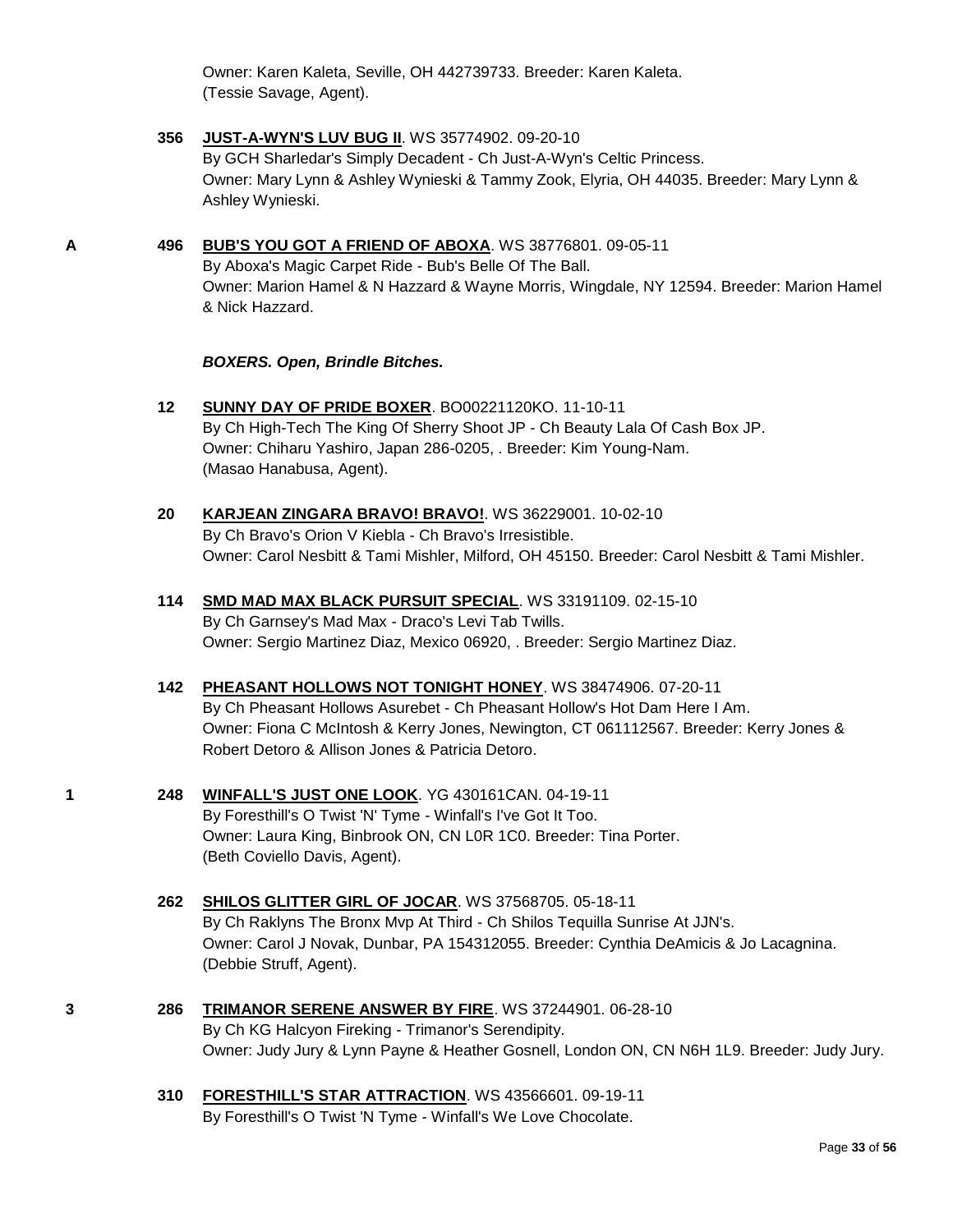Owner: Joe & Joan Drury, Mt Albert ON, CN L0G 1M0. Breeder: R Drury. (Tina Porter, Agent).

#### **364 [SPECIAL K'S DAY DREAMER](http://www.infodog.com/files/bdogrsl1.prg;makc=WS%2035667202;mdog=Special_K_s_Day_Dreamer;wins=all)**. WS 35667202. 09-17-10 By Ch Special K's A Jet Of My Own - Special K's Black Velvet.

Owner: Rhonda & Patrick Epley, Shell Rock, IA 506709626. Breeder: Rhonda & Patrick Epley. (Cindy Crawford, Agent).

#### **390 [SHADDAI'S TABERNACLE OF SHILOH](http://www.infodog.com/files/bdogrsl1.prg;makc=WS%2038029304;mdog=Shaddai_s_Tabernacle_Of_Shiloh;wins=all)**. WS 38029304. 07-01-11

By GCH Panyack's Landmark - Charron's Carmel Delight. Owner: Kristin Winter & Marlene Hubener, Stoughton, WI 53589. Breeder: Micah Watkins & Michelle Cramblett.

#### **2 436 [LEGACY'S GRAND DUCHESS](http://www.infodog.com/files/bdogrsl1.prg;makc=WS%2038207403;mdog=Legacy_s_Grand_Duchess;wins=all)**. WS 38207403. 07-16-11

By Ch Fanfare'N Legacy's Anything Goes - Ch Sergio's Duchess Of Legacy. Owner: Jessica Craig DVM & Don & Ginny Nicholson, Bel Air, MD 21014. Breeder: Ginny Nicholson. (Daniel Alan Buchwald, Agent).

#### **4 464 [FULLCIRCLE'S COUNTRYSIDE WEB OF INTRIGUE](http://www.infodog.com/files/bdogrsl1.prg;makc=WS%2038144305;mdog=Fullcircle_s_Countryside_Web_Of_Intrigue;wins=all)**. WS 38144305. 08-04-11

By Countryside's Black Mamba - Cr's Belle Of The Ball. Owner: Rick Luckenbacher & Connie Thompson & Mary Lou Bumpus, Roseville, MI 48066. Breeder: Tashiba Ebersole & Cindy Walunas. (Jerry Ledford, Agent).

#### **466 [HALTONHILL'S ALL THAT JAZZ](http://www.infodog.com/files/bdogrsl1.prg;makc=YE%20445976CAN;mdog=HaltonHill_s_All_That_Jazz;wins=all)**. YE 445976CAN. 03-21-11

By Ch Raklyns The Bronx ShortStopper - Berlane's Jaden Of HaltonHill. Owner: Paul Medeiros, Leamington ON, CN N8H 1Z4. Breeder: Paul Medeiros & Sharon & Ron Berry. (Debbie Struff, Agent).

#### *BOXERS. Open, Fawn Bitches.*

**3 36 [MCCOY'S PURE OF HEART](http://www.infodog.com/files/bdogrsl1.prg;makc=WS%2032004003;mdog=McCoy_s_Pure_Of_Heart;wins=all)**. WS 32004003. 06-22-09 By Ch McCoy's Hide Your Hearts - McCoy's Heart And Soul. Owner: Karen Speck & Larry McCoy, Glen Gardner, NJ 088263298. Breeder: Larry McCoy & Peggy A Otto. (S Canciamille, Agent).

## **100 [CONCORDE](http://www.infodog.com/files/bdogrsl1.prg;makc=SCMI2176C;mdog=Concorde;wins=all)**. SCMI2176C. 09-19-11 By Mad Max The March Hare - Any Color You Like. Owner: Carlos Nieto Jimenenz, Westbury, NY 11590. Breeder: Sergio Martinez Diaz. (Kimberly Calvacca, AKC Registered Handler AKC).

#### **108 [SMD RUSSIAN ROULETTE](http://www.infodog.com/files/bdogrsl1.prg;makc=WS%2037649703;mdog=Smd_Russian_Roulette;wins=all)**. WS 37649703. 11-06-10 By Ch Berlane's Causin An Uproar - Ch Dark Side Of The Moon.

Owner: Sergio Martinez Diaz, Mexico 06920, . Breeder: Sergio Martinez Diaz.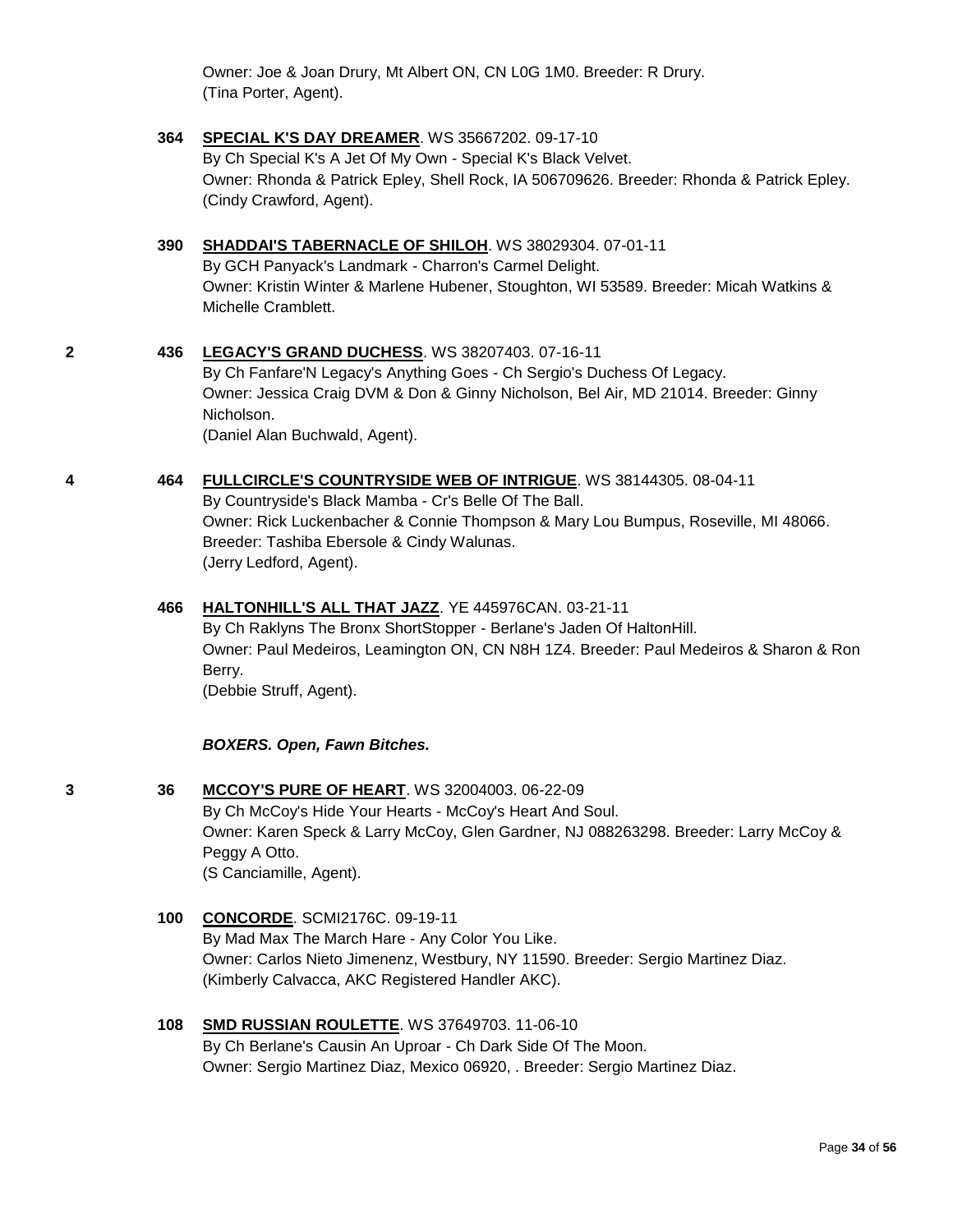#### **116 [RIVER-RUN'S NICE-NICE-VERY NICE](http://www.infodog.com/files/bdogrsl1.prg;makc=WS%2037620802;mdog=River-Run_s_Nice-Nice-Very_Nice;wins=all)**. WS 37620802. 05-14-11 By GCH Katandy's Fast Forward - Ch River-Run's So Flambeaux. Owner: Dr Jennifer Krutilla, Novelty, OH 44072. Breeder: Dr Jennifer Krutilla. (Tami Mishler, Agent).

**1 174 [PHEASANT HOLLOW'S HELLO BOMBSHELL](http://www.infodog.com/files/bdogrsl1.prg;makc=WS%2034170101;mdog=Pheasant_Hollow_s_Hello_Bombshell;wins=all)**. WS 34170101. 12-07-09 By Ch HiTech's Sound Investment - Pheasant Hollow's Bringin Sexy Back. Owner: Kerry Jones & Cynthia Carey, East Stroudsburg, PA 183028499. Breeder: Kerry Jones & Cynthia Carey. (Allison Jones, Agent).

#### **178 [MEL-O-D'S WIND BENEATH MY WINGS](http://www.infodog.com/files/bdogrsl1.prg;makc=WS%2038840603;mdog=Mel-O-D_s_Wind_Beneath_My_Wings;wins=all)**. WS 38840603. 09-10-11 By Ch Bentbrook's Texas Trooper - Ch Mel-O-D's Right As Rain. Owner: Melody Clementz, Prophetstown, IL 61277. Breeder: Melody Clementz. (Tessie Savage, Agent).

#### **336 [ARIA'S VISSI D'ARTE](http://www.infodog.com/files/bdogrsl1.prg;makc=WS%2035114002;mdog=Aria_s_Vissi_D_Arte;wins=all)**. WS 35114002. 09-09-10 By Ch Tealcrest's Luck Of The Irish CD RA AX AXJ NF CA - Ch MaSue's Fancy Affair. Owner: Sharon & Dennis Fuerst, Beckley, WV 258016426. Breeder: Sharon & Dennis Fuerst. (Rick Justice, Agent).

#### **358 [LRM PENTASTAR DIAMOND POPSTAR](http://www.infodog.com/files/bdogrsl1.prg;makc=WS--3821002;mdog=LRM_Pentastar_Diamond_Popstar;wins=all)**. WS--3821002. 04-17-11 By Ch Pentastar's Grand Copperhead CD - LRM Rude By Design. Owner: Linda Middagh & Cathy Spears & Rachel Morris, Camas, WA 98607. Breeder: Linda Middagh & Cathy Spears & Rachel Morris.

#### **2 384 [STREAMLINE'S SPICE IT UP](http://www.infodog.com/files/bdogrsl1.prg;makc=WS%2038483002;mdog=Streamline_s_Spice_It_Up;wins=all)**. WS 38483002. 07-23-11 By Ch Ensign's Justified - Dream Team's Storm Edition.

Owner: Mack Young & Joleena Young, Sullivan, IL 619516386. Breeder: Mack Young & Joleena Young. (Christa Cook, Agent).

#### **4 402 [HIFIVES WIND UP DOLL OF OAK KNOLL](http://www.infodog.com/files/bdogrsl1.prg;makc=WS%2031916601;mdog=HiFives_Wind_Up_Doll_Of_Oak_Knoll;wins=all)**. WS 31916601. 07-17-09 By Ch Oak Knoll's Hot Rod Lincoln - Oak Knoll's Dressed To Impress. Owner: Bryan Briley & Sue & Denny Symer, Hawk Point, MO 63349. Breeder: Bryan Briley & Teresa Guetersloh.

#### **406 [M-G-M'S DON'T LOOK BACK](http://www.infodog.com/files/bdogrsl1.prg;makc=WS%2039917705;mdog=M-G-M_s_Don_t_Look_Back;wins=all)**. WS 39917705. 01-24-12 By Ch Marburl's Hidalgo - M-G-M's Red Hot Rhythm Of Marburl. Owner: Marsha Matli, Watonga, OK 73772. Breeder: Marsha Matli. (Lori McClain Ferguson, Agent).

#### **A 408 [GIGI AIRAF SUNLAND BR](http://www.infodog.com/files/bdogrsl1.prg;makc=CEC1101188BRA;mdog=Gigi_Airaf_Sunland_Br;wins=all)**. CEC1101188BR. 08-01-11 By R And G's Mystical Dancer - Airaf's J.m. Dakota. Owner: Roberto Bezerra & Beth Faria, Brazil 60160240, . Breeder: Roberto Bezerra.

#### **A 412 [LEMKO'S EURO STAR](http://www.infodog.com/files/bdogrsl1.prg;makc=WS%2025569904;mdog=Lemko_s_Euro_Star;wins=all)**. WS 25569904. 02-20-08 By Twinkle Star V. Eurozone - Ch Lemko's Rising Sun. Owner: Jessica Kozel, Wrentham, MA 020931643. Breeder: Jessica Kozel.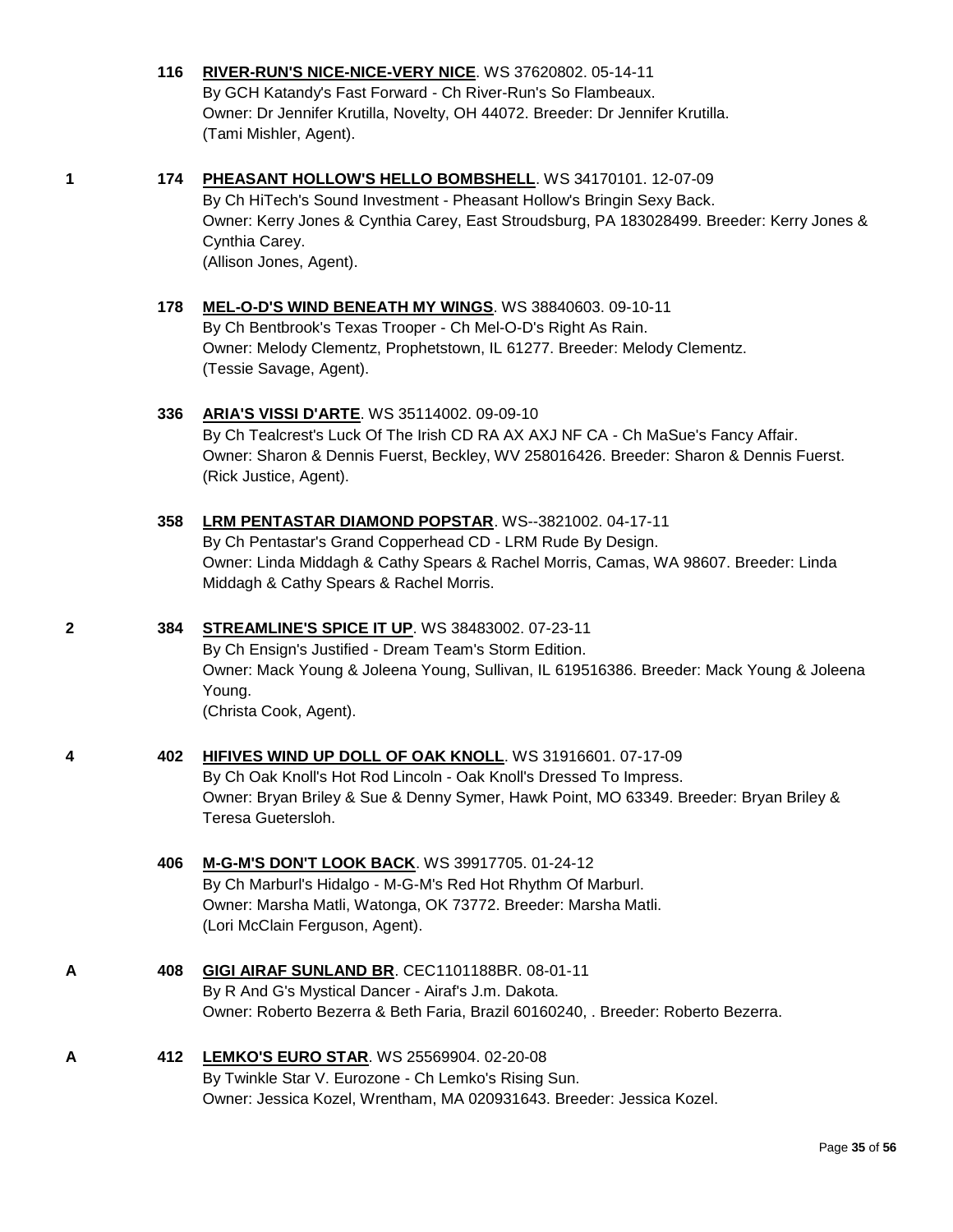(Daniel Alan Buchwald, Agent).

#### **442 [PINNACLES SB CRESCENT CITY BREEZE MMS](http://www.infodog.com/files/bdogrsl1.prg;makc=WS%2039076803;mdog=Pinnacles_SB_Crescent_City_Breeze_MMS;wins=all)**. WS 39076803. 09-24-11

By Ch Illyrian's Trilogy - Storybook Fantasia. Owner: Debbie Schlesinger & Julie Lawrence & Michael Shepherd, Little Rock, AR 722234290. Breeder: Owners. (Michael Shepherd, AKC Registered Handler AKC).

#### **490 [DRACO MARRAKESH](http://www.infodog.com/files/bdogrsl1.prg;makc=WS%2037942202;mdog=Draco_Marrakesh;wins=all)**. WS 37942202. 02-19-11 By Draco Dakar - Being One With Draco. Owner: Michael Todd, Columbus, NC 287223439. Breeder: Michael Todd.

**A 498 [MI-T'S MAFIA PRINCESS](http://www.infodog.com/files/bdogrsl1.prg;makc=WS%2033707801;mdog=Mi-T_s_Mafia_Princess;wins=all)**. WS 33707801. 02-12-10 By GCH Mi-T's Beleive It Or Not - Mi-T's You Light Up My Life. Owner: Donna Lauricella, Bohemia, NY 117160573. Breeder: Michael & Diana Skala & Terri & Randy Pope.

*BOXERS. Veteran, 6 Years & Under 8 Years Dogs.*

**9 [CH STRAWBERRY N REO GOLD COUNTRY](http://www.infodog.com/files/bdogrsl1.prg;makc=WS%2018608703;mdog=Ch_Strawberry_N_Reo_Gold_Country;wins=all)**. WS 18608703. 08-02-06 By Ch Strawberry's Medalist - Ch Bayridge's Circuit Breaker. Owner: Bruce E & Judith T Voran, Strawberry, AZ 85544. Breeder: Sharon Baird & Deborah Schenher. (James Bettis, Agent).

### **205 [CH VARSITY'S SKY CAPTAIN](http://www.infodog.com/files/bdogrsl1.prg;makc=WS%2017906401;mdog=Ch_Varsity_s_Sky_Captain;wins=all)**. WS 17906401. 03-17-06 By Ch Hitimes North Of Naughty - Hitimes Makn Whoopi At Varsity. Owner: Carman & Margaret Greco, St Clairsville, OH 43950. Breeder: Amanda & Kevin Felix.

#### **A 263 [CH WINMERE SKY COLORED WATER](http://www.infodog.com/files/bdogrsl1.prg;makc=WS%2022578703;mdog=Ch_Winmere_Sky_Colored_Water;wins=all)**. WS 22578703. 05-26-07 By Winmere Daisax Evening Jet - Ch Winmere Indian Paint Brush RE OA AXJ AXP AJP OFP. Owner: Theresa Garton, Oklahoma City, OK 731131068. Breeder: Lynn Garton & Theresa Garton.

- **265 [CH WATERFALL ALL TIME RUSHER](http://www.infodog.com/files/bdogrsl1.prg;makc=WS%2019978502;mdog=Ch_Waterfall_All_Time_Rusher;wins=all)**. WS 19978502. 11-20-06 By Ch Bix-L Time's Triple Double - Ch Bayview Legal Defense. Owner: John & Lavon Wilkinson, Coppell, TX 750195913. Breeder: John & Lavon Wilkinson. (Michael Shepherd, AKC Registered Handler AKC).
- **4 289 [WINFALL I'VE GOT WHAT IT TAKES](http://www.infodog.com/files/bdogrsl1.prg;makc=WS%2020932204;mdog=Winfall_I_ve_Got_What_It_Takes;wins=all)**. WS 20932204. 04-04-06 By Ch Hi-Stan's How Do You Like "Me" Now - Winfall's I've Got Style. Owner: Tina Porter, Minesing ON, CN L0L 1Y2. Breeder: Tina Porter.
	- **307 [CH FIRESTAR'S INDIAN OUTLAW](http://www.infodog.com/files/bdogrsl1.prg;makc=WS%2016031304;mdog=Ch_Firestar_s_Indian_Outlaw;wins=all)**. WS 16031304. 11-26-05 By Ch Turo's Overture - Ch Firestar's Indian Summer CD RN. Owner: Diane E Boyle & Sandra J Johnson & Christa Cook, Chicago, IL 606303520. Breeder: Owners.
- 
- **1 403 [GCH DUBA DAE'S WHO'S YOUR DADDY](http://www.infodog.com/files/bdogrsl1.prg;makc=WS%2015645902;mdog=GCH_Duba_Dae_s_Who_s_Your_Daddy;wins=all)**. WS 15645902. 03-25-08 By Ch Duba Dae's Buster Brown - Ch Duba Dae's Diamond Evolution.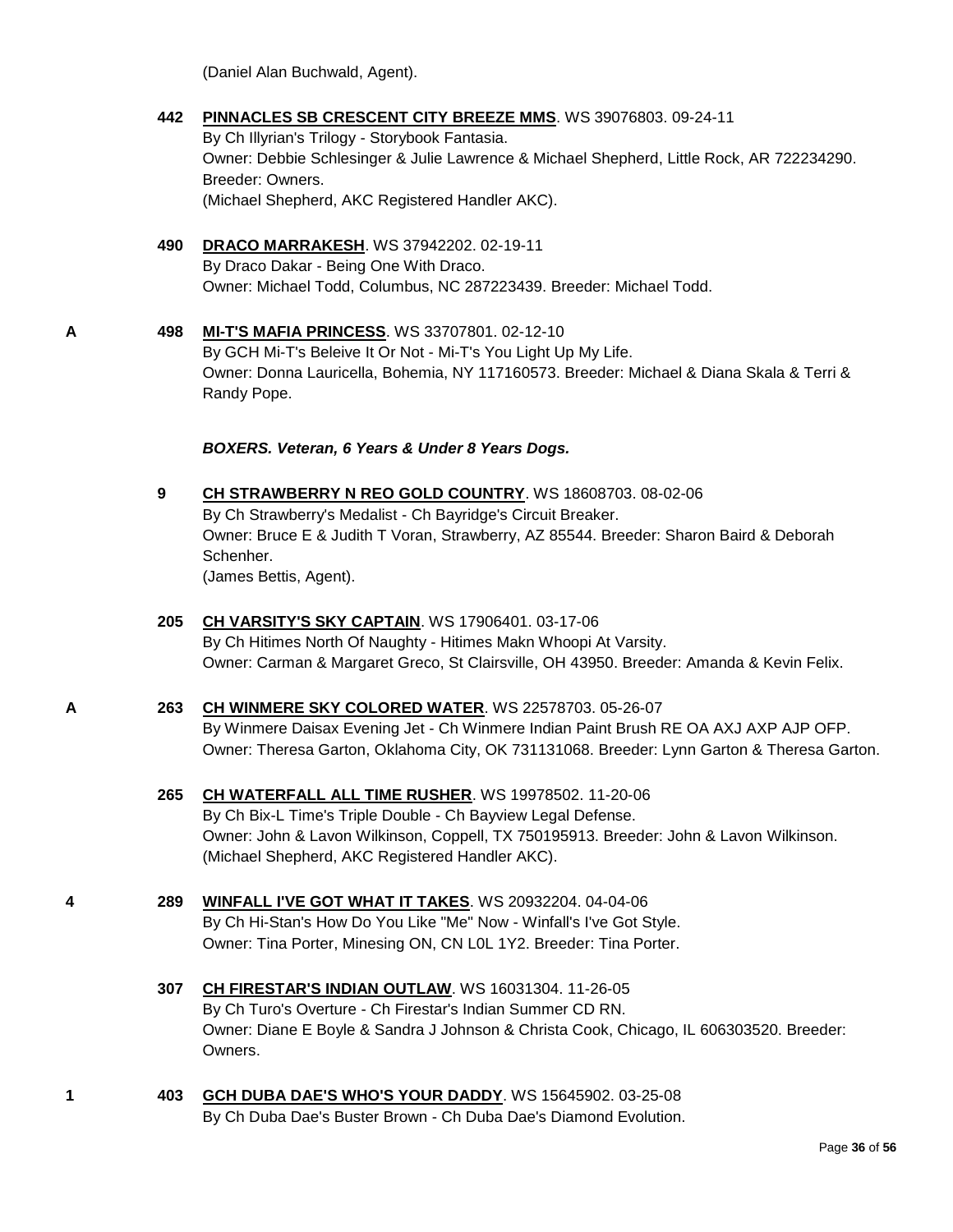Owner: Charles Vose & Wendy Bettis & Lynn Jansson, Riverside, CA 925086039. Breeder: Lynn P Jansson.

#### **2 423 [GCH RAKLYNS THE BRONX MVP AT THIRD](http://www.infodog.com/files/bdogrsl1.prg;makc=WS%2018268303;mdog=GCH_Raklyns_The_Bronx_MVP_At_Third;wins=all)**. WS 18268303. 06-12-06

By Ch KG Halcyon Fire King - Ch Raklyns Showin' Off. Owner: Debbie & Erin Struff & Karen & Pat Quagliana, Oakland, NJ 07436. Breeder: Debbie & Erin Struff & Karen & Pat Quagliana. (Debbie Struff, AKC Registered Handler).

#### **3 443 [CH ROCKETT'S RED GLARE](http://www.infodog.com/files/bdogrsl1.prg;makc=WS%2020376503;mdog=Ch_Rockett_s_Red_Glare;wins=all)**. WS 20376503. 12-26-06

By Ch Naja's Enterprise Of Summer CD - Ch Bluecollar's Starship Mercury CD RA NA NAJ CGC. Owner: Melissa & Jason Bell, Frederick, CO 80504. Breeder: Kerry Rodgers. (Terri Galle, Agent).

#### **A 477 [REGALIS SWEET BABY JAMES OF ABOXA](http://www.infodog.com/files/bdogrsl1.prg;makc=WS%2016165202;mdog=Regalis_Sweet_Baby_James_Of_Aboxa;wins=all)**. WS 16165202. 12-22-05 By Ch Aboxa's Steppenwolf - Regalis You're So Vain Of Aboxa.

Owner: W Morris & D Kowalchyk-Morris, Staten Island, NY 103042722. Breeder: W Morris & D Kowalchyk-Morris & P & A Yocum.

#### *BOXERS. Veteran, 6 Years & Under 8 Years Bitches.*

**40 [CH DC'S PRECIOUS](http://www.infodog.com/files/bdogrsl1.prg;makc=WS%2014505101;mdog=Ch_DC_s_Precious_Gem_Of_Shadigee;wins=all) GEM OF SHADIGEE**. WS 14505101. 08-28-05 By Ch Summer's Blackjack Of Shadigee - Ch Primeau's Romancing The Rose. Owner: Donna Schafer & Carl Schafer, Corfu, NY 140369792. Breeder: Donna Schafer & Carl Schafer.

#### **4 86 [GCH HI-TECH'S SOUTHERN BELLE](http://www.infodog.com/files/bdogrsl1.prg;makc=WS%2021214501;mdog=GCH_Hi-Tech_s_Southern_Belle;wins=all)**. WS 21214501. 11-12-06

By Ch Hi-Tech's Basic Edition - Ch Brookwood's Autumn Reflection. Owner: Jeri Poller & Tina Truesdale & Gail Alix, Boca Raton, FL 334963504. Breeder: Gail Alix & Timothy Alix & Zoila Truesdale & Dr William Truesdale. (Kim Calvacca, Agent).

### **252 [CH SHADIGEE'S LADY LUCK](http://www.infodog.com/files/bdogrsl1.prg;makc=WS%2018043807;mdog=Ch_Shadigee_s_Lady_Luck;wins=all)**. WS 18043807. 06-21-06

By Ch Summer's Blackjack Of Shadigee - Shadigee's Hidden Secret. Owner: Lee & Mary Jane Nowak, Alvaton, KY 421227623. Breeder: Lisa & Kevin Gibbs & Lee & Mary Jane Nowak. (Lori McClain Ferguson, Agent).

#### **268 [TRIMANOR`S SERENDIPITY](http://www.infodog.com/files/bdogrsl1.prg;makc=WS%2023701801;mdog=Trimanor%60s_Serendipity;wins=all)**. WS 23701801. 06-23-06

By Ch Allegro Trimanor Jamacamecrazy - Trimanor Empress Safire O`Hara. Owner: Judy Jury, Chokoloskeeis, FL 341380805. Breeder: Judy Jury & Catherine O'Hara & Robert Cochrane.

#### **1/BVB/BV 304 [GCH BREHO EMERSON DREAM WALKIN' RN BN](http://www.infodog.com/files/bdogrsl1.prg;makc=WS%2018770403;mdog=GCH_Breho_Emerson_Dream_Walkin__RN_BN;wins=all)**. WS 18770403. 08-06-06

#### **(5 GC Points)** By Ch Cadance's Look At Me Now - Breho Emerson Shine On Me. Owner: Suzanne Crites & Brenda Stuckey & Karen Emerson & T Galle, Hot Springs, AR

719132832. Breeder: Karen & Jim Emerson & Brenda Stuckey & Theresa Galle.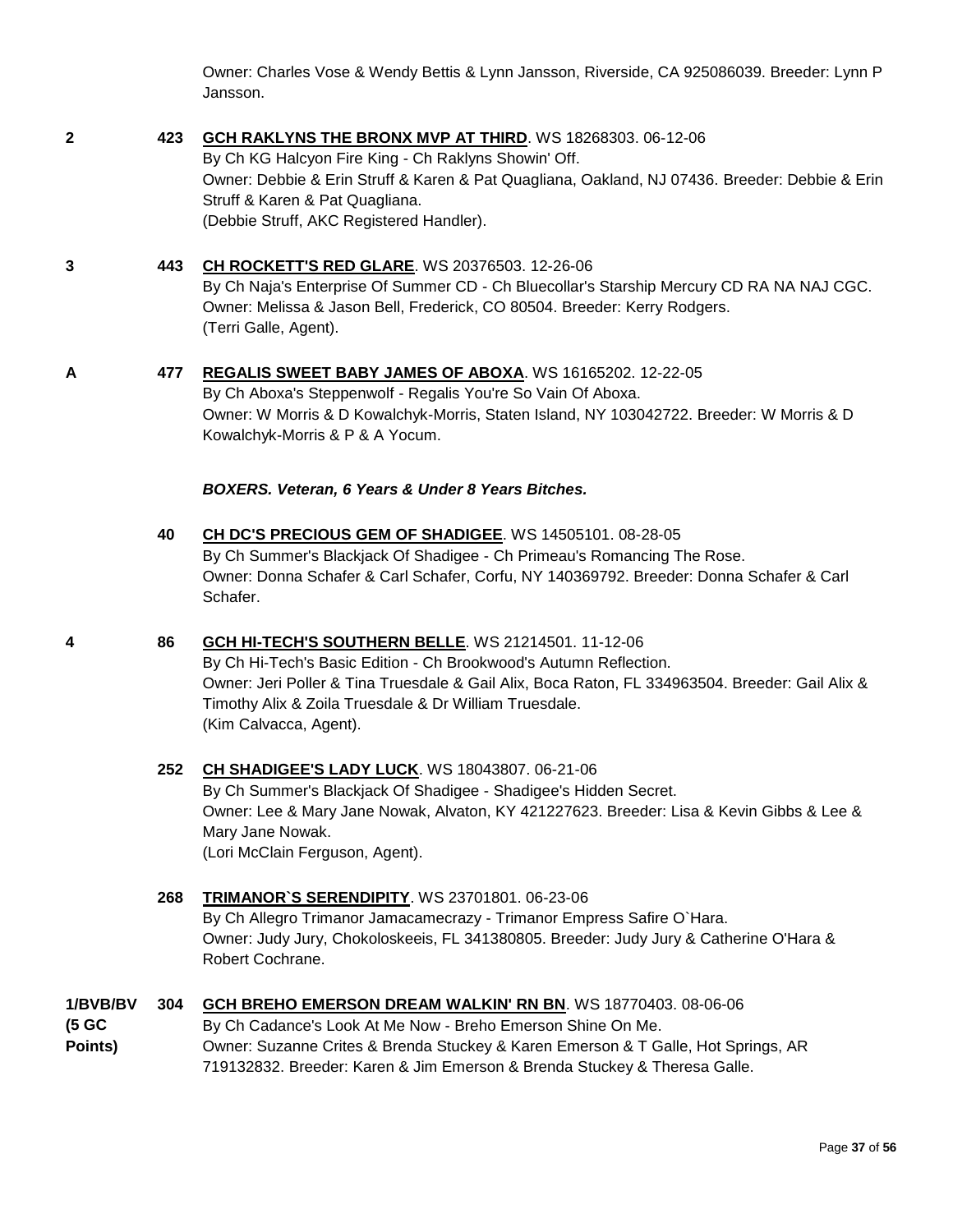- 
- **A 320 [CH FAERDORN ALCHEMY AT GLOBAL](http://www.infodog.com/files/bdogrsl1.prg;makc=WS%2022036801;mdog=Ch_Faerdorn_Alchemy_At_Global;wins=all)**. WS 22036801. 11-09-06 By Faerdorn Magician For Sunhawk Norwatch - Faerdorn Sheer Magic. Owner: Kti Jensen & Katherine Nevius, Easton, MD 21601. Breeder: Sue Harvey.
- 

**3 340 [CH FIRESTAR'S INDIAN RHAPSODY CD RN](http://www.infodog.com/files/bdogrsl1.prg;makc=WS%2016031303;mdog=Ch_Firestar_s_Indian_Rhapsody_CD_RN;wins=all)**. WS 16031303. 11-26-05

By Ch Turo's Overture - Ch Firestar's Indian Summer CD RN. Owner: Sandra J Johnson & Diane E Boyle, Lemont, IL 604394633. Breeder: Sandra J Johnson & Diane E Boyle.

- **416 [CH SARKELS SET-EM UP AT NANTESS](http://www.infodog.com/files/bdogrsl1.prg;makc=WS%2020140004;mdog=Ch_Sarkels_Set-Em_Up_At_Nantess;wins=all)**. WS 20140004. 11-13-06 By Ch Nantess Myde High Roller - Ch Sarkel's True Image By Hi Stand. Owner: Nancy & Tessie Savage, Table Grove, IL 614829619. Breeder: Ann Gilbert.
- 

**2 454 [CH YANKEE'S TRINA OF HARMSON](http://www.infodog.com/files/bdogrsl1.prg;makc=WS%2014420906;mdog=Ch_Yankee_s_Trina_Of_Harmson;wins=all)**. WS 14420906. 08-02-05 By Ch Yankee's Patriot At Hi-Tech - Ramparts Boston At Yankee. Owner: Kathy McCarthy, Wilmington, MA 018872564. Breeder: Kathy McCarthy.

#### *BOXERS. Veteran, 8 Years & Under 10 Years Dogs.*

- **95 [GCH KG HALCYON FIRE KING](http://www.infodog.com/files/bdogrsl1.prg;makc=WS%2013812501;mdog=GCH_KG_Halcyon_Fire_King;wins=all)**. WS 13812501. 07-15-04 By Ch High Rivers Taylormade Of Backwoods - Halcyon Unchained Melody. Owner: Kristi Wagg, Oakwood ON, CN K0M 2M0. Breeder: Kristi Wagg & Susan VonRothkirch. (Debbie Struff, Agent).
- **1 99 [SKYLINE PT CRUISER @ BRENTWOOD](http://www.infodog.com/files/bdogrsl1.prg;makc=WS%2007728602;mdog=Skyline_PT_Cruiser_@_Brentwood;wins=all)**. WS 07728602. 12-18-03 By Ch Scarborough Hotel California - Arriba's Timeless Treasure. Owner: Pat Mullen & Virginia Zurflieh, Oldsmar, FL 34677. Breeder: Pam Andrews.

#### **131 [CH CACHET'S THIEF IN THE NIGHT](http://www.infodog.com/files/bdogrsl1.prg;makc=WS%2010250202;mdog=Ch_Cachet_s_Thief_In_The_Night;wins=all)**. WS 10250202. 08-16-04 By Ch Bee-Mike's One Night Stand - Ch Cachet's Reflection. Owner: Len Magowitz & Lou-Ann Tibbitts-Ridings, Hoschton, GA 30548. Breeder: Lou-Ann Tibbitts-Ridings & Len Magowitz.

- **2 135 [CH JEMS ROCK THE HOUSE](http://www.infodog.com/files/bdogrsl1.prg;makc=WS%2013011406;mdog=Ch_JEMS_Rock_The_House;wins=all)**. WS 13011406. 05-17-04 By Ch JEMS Pearl Jam - Ch Stevenstars-N-JEMS Crown Royal. Owner: Cheryl Jennings & Crystal Jennings & Dianna Emmons, Calgary AB, CN T2W 4Z4. Breeder: Cheryl Jennings & Dianna Emmons.
	- **255 [CH MARBURL'S HIDALGO](http://www.infodog.com/files/bdogrsl1.prg;makc=WS%2016652805;mdog=Ch_Marburl_s_Hidalgo;wins=all)**. WS 16652805. 03-11-05 By Ch Marburl's Silverado - Marburl's Flasher. Owner: Mary Frances Burleson, Sachse, TX 75048. Breeder: Mary Frances Burleson. (Lori McClain Ferguson, Agent).
- **3 257 [CH FAERDORN DUST BUSTER](http://www.infodog.com/files/bdogrsl1.prg;makc=WS%2007781502;mdog=Ch_Faerdorn_Dust_Buster;wins=all)**. WS 07781502. 09-03-03 By Winuwuk Lust In The Dust - Shiloh Time After Time At Cascorike. Owner: Jessica M Kozel, Wrentham, MA 020931643. Breeder: Sue Harvey.
- **A 321 [CH CAN-CIA'S HARD ACT TO FOLLOW](http://www.infodog.com/files/bdogrsl1.prg;makc=WS%2021378801;mdog=Ch_Can-Cia_s_Hard_Act_To_Follow;wins=all)**. WS 21378801. 02-15-07 By Ch Salgray's K O - Ch Can-Cia's Shake Your Bon Bon.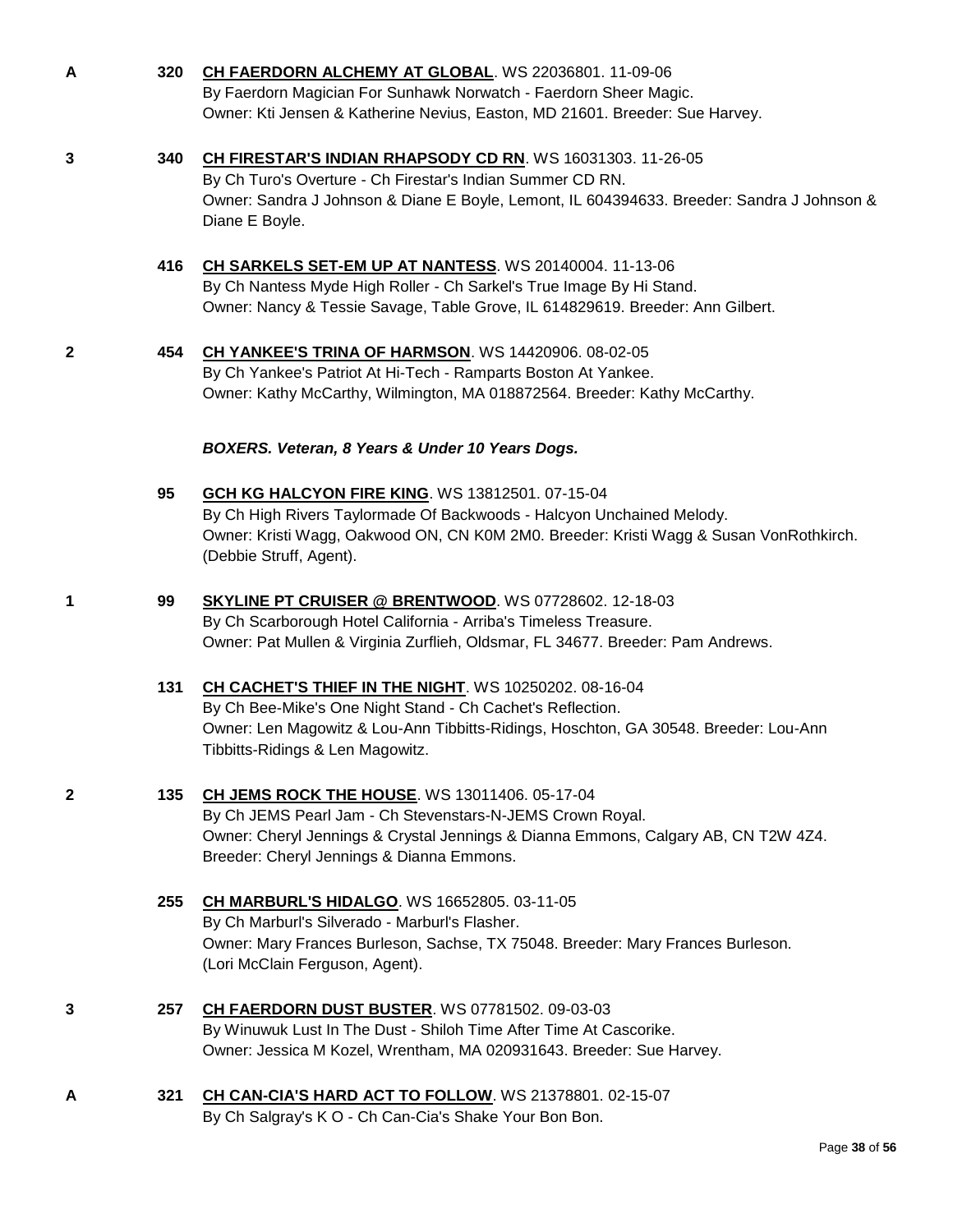Owner: Joanne Kaiser & Sherry Canciamille, Rockford, IL 611017508. Breeder: Joanne Kaiser & Katharina C Gatz & Sherry Canciamille.

**4 469 [GCH RAINEYLANE-STUDIO DAVINCI](http://www.infodog.com/files/bdogrsl1.prg;makc=WS%2012684401;mdog=GCH_Raineylane-Studio_DaVinci;wins=all)**. WS 12684401. 03-13-05 By Ch Raineylane's Marshall Dillon - Telstar's Majestic Glory. Owner: Jack & Bridget Brown, Pelham, AL 351243665. Breeder: Mike & Trina Ahlers.

#### *BOXERS. Veteran, 8 Years & Under 10 Years Bitches.*

- **4 54 [CH HI-TECH'S GENESIS OF JEAMAR](http://www.infodog.com/files/bdogrsl1.prg;makc=WS%2009952403;mdog=Ch_Hi-Tech_s_Genesis_Of_Jeamar;wins=all)**. WS 09952403. 06-13-04 By Ch Hi-Tech's Basic Edition - Tara's Sparkling Diamond. Owner: Mary Lou Carroll & Jean Mattheiss, Ellicott City, MD 21042. Breeder: Zoila Truesdale & Barbara Grizlo & Anthony Calvacca. (Kimberly Pastella-Calvacca, Agent).
	- **154 [FALMARK'S ENCHANTED DAY BY DAY](http://www.infodog.com/files/bdogrsl1.prg;makc=WS%2013021805;mdog=Falmark_s_Enchanted_Day_By_Day;wins=all)**. WS 13021805. 04-14-05 By Ch Falmark's Diamond Mine - Ch Extreme's KC Day By Day. Owner: Laura Cuthbert & Stephanie Davis, Morrisville, NC 27560. Breeder: Donna Day & Philip Day.
- **3 158 [CH HIGHOVER NIGHT TIME MAGIC](http://www.infodog.com/files/bdogrsl1.prg;makc=WS%2006584902;mdog=Ch_Highover_Night_Time_Magic;wins=all)**. WS 06584902. 10-13-03 By Ch Belco's Riverdance Of Two C's - SCE Brooke Lee. Owner: Katharine M Booth & Michael D Dupuis, Eliot, ME 039031240. Breeder: Katharine M Booth & Michael D Dupuis.
- **A 168 [CH BELCO N EVAMOR'S OVER EASY](http://www.infodog.com/files/bdogrsl1.prg;makc=WS%2008602801;mdog=Ch_Belco_N_Evamor_s_Over_Easy;wins=all)**. WS 08602801. 05-20-04 By Ch Belco's Hitman - Ch Belco's Northern Exposure. Owner: E Coviello-Davis & L & S Morin & C Sienkewicz, Taunton, MA 027802019. Breeder: Lynne Morin & E Coviello-Davis & Suzanne Morin.
	- **244 [MOONLIGHT'S I'VE GOT RHYTHM](http://www.infodog.com/files/bdogrsl1.prg;makc=WS%2009125001;mdog=Moonlight_s_I_ve_Got_Rhythm;wins=all)**. WS 09125001. 04-27-04 By Ch Belco's Longkiss Good Knight - Moonlight's Standing Ovation. Owner: Sharyn Chevrier & Michelle L Chevrier, Wilson, NY 141729550. Breeder: Sharyn Chevrier & Michelle Chevrier.
- **2 284 [CH BAYVIEW LEGAL DEFENSE](http://www.infodog.com/files/bdogrsl1.prg;makc=WS%2009397602;mdog=Ch_Bayview_Legal_Defense;wins=all)**. WS 09397602. 06-30-04 By Ch Bayview Don't Be Cruel - Ch Bayview CherKei Jean Harlow. Owner: John & Lavon Wilkinson, Coppell, TX 750195913. Breeder: Ken Morrison & Paula Morrison & Justin. (Michael Shepherd, AKC Registered Handler AKC).
- **1 306 [CH PEARLISLE REPLICA OF STANDING-O CD](http://www.infodog.com/files/bdogrsl1.prg;makc=WS%2005510503;mdog=Ch_Pearlisle_Replica_Of_Standing-O_CD;wins=all)**. WS 05510503. 07-20-03 By Ch Maxl's Golden Boy - Luckyjades Vision X Standing O. Owner: Dr Robert & Grace Hallock, Cheshire, CT 06410. Breeder: Dr Robert & Grace Hallock & Pamela Shaw-George. (Lori McClain Ferguson, Agent).
	- **476 [CH SUNDARBYS SECRET AFFAIR BEEVEE](http://www.infodog.com/files/bdogrsl1.prg;makc=WS%2006835002;mdog=Ch_Sundarbys_Secret_Affair_Beevee;wins=all)**. WS 06835002. 10-15-03 By Ch Jacquet's Black Centurion - Sundarby's Gold Dust Woman.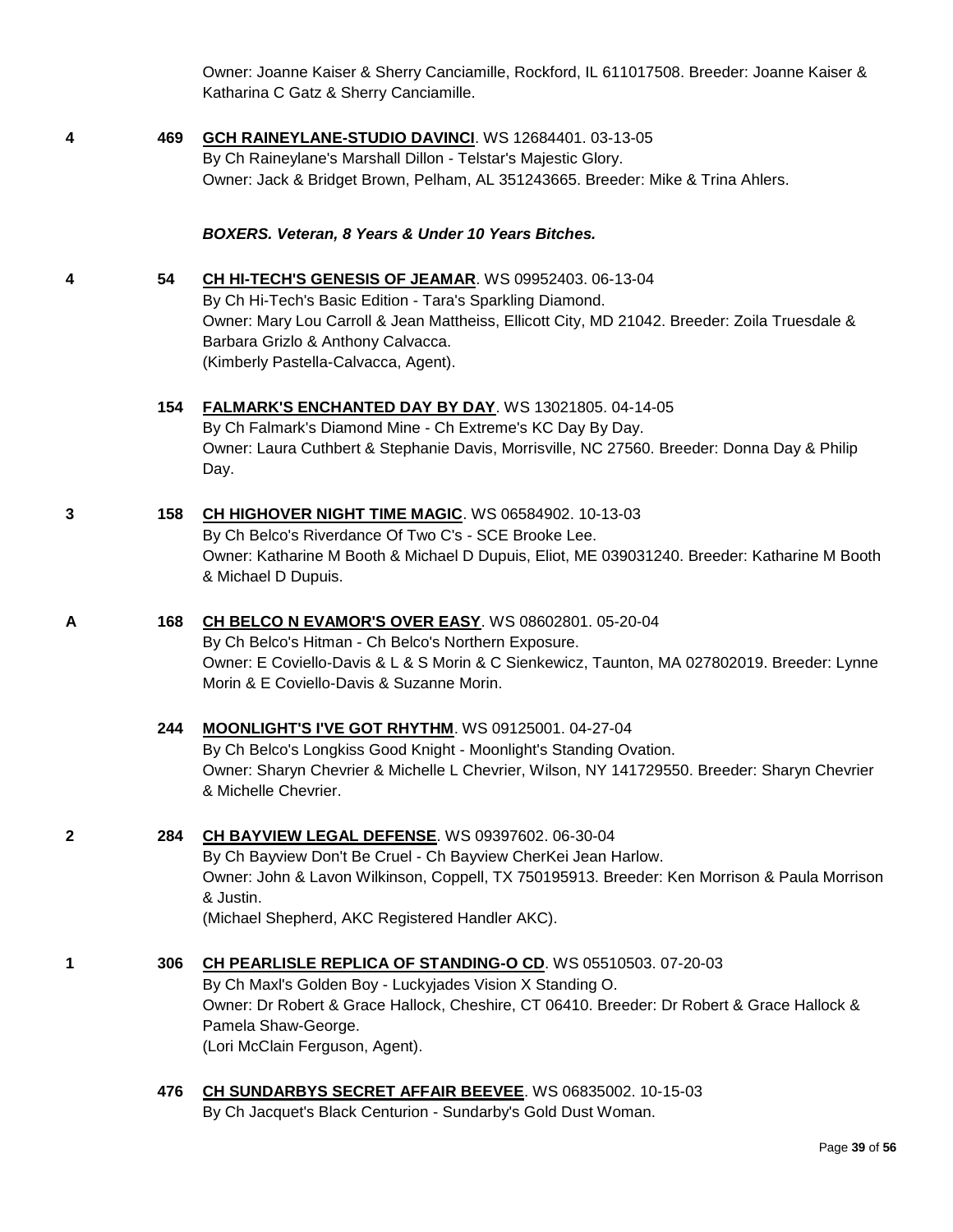Owner: Dawn M Darby, West Palm Beach, FL 334187250. Breeder: William A East & Vickie East. (Kimberly Page Conrad, Agent).

#### *BOXERS. Veteran, 10 Years & Over Dogs.*

**1/BVD (5 GC Points) 327 [CH MCGEE'S THE GAMBLER](http://www.infodog.com/files/bdogrsl1.prg;makc=WS%2000086903;mdog=Ch_McGee_s_The_Gambler;wins=all)**. WS 00086903. 02-08-02 By Ch Carbara's Write This Down - McGee's All That Jazz. Owner: Sherry & Howard McGee, Collins, MS 394280582. Breeder: Sherry & Howard McGee. (Terri Galle, Agent).

#### *BOXERS. Veteran, 10 Years & Over Bitches.*

- **3 26 [CH SUMMIT ASH KATY GIRL](http://www.infodog.com/files/bdogrsl1.prg;makc=WR%2006601202;mdog=Ch_Summit_Ash_Katy_Girl;wins=all)**. WR 06601202. 05-16-02 By Ch Shadow's Nairobi - Summit Ash Temptation. Owner: Patricia B Boyd, West Palm Beach, FL 334187211. Breeder: Patricia B Boyd.
- **A 144 [KENLICO'S WHISPERING WILLOW](http://www.infodog.com/files/bdogrsl1.prg;makc=WS%2001514201;mdog=Kenlico_s_Whispering_Willow;wins=all)**. WS 01514201. 07-12-02 By Ch Brookwood's Dream Dancer - Ch Deuce's Wild At Kenlico. Owner: Kenneth & Lisa Andrake, Brandenburg, KY 40108. Breeder: Ken & Lisa Andrake.
	- **180 [CAMELIARD'S LEGACY OF MORGANA](http://www.infodog.com/files/bdogrsl1.prg;makc=WR%200584571;mdog=Cameliard_s_Legacy_Of_Morgana;wins=all)**. WR 0584571. 01-20-02 By Ch Cinabam's Sunshine Of Cameliard - Cameliard's Morganetta Le Fay. Owner: Marylou Bumpus, Brighton, MI 48116. Breeder: Virginia Johnson. (Susette Leford, Agent).

#### **230 [CH KAJA'S LITTLE RASCAL](http://www.infodog.com/files/bdogrsl1.prg;makc=WR%2003001406;mdog=Ch_Kaja_s_Little_Rascal;wins=all)**. WR 03001406. 03-29-01 By Ch Sentry's Loud N Proud - Kaja's Luck Of The Seventh. Owner: Donna & Roger George, Englewood, OH 45322. Breeder: Janet Smith.

- **2 270 [CH WINMERE INDIAN PAINTBRUSH RE OA AXJ AXP AJP OFP](http://www.infodog.com/files/bdogrsl1.prg;makc=WS%2003645203;mdog=Ch_Winmere_Indian_Paintbrush_RE_OA_AXJ_AXP_AJP_OFP;wins=all)**. WS 03645203. 03-23-03 By Ch School's Fireworks Powerplay - Winmere Tess D'Urbervilles RN. Owner: Theresa Garton & Lynn Garton, Oklahoma City, OK 731131068. Breeder: Owners.
	- **276 [WINMERE BLACK EYED SUSAN RN OA OAJ AXP AJP XFP](http://www.infodog.com/files/bdogrsl1.prg;makc=WS%2003645202;mdog=Winmere_Black_Eyed_Susan_RN_OA_OAJ_AXP_AJP_XFP;wins=all)**. WS 03645202. 03-23-03 By Ch School's Fireworks Powerplay - Winmere Tess D'Urbervilles RN. Owner: Theresa Garton & Lynn Garton, Oklahoma City, OK 731131068. Breeder: Owners.
	- **332 [EWING'S HOW SWEET IT IS OF MAXL](http://www.infodog.com/files/bdogrsl1.prg;makc=WR%2000646204;mdog=Ewing_s_How_Sweet_It_Is_Of_Maxl;wins=all)**. WR 00646204. 11-26-00 By Ch Maxl's Golden Boy - Ch Dasel's Attitude Is Everything. Owner: Mark & Janet Ewing, Greenwood, MO 64034. Breeder: Mark & Janet Ewing.
- **1 354 [CH JUST-A-WYN'S 24K GOLD](http://www.infodog.com/files/bdogrsl1.prg;makc=WS%2000921002;mdog=Ch_Just-A-Wyn_s_24K_Gold;wins=all)**. WS 00921002. 06-10-02 By Ch Pinebrook's Unique Blend - Just-A-Wyn's Double Trouble. Owner: Mary Lynn & Ashley Wynieski, Elyria, OH 44035. Breeder: Mary Lynn & Ashley Wynieski.
- **4 428 [CH MACH TEALCREST'S PENNYS FROM HEAVEN CDX RE MXC MJG](http://www.infodog.com/files/bdogrsl1.prg;makc=WR%2005194901;mdog=Ch_MACH_TealCrest_s_Pennys_From_Heaven_CDX_RE_MXC_MJG;wins=all)**. WR 05194901. 10-12- 01

By Ch Bee-Vee's What You Say - Teryl's Just Call Me Angel.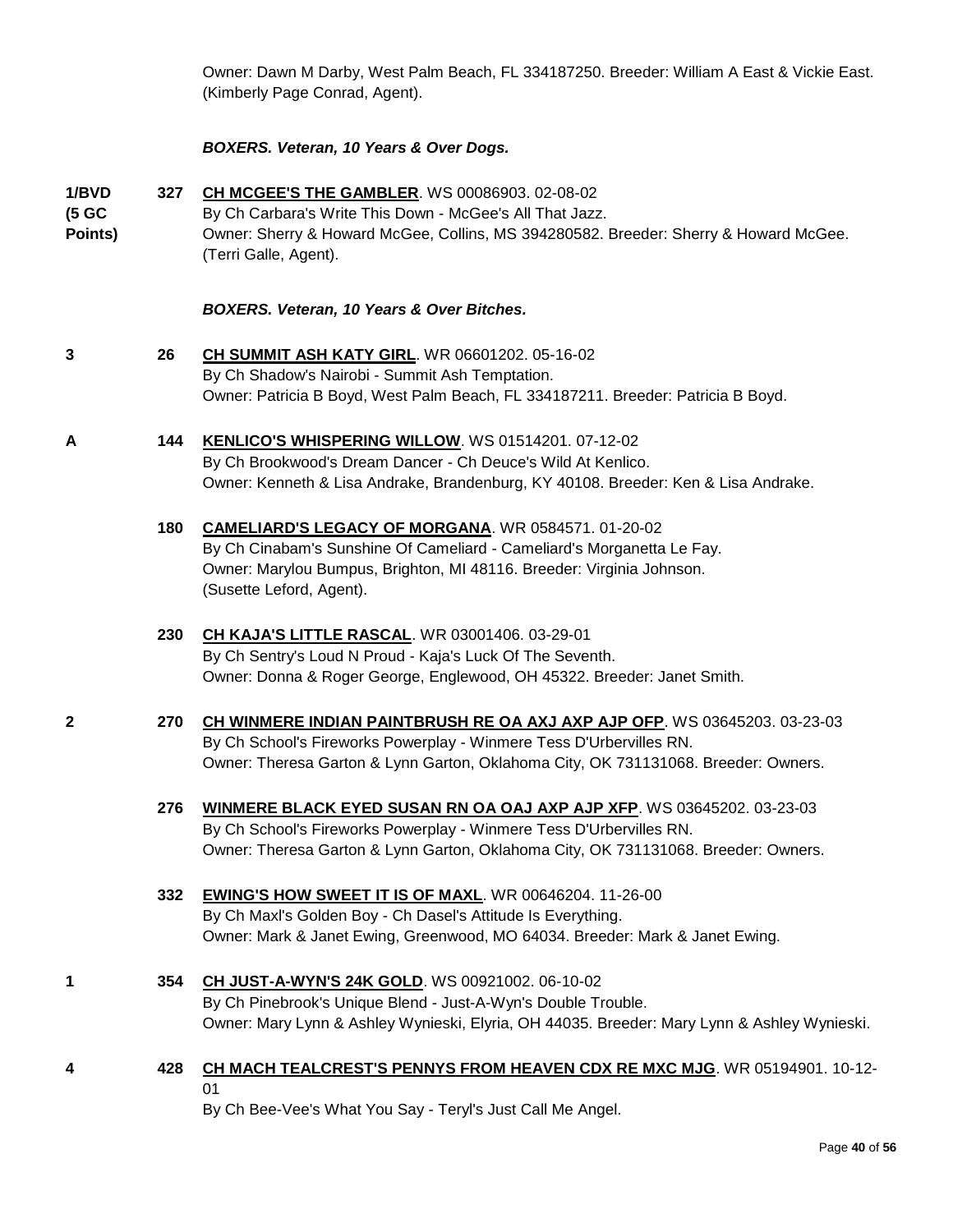Owner: Jill Hootman, Clarksville, TN 37040. Breeder: Jill Hootman. (Sherrt Canciamille, Agent).

#### *BOXERS. Best of Breed Competition.*

- **49 [GENTRY'S SET TO STUN](http://www.infodog.com/files/bdogrsl1.prg;makc=WS%2035062604;mdog=Gentry_s_Set_To_Stun;wins=all)**. WS 35062604. 08-21-10 By Ch Naja's Enterprise Of Summer - Ch Reo's Miss Hershey Kiss. Dog. Owner: Lance Melnichenko, Port Washington, OH 438379200. Breeder: Paula Vandervoort.
- **70 [SONORAN-N-SYMPHONY'S SUPREME FIRE N ICE](http://www.infodog.com/files/bdogrsl1.prg;makc=WS%2040317003;mdog=Sonoran-N-Symphony_s_Supreme_Fire_N_Ice;wins=all)**. WS 40317003. 03-08-12 By GCH Duba-Dae's Who's Your Daddy - Fanfare N' Sonoran's Bare Naked Lady. Bitch. Owner: Ann Bowers & Mollie Smith & Harold Go & Laura De Guzman, Tonopah, AZ 853540397. Breeder: Ann Bowers & Mollie Smith. (Wendy Bettis, Agent).
- **72 [PEARL TEARS OF CASH BOX JP](http://www.infodog.com/files/bdogrsl1.prg;makc=WS%2042204501;mdog=Pearl_Tears_Of_Cash_Box_JP;wins=all)**. WS 42204501. 05-25-11 By Ch Hi-Tech Crown Of Sherry Shoot JP - Queenly Of World Skyscraper. Bitch. Owner: Takashi Kohara, Columbus, NC 28722. Breeder: Masao Hanabusa.
- **117 [SUNDARBY'S POLITICALLY CORRECT KORVETTE](http://www.infodog.com/files/bdogrsl1.prg;makc=WS%2039543301;mdog=Sundarby_s_Politically_Correct_Korvette;wins=all)**. WS 39543301. 12-18-11 By Ch Solidrocks Keeping Score At Korvette - Ch Sundarbys Romp-N-Roulette. Dog. Owner: Dawn M Darby & Kimberly Page Conrad, Palm Beach Gardens, FL 33418. Breeder: Dawn M Darby & Kimberly Page Conrad.
- **130 [MAXL'S BOMBSHELL](http://www.infodog.com/files/bdogrsl1.prg;makc=WS%2033479602;mdog=Maxl_s_Bombshell;wins=all)**. WS 33479602. 01-01-10 By Ch Illyrian's Trilogy - Ch DLG Rainbow's End. Bitch. Owner: Brad & Michelle Rocca & Jack & Donna Galante, San Jose, CA 951204637. Breeder: Michelle Rocca & Donna Galante & Lori McClain. (Kimberlie Steele-Gamero, Agent).
- **156 [CACHET'S MAGIC'N MISCHIEF](http://www.infodog.com/files/bdogrsl1.prg;makc=WS%2024431201;mdog=Cachet_s_Magic_N_Mischief;wins=all)**. WS 24431201. 12-10-07 By Ch Cachet's Thief In The Night - Cachet's Socialite. Bitch. Owner: Leonard Magowitz & Lou-Ann Tibbitts-Ridings, Hoschton, GA 30548. Breeder: Leonard Magowitz & David Sendra.
- **184 [LIBERTI'S FIRST REBEL YELL](http://www.infodog.com/files/bdogrsl1.prg;makc=WS%2039237008;mdog=Liberti_s_First_Rebel_Yell;wins=all)**. WS 39237008. 11-26-11 By Ch Silverlane's Excalibur - Ch Liberti's Forever First Class. Bitch. Owner: Katharina C Gatz, Hampshire, IL 60140. Breeder: Teresa L Berge. (Sherry Canciamille, Agent).
- **204 [DAVIDSONS RIVER BOAT QUEEN](http://www.infodog.com/files/bdogrsl1.prg;makc=WS%2037892501;mdog=Davidsons_River_Boat_Queen;wins=all)**. WS 37892501. 05-11-11 By Ch Raklyns High Stakes At Ivylane - Halcyon Sparkle V Davidson. Bitch. Owner: Larelle A Clark, Davidsonville, MD 210352237. Breeder: Larelle Clark & Susan Von Rothkirch. (Debbie Struff, AKC Registered Handler).
- **274 [WINMERE ANGELWING](http://www.infodog.com/files/bdogrsl1.prg;makc=WS%2038429903;mdog=Winmere_Angelwing;wins=all)**. WS 38429903. 07-10-11 By Belco's Kiss My Grizz - Winmere St Clare RN. Bitch.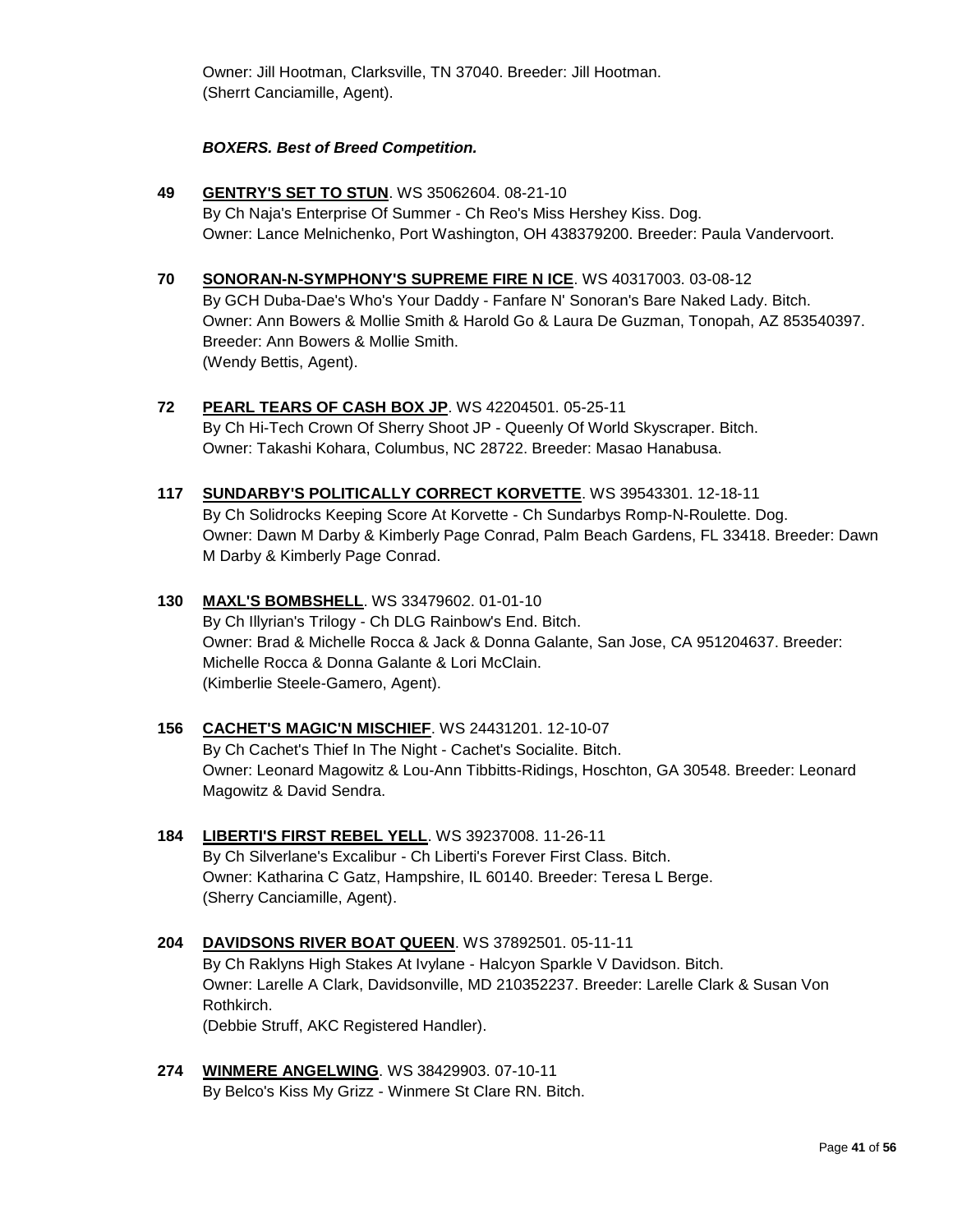Owner: Theresa Garton, Oklahoma City, OK 73113. Breeder: Owner.

- **296 [IRONDALE'S MOMENT FOR LIFE](http://www.infodog.com/files/bdogrsl1.prg;makc=WS%2040317001;mdog=Irondale_s_Moment_For_Life;wins=all)**. WS 40317001. 03-08-12 By GCH Duba-Dae's Whos Your Daddy - Fanfare N' Sonoran's Bare Naked Lady. Bitch. Owner: Brenda Vrooman & Wendy Bettis, Bossier City, LA 711115622. Breeder: Ann M Bowers & Mollie Smith.
- **314 [WINFALL'S FASHION AND STYLE](http://www.infodog.com/files/bdogrsl1.prg;makc=YU439251CAN;mdog=Winfall_s_Fashion_And_Style;wins=all)**. YU439251CAN. 10-02-11 By Ch Winfall's I've Got What It Takes - Winfall's Allin Style And Dreams. Bitch. Owner: Tina Porter, Minesing ON, CN L0L 1V2. Breeder: Tina Porter.
- **375 [SUNDEVIL'S IT'S SO EASY](http://www.infodog.com/files/bdogrsl1.prg;makc=WS%2041039701;mdog=Sundevil_s_It_s_So_Easy;wins=all)**. WS 41039701. 06-09-12 By GCH Duba-Dae's Who's Your Daddy - GCH Sundevil's Classic Mustang. Dog. Owner: James Humphreys & Magda Humphreys, Peoria, AZ 85345. Breeder: James & Magda Humphreys. (Wendy Bettis, Agent).

#### *BOXERS. Best of Breed Competition, Brindle.*

- **23 [CH WHOLEHEARTED SIPPIN' SMOOTH BOURBON OF CAMELIARD](http://www.infodog.com/files/bdogrsl1.prg;makc=WS%2036925102;mdog=Ch_Wholehearted_Sippin__Smooth_Bourbon_Of_Cameliard;wins=all)**. WS 36925102. 12-22-10 By Ch Weston's Cry For Freedom - Ch Wish N Wells Izabella Of Cameliard. Dog. Owner: Susan Arafat, Lake Orion, MI 48360. Breeder: Elizabeth Bistline. (Jerry Ledford, Agent).
- **37 [GCH DC'S SOMETHING TO TALK ABOUT AT CINNRHEE](http://www.infodog.com/files/bdogrsl1.prg;makc=WS%2031176203;mdog=GCH_DC_s_Something_To_Talk_About_At_CinnRhee;wins=all)**. WS 31176203. 08-05-09 By Ch Heart Acre's Stingray Of CinnRhee - Ch DC's Precious Gem Of Shadigee. Dog. Owner: Donna Schafer & Medley Small, Corfu, NY 140369792. Breeder: Donna & Carl Schafer.
- **45 [CH FAST N FURIOUS IN MY 57 CHEVY](http://www.infodog.com/files/bdogrsl1.prg;makc=WS%2037488104;mdog=Ch_Fast_N_Furious_In_My_57_Chevy;wins=all)**. WS 37488104. 05-23-11 By Ch CR-Newcastle's Bird In The Hand - Ch Cameliard's My Pleasure. Dog. Owner: Kim Greulich, Greenville, OH 45331. Breeder: Kim Greulich.
- **46 [CH NEWCASTLE'S TWITCHY WITCHY WOMAN](http://www.infodog.com/files/bdogrsl1.prg;makc=WS%2037488107;mdog=Ch_Newcastle_s_Twitchy_Witchy_Woman;wins=all)**. WS 37488107. 05-23-11 By Ch CR-Newcastle's Bird In The Hand - Ch Cameliard's My Pleasure. Bitch. Owner: Kim Greulich, Greenville, OH 45331. Breeder: Kim Greulich.
- **47 [CH ENCORE'S ULTIMATUM](http://www.infodog.com/files/bdogrsl1.prg;makc=WS%2039936801;mdog=Ch_Encore_s_Ultimatum;wins=all)**. WS 39936801. 11-04-11 By Ch Pheasant Hollow's Macho Camacho - Ch Encore's Xanadu. Dog. Owner: Eudaldo Medina & Cetina & Cheryl A Cates, Exeter, CA 93221. Breeder: Amber Gates & Cheryl A Cates.
- **A 59 [GCH EASTWINDS WIZARD MAGIC](http://www.infodog.com/files/bdogrsl1.prg;makc=WS%2032028805;mdog=GCH_Eastwinds_Wizard_Magic;wins=all)**. WS 32028805. 10-31-09 By GCH Mi-T's Believe It Or Not - GCH Duba Dae's I'm So Vain. Dog. Owner: Tom Shay & Gale Shay, Olympia, WA 98507. Breeder: Tom Shay & Gale Shay. (Michelle Yeadon, Agent).
	- **75 [CH UPPERCUTS TOUCH OF BROOKLYN](http://www.infodog.com/files/bdogrsl1.prg;makc=WS%2035396502;mdog=Ch_Uppercuts_Touch_Of_Brooklyn;wins=all)**. WS 35396502. 04-12-10 By Ch Renee's Brooklyn Bruiser - Ch Uppercuts Code Red. Dog. Owner: Jim & Francine Gillanders, Tupperville ON, CN N0P 2M0. Breeder: Jim & Francine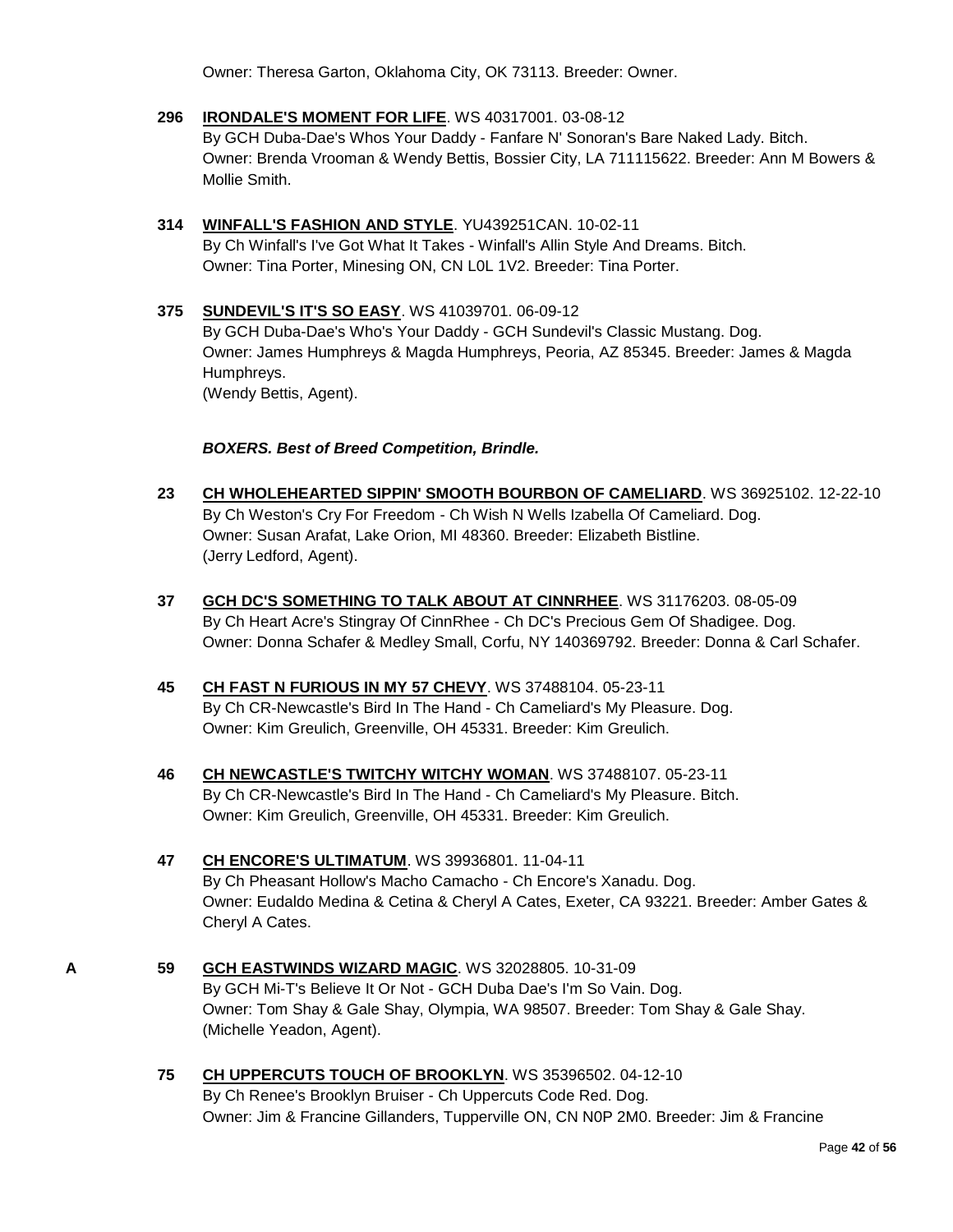Gillanders.

- **A 87 [CH SMD MAD MAX THE MARCH HARE](http://www.infodog.com/files/bdogrsl1.prg;makc=WS%2033191110;mdog=Ch_SMD_Mad_Max_The_March_Hare;wins=all)**. WS 33191110. 02-15-10 By Ch Garnsey's Mad Max - Ch Draco's Levi Tab Twills. Dog. Owner: Sergio Martinez Diaz, Mexico 06920, . Breeder: Sergio Martinez Diaz.
	- **105 [CH GALAROC N EWING'S SHOWDOWN](http://www.infodog.com/files/bdogrsl1.prg;makc=WS%2037253801;mdog=Ch_GalaRoc_N_Ewing_s_Showdown;wins=all)**. WS 37253801. 04-05-11 By Ch Ewing's Maverick Of Maxl - Ch DLG Rainbow's End. Dog. Owner: Michelle Rocca & Donna Galante & Mark Ewing & Janet Ewing, San Jose, CA 951204637. Breeder: Michelle Rocca & Donna Galante & Lori McClain. (Gary Steele PHA, Agent).

#### **B (5 GC Points) 107 [GCH HI-TECH THE KING OF SHERRY SHOOT JP](http://www.infodog.com/files/bdogrsl1.prg;makc=WS%2033379502;mdog=GCH_Hi-Tech_The_King_Of_Sherry_Shoot_JP;wins=all)**. WS 33379502. 07-27-09 By Ch Capri's Woods End Spellcaster - Ch Dramatic Story Of Sherry Shoot JP. Dog. Owner: Mrs Jack Billhardt & Sergio Tenenbaum, New Canaan, CT 06840. Breeder: Shinryo Teragaki. (Diego Fernando Garcia, Agent).

#### **A 133 [GCH CACHET'N JUSTA'S UNFORGIVEN](http://www.infodog.com/files/bdogrsl1.prg;makc=WS%2023285102;mdog=GCH_Cachet_N_Justa_s_Unforgiven;wins=all)**. WS 23285102. 09-08-07 By Ch Turo's Overture - Ch Cachet's Oh So Wicked. Dog. Owner: Len Magowitz & Lou-Ann Tibbitts-Ridings, Troy, NY 121808502. Breeder: Kim Robertson & Len Magowitz.

#### **149 [CH SIG'S FIRE AND ICE](http://www.infodog.com/files/bdogrsl1.prg;makc=WS%2033195102;mdog=Ch_Sig_s_Fire_And_Ice;wins=all)**. WS 33195102. 02-06-10 By Ch Belco's Get Yomota Runnin' - Ch Sig's Solar Eclipse. Dog. Owner: E Coviello Davis & Cynthia Starr & Paul Starr, Taunton, MA 027802019. Breeder: Cynthia Idzik-Starr & Paul Starr.

### **179 [GCH CINNRHEE'S V CARD STUD HEARTACRE](http://www.infodog.com/files/bdogrsl1.prg;makc=WS%2038798204;mdog=GCH_CinnRhee_s_V_Card_Stud_HeartAcre;wins=all)**. WS 38798204. 12-16-10 By Ch CinnRhee HiRiveRoler HeartAcre - Ch HeartAcre CinnRhee Of Kadenza. Dog. Owner: Bob & Lorraine O'Keefe & H M Small, Oak Brook, IL 60523. Breeder: H M Small & J & P Kilman. (Amy Bieri, Agent).

**199 [CH PHEASANT HOLLOW'S KRYPTONITE](http://www.infodog.com/files/bdogrsl1.prg;makc=WS%2027077001;mdog=Ch_Pheasant_Hollow_s_Kryptonite;wins=all)**. WS 27077001. 05-19-08 By Ch Pheasant Hollow's A Sure Bet - Pheasant Hollow's Josette. Dog. Owner: Kerry Jones, Wallkill, NY 12589. Breeder: Kerry Jones.

#### **200 [CH JESTIC N TOPRANK'S BRITISH STERLING](http://www.infodog.com/files/bdogrsl1.prg;makc=WS%2037718202;mdog=Ch_Jestic_N_Toprank_s_British_Sterling;wins=all)**. WS 37718202. 06-01-11 By Ch Faerdorn Dust Buster - Ch Jestic's After The Storm. Bitch.

Owner: Shelly Dueck, Abbotsford BC, CN V3G 1W6. Breeder: Sally Keller & Danielle L Keller. (Handler: Michelle Yeadon).

- **A 203 [CH PHEASANT HOLLOW'S RECKLESS ENDANGERMENT](http://www.infodog.com/files/bdogrsl1.prg;makc=WS%2030832703;mdog=Ch_Pheasant_Hollow_s_Reckless_Endangerment;wins=all)**. WS 30832703. 01-30-09 By Ch Lyndells General Manager - Pheasant Hollow's All Dat Jazz. Dog. Owner: Chris Burns & Kerry & Allison Jones, Wading River, NY 11796. Breeder: Kerry Jones & Allison Jones & Pat & Bob Detoro.
	- **245 [CH MOONLIGHT'S SECRET WEAPON](http://www.infodog.com/files/bdogrsl1.prg;makc=WS%2029672902;mdog=Ch_Moonlight_s_Secret_Weapon;wins=all)**. WS 29672902. 03-01-09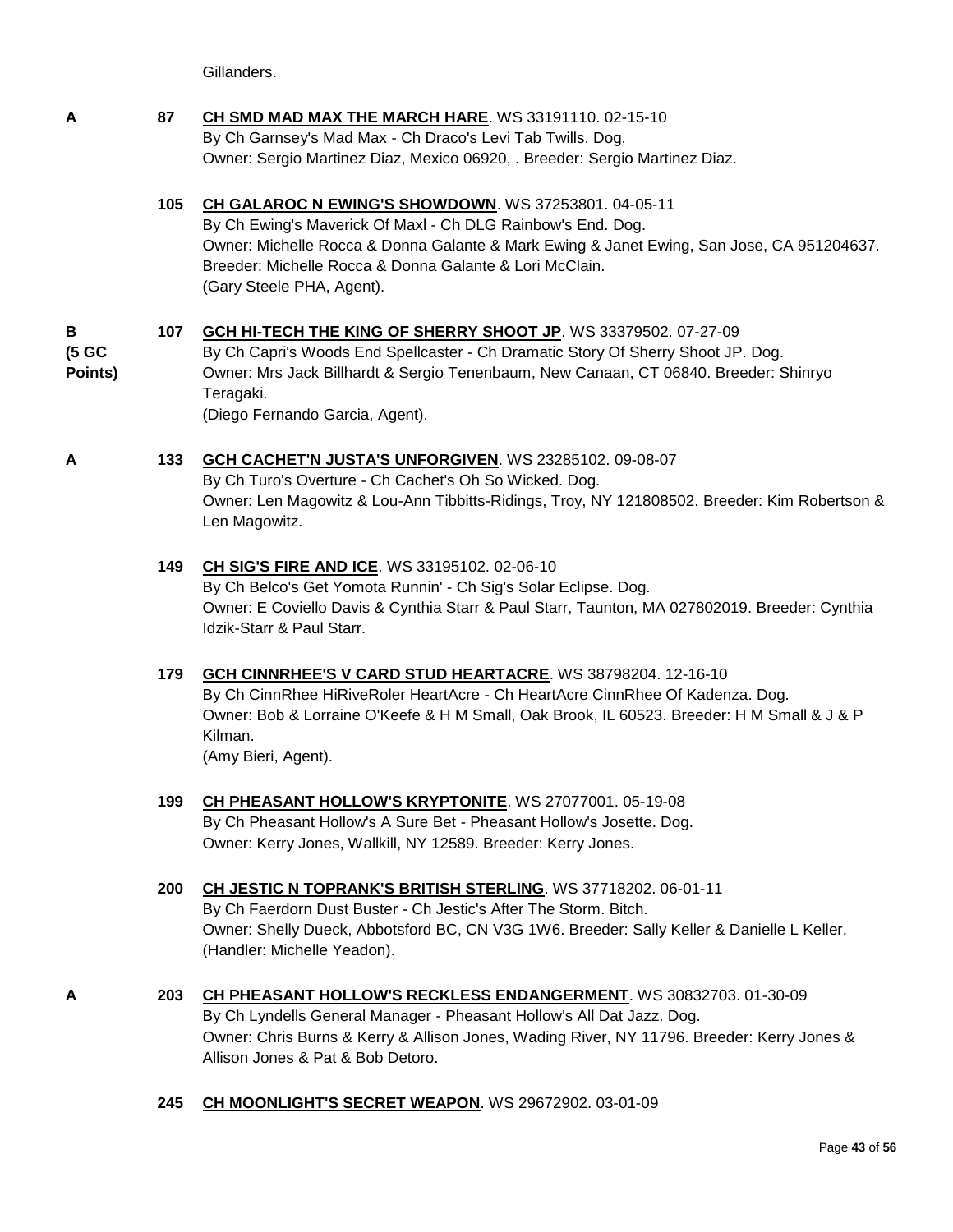By Ch Belco's Get Yomoto Runnin - Moonlight's I've Got Rhythm. Dog. Owner: Denise Snyder & Sharyn Chevrier & Michelle L Chevrier, Wilson, NY 141729550. Breeder: Sharyn Chevrier & Michelle L Chevrier.

- 
- **A 247 [CH SHARLEDAR'S STEALIN' AWAY](http://www.infodog.com/files/bdogrsl1.prg;makc=WS%2031395604;mdog=Ch_Sharledar_s_Stealin__Away;wins=all)**. WS 31395604. 07-21-09 By Ch Raklyns Stealing The Show - Ch Sharledar's Simply Divine. Dog. Owner: Ann Campbell, Knoxville, TN 37914. Breeder: Sharon L Darby. (Tami Mishler, Agent).
	- **264 [CH WINFALL JENBURS STYLE AN GRACE](http://www.infodog.com/files/bdogrsl1.prg;makc=WS%2037007301;mdog=Ch_Winfall_JenBurs_Style_An_Grace;wins=all)**. WS 37007301. 03-25-08 By Winfall's Scooba Style - Winfall I've Got It Too. Bitch. Owner: Jennifer Crane & Burt Weinstein, Wilmette, IL 60091. Breeder: Tina Porter. (Tina Porter, Agent).
	- **281 [CH SIG'S STORM CHASER](http://www.infodog.com/files/bdogrsl1.prg;makc=WS%2033195101;mdog=Ch_Sig_s_Storm_Chaser;wins=all)**. WS 33195101. 02-06-10 By Ch Belco's Get Yomota Runnin - Ch Sig's Solar Eclipse. Dog. Owner: Drs Paul & Cynthia Idzik-Starr, Sykesville, MD 217845520. Breeder: Drs Paul & Cynthia Idzik-Starr.
	- **305 [CH FIRESTAR'S CRITICS RAVE](http://www.infodog.com/files/bdogrsl1.prg;makc=WS%2035546205;mdog=Ch_Firestar_s_Critics_Rave;wins=all)**. WS 35546205. 10-09-10 By Ch Firestar's Indian Outlaw - Ch Firestar's Paint The Town. Dog. Owner: Elizabeth J Champley, Kihei, HI 967537769. Breeder: Diane E Boyle & Elizabeth J Cavanaugh. (Christa Cook, Agent).
	- **330 [CH GALAROC N EWING'S SHOW OFF](http://www.infodog.com/files/bdogrsl1.prg;makc=WS%2037253803;mdog=Ch_Galaroc_N_Ewing_s_Show_Off;wins=all)**. WS 37253803. 04-05-11 By Ch Ewing's Maverick Of Maxl - GCH DLG Rainbow's End. Bitch. Owner: Mark Ewing & Janet Ewing & Michelle Rocca & Donna Galante, Greenwood, MO 64034. Breeder: Michelle Rocca & Donna Galante & Lori McClain. (Kimberlie Steele-Gamero, Agent).
	- **335 [CH CR-NEWCASTLE'S BIRD IN THE HAND](http://www.infodog.com/files/bdogrsl1.prg;makc=WS%2028813607;mdog=Ch_CR-Newcastle_s_Bird_In_The_Hand;wins=all)**. WS 28813607. 12-10-08 By Ch Weston's Cry For Freedom - CR One Hot MaMa. Dog. Owner: Jennifer & Jeremy Walker & C Walunas & V Johnson, Farmington Hills, MI 483342632. Breeder: Rick & Cindy Walunas.
	- **346 [GCH JENBUR'S MIDNIGHT STAR](http://www.infodog.com/files/bdogrsl1.prg;makc=WS%2030299301;mdog=GCH_JenBur_s_Midnight_Star;wins=all)**. WS 30299301. 05-24-09 By Ch Interlude's Never A Doubt RA - JenBur's Lola Bridgeta. Bitch. Owner: Jennifer Crane, Wilmette, IL 60091. Breeder: Jennifer Crane & Gregory Esser.
	- **353 [CH ENSIGN'S JUSTIFIED](http://www.infodog.com/files/bdogrsl1.prg;makc=WS%2032788201;mdog=Ch_Ensign_s_Justified;wins=all)**. WS 32788201. 11-19-09 By Ch Rikar's Crime Of The Century - Ch Ensign's Bella Vita. Dog. Owner: Mack Young & Joleena Young & Annette Clark & Gina Freer & Jennifer Crane, Sullivan, IL 619516386. Breeder: Cathe Nathman & Annette Clark. (Christa Cook, Agent).
	- **401 [GCH IRONDALE'S LOOK AT ME NOW](http://www.infodog.com/files/bdogrsl1.prg;makc=WS%2037185301;mdog=GCH_Irondale_s_Look_At_Me_Now;wins=all)**. WS 37185301. 03-13-11 By GCH Duba Dae's Who's Your Daddy - GCH Gingerbread's Christmas Cookie. Dog. Owner: Armando Gonzalez & Charles Vose & Wendy Bettis, Riverside, CA 92508. Breeder: Lenore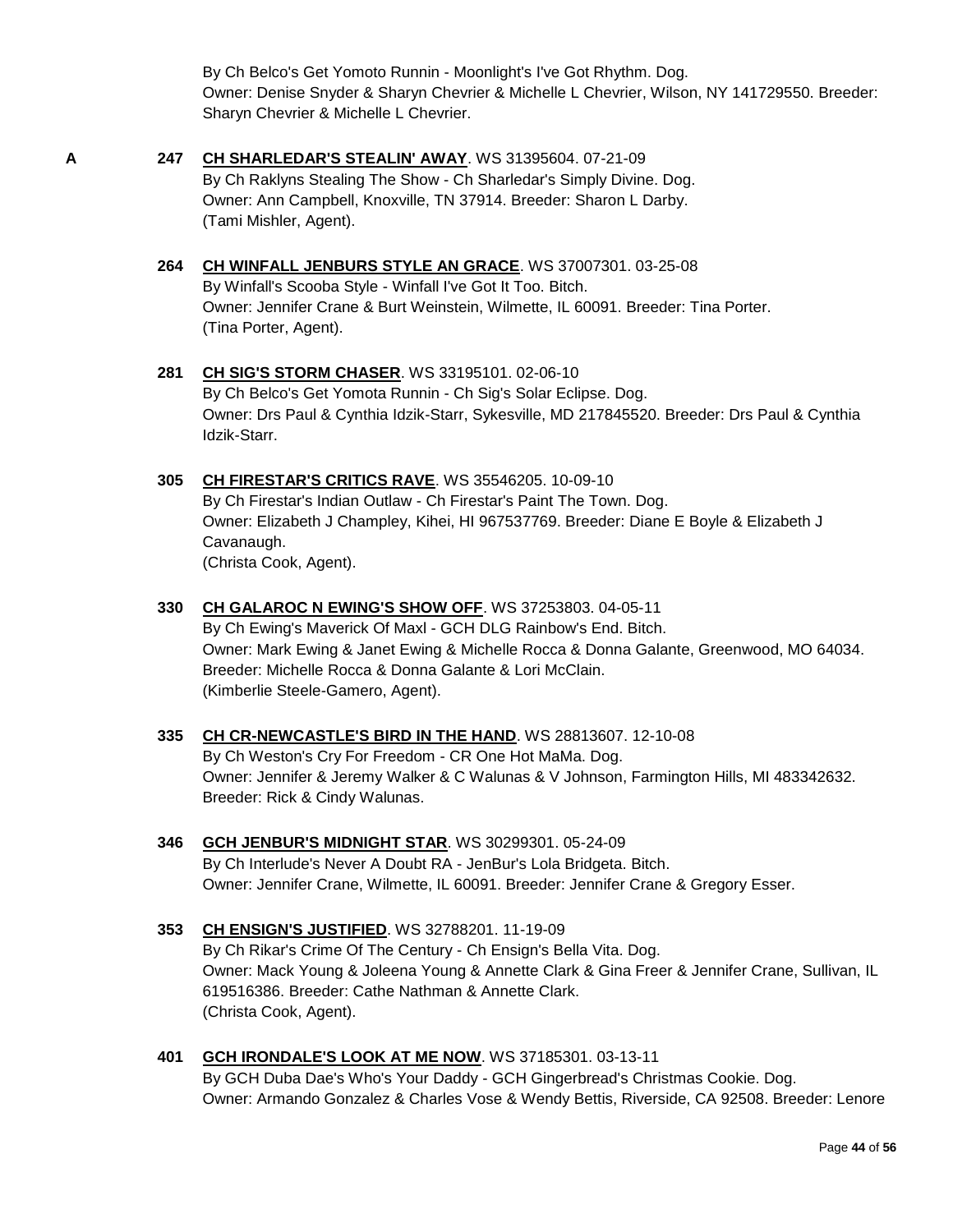Ryan & Wendy Bettis.

#### **411 [CH CHERKEI'S DICK TRACEY](http://www.infodog.com/files/bdogrsl1.prg;makc=WS%2040283403;mdog=Ch_Cherkei_s_Dick_Tracey;wins=all)**. WS 40283403. 07-05-11

By Ch Summer's Blackjack Of Shadigee - Reannon Cherkei Just Press Play. Dog. Owner: Cheryl & Keith Robbins & Marjorie Ross, Newnan, GA 302635038. Breeder: Cheryl & Keith Robbins & Marjorie Ross. (Michael Shepherd, AKC Registered Handler AKC).

#### **450 [CH LAZY K'S DOLCI BACI](http://www.infodog.com/files/bdogrsl1.prg;makc=WS%2035904401;mdog=Ch_Lazy_K_s_Dolci_Baci;wins=all)**. WS 35904401. 12-07-10

By Ch Raklyns The Bronx MVP At Third - Ch Ensign's Amore Di Vita. Bitch. Owner: Sue Gubernatis & Annette Clark, Forest Hill, MD 21050. Breeder: Sue Gubernatis & Annette Clark. (Debbie Struff, AKC Registered Handler).

#### **A 452 [CH DAMS PLANTATION SYDNIE](http://www.infodog.com/files/bdogrsl1.prg;makc=WS%2037486201;mdog=Ch_Dams_Plantation_Sydnie;wins=all)**. WS 37486201. 04-17-11

By Bee-Vee's Dark Secret - Victory's A Breeze For Marli. Bitch. Owner: Thomas & Cherron Davis, New Church, VA 234152947. Breeder: Thomas & Cherron Davis & Vicki East. (Beth Coviello-Davis, Agent).

#### **468 [CH ADRIA'S SAND IN MY SUIT](http://www.infodog.com/files/bdogrsl1.prg;makc=WS%2036260501;mdog=Ch_Adria_s_Sand_In_My_Suit;wins=all)**. WS 36260501. 10-11-10

By Ch Faerdorn Dust Buster - Ch Evamore Island Sands V Adria RN. Bitch. Owner: Brooke Moyer & Ann M Dunn, Jonestown, PA 17038. Breeder: Ann M Dunn & Bradford C Dunn.

#### **478 [CH SALGRAY'S STAR DUSTER](http://www.infodog.com/files/bdogrsl1.prg;makc=WS%2032190002;mdog=Ch_Salgray_s_Star_Duster;wins=all)**. WS 32190002. 10-24-09

By Ch Faerdorn Dust Buster - Salgray's Gift Of Gab. Bitch. Owner: Jane Hamilburg-Guy & Heather Thorne, Carver, MA 023301331. Breeder: Jane Hamilburg-Guy.

(Daniel Alan Buchwald, Agent).

#### **481 [CH VALLEY'S HONOR THE BLACKHAWK OF DASSIN](http://www.infodog.com/files/bdogrsl1.prg;makc=WS%2039354601;mdog=Ch_Valley_s_Honor_The_Blackhawk_Of_Dassin;wins=all)**. WS 39354601. 10-23-11 By Ch Suncrests Im The Man - Ch RNB N Valley Honor Vimy Ridge NA NAJ OA. Dog. Owner: Joseph Vergnetti & Rosemarie Right & Glen Lajeski, Medina, OH 44256. Breeder: Rosemarie Right. (Danny Buchwald, Agent).

#### **486 [GCH ADELLIN'S NANTESS LOOK AT MIMI](http://www.infodog.com/files/bdogrsl1.prg;makc=WS%2031642201;mdog=GCH_Adellin_s_Nantess_Look_At_Mimi;wins=all)**. WS 31642201. 04-25-09 By Ch Turo Overture - Ch Draco Y Nantess Last Dance. Bitch.

Owner: Linda A Kulow & Nancy Savage & Tessie Savage, Plymouth, WI 530731218. Breeder: Linda A Kulow & Nancy Savage & Tessie Savage.

### **532 [CH STONE'S ABSOLUT LA GRANDE DAME VEUVE CLICQUOT](http://www.infodog.com/files/bdogrsl1.prg;makc=WS%2034059806;mdog=Ch_Stone_s_Absolut_La_Grande_Dame_Veuve_Clicquot;wins=all)**. WS 34059806. 05-17-10 By Ch Glenwood-Skidoo's Law 'N' Order - Ch Stone's Absolut Tequila Sunrise. Bitch. Owner: Suzi Stone & Steve Stone, San Diego, CA 921203221. Breeder: Suzi Stone & Linda Stock-Ballo.

(Rick Justice, Agent).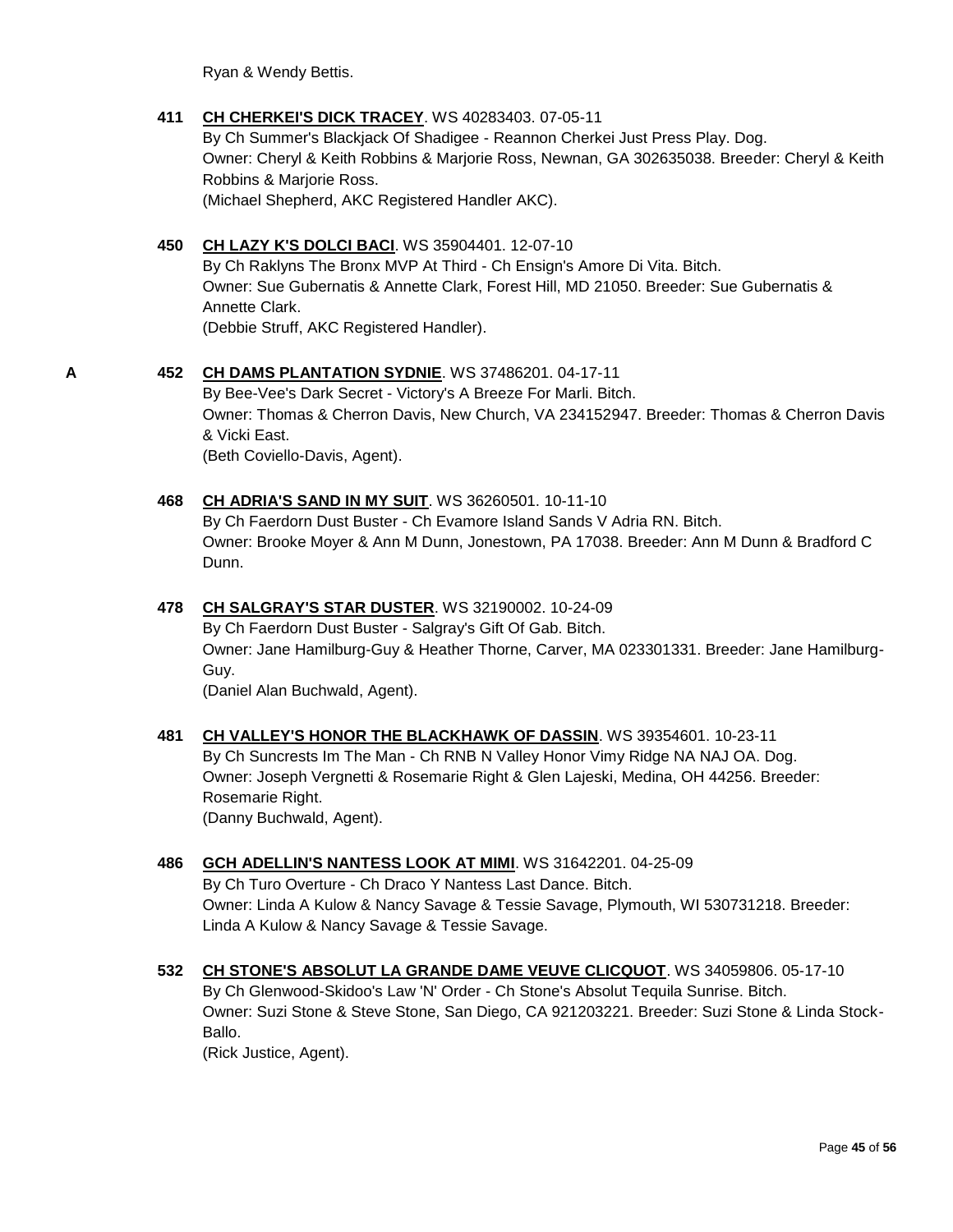#### *BOXERS. Best of Breed Competition, Fawn.*

| <b>SEL</b><br>(5 GC<br>Points) | 14 | GCH DRACO GREETS DASSIN WITH FOURBEARS. WS 35500410. 10-10-10<br>By Ch Guapo - GCH Fourbears Never Hungry. Bitch.<br>Owner: Dr & Mrs William Truesdale & Joseph Vergnetti & Jorge Pinzon & Wendell Sammett,<br>Seekonk, MA 027713926. Breeder: Larry Dosier.<br>(Kimberly Calvacca, AKC Registered Handler AKC). |
|--------------------------------|----|------------------------------------------------------------------------------------------------------------------------------------------------------------------------------------------------------------------------------------------------------------------------------------------------------------------|
|                                | 16 | CH VICTORINA CAPITAN BOX. 31897ARGENT. 04-01-10<br>By L'Boken Capitan Box - Kanela Capitan Box. Bitch.<br>Owner: Danielle Capitaine, Pittsboro, NC 27312. Breeder: Capitan Box.<br>(Esteban Farias, Agent).                                                                                                      |
| A                              | 21 | CH SILVERLANE'S EXCALIBUR. WS 34532601. 02-11-10<br>By Ch Berlane's Causin An Uproar - Ch Sprucelane's Abby Roade. Dog.<br>Owner: Larry McCoy & Lyle Pearce, Robinson, IL 624542011. Breeder: Lyle Pearce.<br>(S Canciamille, Agent).                                                                            |
|                                | 24 | GCH MCCOY'S & CANCIA'S CROSS MY HEART. WS 37722401.04-16-11<br>By Ch Silverlane's Excalibur - McCoy's I Believe In Miracles. Bitch.<br>Owner: Sherry Canciamille & J Kaiser & K Gatz & L McCoy, Rockford, IL 61101. Breeder: Larry<br>McCoy.                                                                     |
|                                | 25 | GCH SUMMIT ASH BY APPOINTMENT. WS 36401106. 12-29-10<br>By Ch Summit Ash Off Probation - Summit Ash Abiding Faith. Dog.<br>Owner: Patricia Boyd, West Palm Beach, FL 334187211. Breeder: Patricia B Boyd.                                                                                                        |
|                                | 30 | GCH CINNRHEE'S QUEEN OF HEARTS. WS 38798202. 12-16-10<br>By CinnRhee HiRiveRoler HeartAcre - HeartAcre CinnRhee Of Kadenza. Bitch.<br>Owner: H M Small, Harrow ON, CN N0R 1G0. Breeder: H M Small & J & P Kilman.                                                                                                |
|                                | 32 | <b>CH CINNRHEE'S ONE OF A KIND. WS 38798201. 12-16-10</b><br>By Ch CinnRhee's HiRiveRoler Heart Acre - Ch Heart Acres CinnRhee Of Kadenza. Bitch.<br>Owner: Denise Snyder & H Medley Small, Harrow ON, CN N0R 1G0. Breeder: H Medley Small &<br>James & Priscilla Kilman.                                        |
|                                | 41 | CH BELCO CHAMPAGNE KEEP ON TRUCK'N. WS 39018101. 08-02-11<br>By Ch Belco's Get Yomota Runnin - Ch Belco's Copper Moon. Dog.<br>Owner: Virginia Zurflieh & Patti Gelinas & Beth Coviello-Davis & Rick Scherer, Plant City, FL<br>335655247. Breeder: Patricia Gelinas & Jennifer Gelinas & Logan Davis.           |
|                                | 51 | CH DESERT WINDS SPIRIT OF MERITAGE. WS 28423401. 12-07-08<br>By Desert Winds Peace Maker - Ch Desert Winds Lady Nova. Dog.<br>Owner: Keith Cousineau & Doug Plemel, Palm Springs, CA 92264. Breeder: Doug Plemel &<br>Breanna Uyeno.                                                                             |

**A 56 [GCH ENCORE'S OVER THE MOON](http://www.infodog.com/files/bdogrsl1.prg;makc=WS%2035274804;mdog=GCH_Encore_s_Over_The_Moon;wins=all)**. WS 35274804. 07-23-10 By Ch Encore's Bismark - Ch Encore's Godiva. Bitch. Owner: Jan Mumford & Cheryl A Cates, Hyannis Port, MA 026470822. Breeder: Cheryl A Cates &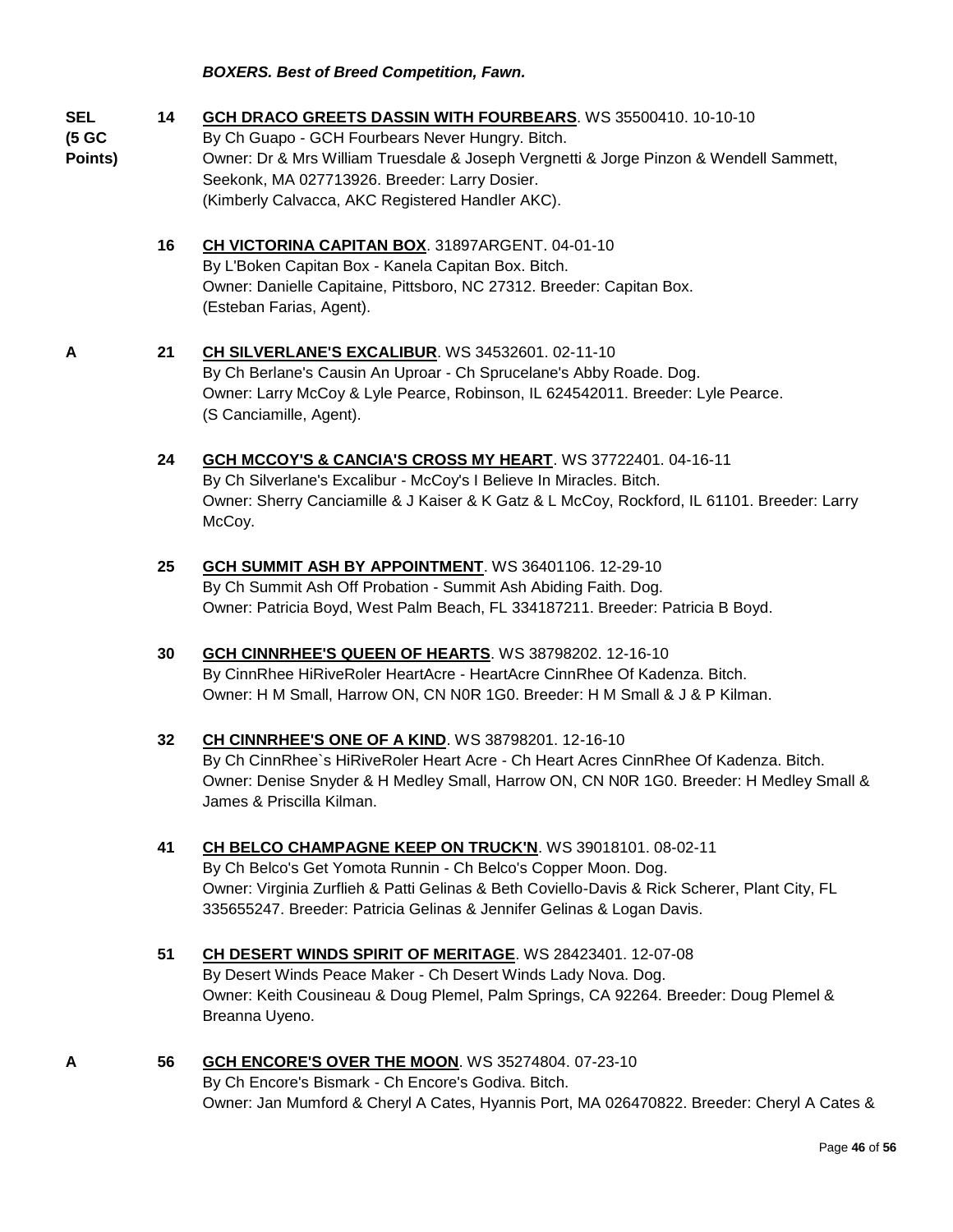Jan Mumford & Richard Mumford.

|     | 61  | <b>GCH HEART ACRE HABERL'S COMMONTATOR. WS 28593101. 12-05-08</b><br>By Ch Haberl's Heart Acre Bluesman CD RA - Haberl's Florida Edition. Dog.<br>Owner: Dr & Mrs James Kilman & J Haberl & M J Alencewicz, Grove City, OH 43123. Breeder: Jo<br>Ann Haberl & M Dominguez & B J Barnhart & M J Alencewicz.<br>(Kay L Palade-Peiser, Agent). |
|-----|-----|---------------------------------------------------------------------------------------------------------------------------------------------------------------------------------------------------------------------------------------------------------------------------------------------------------------------------------------------|
|     | 65  | CH HALLMARKS MYSTICAL MARVEL. WS 38654902. 08-12-11<br>By GCH R And G's Mystical Dancer - Ch Renno's TKO's Izzy My Daddy. Dog.<br>Owner: Jonathan & Norah Bonwit, Huntington Beach, CA 92649. Breeder: Margo Bliss.<br>(Gary Steele, Agent).                                                                                                |
| AOM | 68  | CH DAYBREAK'S BAD INFLUENCE. WS 32533504. 11-30-09<br>By Ch R And G's Sellbound At Evolution - Ch Daybreak's Glamorous. Bitch.<br>Owner: Richard Servetnick & Michelle Rocca & D Galante & K Steele-Gamero & A Russell,<br>Riverside, CA 92506. Breeder: Kim Steele & Ann Russell & J & J Higgins.                                          |
| AOM | 92  | GCH BREHO FORTUITY SHARED TREASURE. WS 35462201. 03-25-08<br>By Ch Illyrian's Trilogy - Ch Maxlan Breho Treasure Hunter. Bitch.<br>Owner: Brenda Stuckey & Theresa Galle & June Sutherlin DVM, Jonesboro, LA 712515418.<br>Breeder: June Sutherlin DVM & Brenda Stuckey & Theresa Galle.                                                    |
| AOM | 93  | GCH R AND G'S MYSTICAL DANCER. WS 25655603. 02-21-08<br>By Ch Capri's Woodsend Spellcaster - Ein-Von's Kiss N Tell. Dog.<br>Owner: R Bezerra & Servetnick & Bachman & Desmond & Steele & Steele-Gamero & Jones,<br>Woodcrest, CA 925065770. Breeder: Gayann Jones & Kimberlie Steele.                                                       |
|     | 109 | <b>GCH MAXL'S STAY GOLD. WS 33479601. 01-01-10</b><br>By Ch Illyrian's Trilogy - Ch DLG Rainbow's End. Dog.<br>Owner: Brad & Michelle Rocca & Jack & Donna Galante, San Jose, CA 951204637. Breeder:<br>Michelle Rocca & Donna Galante & Lori McClain.<br>(Kimberlie Steele-Gamero, Agent).                                                 |
|     | 118 | GCH DESERT WINDS LIL RAE OF SUNSHINE. WS 31973101. 09-07-09<br>By Ch Pearlisle Standing-O For Bix-L - Ch Desert Winds Lady Nova. Bitch.<br>Owner: Terri Rose & Doug Plemel, Orange, CA 928673848. Breeder: Doug Plemel & Breanna<br>Uyeno.<br>(Cindy Crawford-Gorath, Agent).                                                               |
|     | 139 | CH CALENO CONQUISTADOR. WS 38650001. 07-23-11<br>By GCH Duba-Dae's Who's Your Daddy - GCH Mahogany's It's About Time. Dog.<br>Owner: Guido Tafur & Susan Tafur, Midlothian, VA 231143160. Breeder: Guido Tafur & Susan<br>Tafur.<br>(Tessie Savage, Agent).                                                                                 |

**145 [GCH MOUNTAINDALE N KATYDID INTO THE WILD](http://www.infodog.com/files/bdogrsl1.prg;makc=WS%2035212105;mdog=GCH_Mountaindale_N_Katydid_Into_The_Wild;wins=all)**. WS 35212105. 08-04-10 By Ch Trail's End Cookin' With Fire - Butler's What's The Fuss. Dog. Owner: Karen Cameron-Howell, Volga, SD 57071. Breeder: Abigail Balza.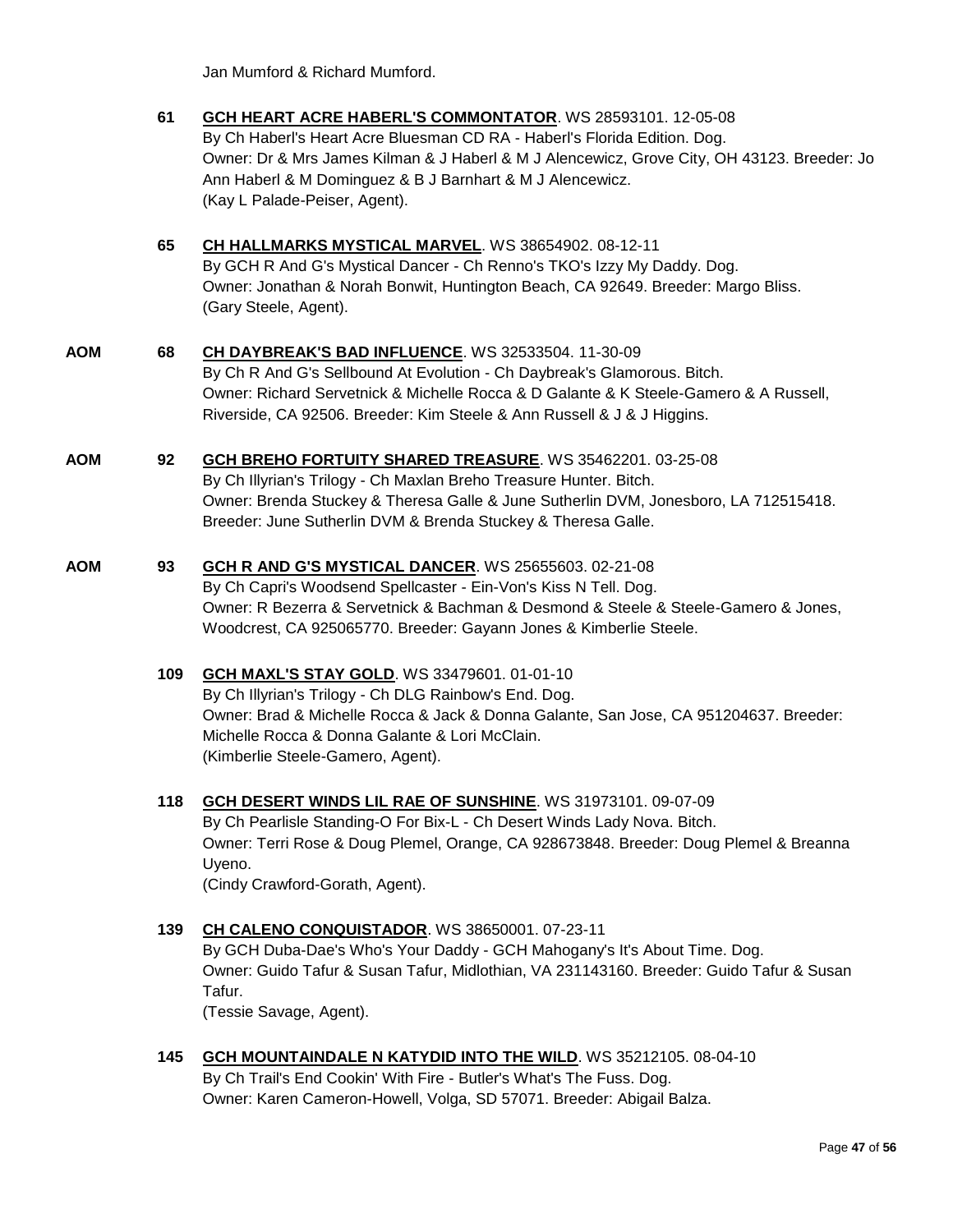(Handler: Stanley Flowers DHG).

**151 [CH WINMERE ONLY TIME WILL TELL CA](http://www.infodog.com/files/bdogrsl1.prg;makc=WS%2029627004;mdog=Ch_Winmere_Only_Time_Will_Tell_CA;wins=all)**. WS 29627004. 03-21-12

By Ch Strawberry N Reo Gold Country - Ch Winmere Indian Paintbrush RE OA AXJ AXP AJP OFP. Dog.

Owner: Margaret Magoffin & Theresa Garton, Penfield, NY 145261625. Breeder: Lynn Garton & Theresa Garton.

- **163 [CH RAKLYNS ELYTES ALEX IN PINSTRIPES V SHILO](http://www.infodog.com/files/bdogrsl1.prg;makc=WS%2037568707;mdog=Ch_Raklyns_Elytes_Alex_In_Pinstripes_V_Shilo;wins=all)**. WS 37568707. 05-18-11 By Ch Raklyns The Bronx MVP At Third - Ch Shilos Tequilla Sunrise At JJN'S. Dog. Owner: Elaine Mangiafico & Debbie Struff & Erin Struff & Karen Quagliana, New Britain, CT 060532427. Breeder: Cynthia Deamicis & Jo Lacagnina. (Debbie Struff, AKC Registered Handler).
- **171 [CH ILLYRIAN AND MARBURLS HAIL TO THE CHIEF](http://www.infodog.com/files/bdogrsl1.prg;makc=WS%2038390502;mdog=Ch_Illyrian_And_Marburls_Hail_To_The_Chief;wins=all)**. WS 38390502. 05-23-11 By GCH Marburl's Chisum - Illyrian's Ready To Charm. Dog. Owner: Gail Kloecker & Mary Frances Burleson & Pam Rohr, Lincoln, NE 685281935. Breeder: Gail Jean Kloecker & Pamela A Rohr. (Lori McClain Ferguson, Agent).
- **188 [CH ILLYRIAN AND MARBURLS CHERRY ON TOP](http://www.infodog.com/files/bdogrsl1.prg;makc=WS%2038390503;mdog=Ch_Illyrian_And_Marburls_Cherry_On_Top;wins=all)**. WS 38390503. 05-23-11 By GCH Marburl's Chisum - Illyrian's Ready To Charm. Bitch. Owner: Gail Kloecker & Mary Frances Burleson & Pam Rohr, Lincoln, NE 685281935. Breeder: Gail Kloecker & Pamela A Rohr. (Lori McClain Ferguson, Agent).
- **A 190 [GCH JOKARS BLONDE AMBITIONS OF HAPPY TAILS](http://www.infodog.com/files/bdogrsl1.prg;makc=WS%2026815903;mdog=GCH_Jokars_Blonde_Ambitions_Of_Happy_Tails;wins=all)**. WS 26815903. 06-24-08 By Ch Breezewoods Lord Of Wystmont CDX RE - Ch Jokars Don't Call Me Plain Jane. Bitch. Owner: Carrin Cole & Amy Bieri & Vera Kollar, Crystal Lake, IL 600142418. Breeder: Carrin Cole.
- **A 201 [CH PHEASANT' HOLLOWS ALL TIME HIGH](http://www.infodog.com/files/bdogrsl1.prg;makc=WS%2029831401;mdog=Ch_Pheasant__Hollows_All_Time_High;wins=all)**. WS 29831401. 01-31-09 By Ch Jacquet's Beau - Pheasant Hollws Lady Scarlett. Dog. Owner: Kerry Jones & Allison Jones & Daniel Jones, Wallkill, NY 12589. Breeder: Kerry Jones & Allison Jones.
	- **211 [GCH DESERT WINDS ONE STEP BEYOND](http://www.infodog.com/files/bdogrsl1.prg;makc=WS%2037796401;mdog=GCH_Desert_Winds_One_Step_Beyond;wins=all)**. WS 37796401. 05-02-11 By Ch Encore's Bismark - GCH Desert Winds Look Of Love. Dog. Owner: Doug Plemel & Bob Bauer & Cindy Crawford, Romoland, CA 92585. Breeder: Doug Plemel.
	- **218 [CH RODON'S THE REAL THING](http://www.infodog.com/files/bdogrsl1.prg;makc=WS%2032382302;mdog=Ch_Rodon_s_The_Real_Thing;wins=all)**. WS 32382302. 10-06-09 By Ch McCoy's Hide Your Hearts - Rodon's Million Dollar Baby. Bitch. Owner: Donna & Roger George, Englewood, OH 45322. Breeder: Donna & Roger George.
- **SEL (5 GC Points) 223 [GCH HO-PA'S GRAND SLAM](http://www.infodog.com/files/bdogrsl1.prg;makc=WS%2033711801;mdog=GCH_Ho-Pa_s_Grand_Slam;wins=all)**. WS 33711801. 04-14-10 By GCH Carillon MVP - Ch Ho-Pa's Penny For Your Thoughts. Dog. Owner: Steve & Ann Anderson, Atlanta, GA 30327. Breeder: Carol Hobbs & Marla Parsons. (Rick Justice, Agent).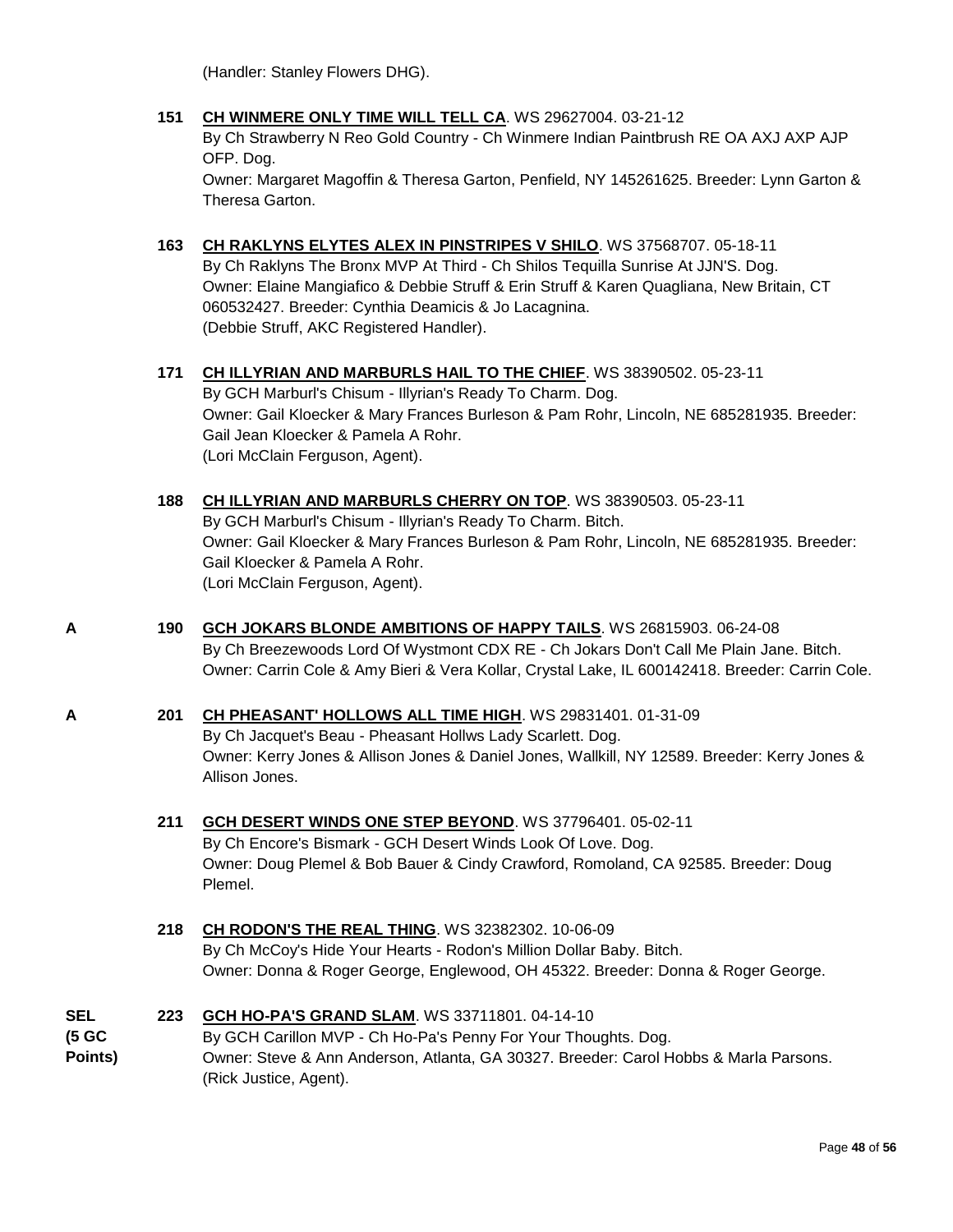#### **229 [CH MOON VALLEY MOMENTUM](http://www.infodog.com/files/bdogrsl1.prg;makc=WS%2033064503;mdog=Ch_Moon_Valley_Momentum;wins=all)**. WS 33064503. 01-19-10

By Ch Breezewood's Lord Of Wistmont CDX RE - Moon Valley Who Knew?. Dog. Owner: Nancy Schepis & Ida Baum & Gloria Bower, Port Charlotte, FL 33980. Breeder: Nancy Schepis & Ida Baum & Julie Wilmore.

#### **233 [GCH BOURBONHILL'S ZESTY ANTICS](http://www.infodog.com/files/bdogrsl1.prg;makc=WS%2031971001;mdog=GCH_Bourbonhill_s_Zesty_Antics;wins=all)**. WS 31971001. 10-22-09 By Ch Sharledar's Simply Decadent - Bourbonhill's Vibrant Ruby. Dog. Owner: Patricia Pavetti & Michaele Ann Sobota, Apollo, PA 15613. Breeder: Patricia Pavetti & Michaele Ann Sobota. (Dr Lisa Holden, Agent).

**234 [CH MINSTREL'S MY WAY OR THE HIGHWAY](http://www.infodog.com/files/bdogrsl1.prg;makc=WS%2037875702;mdog=Ch_Minstrel_s_My_Way_Or_The_Highway;wins=all)**. WS 37875702. 06-16-11 By GCH Pheasant Hollow's All Time High - Brandiwine Chances Are Awfully Good. Bitch. Owner: Katherine S Nevius, Easton, MD 216014510. Breeder: Roberta Smith & Katherine Nevius.

#### **253 [CH MARBURL'S BOOMERANG OF MGM](http://www.infodog.com/files/bdogrsl1.prg;makc=WS%2039917702;mdog=Ch_Marburl_s_Boomerang_Of_MGM;wins=all)**. WS 39917702. 01-24-12

By Ch Marburl's Hidalgo - Mgm's Red Hot Rhythm Of Marburl. Dog. Owner: Mary Frances Burleson, Sachse, TX 750483931. Breeder: Marsha L Matli. (Lori McClain Ferguson, Agent).

- **254 [GCH JOKAR'S N HAPPY TAIL'S FERGALICIOUS](http://www.infodog.com/files/bdogrsl1.prg;makc=WS%2038598801;mdog=GCH_Jokar_s_N_Happy_Tail_s_Fergalicious;wins=all)**. WS 38598801. 08-18-11 By GCH Barbiloc's Dart Image At Happy Tails RA NA NAJ - GCH Jokar's Blonde Ambition's Of Happy Tails. Bitch. Owner: Mary Frances Burleson & Amy Bieri & Marci Bell, Sachse, TX 75048. Breeder: Carrie Cole & Amy Bieri. (Lori McClain Ferguson, Agent).
- **256 [GCH MARBURL'S ARTEMIS](http://www.infodog.com/files/bdogrsl1.prg;makc=WS%2036580501;mdog=GCH_Marburl_s_Artemis;wins=all)**. WS 36580501. 11-08-10 By Ch Illyrian's Trilogy - Ch Marburl's Mykonos. Bitch. Owner: Mary Frances Burleson & Shelli McGregor, Sachse, TX 750483931. Breeder: Owner. (Lori McClain Ferguson, Agent).
- **271 [GCH SCHMIDT'S-GC MOOSE A. MOOSE](http://www.infodog.com/files/bdogrsl1.prg;makc=WS%2029070301;mdog=GCH_Schmidt_s-GC_Moose_A._Moose;wins=all)**. WS 29070301. 12-31-08 By GCH Raineylane-Studio DaVinci - Schmidt's Mystic Run At Heart Acre. Dog. Owner: Tammy Davison & Juli Schmidt & Cindy Yaeger, Freeland, MI 486238855. Breeder: Juli Schmidt & Cindy Yaeger.
- **272 [CH WINMERE PAINTED LADY](http://www.infodog.com/files/bdogrsl1.prg;makc=WS%2038429901;mdog=Ch_Winmere_Painted_Lady;wins=all)**. WS 38429901. 07-10-11 By Belco's Kiss My Grizz - Winmere St. Clare RN. Bitch. Owner: Theresa Garton, Oklahoma City, OK 73113. Breeder: Owner.
- **292 [CH BOYLES DESTINY DREAM GIRL OF NANTESS](http://www.infodog.com/files/bdogrsl1.prg;makc=WS%2039397602;mdog=Ch_Boyles_Destiny_Dream_Girl_Of_Nantess;wins=all)**. WS 39397602. 11-10-11 By Ch Nantess Just Try It - Ch Sarkel's Setum Up Again At Nantess. Bitch. Owner: Ellie Boyle & Nancy Savage & Tessie Savage, Milaca, MN 563533426. Breeder: Nancy Savage & Tessie Savage.
- **300 [CH HEART ACRE HABERL'S SWEET TATOR CA](http://www.infodog.com/files/bdogrsl1.prg;makc=WS%2028593104;mdog=Ch_Heart_Acre_Haberl_s_Sweet_Tator_CA;wins=all)**. WS 28593104. 12-05-08 By Ch Haberl's Heart Acre Bluesman CD BN RE CA - Haberl's Florida Edition. Bitch. Owner: MaryJane Alencewicz & B J Barnhart & Guiseppi Renzulli, Montverde, FL 347563340.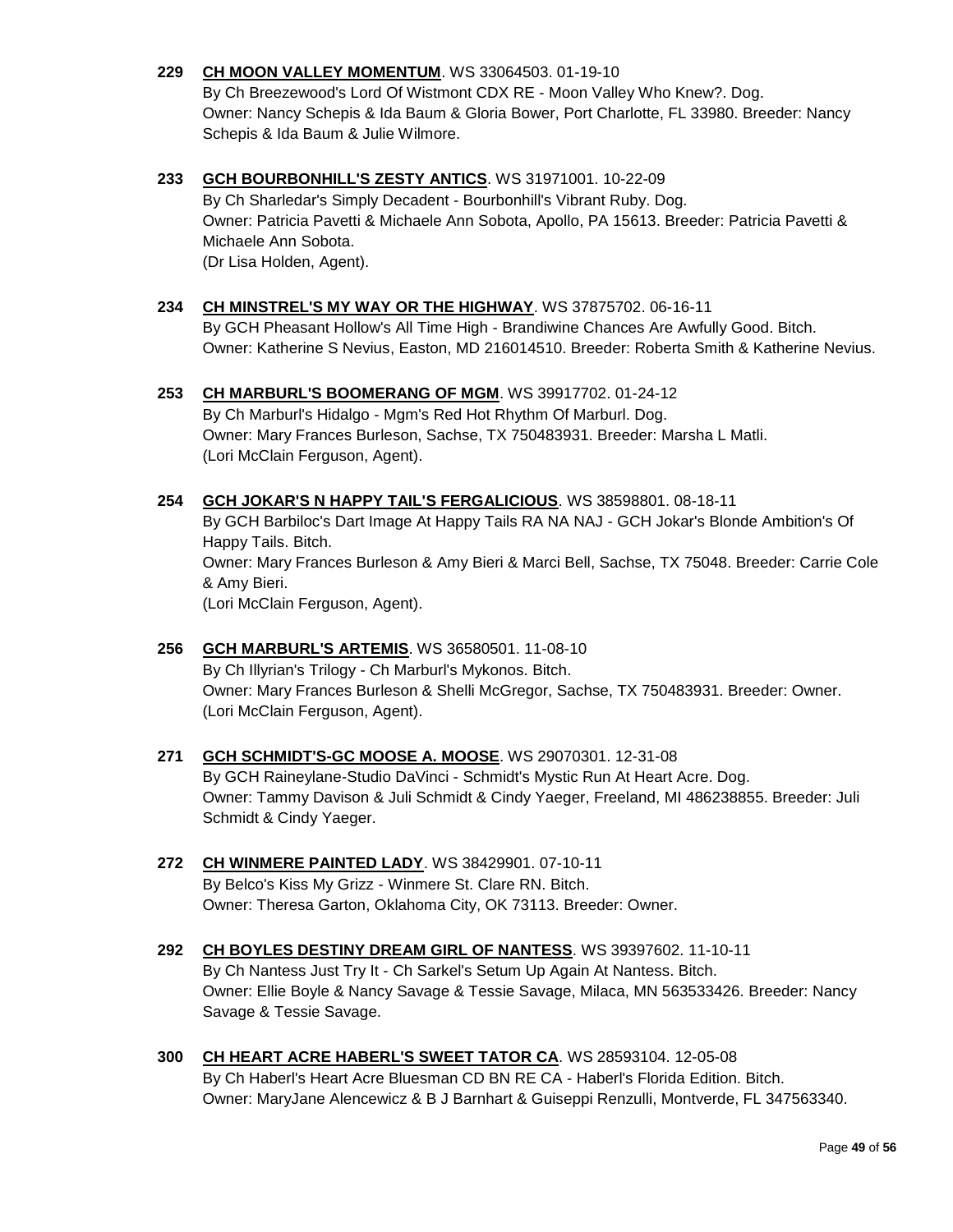Breeder: M J Alencewicz & B J Barnhart & M Dominguez & J Haberl.

- **309 [CH ASUNCION'S GONE M.I.A.](http://www.infodog.com/files/bdogrsl1.prg;makc=WS%2040080402;mdog=Ch_Asuncion_s_Gone_M.I.A.;wins=all)**. WS 40080402. 01-01-11 By Ch Arriba Talisman Play With Fire - Asuncion N Draco Angel. Dog. Owner: Angie Friesen & Tammy Adams, Sherwood Park AB, CN T8H 1N7. Breeder: E & A Friesen & V Shames.
- **313 [CH VIXAYO'S GOLDEN HAMMER](http://www.infodog.com/files/bdogrsl1.prg;makc=WS%2042437501;mdog=Ch_Vixayo_s_Golden_Hammer;wins=all)**. WS 42437501. 08-15-12 By Draco's Sikander - Haberl's Golden Child. Dog. Owner: Kham Vixayo & BJ Barnhart, St Petersburg, FL 33702. Breeder: Kham Vixayo & Peggy Otto.
- **328 [CH GALAROC N EWING'S SHOW BIZ](http://www.infodog.com/files/bdogrsl1.prg;makc=WS%2037253804;mdog=Ch_Galaroc_N_Ewing_s_Show_Biz;wins=all)**. WS 37253804. 04-05-11 By Ch Ewing's Maverick Of Maxl - GCH DLG Rainbow's End. Bitch. Owner: Mark & Janet Ewing & Michelle Rocca & Donna Galante, Greenwood, MO 640340350. Breeder: Michelle Rocca & Donna Galante & Lori McClain. (Gary Steele, Agent).
- **A 329 [CH BRUSH HILL'S LONE RANGER](http://www.infodog.com/files/bdogrsl1.prg;makc=WS%2033895301;mdog=Ch_Brush_Hill_s_Lone_Ranger;wins=all)**. WS 33895301. 04-03-10 By Ch Adellin's Simply Nantess - Ch Brush Hill's All Riled Up RN. Dog. Owner: Ellen Bradley & Jane C Tully, Milton, MA 02186. Breeder: Jane C Tully & Ellen Bradley.
- **AOM 341 [GCH DORADO'S HIGH HOPE OF ESSENCE](http://www.infodog.com/files/bdogrsl1.prg;makc=WS%2040155801;mdog=GCH_Dorado_s_High_Hope_Of_Essence;wins=all)**. WS 40155801. 05-11-11 By Ch Duba-Dae's Who's Your Daddy - Ch Dorado's Roses And Chrome. Dog. Owner: Karen Knox & Han Huan Xin, Surrey BC, CN V4N 1M9. Breeder: Karen Knox. (Michelle Yeadon, Agent).
	- **362 [GCH JUST-A-WYN'S FERROCIOUS FERRARI](http://www.infodog.com/files/bdogrsl1.prg;makc=WS%2035774903;mdog=GCH_Just-A-Wyn_s_Ferrocious_Ferrari;wins=all)**. WS 35774903. 09-20-10 By GCH Sharledar's Simply Decadent - Ch Just-A-Wyn's Celtic Princess. Bitch. Owner: Mary Lynn & Ashley Wynieski & Tammy Zook & Matt Dukles, Elyria, OH 440358352. Breeder: Mary Lynn & Ashley Wynieski.
	- **365 [GCH REGAL'S N KMBEE MASTER OF SUSPENSE](http://www.infodog.com/files/bdogrsl1.prg;makc=WS%2038493302;mdog=GCH_Regal_s_N_Kmbee_Master_Of_Suspense;wins=all)**. WS 38493302. 06-07-11 By Ch Breho Hot Wheels - Ch Regal's Best Kept Secret. Dog. Owner: Korinne Vanderpool & Kimberly Warren, Frisco, TX 750354621. Breeder: Kimberly Warren & Korinne Vanderpool.
	- **367 [CH MAHOGANY'S WILL O' THE WISP](http://www.infodog.com/files/bdogrsl1.prg;makc=WS%2029114201;mdog=Ch_Mahogany_s_Will_O__The_Wisp;wins=all)**. WS 29114201. 11-01-08 By Ch Bentbrook's Image Of Highnoon - Brush Hill's Bellisimo. Dog. Owner: Robert Erickson & Claire Fallon & LuAnn Gardner & Davi, Alexandria, VA 223024023. Breeder: LuAnn Gardner & Ellen Bradley & David Gardner. (Kimberly Calvacca, AKC Registered Handler AKC).
- **A 370 [CH DESTINY'S THE SPY WHO LOVED ME](http://www.infodog.com/files/bdogrsl1.prg;makc=WS%2028129501;mdog=Ch_Destiny_s_The_Spy_Who_Loved_Me;wins=all)**. WS 28129501. 10-18-08 By Ch Triple Crown's Prince Of Thieves - Crysto's Enchantress Of Destiny. Bitch. Owner: Monica Lynch, Hendersonville, TN 370754202. Breeder: Monica Lynch. (Gary Steele, Agent).
	- **379 [CH STANDING-O 'N' HARMSON YOU MADE ME LOVE YOU](http://www.infodog.com/files/bdogrsl1.prg;makc=WS%2039951301;mdog=Ch_Standing-O__N__Harmson_You_Made_Me_Love_You;wins=all)**. WS 39951301. 11-27-11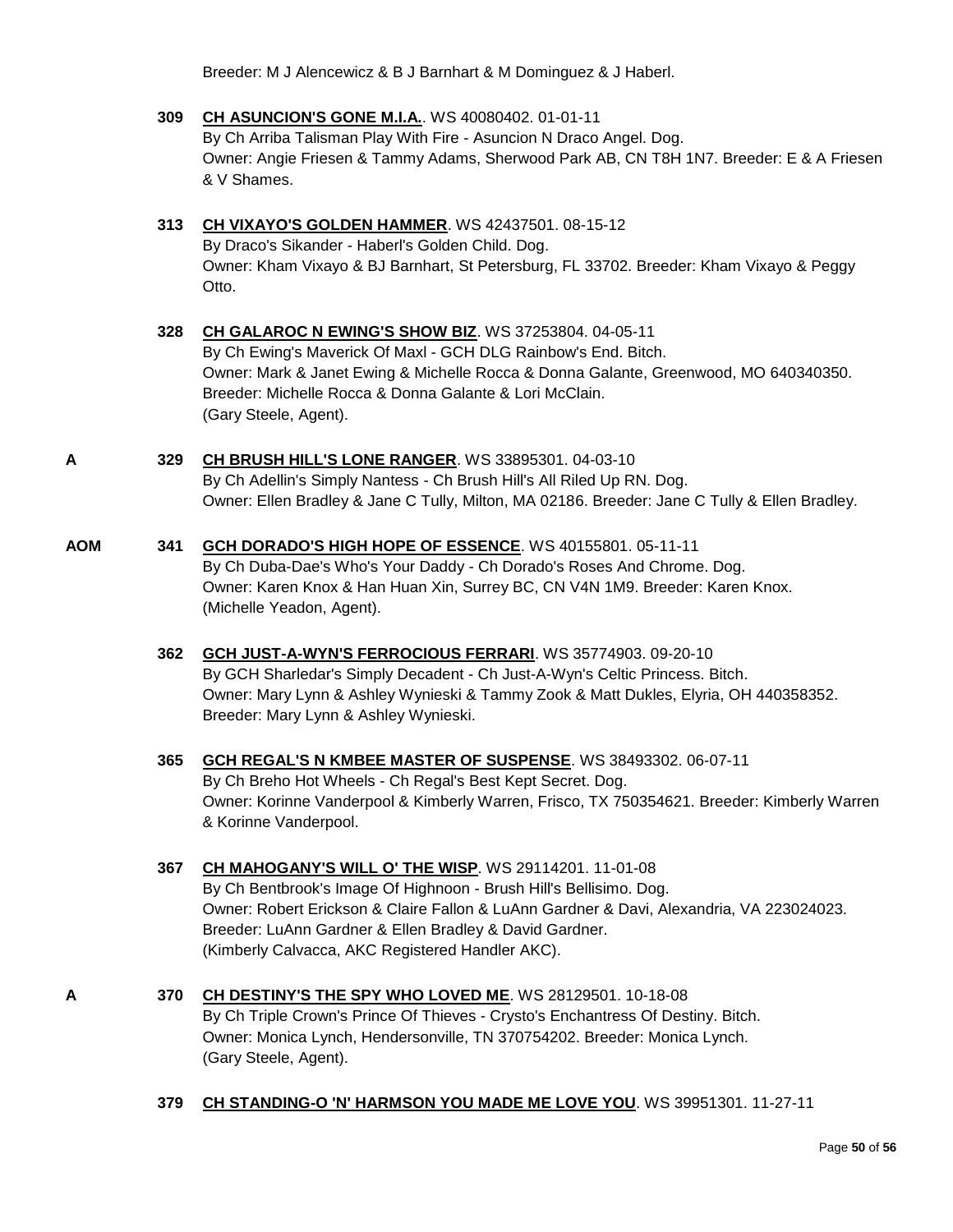By GCH Harmson 'N' Standing-O Be Good To Me - Harmson N Standing-O's Day Dream. Dog. Owner: Pamela Shaw-George & Kathy McCarthy, South Hamilton, MA 019822716. Breeder: Kathy McCarthy & Pamela Shaw-George. (Debbie Struff, Agent).

**OS (5 GC Points)** **380 [GCH SAPPHIRES VIOLET SKY IN VEGAS OF STREAMLINE](http://www.infodog.com/files/bdogrsl1.prg;makc=WS%2030209105;mdog=GCH_Sapphires_Violet_Sky_In_Vegas_Of_Streamline;wins=all)**. WS 30209105. 04-21-09 By Ch Brookwood's Place Of Dreams - Ch Sapphire's Wild Pitch Of Bur. Bitch. Owner: Donald Mack Young & Joleena Young & Chuck & Gina Freer, Sullivan, IL 619516386. Breeder: Shelly Williams. (Christa Cook, Agent).

#### **391 [CH SAPPHIRE'S VEGAS VOODOO](http://www.infodog.com/files/bdogrsl1.prg;makc=WS%2030209101;mdog=Ch_Sapphire_s_Vegas_VooDoo;wins=all)**. WS 30209101. 04-21-09 By Ch Brookwood's Place Of Dreams - Ch Sapphire's Wild Pitch Of Burlwood. Dog. Owner: Craig & Donna Joste & Shelly Williams, Saint Louis, MO 631232304. Breeder: Shelly Williams. (Christa Cook, Agent).

- **394 [CH REGAL'S MIDNIGHT MADNESS](http://www.infodog.com/files/bdogrsl1.prg;makc=WS%2035958303;mdog=Ch_Regal_s_Midnight_Madness;wins=all)**. WS 35958303. 11-19-10 By Ch Pearlisle Standing-O For Bix-L - Ch Regal's Rot Ten Miss Van Pelt RN. Bitch. Owner: Korinne Vanderpool, Frisco, TX 750354621. Breeder: Korinne Vanderpool.
- **396 [CH LINMAR'S MAGGIE MAE](http://www.infodog.com/files/bdogrsl1.prg;makc=WS%2037591501;mdog=Ch_Linmar_s_Maggie_Mae;wins=all)**. WS 37591501. 02-18-11 By Ch Draco's Sequoia - Linmar's Red Sonia. Bitch. Owner: Martha Barbour & Lin Barbour, Hillsborough, NC 27278. Breeder: Martha Barbour & Lin Barbour. (Jorge Pinzon, Agent).
- **398 [CH INSPIRATION'S BREATH OF HEAVEN](http://www.infodog.com/files/bdogrsl1.prg;makc=WS%2036942601;mdog=Ch_Inspiration_s_Breath_Of_Heaven;wins=all)**. WS 36942601. 12-23-10 By Ch Hi-Tech's Arbitrage - Ch Hydepark Reflected Inspiration. Bitch. Owner: Gina Freer, Auburn, IN 467069312. Breeder: Gina Freer. (Christa Cook, Agent).
- **399 [CH TKO'S IZZY'S MR TWISTED OLIVER](http://www.infodog.com/files/bdogrsl1.prg;makc=WS%2038654904;mdog=Ch_TKO_s_Izzy_s_Mr_Twisted_Oliver;wins=all)**. WS 38654904. 08-12-11 By GCH R And G's Mystical Dancer - Ch Renno's Tko's Izzy My Daddy. Dog. Owner: Judy Kelly, Bakersfield, CA 933121966. Breeder: Margo Bliss.
- **407 [GCH BROOKWOOD'S PRELUDE TO A DREAM](http://www.infodog.com/files/bdogrsl1.prg;makc=WS%2034419404;mdog=GCH_Brookwood_s_Prelude_To_A_Dream;wins=all)**. WS 34419404. 06-02-10 By Ch Brookwood's Place Of Dreams - Ch Sapphire's Wild Pitch Of Burlwood. Dog. Owner: Danny & Bethany Glenn & Lee Ann Brooks, Crittendon, KY 41030. Breeder: Shelly Williams.
- **415 [CH SOUTH WILLOW BARRISTERS BIG LOVE](http://www.infodog.com/files/bdogrsl1.prg;makc=WS%2037069402;mdog=Ch_South_Willow_Barristers_Big_Love;wins=all)**. WS 37069402. 03-25-11 By Ch Pearlisle Standing-O For Eix-L - Ch O'Bravo N South Willow's Red Hot Chili Pepper. Dog. Owner: Michele Fasano & Michael Fasano & S Melton, Woodbury, CT 06798. Breeder: Stephanie Melton & Vanessa Bravo. (Debbie Struff, AKC Registered Handler).
- **425 [CH HARMSON N STANDING-O BE GOOD TO ME](http://www.infodog.com/files/bdogrsl1.prg;makc=WS%2027425002;mdog=Ch_Harmson_N_Standing-O_Be_Good_To_Me;wins=all)**. WS 27425002. 08-08-08 By Ch Standing-O Dallas At Harmson - Ch Standing-O Encore X Yankee. Dog. Owner: Kathy McCarthy & Pamela Shaw-George, Wilmington, MA 01887. Breeder: Pamela Shaw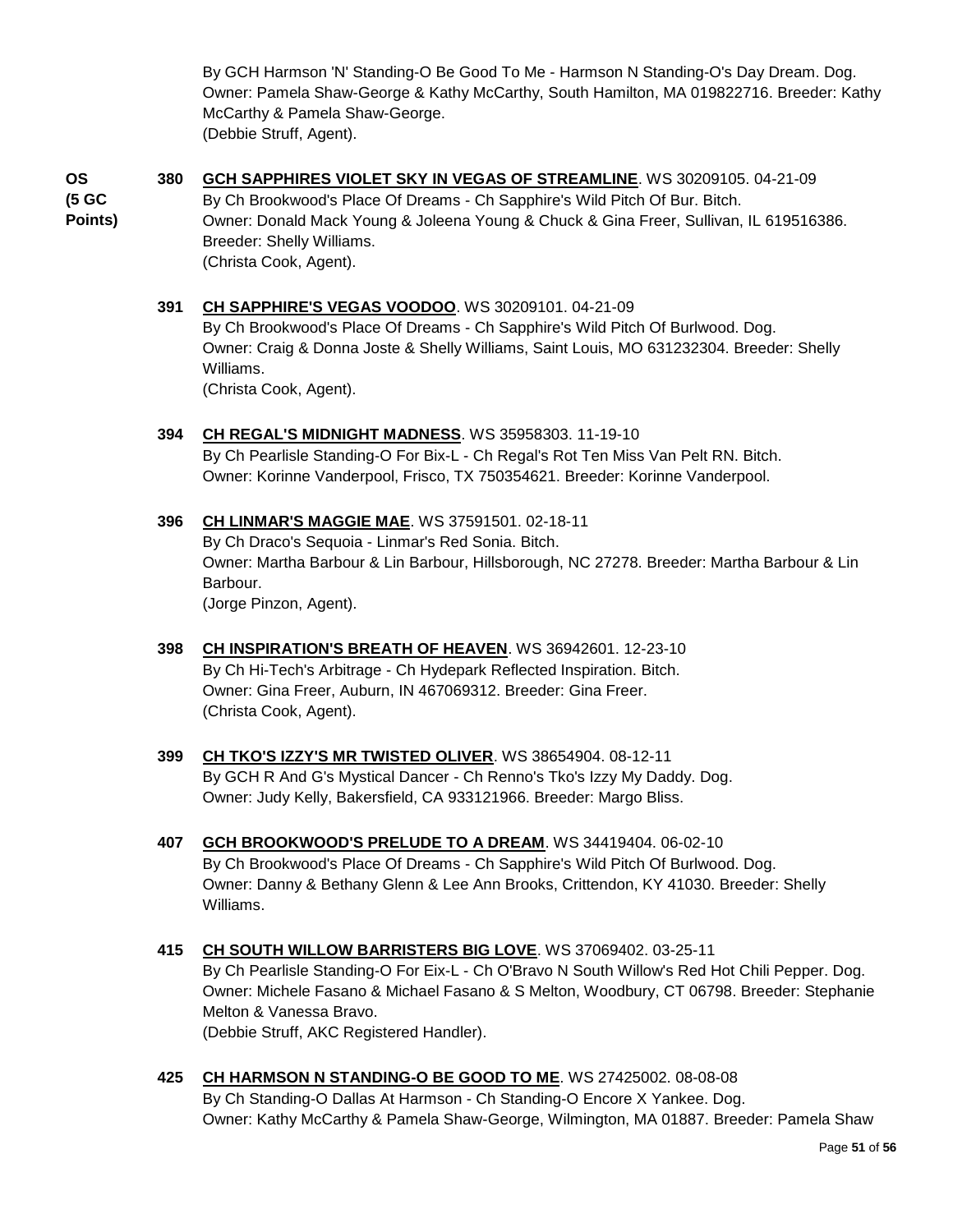George.

- **426 [GCH LRM PENTASTAR DIAMOND SERANADE](http://www.infodog.com/files/bdogrsl1.prg;makc=WS%2038210801;mdog=GCH_LRM_Pentastar_Diamond_Seranade;wins=all)**. WS 38210801. 04-17-11 By Ch Pentastar's Grand Copperhead CD - LRM Rude By Design. Bitch. Owner: Linda Middagh & Cathy Spears & Rachel Morris, Camas, WA 986079213. Breeder: Linda Middagh & Cathy Spears & Rachel Morris.
- **438 [GCH WINFALL I DREAM OF STYLE](http://www.infodog.com/files/bdogrsl1.prg;makc=WS%2025654003;mdog=GCH_Winfall_I_Dream_Of_Style;wins=all)**. WS 25654003. 03-25-08 By Ch Brookwood's Place Of Drama - Winfall I've Got Style. Bitch. Owner: C & K Robbins & G & B Adkins & T Porter & L Stanton & J Pinson, Flowermound, TX 750284244. Breeder: Tina Porter & Lee Stanton.
- **446 [CH SHIRALDA'S SWEET SOPHIA](http://www.infodog.com/files/bdogrsl1.prg;makc=WS%2032485004;mdog=Ch_Shiralda_s_Sweet_Sophia;wins=all)**. WS 32485004. 12-27-09 By Ch Rakyns The Bronx MVP At Third - Asurebets Kassie Of Shiralda. Bitch. Owner: David & Theresa Bedworth, Cadyville, NY 12918. Breeder: Owners. (Debbie Struff, AKC Registered Handler).
- **448 [GCH LAZY K'S DULCE DE LECHE](http://www.infodog.com/files/bdogrsl1.prg;makc=WS%2035904402;mdog=GCH_Lazy_K_s_Dulce_De_Leche;wins=all)**. WS 35904402. 12-07-10 By GCH Raklyns The Bronx MVP At Third - Ch Ensign's Amore Di Vita. Bitch. Owner: Sue Gubernatis & Annette Clark & J Loeb & L Rosen & G Karwoski, Forest Hill, MD 21050. Breeder: Sue Gubernatis & Annette Clark. (Debbie Struff, AKC Registered Handler).
- **449 [CH BROOKWOOD'S MYSTIC DREAM OF MADEGAN](http://www.infodog.com/files/bdogrsl1.prg;makc=WS%2029448102;mdog=Ch_Brookwood_s_Mystic_Dream_Of_Madegan;wins=all)**. WS 29448102. 02-14-09 By Ch Brookwood's Mystic Warrior - Brookwood's Dream Of Glory. Dog. Owner: Breeder Owners, Lexington, KY 40517. Breeder: Lee Ann Brooks & B Glenn & Robert T Hansel.
- **451 [GCH NANTESS CALENO NUMERO UNO](http://www.infodog.com/files/bdogrsl1.prg;makc=WS%2034082602;mdog=GCH_Nantess_Caleno_Numero_Uno;wins=all)**. WS 34082602. 04-15-10 By Ch Capri's Woods End Spellcaster - Ch Nantess Get R Done At Adellins. Dog. Owner: Guido Tafur & Susan Tafur, Midlothian, VA 231143160. Breeder: Nancy & Tessie Savage. (Tessie Savage, Agent).
- **457 [CH DRACO DUBAI](http://www.infodog.com/files/bdogrsl1.prg;makc=WS%2037942201;mdog=Ch_Draco_Dubai;wins=all)**. WS 37942201. 02-19-11 By Draco's Dakar - Being One With Draco. Dog. Owner: Ariella Salasine & Michael Todd, Columbus, NC 287223439. Breeder: Michael V Todd.
- **461 [GCH SILVERLANE'S TAKE NO PRISONERS](http://www.infodog.com/files/bdogrsl1.prg;makc=WS%2034532602;mdog=GCH_Silverlane_s_Take_No_Prisoners;wins=all)**. WS 34532602. 02-11-10 By Ch Berlane's Causin An Uproar - Ch Sprucelane's Abby Roade. Dog. Owner: Brad Redrow & Lyle Pearce, Pine Hill, NJ 080214619. Breeder: Lyle Pearce. (Jorge Pinzon, Agent).
- **462 [CH WISHNWELLSTICKETWINNER](http://www.infodog.com/files/bdogrsl1.prg;makc=WS%2037168301;mdog=Ch_Wishnwellsticketwinner;wins=all)**. WS 37168301. 03-16-11 By Ch Ramarco's Winning Ticket - Macy Rae Wishnwellsboxers. Bitch. Owner: Betsy Wells, Franklin, IN 461319679. Breeder: Betsy J Wells & Julie Milburn. (Amy Bieri, Agent).
- **473 [GCH ENCORE'S WAR GAMES](http://www.infodog.com/files/bdogrsl1.prg;makc=WS%2029007501;mdog=GCH_Encore_s_War_Games;wins=all)**. WS 29007501. 12-06-07 By Ch Encore Anomar Triumphant - Ch Encore's Chianti. Dog.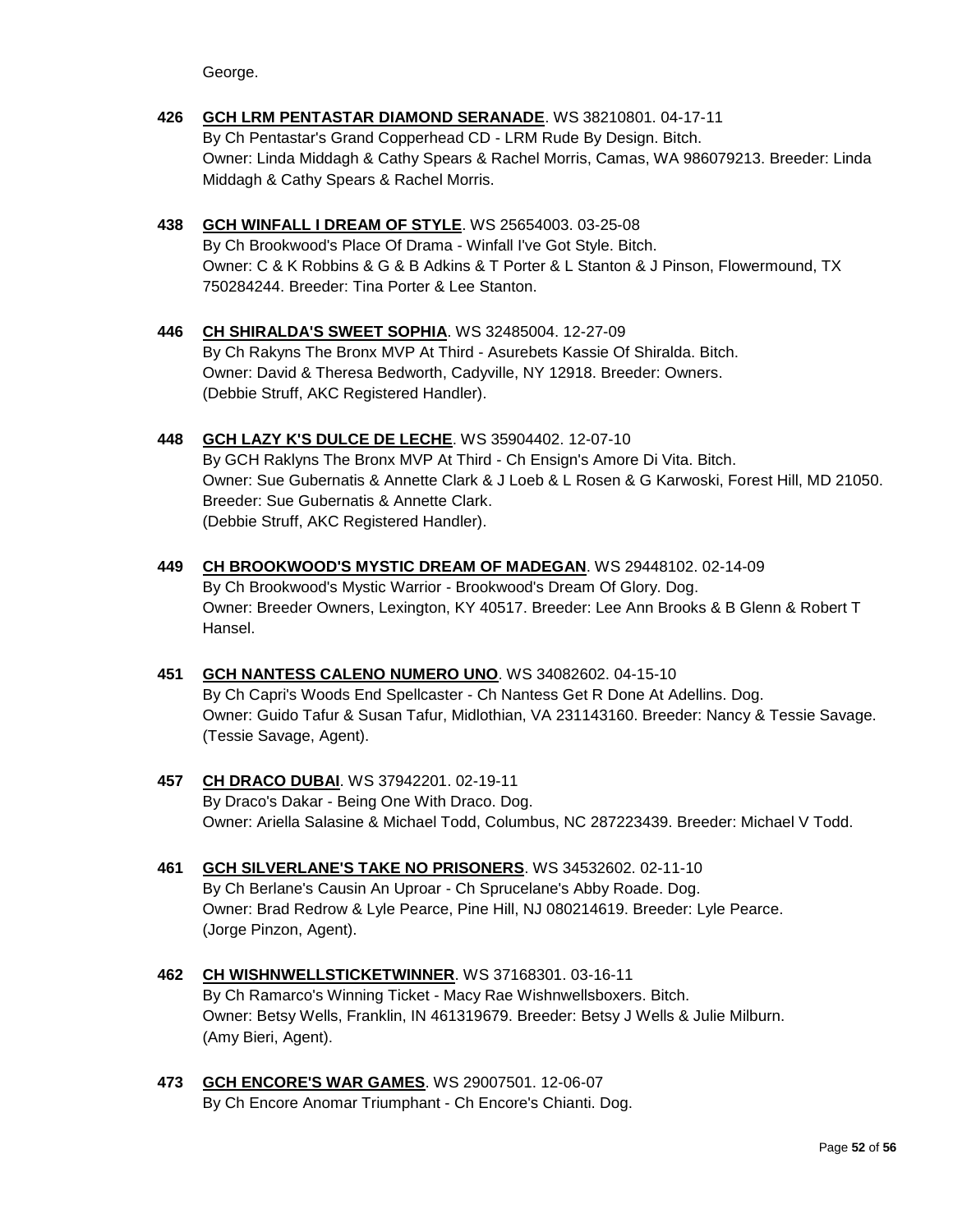Owner: Amber & Daniel Gates & Cheryl Cates, Fort Leavenworth, KS 660270143. Breeder: Cheryl Cates & Joanne M Hutchins.

- **A 480 [CH WHITE PINE'S SWEET SOUTHERN BELLE](http://www.infodog.com/files/bdogrsl1.prg;makc=WS%2036674006;mdog=Ch_White_Pine_s_Sweet_Southern_Belle;wins=all)**. WS 36674006. 02-22-11 By White Pines Jive Talken - White Pines Amber Breeze. Bitch. Owner: Charles Watson, Mint Hill, NC 282276823. Breeder: Robert W Gasper & Linda L Gasper.
	- **522 [GCH KAJA'S RUBY RED RASCAL AT MAXIMUS](http://www.infodog.com/files/bdogrsl1.prg;makc=WS%2033651202;mdog=GCH_Kaja_s_Ruby_Red_Rascal_At_Maximus;wins=all)**. WS 33651202. 04-24-10

By Rodon's Break Away At Kaja - Kaja's Freedom To Believe. Bitch. Owner: Lloyd & Dolores Dissinger & Janet Smith, Cincinnati, OH 45248. Breeder: Janet Smith. (Terry Smith, Agent).

#### *BOXERS. Stud Dog.*

(Kay L Palade-Peiser, Agent).

**A 21 [CH SILVERLANE'S EXCALIBUR](http://www.infodog.com/files/bdogrsl1.prg;makc=WS%2034532601;mdog=Ch_Silverlane_s_Excalibur;wins=all)**. WS 34532601. 02-11-10 By Ch Berlane's Causin An Uproar - Ch Sprucelane's Abby Roade. Owner: Larry McCoy & Lyle Pearce, Robinson, IL 624542011. Breeder: Lyle Pearce. (S Canciamille, Agent).

> **29 [CINNRHEE HIRIVEROLER HEARTACRE](http://www.infodog.com/files/bdogrsl1.prg;makc=WS%2031574301;mdog=CinnRhee_Hiriveroler_HeartAcre;wins=all)**. WS 31574301. 11-20-08 By Kadenzas RiverBoat Gambler - CinnRhee HeartAcre Breeznalong. Owner: H Small & M Ashman & J & P Kilman, Harrow ON, CN N0R 1G0. Breeder: Patsy Anne Sayers.

**A 61 [GCH HEART ACRE HABERL'S COMMONTATOR](http://www.infodog.com/files/bdogrsl1.prg;makc=WS%2028593101;mdog=GCH_Heart_Acre_Haberl_s_Commontator;wins=all)**. WS 28593101. 12-05-08 By Ch Haberl's Heart Acre Bluesman CD RA - Haberl's Florida Edition. Owner: Dr & Mrs James Kilman & J Haberl & M J Alencewicz, Grove City, OH 43123. Breeder: Jo Ann Haberl & M Dominguez & B J Barnhart & M J Alencewicz.

> **147 [BELCO'S KISS MY GRIZZ](http://www.infodog.com/files/bdogrsl1.prg;makc=WS%2032853901;mdog=Belco_s_Kiss_My_Grizz;wins=all)**. WS 32853901. 05-14-09 By Ch Belco's Coppertone RN - Belco's Kiss My Sassafrass. Owner: E Coviello Davis & Trisha Carter & Pixie Lawer, Taunton, MA 027802019. Breeder: Trisha Carter & E Coviello Davis & Pixie Lawer.

**A 151 [CH WINMERE ONLY TIME WILL TELL CA](http://www.infodog.com/files/bdogrsl1.prg;makc=WS%2029627004;mdog=Ch_Winmere_Only_Time_Will_Tell_CA;wins=all)**. WS 29627004. 03-21-12

By Ch Strawberry N Reo Gold Country - Ch Winmere Indian Paintbrush RE OA AXJ AXP AJP OFP.

Owner: Margaret Magoffin & Theresa Garton, Penfield, NY 145261625. Breeder: Lynn Garton & Theresa Garton.

- **2 173 [CH MARBURL'S CHISUM](http://www.infodog.com/files/bdogrsl1.prg;makc=WS%2028875901;mdog=Ch_Marburl_s_Chisum;wins=all)**. WS 28875901. 09-03-08 By Ch Marburl's Hidalgo - Ch Duba-Dae's Shining Star. Owner: Mary Frances Burleson, Sachse, TX 750483931. Breeder: Mary Frances Burleson & Lynn Jansson. (Lori McClain Ferguson, Agent).
	- **183 [GCH BARBILOC'S DART IMAGE AT HAPPY TAILS RA NA NAJ](http://www.infodog.com/files/bdogrsl1.prg;makc=WS%2024686901;mdog=GCH_Barbiloc_s_Dart_Image_At_Happy_Tails_RA_NA_NAJ;wins=all)**. WS 24686901. 11-14-07 By Ch Breezewood's Lord Of Wystmont CDX RE - Barbiloc's Autumn Splendor.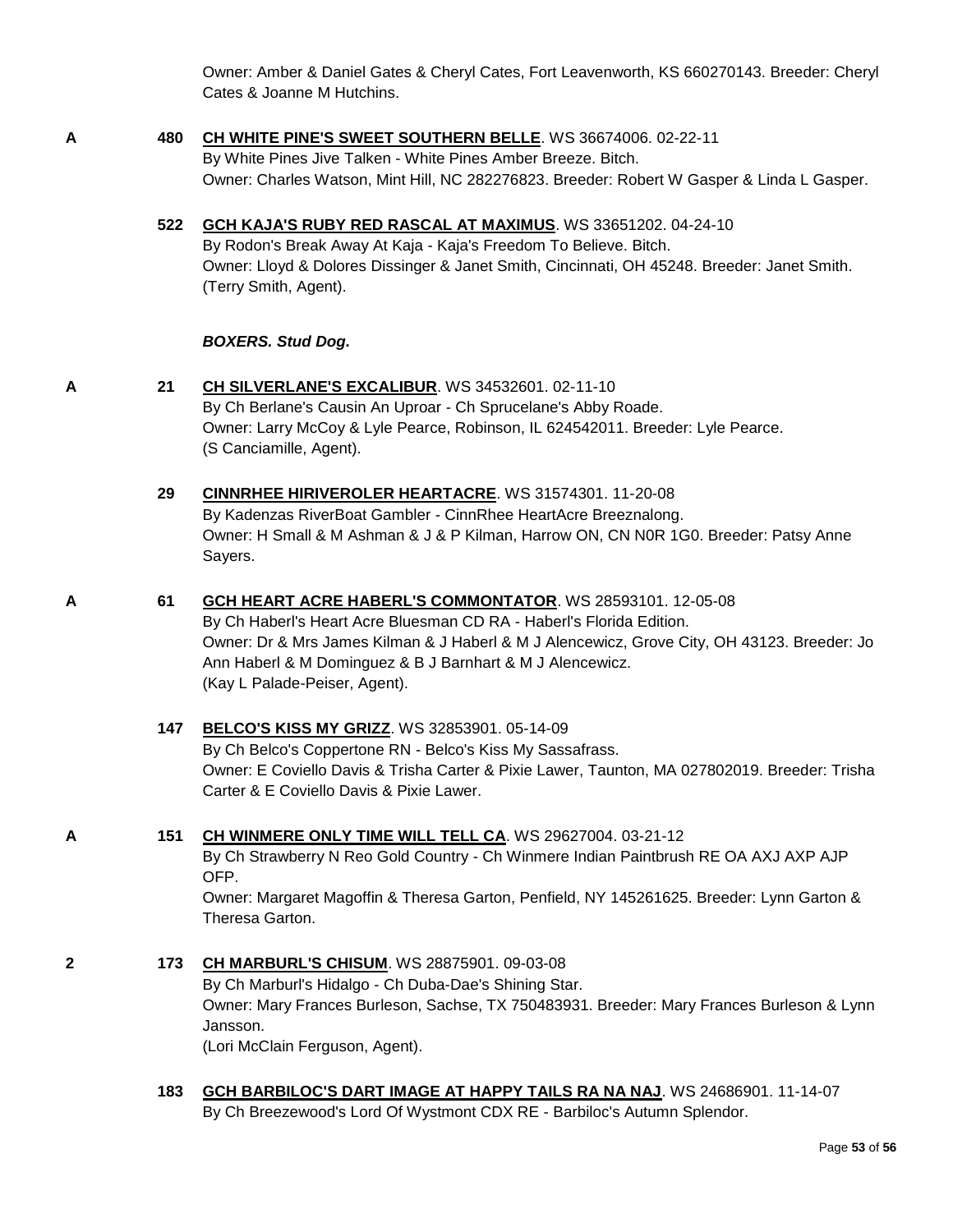Owner: Melissa Sartori & Amy Bieri & Barbara O'Connor, McHenry, IL 60051. Breeder: Amy Bieri & Barbara O'Connor.

- **3 199 [CH PHEASANT HOLLOW'S KRYPTONITE](http://www.infodog.com/files/bdogrsl1.prg;makc=WS%2027077001;mdog=Ch_Pheasant_Hollow_s_Kryptonite;wins=all)**. WS 27077001. 05-19-08 By Ch Pheasant Hollow's A Sure Bet - Pheasant Hollow's Josette. Owner: Kerry Jones, Wallkill, NY 12589. Breeder: Kerry Jones.
- **A 201 [CH PHEASANT' HOLLOWS ALL TIME HIGH](http://www.infodog.com/files/bdogrsl1.prg;makc=WS%2029831401;mdog=Ch_Pheasant__Hollows_All_Time_High;wins=all)**. WS 29831401. 01-31-09 By Ch Jacquet's Beau - Pheasant Hollws Lady Scarlett. Owner: Kerry Jones & Allison Jones & Daniel Jones, Wallkill, NY 12589. Breeder: Kerry Jones & Allison Jones.
	- **207 [CH SOLIDROCK'S KEEPING SCORE AT KORVETTE](http://www.infodog.com/files/bdogrsl1.prg;makc=WS%2027387107;mdog=Ch_Solidrock_s_Keeping_Score_At_Korvette;wins=all)**. WS 27387107. 06-24-08 By Ch Turo's Overture - Ch Korvette's Porsha RN. Owner: Page Conrad, Hoboken, GA 315423016. Breeder: Eva Leeman & K Page Conrad.

**229 [CH MOON VALLEY MOMENTUM](http://www.infodog.com/files/bdogrsl1.prg;makc=WS%2033064503;mdog=Ch_Moon_Valley_Momentum;wins=all)**. WS 33064503. 01-19-10 By Ch Breezewood's Lord Of Wistmont CDX RE - Moon Valley Who Knew?. Owner: Nancy Schepis & Ida Baum & Gloria Bower, Port Charlotte, FL 33980. Breeder: Nancy Schepis & Ida Baum & Julie Wilmore.

- **233 [GCH BOURBONHILL'S ZESTY ANTICS](http://www.infodog.com/files/bdogrsl1.prg;makc=WS%2031971001;mdog=GCH_Bourbonhill_s_Zesty_Antics;wins=all)**. WS 31971001. 10-22-09 By Ch Sharledar's Simply Decadent - Bourbonhill's Vibrant Ruby. Owner: Patricia Pavetti & Michaele Ann Sobota, Apollo, PA 15613. Breeder: Patricia Pavetti & Michaele Ann Sobota. (Dr Lisa Holden, Agent).
- **1 255 [CH MARBURL'S HIDALGO](http://www.infodog.com/files/bdogrsl1.prg;makc=WS%2016652805;mdog=Ch_Marburl_s_Hidalgo;wins=all)**. WS 16652805. 03-11-05 By Ch Marburl's Silverado - Marburl's Flasher. Owner: Mary Frances Burleson, Sachse, TX 75048. Breeder: Mary Frances Burleson. (Lori McClain Ferguson, Agent).
	- **257 [CH FAERDORN DUST BUSTER](http://www.infodog.com/files/bdogrsl1.prg;makc=WS%2007781502;mdog=Ch_Faerdorn_Dust_Buster;wins=all)**. WS 07781502. 09-03-03 By Winuwuk Lust In The Dust - Shiloh Time After Time At Cascorike. Owner: Jessica M Kozel, Wrentham, MA 020931643. Breeder: Sue Harvey.
- **A 271 [GCH SCHMIDT'S-GC MOOSE A. MOOSE](http://www.infodog.com/files/bdogrsl1.prg;makc=WS%2029070301;mdog=GCH_Schmidt_s-GC_Moose_A._Moose;wins=all)**. WS 29070301. 12-31-08 By GCH Raineylane-Studio DaVinci - Schmidt's Mystic Run At Heart Acre. Owner: Tammy Davison & Juli Schmidt & Cindy Yaeger, Freeland, MI 486238855. Breeder: Juli Schmidt & Cindy Yaeger.
- **A 289 [WINFALL I'VE GOT WHAT IT TAKES](http://www.infodog.com/files/bdogrsl1.prg;makc=WS%2020932204;mdog=Winfall_I_ve_Got_What_It_Takes;wins=all)**. WS 20932204. 04-04-06 By Ch Hi-Stan's How Do You Like "Me" Now - Winfall's I've Got Style. Owner: Tina Porter, Minesing ON, CN L0L 1Y2. Breeder: Tina Porter.
	- **335 [CH CR-NEWCASTLE'S BIRD IN THE HAND](http://www.infodog.com/files/bdogrsl1.prg;makc=WS%2028813607;mdog=Ch_CR-Newcastle_s_Bird_In_The_Hand;wins=all)**. WS 28813607. 12-10-08 By Ch Weston's Cry For Freedom - CR One Hot MaMa. Owner: Jennifer & Jeremy Walker & C Walunas & V Johnson, Farmington Hills, MI 483342632. Breeder: Rick & Cindy Walunas.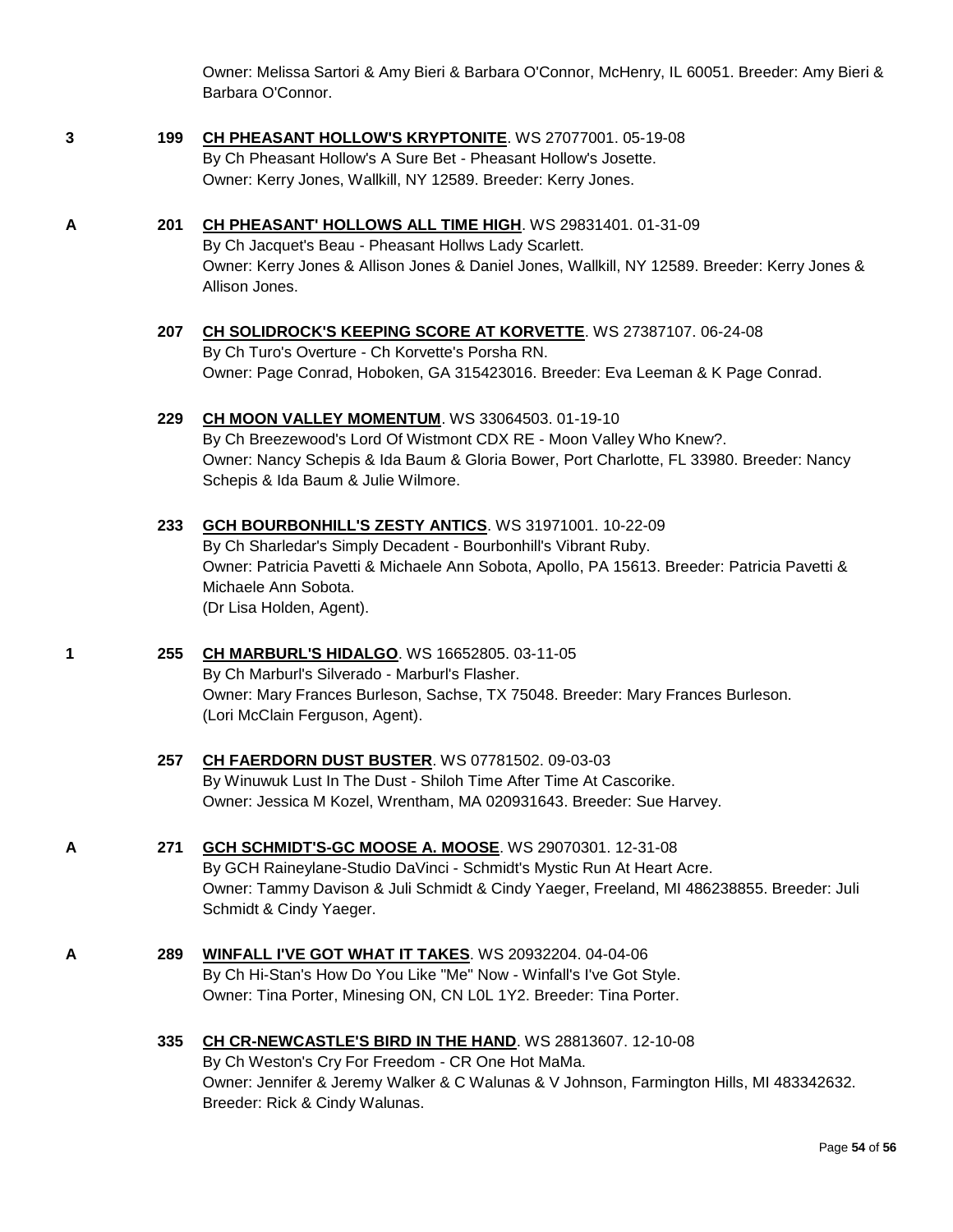Jansson. **A 423 [GCH RAKLYNS THE BRONX MVP AT THIRD](http://www.infodog.com/files/bdogrsl1.prg;makc=WS%2018268303;mdog=GCH_Raklyns_The_Bronx_MVP_At_Third;wins=all)**. WS 18268303. 06-12-06 By Ch KG Halcyon Fire King - Ch Raklyns Showin' Off. Owner: Debbie & Erin Struff & Karen & Pat Quagliana, Oakland, NJ 07436. Breeder: Debbie & Erin Struff & Karen & Pat Quagliana. (Debbie Struff, AKC Registered Handler). **425 [CH HARMSON N STANDING-O BE GOOD TO ME](http://www.infodog.com/files/bdogrsl1.prg;makc=WS%2027425002;mdog=Ch_Harmson_N_Standing-O_Be_Good_To_Me;wins=all)**. WS 27425002. 08-08-08 By Ch Standing-O Dallas At Harmson - Ch Standing-O Encore X Yankee. Owner: Kathy McCarthy & Pamela Shaw-George, Wilmington, MA 01887. Breeder: Pamela Shaw George. *BOXERS. Brood Bitch.* **4 40 [CH DC'S PRECIOUS GEM OF SHADIGEE](http://www.infodog.com/files/bdogrsl1.prg;makc=WS%2014505101;mdog=Ch_DC_s_Precious_Gem_Of_Shadigee;wins=all)**. WS 14505101. 08-28-05 By Ch Summer's Blackjack Of Shadigee - Ch Primeau's Romancing The Rose. Owner: Donna Schafer & Carl Schafer, Corfu, NY 140369792. Breeder: Donna Schafer & Carl Schafer. **A 86 [GCH HI-TECH'S SOUTHERN BELLE](http://www.infodog.com/files/bdogrsl1.prg;makc=WS%2021214501;mdog=GCH_Hi-Tech_s_Southern_Belle;wins=all)**. WS 21214501. 11-12-06 By Ch Hi-Tech's Basic Edition - Ch Brookwood's Autumn Reflection. Owner: Jeri Poller & Tina Truesdale & Gail Alix, Boca Raton, FL 334963504. Breeder: Gail Alix & Timothy Alix & Zoila Truesdale & Dr William Truesdale. (Kim Calvacca, Agent). **3 106 [CH RAYPAT'S JOY TO THE WORLD](http://www.infodog.com/files/bdogrsl1.prg;makc=WS%2021314401;mdog=Ch_Raypat_s_Joy_To_The_World;wins=all)**. WS 21314401. 02-20-07 By Ch Harlyn BeeVee Regal Heir - Ch Raypat's Almond Joy. Owner: Lisa R Holden & Pat Kisselovich, Finleyville, PA 153321012. Breeder: Pat & Ray Kisselovich & Lisa Holden. **1 190 [GCH JOKARS BLONDE AMBITIONS OF HAPPY TAILS](http://www.infodog.com/files/bdogrsl1.prg;makc=WS%2026815903;mdog=GCH_Jokars_Blonde_Ambitions_Of_Happy_Tails;wins=all)**. WS 26815903. 06-24-08 By Ch Breezewoods Lord Of Wystmont CDX RE - Ch Jokars Don't Call Me Plain Jane. Owner: Carrin Cole & Amy Bieri & Vera Kollar, Crystal Lake, IL 600142418. Breeder: Carrin Cole. **2 252 [CH SHADIGEE'S LADY LUCK](http://www.infodog.com/files/bdogrsl1.prg;makc=WS%2018043807;mdog=Ch_Shadigee_s_Lady_Luck;wins=all)**. WS 18043807. 06-21-06 By Ch Summer's Blackjack Of Shadigee - Shadigee's Hidden Secret. Owner: Lee & Mary Jane Nowak, Alvaton, KY 421227623. Breeder: Lisa & Kevin Gibbs & Lee & Mary Jane Nowak. (Lori McClain Ferguson, Agent).

**395 [CH NANTESS JUST TRY IT](http://www.infodog.com/files/bdogrsl1.prg;makc=WS%2030506701;mdog=Ch_Nantess_Just_Try_It;wins=all)**. WS 30506701. 06-02-09

**4 403 [GCH DUBA DAE'S WHO'S YOUR DADDY](http://www.infodog.com/files/bdogrsl1.prg;makc=WS%2015645902;mdog=GCH_Duba_Dae_s_Who_s_Your_Daddy;wins=all)**. WS 15645902. 03-25-08

By Ch Draymia Moon Valley Impact - Ch Sarkels Set-Em Up At Nantess.

By Ch Duba Dae's Buster Brown - Ch Duba Dae's Diamond Evolution.

Owner: Nancy & Tessie Savage, Table Grove, IL 61482. Breeder: Nancy & Tessie Savage.

Owner: Charles Vose & Wendy Bettis & Lynn Jansson, Riverside, CA 925086039. Breeder: Lynn P